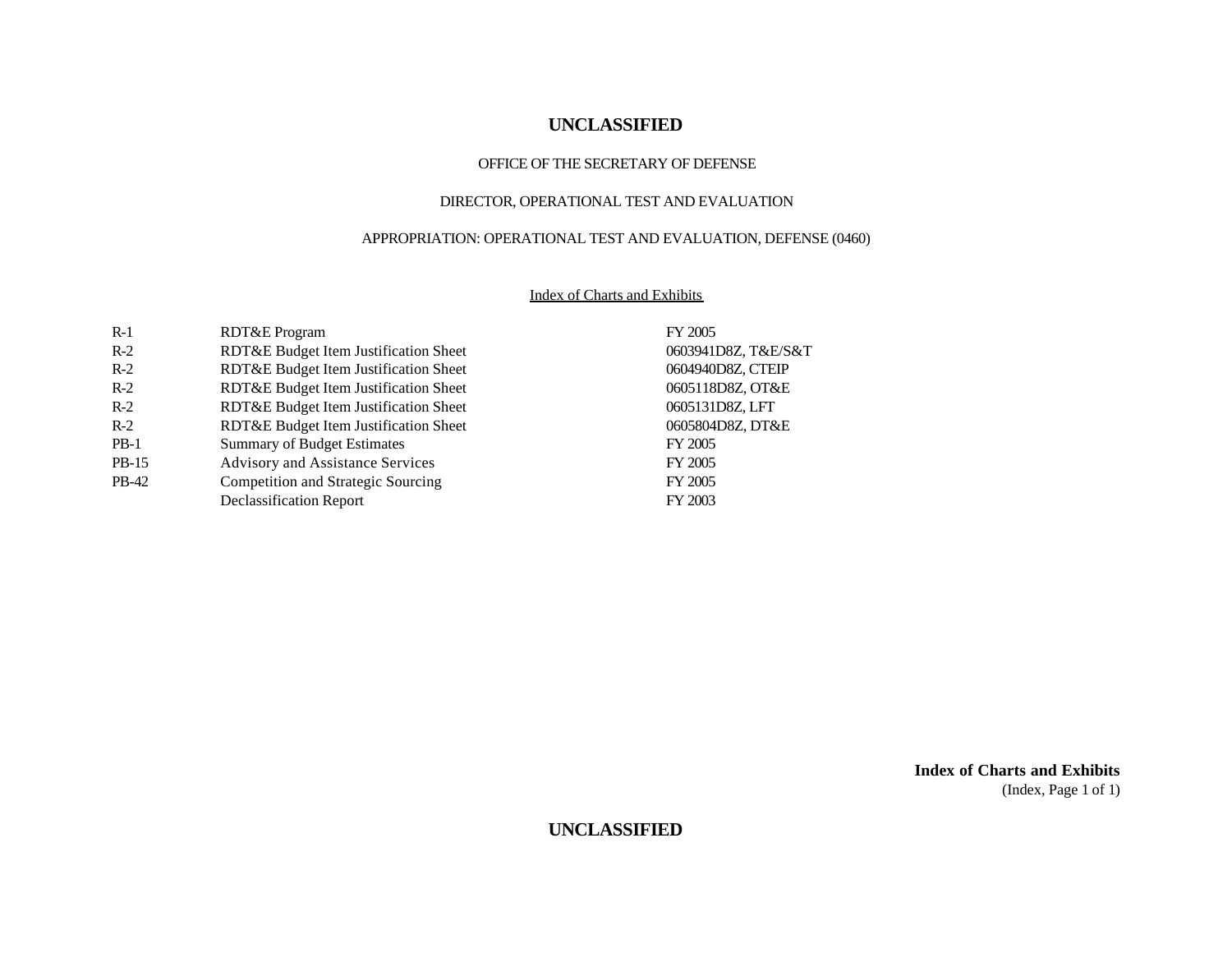#### Exhibit R-1, RDT&E Programs

#### Department of Defense

|                                   |                                            | OPERATIONAL TEST AND EVALUATION, DEFENSE APPROPRIATION (0460) |                                  |                 | Date:           | February 2004          |
|-----------------------------------|--------------------------------------------|---------------------------------------------------------------|----------------------------------|-----------------|-----------------|------------------------|
| <b>R-1 Line</b><br><b>Item No</b> | Program<br><b>Element</b><br><b>Number</b> | <b>Item</b>                                                   | <b>Budget</b><br><b>Activity</b> | FY 2003<br>Cost | FY 2004<br>Cost | <b>FY 2005</b><br>Cost |
| $\mathbf{1}$                      | 0603941D8Z [U]                             | Test & Evaluation Science & Technology                        | 3                                | 8.571           | 12.804          | 16.295                 |
|                                   |                                            | <b>Advanced Technology Development</b>                        |                                  | 8.571           | 12.804          | 16.295                 |
|                                   |                                            |                                                               |                                  |                 |                 |                        |
| 2                                 | 0604940D8Z [U]                             | Central Test and Evaluation Investment                        | 6                                | 124.319         | 136.168         | 123.562                |
| 3                                 | 0605118D8Z [U]                             | <b>Operational Test and Evaluation</b>                        | 6                                | 27.472          | 37.006          | 42.390                 |
| 4                                 | 0605131D8Z [U]                             | Live Fire Testing                                             | 6                                | 15.791          | 11.721          | 10.209                 |
| 5                                 | 0605804D8Z [U]                             | Development Test and Evaluation                               | 6                                | 63.426          | 104.381         | 112.679                |
|                                   | <b>RDT&amp;E Management Support</b>        |                                                               |                                  | 231.008         | 289.276         | 288.840                |
| <b>Total</b>                      |                                            | <b>Operational Test &amp; Evaluation, Defense</b>             |                                  | 239.579         | 302.080         | 305.135                |

**Exhibit R-1, RDT&E Programs**

(Exhibit R-1, Page 1 of 1)

**UNCLASSIFIED**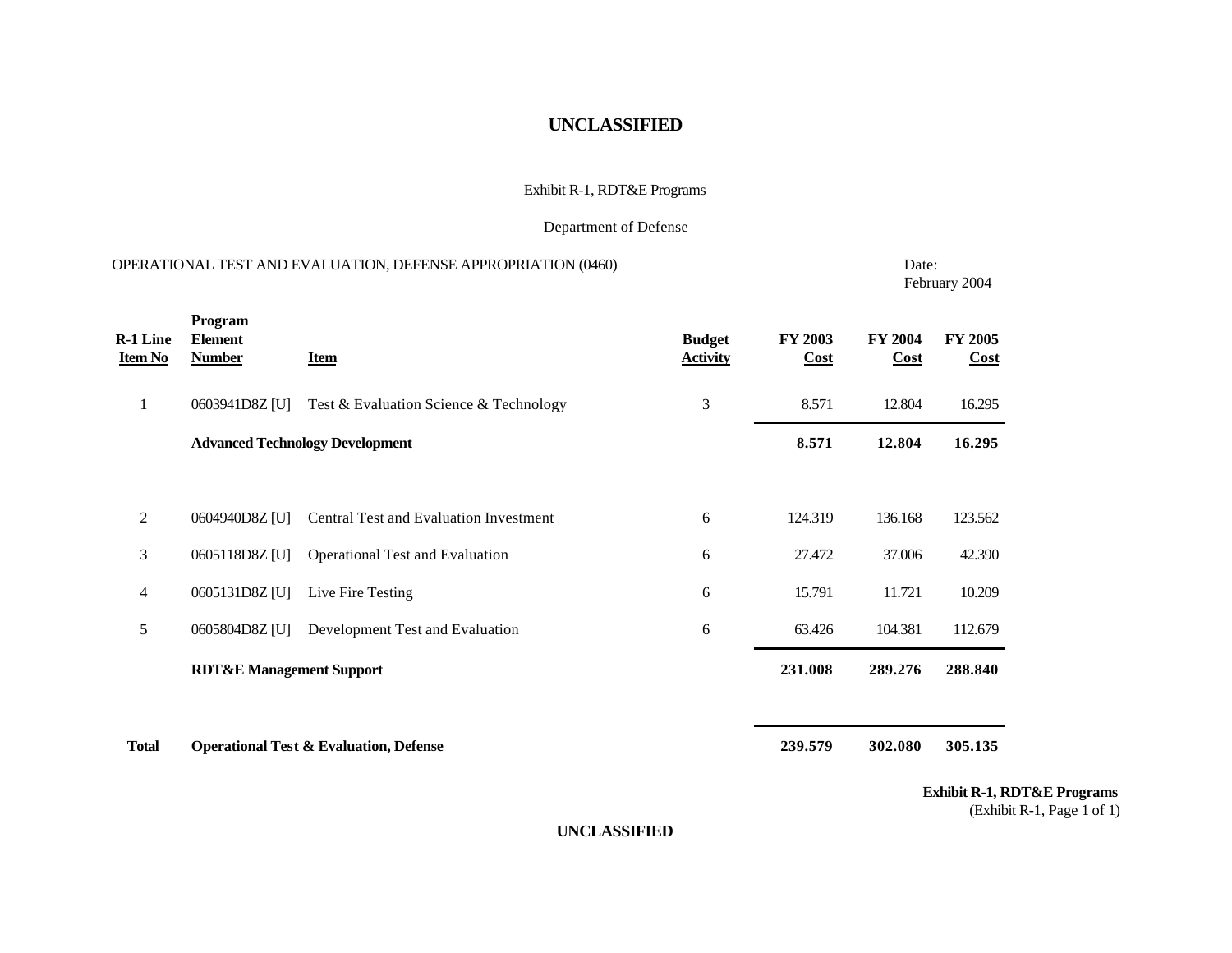| RDT&E PROJECT JUSTIFICATION SHEET (R-2)                                         |         |         |         | February 2004                                                                              |         |         |                |         |
|---------------------------------------------------------------------------------|---------|---------|---------|--------------------------------------------------------------------------------------------|---------|---------|----------------|---------|
| OPERATIONAL TEST AND EVALUATION, DEFENSE (0460)<br><b>BUDGET ACTIVITY THREE</b> |         |         |         | TEST AND EVALUATION/SCIENCE AND TECHNOLOGY<br>(T&E/S&T)<br>PROGRAM ELEMENT (PE) 0603941D8Z |         |         |                |         |
| \$'s in Millions                                                                | FY 2003 | FY 2004 | FY 2005 |                                                                                            | FY 2006 | FY 2007 | <b>FY 2008</b> | FY 2009 |
| PE 0603941D                                                                     | 8.571   | 12.804  | 16.295  |                                                                                            | 28.871  | 43.318  | 65.301         | 97.669  |
| Hypersonic Test                                                                 | 2.305   | 2.211   |         | 3.168                                                                                      | 6.053   | 10.467  | 16.028         | 26.812  |
| <b>Spectrum Efficient Technology</b>                                            | 2.199   | 2.149   | 2.417   |                                                                                            | 3.953   | 4.339   | 5.415          | 6.329   |
| Multi-Spectral Test                                                             | 1.498   | 2.079   |         | 2.620                                                                                      | 3.171   | 5.190   | 8.248          | 12.728  |
| <b>Embedded Instrumentation</b>                                                 | 1.417   | 3.309   | 2.663   |                                                                                            | 3.982   | 4.983   | 7.949          | 11.743  |
| Directed Energy Test                                                            | 1.152   | 3.006   | 4.327   |                                                                                            | 5.887   | 9.763   | 14.967         | 24.808  |
| <b>Information Systems Technology</b><br>Test                                   | 0.000   | 0.050   |         | 1.100                                                                                      | 1.968   | 2.247   | 3.447          | 4.077   |
| <b>Software Test</b>                                                            | 0.000   | 0.000   |         | 0.000                                                                                      | 1.857   | 2.338   | 3.380          | 4.156   |
| Modeling and Simulation                                                         | 0.000   | 0.000   |         | 0.000                                                                                      | 1.000   | 1.922   | 2.967          | 3.480   |
| <b>Test Range/Facility Technology</b><br>Improvements                           | 0.000   | 0.000   |         | 0.000                                                                                      | 1.000   | 2.069   | 2.900          | 3.536   |

Exhibit R-2, RDT&E Budget Item Justification

**UNCLASSIFIED** R-1 Shopping List – Item No 1 Page 1 of 21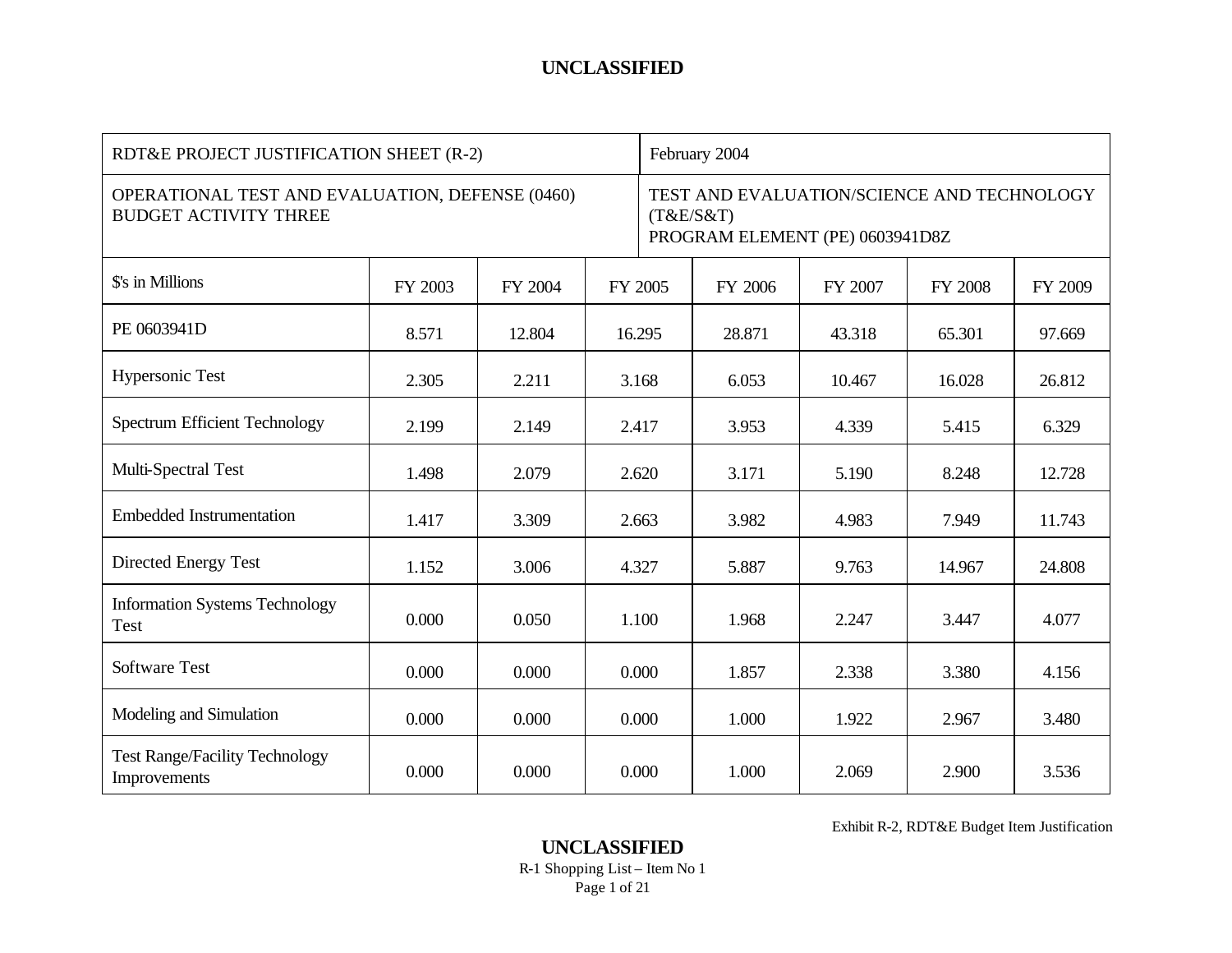## **A. (U) MISSION DESCRIPTION AND BUDGET ITEM JUSTIFICATION**

The T&E/S&T program seeks out and develops test technologies to pace evolving weapons technology. This program is critical to ensuring the DoD has the capability to adequately test the advanced systems that will be fielded in the future. To meet this objective, the T&E/S&T program:

- Exploits new technologies and processes to meet important T&E requirements
- Expedites the transition of new technologies from the laboratory environment to the T&E community
- Leverages commercial equipment and networking innovations to support T&E

Additionally, the program examines emerging test requirements derived from transformation initiatives to identify needed technology areas and develop a long-range roadmap for technology insertion. This program leverages and employs applicable 6.2 applied research from the highly developed technology base in the DoD Laboratories and Test Centers, industry, and academia to accelerate the development of new test capabilities.

### Official Travel:

Perform official travel to carry out oversight of the T&E/S&T program.

This Research Category 6.3, Advanced Technology Development PE, develops and demonstrates high payoff technologies for current and future DoD test capabilities.

# **B. (U) PROGRAM CHANGE SUMMARY**

| (\$ in Millions)                        | FY 2003 | FY 2004 | FY 2005 |
|-----------------------------------------|---------|---------|---------|
| FY 2004 President's Budget              | 8.571   | 12.804  | 19.413  |
| <b>Current Budget Submit</b>            | 8.571   | 12.804  | 16.295  |
| <b>Total Adjustments</b>                |         |         | (3.118) |
| <b>Congressional Program Reductions</b> |         |         |         |
| <b>Congressional Rescissions</b>        |         |         |         |
| Congressional Increases                 |         |         |         |
| Program Adjustment                      |         |         | (3.000) |
| <b>Inflation Adjustment</b>             |         |         | (0.118) |

# **C. (U) OTHER PROGRAM FUNDING** NA

Exhibit R-2, RDT&E Budget Item Justification

**UNCLASSIFIED** R-1 Shopping List – Item No 1 Page 2 of 21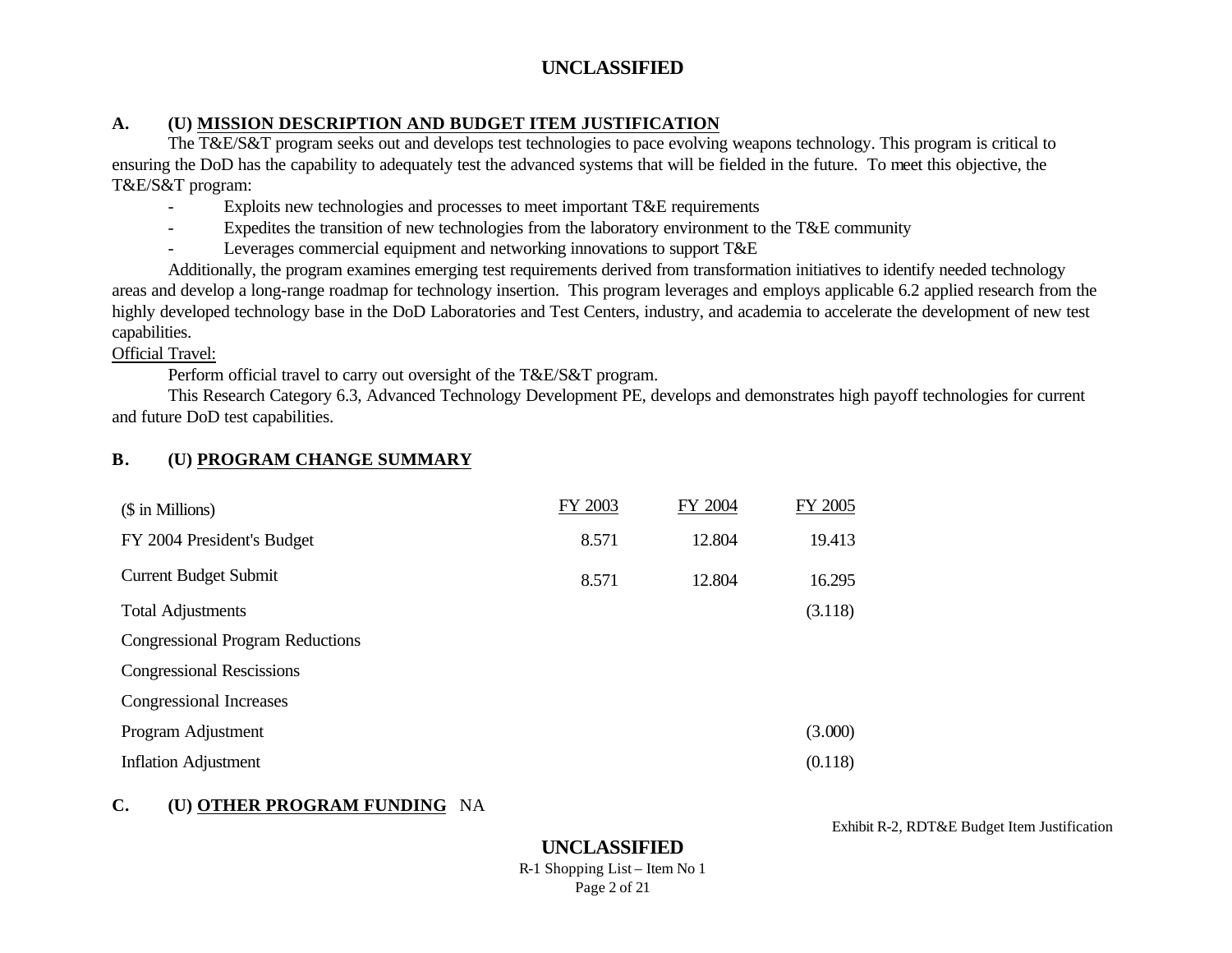| RDT&E PROJECT JUSTIFICATION SHEET (R-2a) |                                                                                                                 |         |  | February 2004                                   |       |        |        |         |
|------------------------------------------|-----------------------------------------------------------------------------------------------------------------|---------|--|-------------------------------------------------|-------|--------|--------|---------|
|                                          | OPERATIONAL TEST AND EVALUATION, DEFENSE (0460)<br><b>HYPERSONIC TEST</b><br>BUDGET ACTIVITY THREE, PE 0603941D |         |  |                                                 |       |        |        |         |
| \$'s in Millions                         | FY 2003                                                                                                         | FY 2004 |  | <b>FY 2008</b><br>FY 2005<br>FY 2006<br>FY 2007 |       |        |        | FY 2009 |
| <b>Hypersonic Test</b>                   | 2.305                                                                                                           | 2.211   |  | 3.168                                           | 6.053 | 10.467 | 16.028 | 26.812  |

#### **A. (U) MISSION DESCRIPTION AND BUDGET ITEM JUSTIFICATION**

The National Aerospace Initiative (NAI) will develop air-breathing weapons, advanced aircraft, and access to space platforms to operate in the hypersonic speed regimes Mach 5 and higher. Hypersonic systems to be developed under the NAI require T&E capabilities in numerous areas ranging from ground testing (wind tunnels, sled tracks, installed-system test facilities, and modeling and simulation (including computational fluid dynamics)), through flight testing (entailing large geographical areas and huge safety footprints) that exceed current test capabilities. At hypersonic speeds, flight testing will also challenge existing ground instrumentation systems (e.g., tracking system slew rate limitations, ionization dropouts) and range safety decision making. Near-term hypersonic applications are focused on developing technologies for munitions and weapons for time critical and mobile targets, advanced global reach aircraft, and access to space platforms that will operate in the hypersonic speed regimes; i.e., Mach 5 to Mach 16. Hypersonic weapon systems will depend on several new technological thrusts in areas such as propulsion and engines, structures and materials, guidance and control, seekers and sensors, warheads and payloads, and weapons delivery techniques and end-game dynamics, each requiring supporting T&E capabilities to determine performance, effectiveness, suitability, survivability, and responsiveness to Command, Control, Communications, Computers, Intelligence, Surveillance and Reconnaissance (C4ISR) systems. Service improvement and modernization programs are addressing some basic test facility upgrades using off-the-shelf technologies. However, T&E of hypersonic systems will require technologies not yet developed or available for T&E purposes. The NAI and DoD must have adequate T&E capabilities in place in time to meet current development and acquisition program schedules. The purpose of this T&E/S&T focus area is to address these T&E technology issues.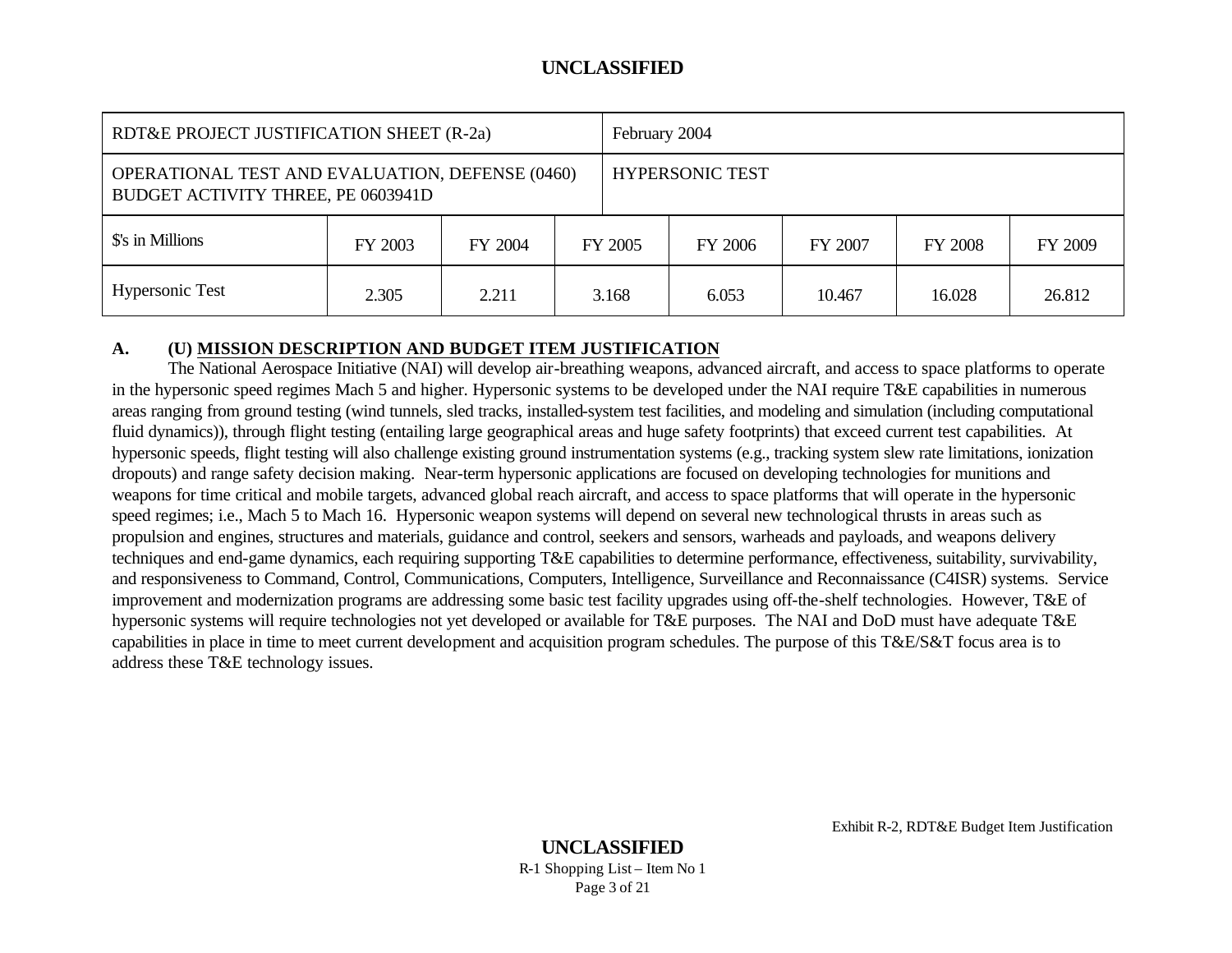#### **B. (U) ACCOMPLISHMENTS/PLANNED PROGRAM**

|                                                | റററ<br>--<br>ZUU. | 2004<br>$\overline{\phantom{a}}$                                            | $\bigcap_{n\in\mathbb{N}}$<br>. .<br>ZUUJ |
|------------------------------------------------|-------------------|-----------------------------------------------------------------------------|-------------------------------------------|
| $\sim$ $\sim$<br>--<br>est<br>н<br>.<br>$   -$ | 2.305             | ,,,<br>.<br>the contract of the contract of the contract of the contract of | 3.168                                     |

#### **FY 2003 Accomplishments:**

Investigations initiated in Hypersonic Test in FY 2002 continued throughout FY 2003. The Hypersonic Wind Tunnel Nozzle Survivability for T&E effort characterized and evaluated alloys and coatings that show promise for high-temperature survivable nozzles required for hypersonic testing, and examined nozzle cooling techniques. The In-Situ Pressure Measurements for Hypersonic Vehicles designed and began fabrication of a proof-of-concept Microelectromechanical Systems (MEMS) pressure sensor on a silicon-carbide chip to allow for measurement of pressures within hypersonic systems.

The Heat Flux Sensor Development for Hypersonic Aerothermal Measurement project fabricated prototype sensors and performed target of opportunity tests that included tests to support the Space Shuttle return to flight efforts. The Advanced Flight Vehicle Instrumentation effort conducted a series of proof-of-concept experiments that demonstrated optical sensor performance for combustor testing. These new sensors detected an unknown combustor ignition phenomenon that will be analyzed as part of the NAI.

Progress continued on the Hypersonic Aeropropulsion System Flight Trajectory T&E, which is developing a capability to emulate a hypersonic "fly-the-mission" profile by varying the Mach number in the wind tunnel. T&E requirements for time-dependent Mach variation were assessed, and a technique was selected to achieve acceleration flight trajectory testing. The project also developed the isobutane burner technology needed to provide the required Mach number variation capabilities. This burner technology is being considered to improve flight condition simulation at Arnold Engineering Development Center.

Two new efforts were initiated: Onboard Data Acquisition for Hypersonic Combustion Research, which will develop a survivable data acquisition system with soft-recovery capability for hypersonic flight tests, and the Hypersonic Clean Air Heater Test Technology, which will develop ceramic resistance-type heater technology to provide clean air for hypersonic testing to Mach 7.

#### **FY 2004 Plans:**

Investigations initiated in FY 2002 and FY 2003 will continue. Specific developments and demonstrations planned for these projects are:

- Hypersonic Wind Tunnel Nozzle Survivability for T&E will fabricate nozzle throats using newly developed alloys and evaluate these throats in an existing ultra-high pressure blow-down facility (Magnetohydrodynamics Accelerator Research into Advanced Hypersonics (MARIAH) concept facility). The initial demonstration will occur this year followed by the planned transition to multiple facilities.
- In-Situ Pressure Measurements for Hypersonic Vehicles will fabricate MEMS pressure sensing devices with on-chip amplification and temperature compensation and then conduct tests with these sensors to observe their performance. The testing using combustor materials from a hypersonic vehicle will complete in FY 2004.

Exhibit R-2, RDT&E Budget Item Justification

# **UNCLASSIFIED**

R-1 Shopping List – Item No 1 Page 4 of 21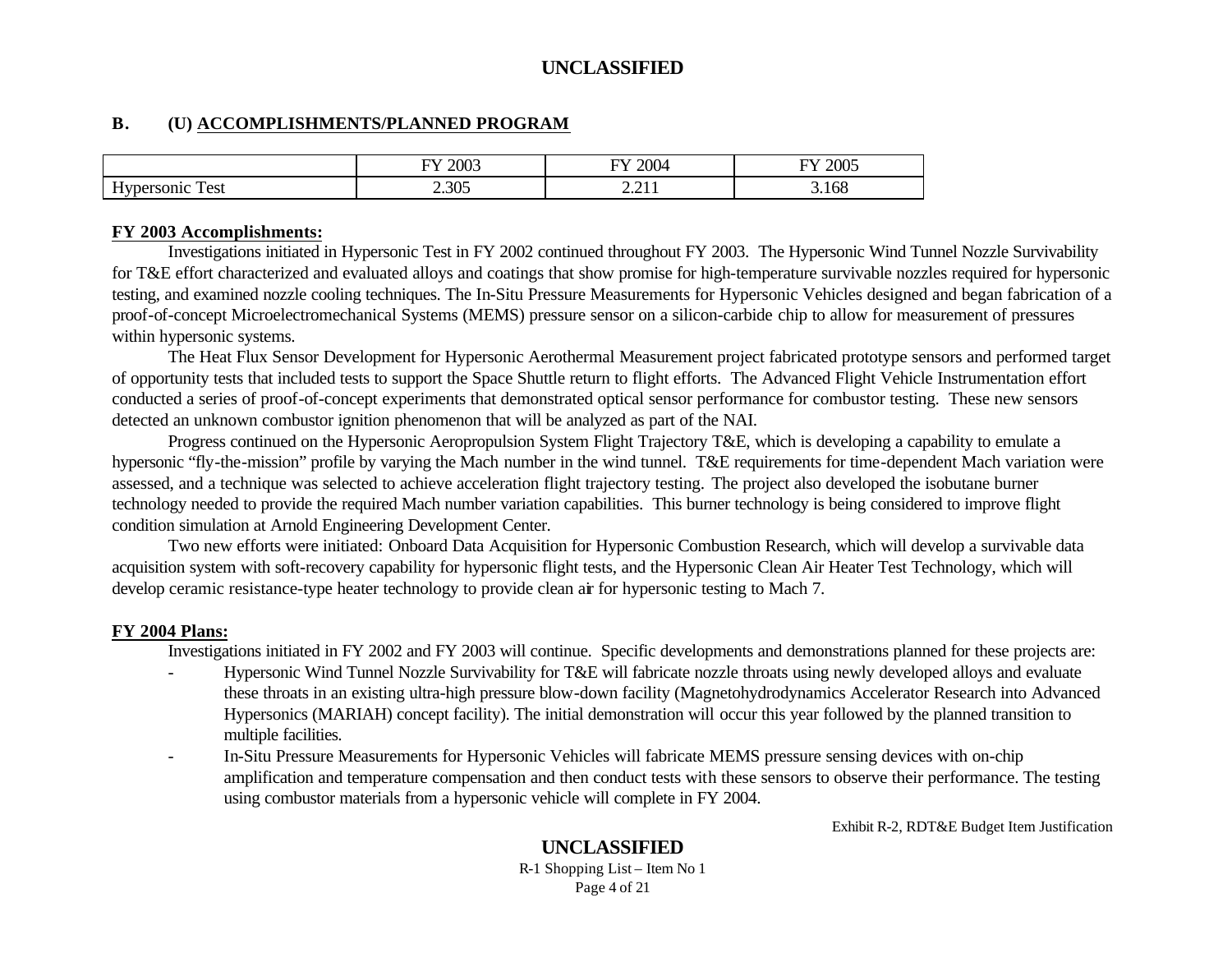- Heat Flux Sensor Development for Aerothermal Measurements will generate calibrated heat flux sensors and test these sensors at high heat flux levels. Efforts will also develop microminiature assemblies to support wind tunnel testing. Testing and refinement of prototype sensors will continue through this year.
- Advanced Flight Vehicle Instrumentation will complete reporting on optical sensor integration and designs for distributed onboard optical data systems. These designs will be transitioned to the DARPA HyFly program.
- Hypersonic Aeropropulsion System Flight Trajectory T&E will continue to develop technology required for a variable Mach number generation system. This effort is developing a method to alter the geometry of supersonic freejet nozzles by rotating the air heater with respect to the article under test.
- Hypersonic Clean Air Heater Test Technology will complete design studies, pilot heater development, and materials property testing initiated in FY 2003.
- Onboard Data Acquisition for Hypersonic Combustion Research will conduct proof-of-principle tests, ballistic vehicle nose tests, and flow-through model tests to demonstrate the ability of an onboard data acquisition system to survive under hypersonic conditions.

The Hypersonic Wind Tunnel Nozzle Survivability for T&E, In-Situ Pressure Measurements for Hypersonic Vehicles and Advanced Flight Vehicle Instrumentation projects are all scheduled for completion in FY 2004. New efforts on high-speed sled mounted nozzles and advanced heater development concepts will be initiated. An investigation to improve predictions of flight vehicle propulsion performance based on vitiated air (air contaminated by heating) data from ground test facilities will also be initiated. A Broad Agency Announcement will be issued to identify candidate efforts for FY 2005.

#### **FY 2005 and Future Plans:**

Projects identified by the FY 2004 Broad Agency Announcement process will be initiated. Future investigations will be launched to address T&E technology challenges in this focus area including:

- Flight testing:
	- Providing continuous and survivable (at least through the test mission) telemetry, time-space position and attitude information, and command/control (including flight termination systems) through target engagement
	- Providing data for evaluation of performance, effectiveness, suitability, survivability, and recovery
	- Providing inter-range operations, ground instrumentation (tracking, data stream reception), and range safety and nondestructive flight termination capabilities
	- Weapons separation and end-game dynamics
	- High velocity flight control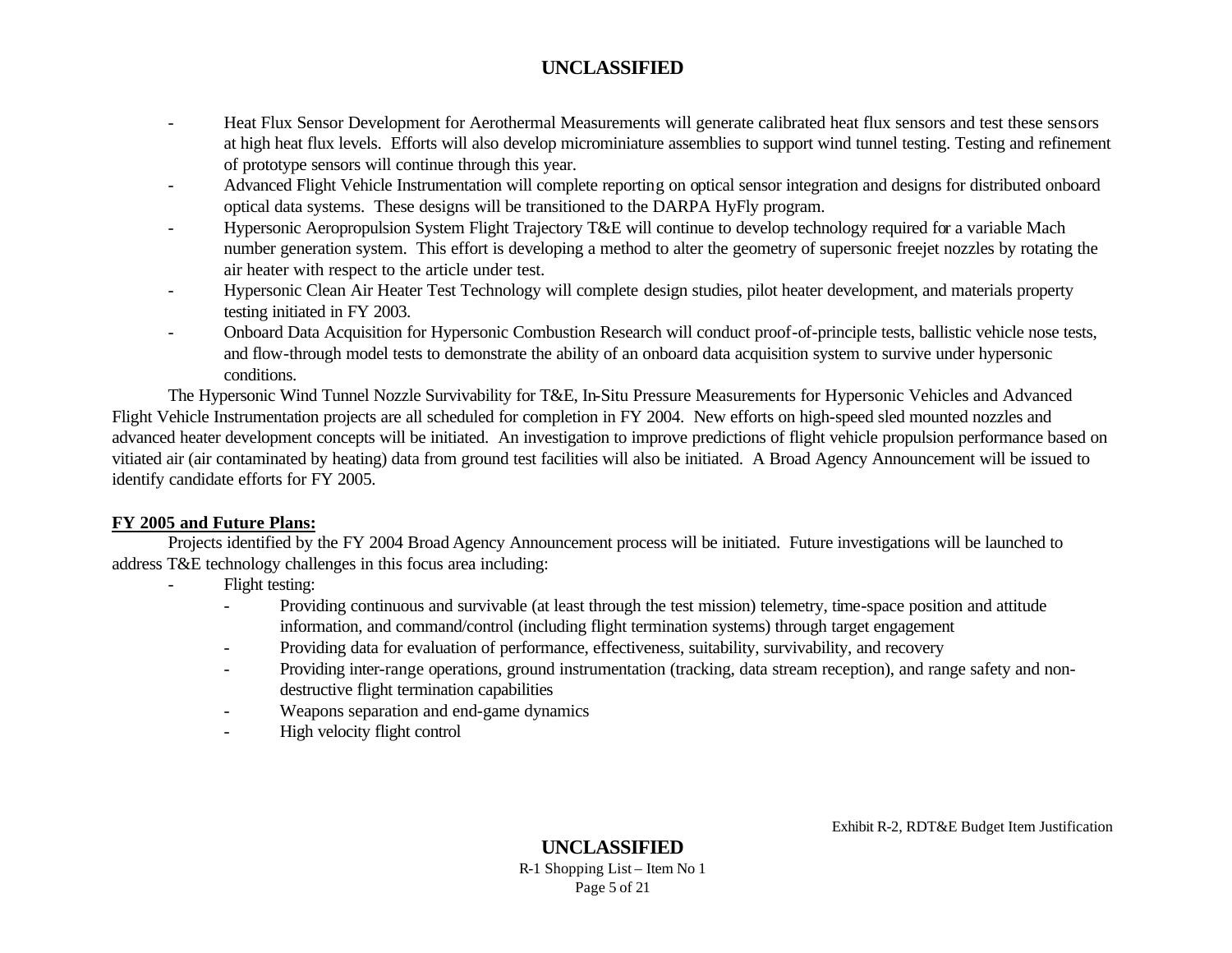- Ground testing:
	- Realistic ground test environments (wind tunnel, computational fluid dynamics (CFD), magnetohydrodynamics, installedsystem test facility, sled track, propulsion test stands) and capabilities to adequately simulate flight conditions with associated targets and countermeasures conditions
	- Onboard survivable sensors and instrumentation systems
	- Aerodynamic aerothermal heating and cooling
	- Structures and materials effects.

# **C. (U) OTHER PROGRAM FUNDING** NA

Exhibit R-2, RDT&E Budget Item Justification

# **UNCLASSIFIED**

R-1 Shopping List – Item No 1 Page 6 of 21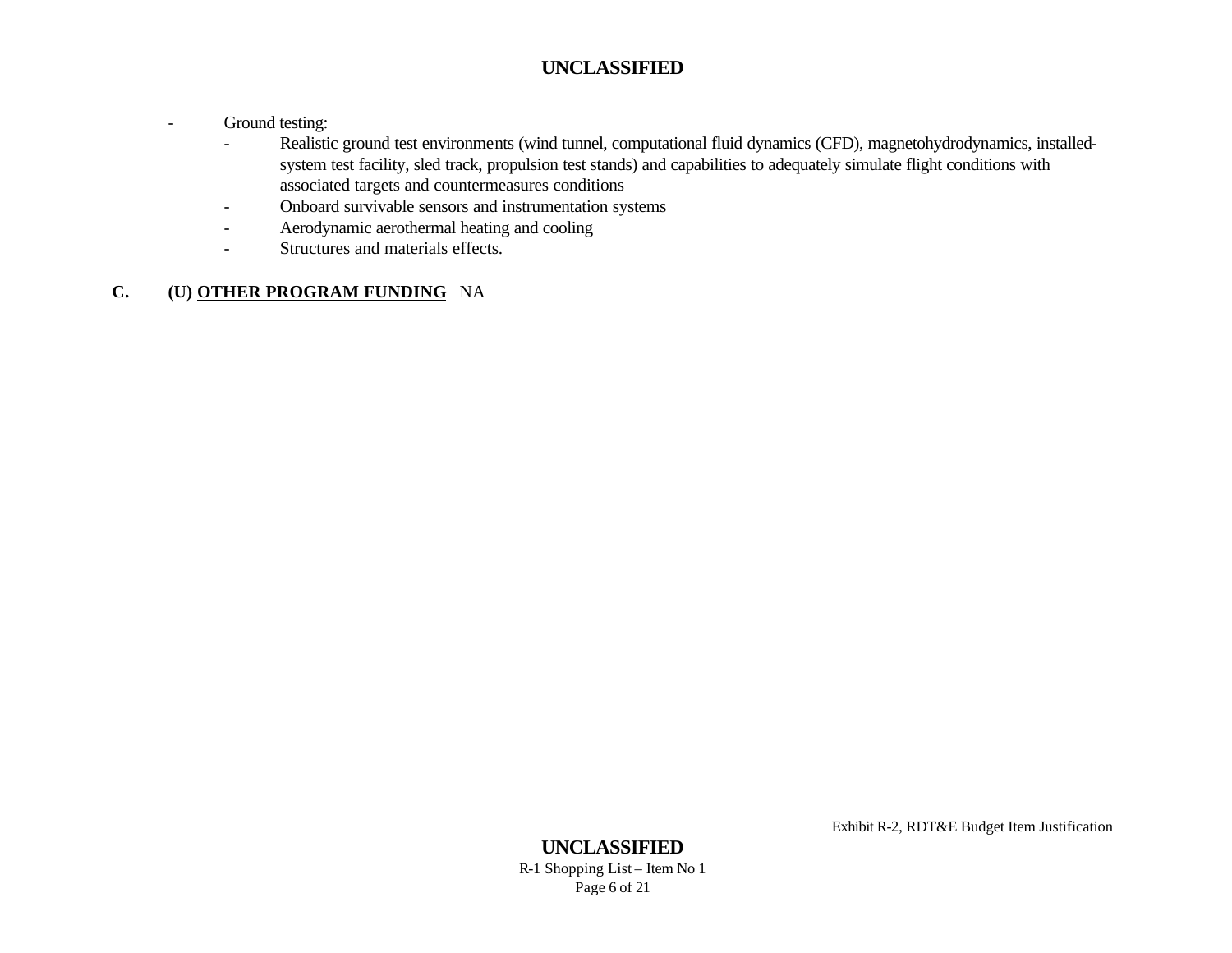| RDT&E PROJECT JUSTIFICATION SHEET (R-2a) |                                                        |         |         | February 2004                 |         |         |                |         |
|------------------------------------------|--------------------------------------------------------|---------|---------|-------------------------------|---------|---------|----------------|---------|
| BUDGET ACTIVITY THREE, PE 0603941D       | <b>OPERATIONAL TEST AND EVALUATION, DEFENSE (0460)</b> |         |         | SPECTRUM EFFICIENT TECHNOLOGY |         |         |                |         |
| \$'s in Millions                         | FY 2003                                                | FY 2004 | FY 2005 |                               | FY 2006 | FY 2007 | <b>FY 2008</b> | FY 2009 |
| Spectrum Efficient<br>Technology         | 2.199                                                  | 2.149   | 2.417   |                               | 3.953   | 4.339   | 5.415          | 6.329   |

#### **A. (U) MISSION DESCRIPTION AND BUDGET ITEM JUSTIFICATION**

Increasing commercial use of the radio frequency (RF) spectrum and DoD's higher demands for bandwidth and test data are impacting the capability to test current weapon systems. Realistic testing of modern military systems, and follow-on training at the completion of a defense system's development phase, rely heavily on the use of the RF spectrum, especially in the "L" and "S" microwave bands. Signal propagation, supportable data rates, and other related characteristic s make these bands ideally suited for test telemetry and training applications. However, these are the same characteristics that make these bands highly coveted by the wireless communications industry. The growth in the demand for consumer communication services has resulted in an increasing reallocation of RF spectrum from government to non-government use. The reallocation of this spectrum, coupled with the increase in activities that use it, has raised concerns regarding the availability of adequate spectrum to support test and training. Current and future major flight test programs such as the F-22, Joint Strike Fighter, Future Combat Systems, Airborne Laser, and the Ballistic Missile Defense System (BMDS) will experience increased competition for spectrum. Compromises will be required, and some programs may have to reduce the number of tests and/or modify schedules unless technological advances are achieved in the spectrum efficiency focus area. New technology development is required to increase the efficiency of the remaining spectrum allocations, and to begin investigations into possible use of unused or lesser-used parts of the spectrum.

Each new generation of military systems typically generates ten times more data and information than the system it is replacing, resulting in a 20-year trend of exceptional growth in the demand for test and training related spectrum. The next generation of systems will generate proportionately greater data rates that will exceed the capability of our current test infrastructure. This T&E/S&T focus area will develop and adapt S&T from a wide range of sources to facilitate continued test and training operations in the remaining or less-used portions of the RF spectrum, and at higher data rates.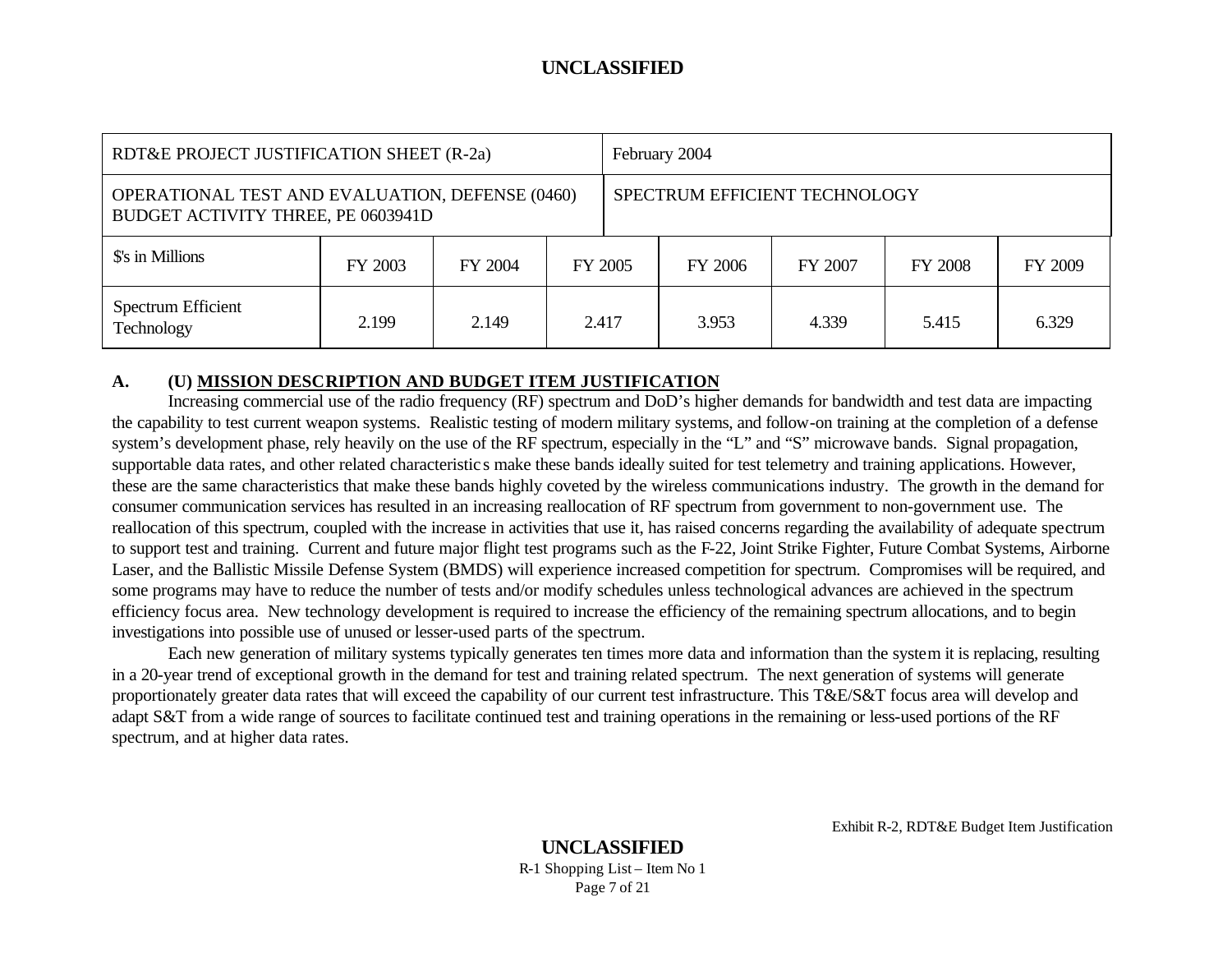#### **B. (U) ACCOMPLISHMENTS/PLANNED PROGRAM**

|                                                                  | 2003                             | 2004      | 2005                                             |
|------------------------------------------------------------------|----------------------------------|-----------|--------------------------------------------------|
|                                                                  | TT.                              | --        | --                                               |
| $\blacksquare$<br>$\sim$<br>—<br>rechnology<br>T101AN<br>н<br>J. | 100<br>$\rightarrow \rightarrow$ | AC<br>2.1 | 1 <sub>7</sub><br>∼⊷<br>$\overline{\phantom{a}}$ |

#### **FY 2003 Accomplishments:**

Two FY 2002 investigation efforts, the M-ary Variable Shift Keying and Variable Phase Shift Keying/Feher Variant High Efficiency Modulations, were completed in FY 2003. These investigations analyzed several proposed high efficiency modulation schemes to improve range communications which led to a follow-on analysis of a new modulation scheme that has potential to increase communications efficiency by a factor of three.

The Ground Antenna Study investigated ground-based receiving telemetry antennas and identified a series of feasible modifications to allow operation of existing assets in the Super High Frequency (SHF) bands and potentially allow operation simultaneously with other telemetry bands. The Spectrally Efficient High Data Rate Telemetry System for SHF simulation efforts demonstrated the ability to combine Advanced Orthogonal Frequency Division Multiplexing (AOFDM) techniques with Turbo Cross-Channel Coding (TCCC) to achieve high data rates and overcome Doppler and multipath issues. The AOFDM prototype fabrication was initiated this year to validate the predictions.

Phase I of the Steerable Beam, Directional Antenna Concepts was completed to minimize effects of communication nulls in the SHF bands. The Phase II prototype and demonstration effort began this year. The Space-Time Coding effort continued investigation into various channel estimation techniques to reduce the loss of data from signal fading. The project completed development of a breadboard encoder device that will be used for proof-of-concept flight test. This effort also initiated investigations into a differential space-time coding technique that is compatible with existing modulation waveforms.

The SHF Channel Modeling and Implementation project completed an analytical study on the multipath effects in SHF bands. This project also initiated experimentation efforts for flight test to verify analytical results. The SHF Propagation Study identified a series of attenuation issues within the SHF bands and identified potential SHF bands where telemetry communications are possible. These results will support the T&E community during the 2007 World Radio Conference.

The Radio Frequency (RF) Microelectromechanical Systems (MEMS) Antenna project successfully demonstrated, through analysis and simulation, an RF MEMS antenna concept in preparation for antenna hardware fabrication. This technology will support a software-defined antenna that could be applied to steerable gain antennas to increase telemetry link performance margins. The Phased Array Antenna project is developing adaptive coherent combining feed technology and neural network algorithms to provide improved accuracy pointing for the ground antennas used for telemetry systems. In FY 2003, this effort developed a preliminary version of adaptive algorithms that do not require knowledge of the antenna pointing direction and can allow an antenna to be used for reception of multiple telemetry signals.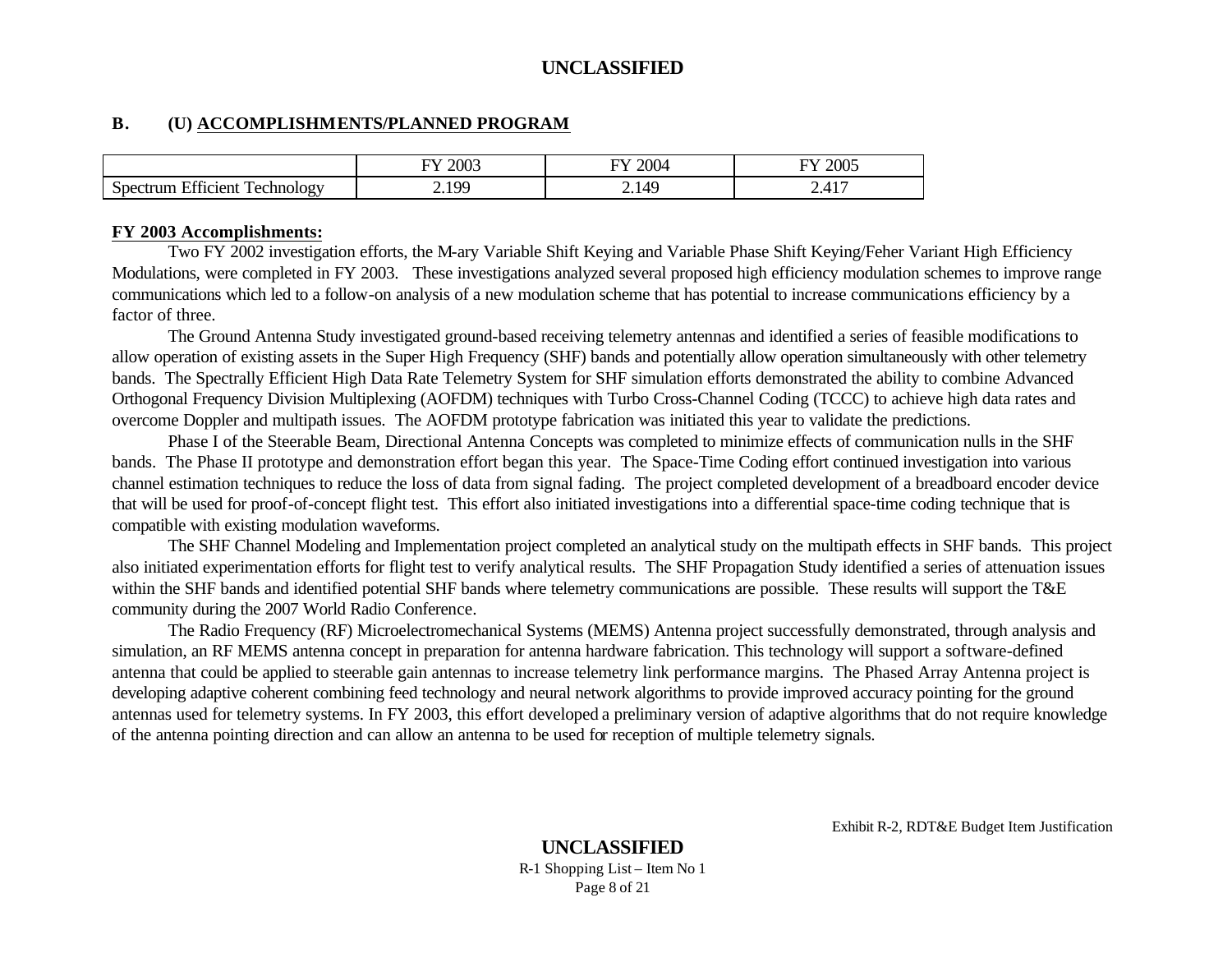#### FY 2004 Plans:

The Spectrum Efficient Technology focus area will mature prior years' efforts and identify new efforts to begin in FY 2005. Flight demonstrations will be initiated to conduct prototype demonstration and model validation based on prior year project results. Additional efforts into optical communications and other communication standards will be initiated. Specific plans for Spectrum Efficiency focus area projects are:

- Spectrally Efficient High Data Rate Telemetry System for SHF will continue to address unique T&E environmental conditions such as multi-path and high test vehicle speeds. The AOFDM prototype fabrication with high mobility synchronization will be completed and demonstrated in flight test.
- Steerable Beam, Directional Antenna Concepts will complete design and development of a prototype steerable beam antenna system and perform ground tests to characterize performance in preparation for flight test.
- RF MEMS Antenna will determine parasitic interactions between pixel elements used to form antennas and design a feed/antenna configuration for optimal performance using RF MEMS. The Phase II effort to build an integrated RF MEMS antenna brassboard demonstrator will be initiated.
- Phased Array Antenna will continue to develop autonomous neural network and low complexity antenna pointing algorithms that improve the pointing accuracy and pointing speed of ground antennas utilized for test and evaluation. This effort will develop diversity combining algorithms that work on multiple receiving elements to provide significant signal to noise ratio gains in fast and frequency selective fading environments via real-time adaptive algorithms.
- Spectrum Efficient Range Communications will determine applicability of specific technologies to achieve spectrally efficient test and training range communications

#### FY 2005 and Future Plans:

Additional investigations will be initiated as a result of the Program Research & Development Announcement process to address critical T&E technology issues such as:

- Deconfliction of RF spectrum usage for T&E in Joint Urban Operations (JUO)
- Smart (adaptive) antenna arrays for unobtrusive and non-interfering operations for system-under-test, and variable beamwidth directional antennas for frequency sharing
- Techniques for overcoming transmission losses during ionization periods of hypersonic systems testing
- More efficient and reliable portions of the RF spectrum for future telemetry, command and control, and datalink communications for T&E and training
- Ultra-high data rate pre-processing, compression, storage, and bandwidth- efficient modulation schemes for transmission
- Remotely tunable datalink transceivers for security, safety, and inter-range operations
- Doppler shift compensation for coherent receivers

# **C. (U) OTHER PROGRAM FUNDING** NA

Exhibit R-2, RDT&E Budget Item Justification

# **UNCLASSIFIED**

R-1 Shopping List – Item No 1 Page 9 of 21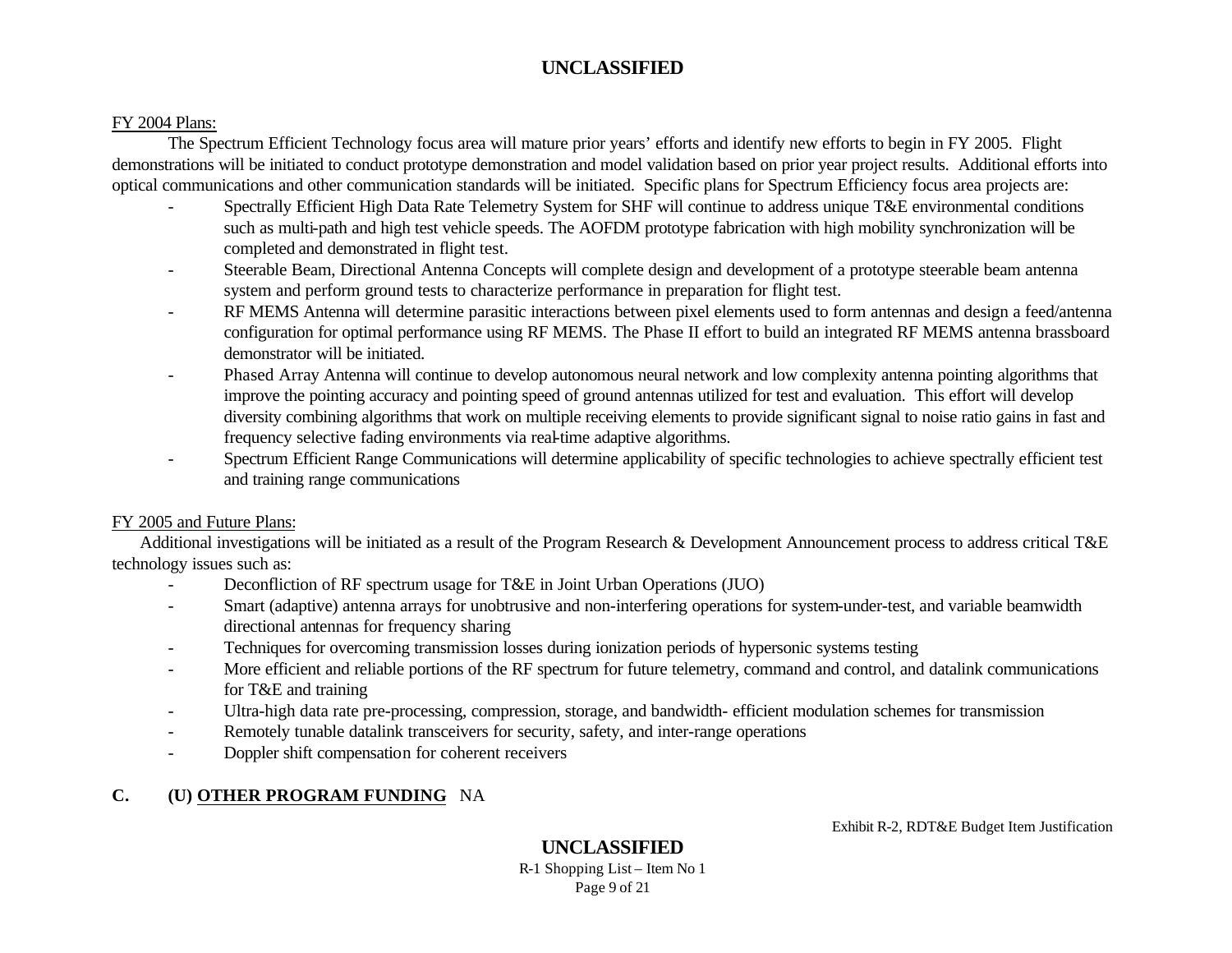| RDT&E PROJECT JUSTIFICATION SHEET (R-2a)                                                     |         |         | February 2004 |                                                 |       |       |       |         |
|----------------------------------------------------------------------------------------------|---------|---------|---------------|-------------------------------------------------|-------|-------|-------|---------|
| <b>OPERATIONAL TEST AND EVALUATION, DEFENSE (0460)</b><br>BUDGET ACTIVITY THREE, PE 0603941D |         |         |               | MULTI-SPECTRAL TEST                             |       |       |       |         |
| \$'s in Millions                                                                             | FY 2003 | FY 2004 |               | FY 2005<br><b>FY 2008</b><br>FY 2006<br>FY 2007 |       |       |       | FY 2009 |
| <b>Multi-Spectral Test</b>                                                                   | 1.498   | 2.079   |               | 2.620                                           | 3.171 | 5.190 | 8.248 | 12.728  |

#### **A. (U) MISSION DESCRIPTION AND BUDGET ITEM JUSTIFICATION**

DoD S&T programs are developing new technologies for use in multi- and hyper-spectral sensors, seekers, detectors, and target designators for weapon systems and battle damage assessments. T&E of new multi- and hyper-spectral sensors to be used in these future weapon systems will require new T&E technologies. T&E investment programs, such as the Central Test and Evaluation Investment Program (CTEIP) and Service improvement and modernization programs, are addressing some basic multi-spectral requirements using off-the-shelf technologies. However, T&E of future multi- and hyper-spectral systems will require technologies and procedures not yet developed or available for T&E purposes. Without these new T&E technologies, DoD will not be able to adequately test and evaluate the multi- and hyper-spectral weapon systems of the future.

### **B. (U) ACCOMPLISHMENTS/PLANNED PROGRAM**

|     | 2003 | TV.    | $\Delta \Omega$ |
|-----|------|--------|-----------------|
|     | ГV Z | ററ     | ᠇               |
|     |      |        | ZUU.            |
|     | ____ | _____  | ___             |
|     |      |        |                 |
| NA. | 498  | 070    | $\epsilon$      |
| est |      | $\sim$ | $\sim$          |

#### **FY 2003 Accomplishments:**

The Multi-Spectral Test focus area advanced the efforts that were initiated in FY 2002 through proof-of-concept and breadboard demonstrations. One new effort was initiated.

Development of the Dynamic Hyper-spectral Thermal Signature Model continued. This model will provide a method to generate high fidelity vehicle and background hyper-spectral scenes to include interactions between vehicle and terrain, vegetation, and cultural objects (plume, dust, smoke, tracks, shadows, etc.). This project successfully accomplished a proof-of-concept demonstration that generated a hyper-spectral scene from synthetically generated data.

Exhibit R-2, RDT&E Budget Item Justification

#### **UNCLASSIFIED** R-1 Shopping List – Item No 1 Page 10 of 21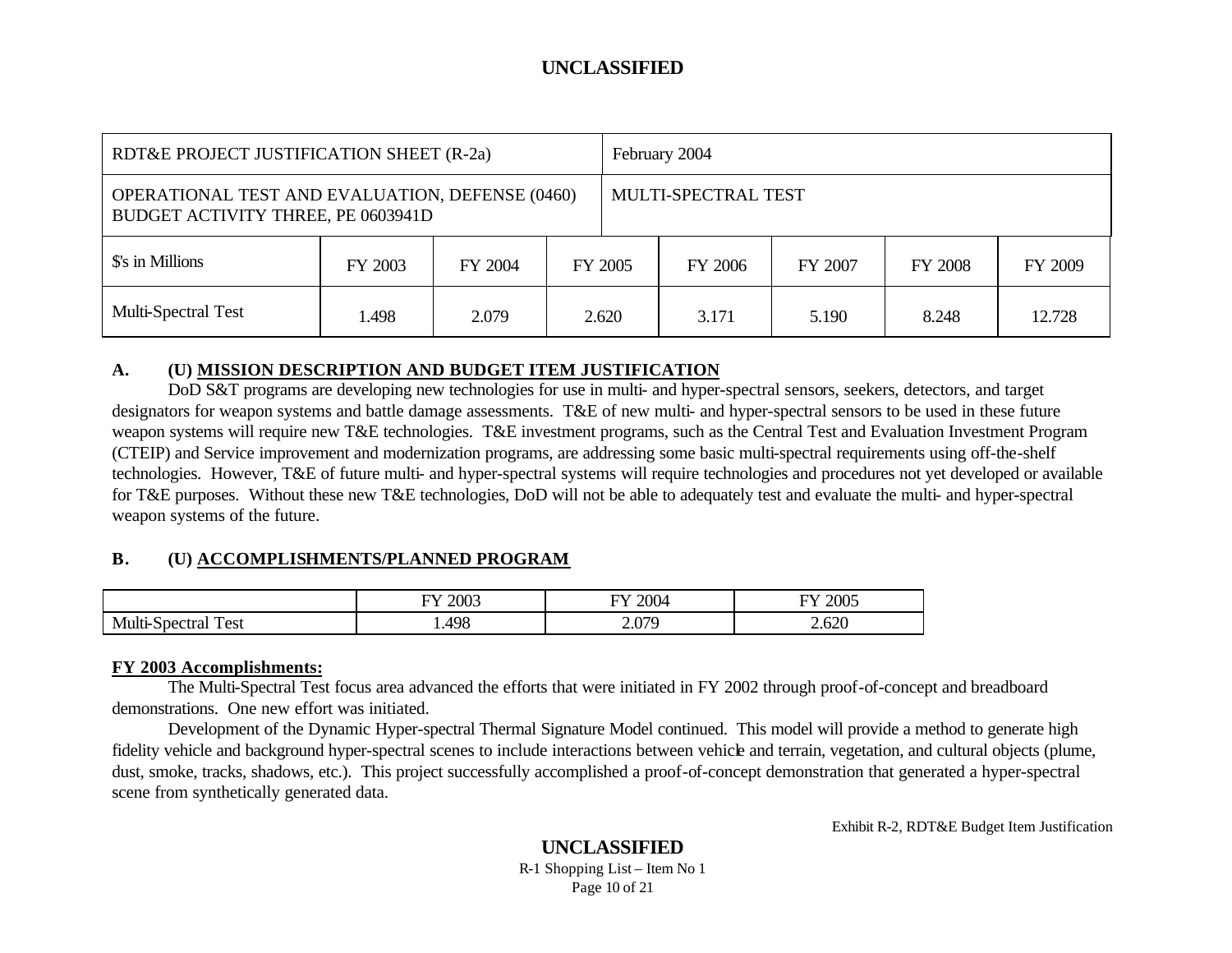The Phase I investigation and proof-of-concept demonstration of the adaptive Multi-spectral Stimulator Injection Test Method was successfully completed. This effort demonstrated the ability to use a common scene with a radio frequency (RF) and infrared (IR) stimulator to create a simultaneous multi-spectral scene for injection into hardware and software under test.

The Hyper-spectral Testbed Design project demonstrated the ability to integrate a hyper-spectral scene generator and sensor. The proofof-concept testbed integrated a thermal pixel array with a reverse spectrometer and successfully injected a scene into a sensor.

The Hyper-spectral Sensor Evaluation – Minimum Resolvable Temperature (MRT) effort was initiated to determine methods for analyzing the performance of under-sampled imagers (e.g. new Focal Plane Arrays (FPAs)) to replace the current MRT test procedures, which were adequate for sensors in the past, but are inadequate for T&E of FPAs.

#### **FY 2004 Plans:**

The T&E/S&T program Multi-Spectral Test focus area will mature prior years' efforts and identify new efforts to begin in FY 2005. Specific plans for the multi-spectral test projects are:

- Dynamic Hyper-spectral Thermal Signature Model will continue the development of an open-source high-fidelity multi- and hyperspectral vehicle/background signature model (visible through IR). Effort will continue to add operational level detail to the signature model: additional vehicle models, two-way background interactions, 3-dimensional terrain, vegetation, and cultural objects.
- Multi-spectral Stimulator Injection Test Method will continue development of a multi-spectral stimulator to provide T&E support for multi-mode seekers in the laboratory and field environments. This year's plans include demonstration of closed-loop stimulation for T&E of trackers, automatic target recognition systems, terrain and clutter analysis, and evaluation of sensor fusion.
- Hyper-spectral Testbed Design will continue development of the Long Wave Infrared (LWIR) Hyper-spectral Scene Proje ctor by demonstrating the integration of the LWIR Acoustic Optical Thermal Filter into the current test bed, and validating testbed operation with additional sensors. A Phase II prototype Hyper-spectral Scene Projector with the desired temperature range capability will be designed.
- Hyper-spectral Sensor Evaluation Minimum Resolvable Temperature will continue research of potential methods for measuring the performance of focal plane arrays (lab tests, field performance validation, theoretical models). FY 2004 efforts include experimentation with lab measurements and sensor parameters combined for an accurate field-relatable metric to determine performance of focal plane arrays.

#### **FY 2005 and Future Plans:**

Complete all four of the ongoing FY 2004 efforts and to initiate new investigations into visible and near-IR multi-spectral and hyperspectral sensor testbeds, real time hyper-spectral data processing and analysis, and Bi-directional Reflectance Distribution Function. Additional investigations will be initiated to address other multi-spectral and hyper-spectral sensor test technology issues such as:

- Hyper-spectral visible/near-IR scene generation model integration
- Common usage, tunable, full spectrum, and high-resolution scene generators

Exhibit R-2, RDT&E Budget Item Justification

# **UNCLASSIFIED**

R-1 Shopping List – Item No 1 Page 11 of 21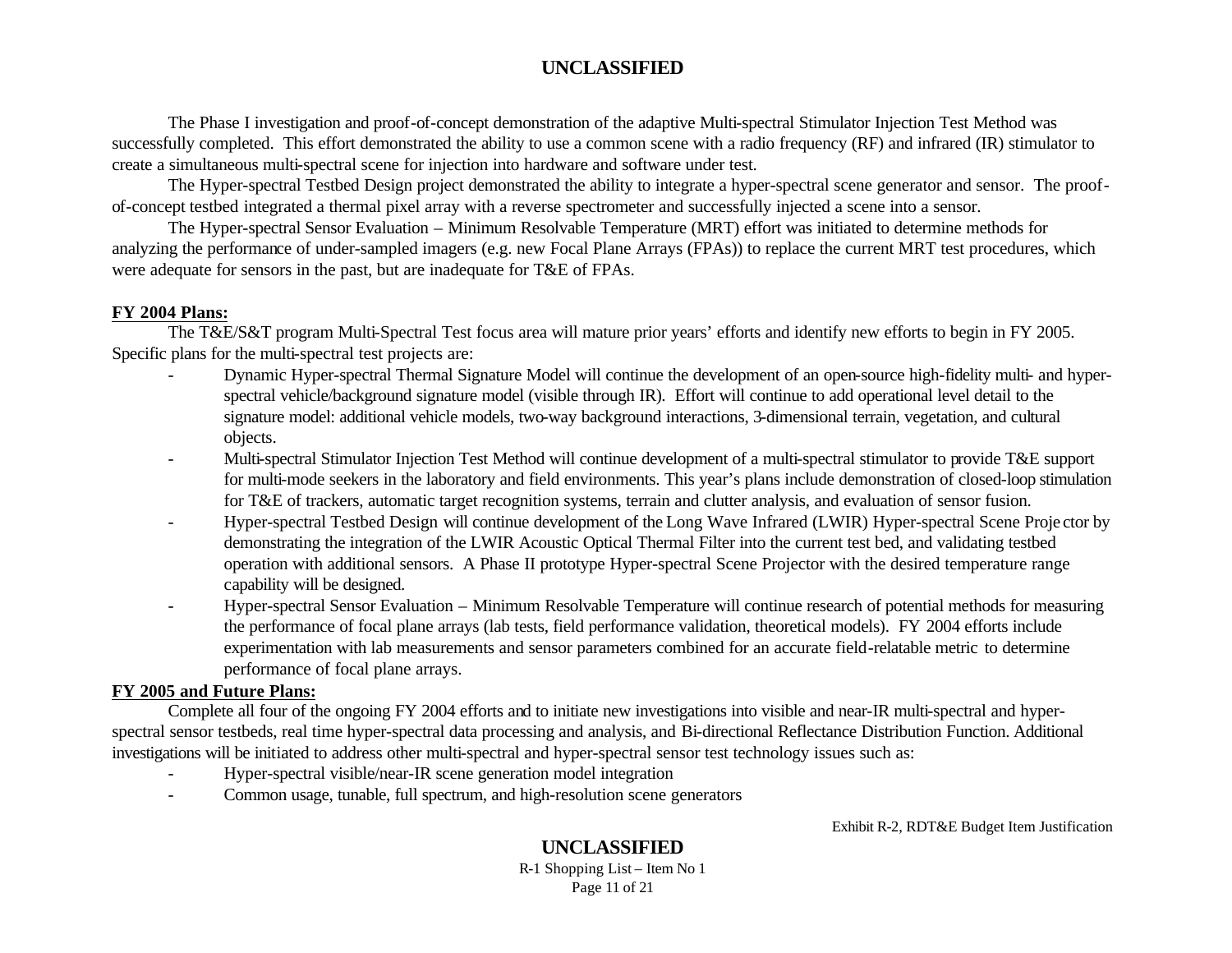- Common usage, threat representative, full spectrum, and high-resolution dynamic targets
- Countermeasure environments, countermeasure applications, and closed loop counter-countermeasure capabilities
- Improved models for all-weather scenario drivers and target presentations
- Ladar, and other multi-spectral test generator and standoff sensors
- Joint Urban Operations scenarios
- Sensor-to-shooter system and sensor-to-fusion-to-shooter system performance
- Far-field signal simulations in near-field
- Unobtrusive sensor integration and fusion monitoring
- Hardware-in-the-loop and installed-system test facility capabilities
- Human-in-the-loop and associated Human Systems Interface (HSI) issues
- Focal plane array (FPA) technologies, frequency-hopping sensors, multi-spectral/hyper-spectral imaging, active illumination, passive polarization, passive millimeter wave, foliage penetration, synthetic-aperture radar, and electronic stabilization
- Fusion of multiple advanced sensor components, the application of the aided target recognition algorithms to these advanced sensors
- Positive identification of non-cooperative air targets, over-the-horizon targeting, and battle damage assessment
- Tools to evaluate hyper-spectral-polarimetric sensors
- Tools and techniques to evaluate active multi-spectral sensor systems
- T&E of signal processing hyper-spectral algorithm effectiveness
- Sensor-to-shooter system interface analysis (human-in-the-loop testing)
- Hyper-spectral analysis tool for handling and collating T&E data
- Methodologies for evaluating sensor-to-sensor transition (e.g. acoustic/IR, Millimeter Wave (MMW)/IR systems)

# **C. (U) OTHER PROGRAM FUNDING** NA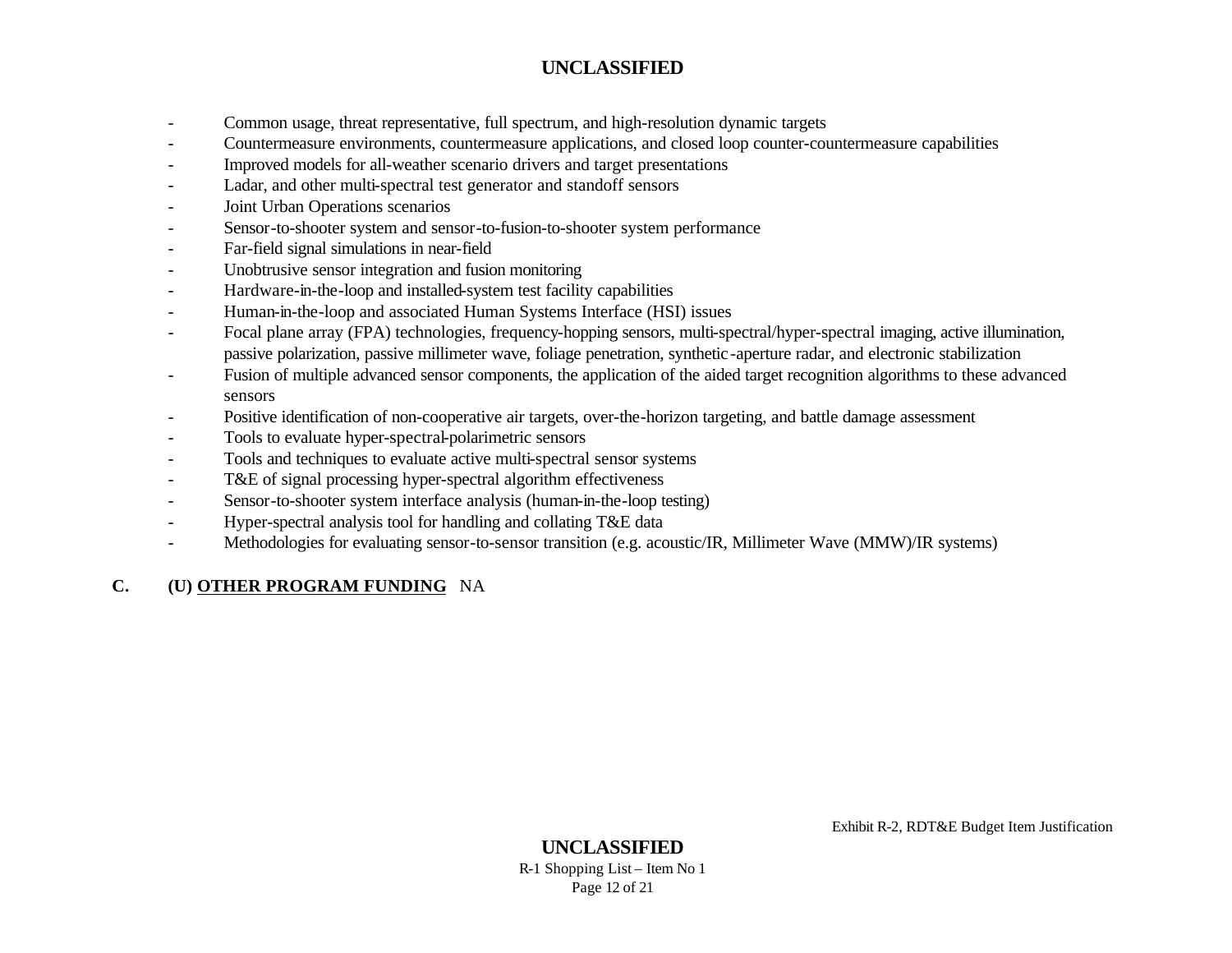| RDT&E PROJECT JUSTIFICATION SHEET (R-2a)                                                     |         |         |         | February 2004                                   |       |       |        |  |
|----------------------------------------------------------------------------------------------|---------|---------|---------|-------------------------------------------------|-------|-------|--------|--|
| <b>OPERATIONAL TEST AND EVALUATION, DEFENSE (0460)</b><br>BUDGET ACTIVITY THREE, PE 0603941D |         |         |         | <b>EMBEDDED INSTRUMENTATION</b>                 |       |       |        |  |
| \$'s in Millions                                                                             | FY 2003 | FY 2004 | FY 2005 | <b>FY 2008</b><br>FY 2009<br>FY 2006<br>FY 2007 |       |       |        |  |
| Embedded Instrumentation                                                                     | 1.417   | 3.309   | 2.663   | 3.982                                           | 4.983 | 7.949 | 11.743 |  |

#### **A. (U) MISSION DESCRIPTION AND BUDGET ITEM JUSTIFICATION**

Instrumentation requirements for systems-under-test, hardware-in-the-loop testing, and training are increasing exponentially for new weapons; command, control, communications, and computers, intelligence, surveillance, and reconnaissance (C4ISR), and target systems. Onboard or personnel-borne instrumentation and equipment is required for sensing and collecting critical performance data; data storage and transmission; determining accurate time, space, position, and attitude information; interfacing with command and control data links; monitoring and reporting system-wide communications; and reporting human operator performance. These requirements drive the need for enabling technologies for miniaturized non-intrusive instrumentation suites that demonstrate increased survivability. These lightweight instrumentation suites need to have improved sensitivity sensors, increased embedded data processing capacity, and both plug-and-play and open architectures to support multiple applications and users (development, test and evaluation, training, logistics (intelligent diagnostics/prognostics) and employment effects).

There is minimal space available for adding instrumentation to new weapon systems subsequent to their development. Additional weight and power draw can adversely affect the weapon system performance. Providing space and power in small weapons, such as miniatureunmanned vehicles and robotics, and targets remains a challenge. Instrumentation for humans-in-the-loop, such as a dismounted soldier in an urban environment, should not detrimentally affect the soldier's performance or impact his operational burden. New technologies can be exploited to integrate small non-intrusive embedded instrumentation (EI) into new platforms during design and development, and, in some cases, for incorporation into existing platforms. This embedded instrumentation can provide the required data for T&E training, maintenance, and logistics support throughout the system lifecycle and will enhance the ability to document system performance during combat missions. As recognized by Business Initiative Council (BIC) Initiative TE-08, embedded instrumentation for T&E, training, maintenance, and logistics will significantly reduce the development, acquisition, and total ownership costs of new weapon and C4ISR systems while enhancing force readiness. Accordingly, acquisition programs are to integrate EI into platform designs up front, if reasonable and practical, as a key enabling tool for transformation.

Exhibit R-2, RDT&E Budget Item Justification

#### **UNCLASSIFIED** R-1 Shopping List – Item No 1 Page 13 of 21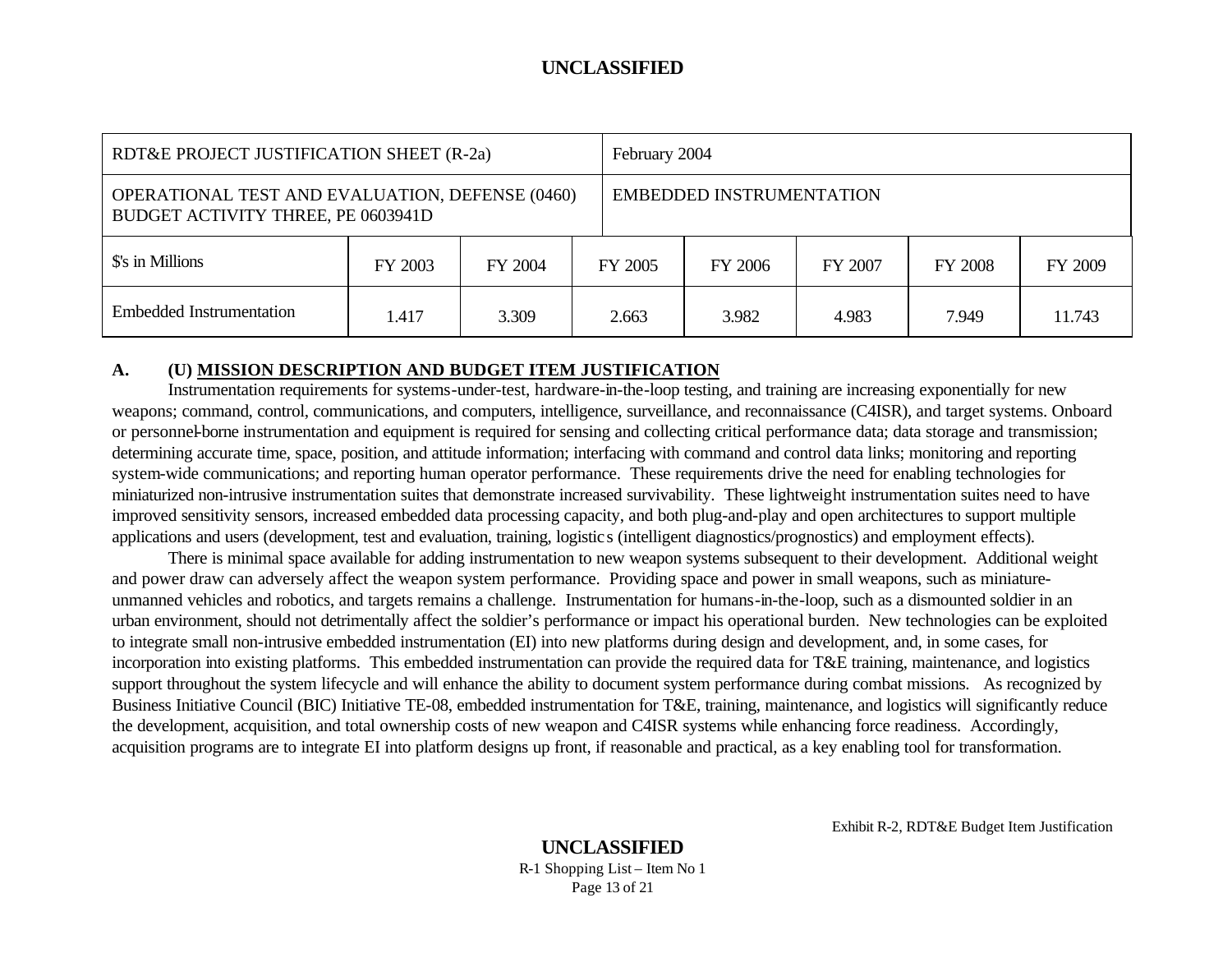#### **(U) B. ACCOMPLISHMENTS/PLANNED PROGRAM**

|                                               | 2003<br>$\nabla$                     | $\sim$ $\sim$ $\sim$<br>--<br>$-00 +$ | $\sim$ $\sim$ $\sim$<br>$\mathcal{T}^{\bullet}$<br>200- |
|-----------------------------------------------|--------------------------------------|---------------------------------------|---------------------------------------------------------|
| $\mathbf$<br>. ddec<br>nentatıor<br>Inst<br>. | 11 <sup>7</sup><br>–<br><b>T.ITI</b> | $\Delta$<br>.JU                       | $\sim$<br>2.003                                         |

#### **FY 2003 Accomplishments:**

The Embedded Instrumentation focus area sponsored several projects in FY 2003 to investigate technologies needed by the T&E community.

The Direct Methanol Fuel Cell (DMFC) project is developing an advanced power supply to support operational testing of ground-based weapon systems, such as Future Combat Systems. Key components of the fuel cell assembly were manufactured in preparation for a prototype demonstration.

The Carbon Monoxide (CO) Emissions Sensor for Gas Turbine Engines project initiated the development of MicroElectroMechanical Systems (MEMS) based sensors to support the T&E of combustion engines. This sensor will be embedded near the harsh combustor region of air-breathing engines, such as those used for hypersonic aircraft, to directly measure carbon monoxide emissions. This data is a key indicator of engine performance.

The Compact Holographic Data Storage project is developing a compact, high-speed, high density (>500 GB) embedded data storage device that has no moving parts. The holographic data storage effort demonstrated the ability to read and write data to a crystal and completed development of a breadboard design.

The Advanced Munitions Flight Test Instrumentation project is developing MEMS based sensors to couple with a munitions telemetry device to allow acquisition and transmission of critical test data during munitions testing. This effort performed a series of shock tests to qualify MEMS devices under munitions shock loads for potential incorporation into the prototype instrumentation package.

The EI Working Group used the Broad Agency Announcement process to select efforts for FY 2004 investigation.

#### **FY 2004 Plans:**

The Direct Methanol Fuel Cell project will be completed during FY 2004 with a field demonstration of the system at Fort Hood, TX. The remaining efforts described above will continue through FY 2004. Specific plans are:

- The CO Emissions Sensor will fabricate a MEMS CO system and begin a serie s of demonstrations and tests.
- The Compact Holographic Data Storage will begin the Phase II development of an integrated optics, laser source, and input/output controller in a stand-alone brassboard demonstration system.The Advanced Munitions Flight Test Instrumentation project will integrate a single chip, 3-axis accelerometer into a packaged configuration, and design and fabricate a 2-axis Vibrating Bar Magnetometer for incorporation into a prototype module.
- The following efforts will initiate in FY 2004:
	- The Gas Turbine Engine Embedded Probe project will design and fabricate a gas extraction probe capable of being embedded

Exhibit R-2, RDT&E Budget Item Justification

# **UNCLASSIFIED**

R-1 Shopping List – Item No 1 Page 14 of 21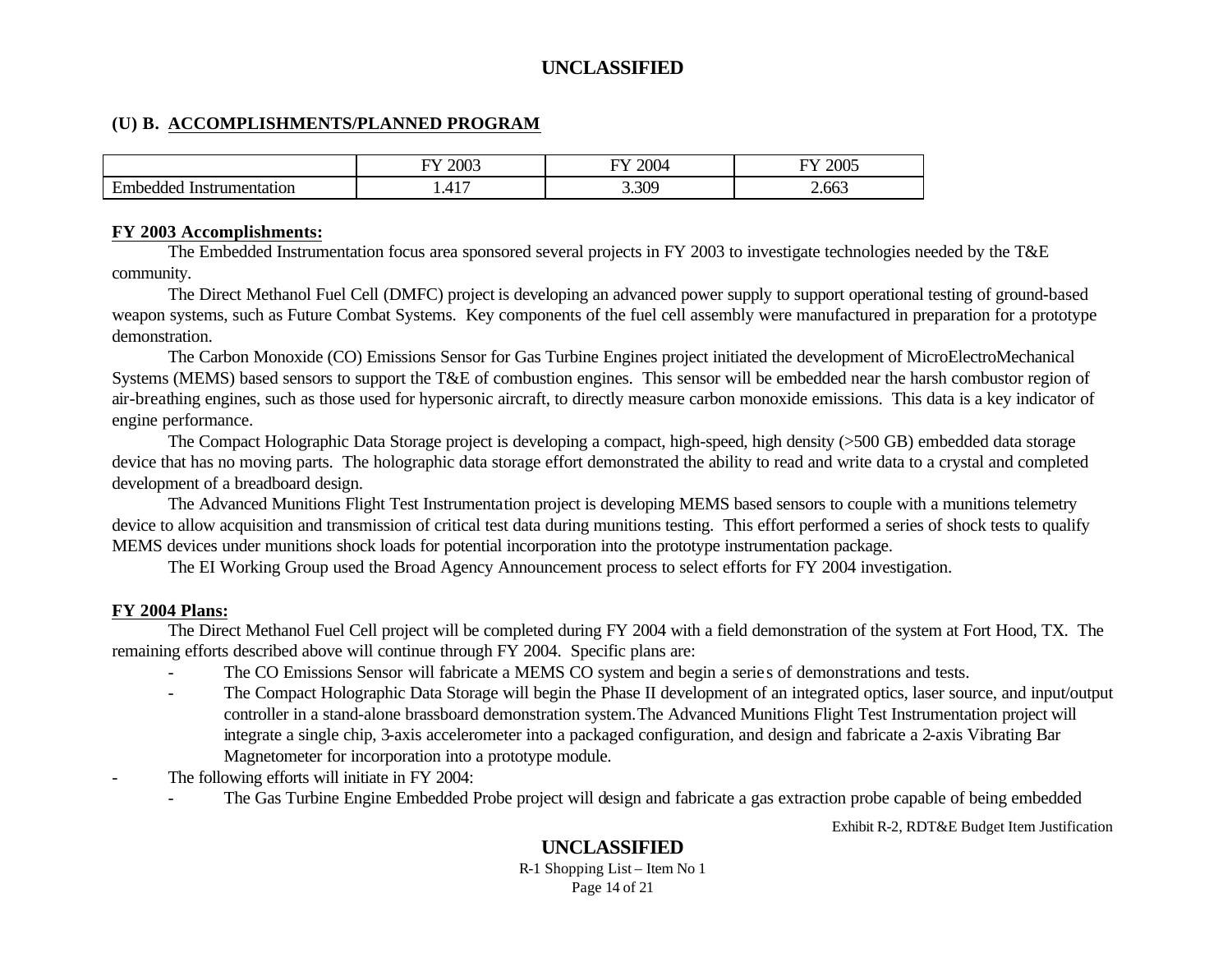within a combustor for use with emissions sensors. The FY 2004 efforts include design and fabrication of a proof-of-concept probe.

- The Wideband Energy Harvesting for Embedded Sensors effort will design, fabricate, and demonstrate a prototype piezoelectric energy harvester to provide power to stand-alone MEMS sensors.
- The D-fiber for Multidimensional Sensor Application will use D-fiber to develop multi-axis stress and temperature sensors. The FY 2004 effort will fabricate suitable gratings on D-fiber, embed fibers on a proof-of-concept test article, and demonstrate multiaxis stress and temperature sensing.
- The Micro-machined Pressure, Temperature, and Shear Stress Sensors project will embed MEMS sensors directly in optical fiber. The FY 2004 efforts will design and fabricate individual pressure, temperature, and shear stress sensors, and embed them on a test article for demonstration.
- Additional planned efforts for FY 2004 include investigation of a Soldier EI system and an embeddable MEMS-based emissions gas analyzer.

#### **FY 2005 and Future Plans:**

The FY 2003 projects will complete in FY 2005/2006 with prototype demonstrations. Efforts will advance on the projects initiated in FY 2004 as well. The EI Working Group will examine EI test technology issues to determine the highest priorities for funding future projects. Some projects may begin in FY 2005; however, the EI Working Group will issue a Broad Agency Announcement to select the larger efforts for FY 2006 investigation. These efforts will focus on additional EI test technology issues such as:

- Miniaturization and reduced-weight instrumentation packaging
- Improved sensor techniques
- Higher bandwidth data encryption
- Human performance instrumentation (e.g., Joint Urban Operations T&E)
- Non-intrusive interfaces with critical operational components including the MIL-STD-1553 data bus
- Conformal and non-interfering antennas
- Survivability in harsh environments, such as hypersonic speeds or electronic warfare
- Wireless data and communications transfers and distribution
- Plug and play architecture for common usage
- Reductions in on-board power demands
- Instrumentation command and control
- Data fusion
- Vehicle power lines as a data bus
- Conformal externally mounted instrumentation
- Electro-adhesives

# **UNCLASSIFIED**

R-1 Shopping List – Item No 1 Page 15 of 21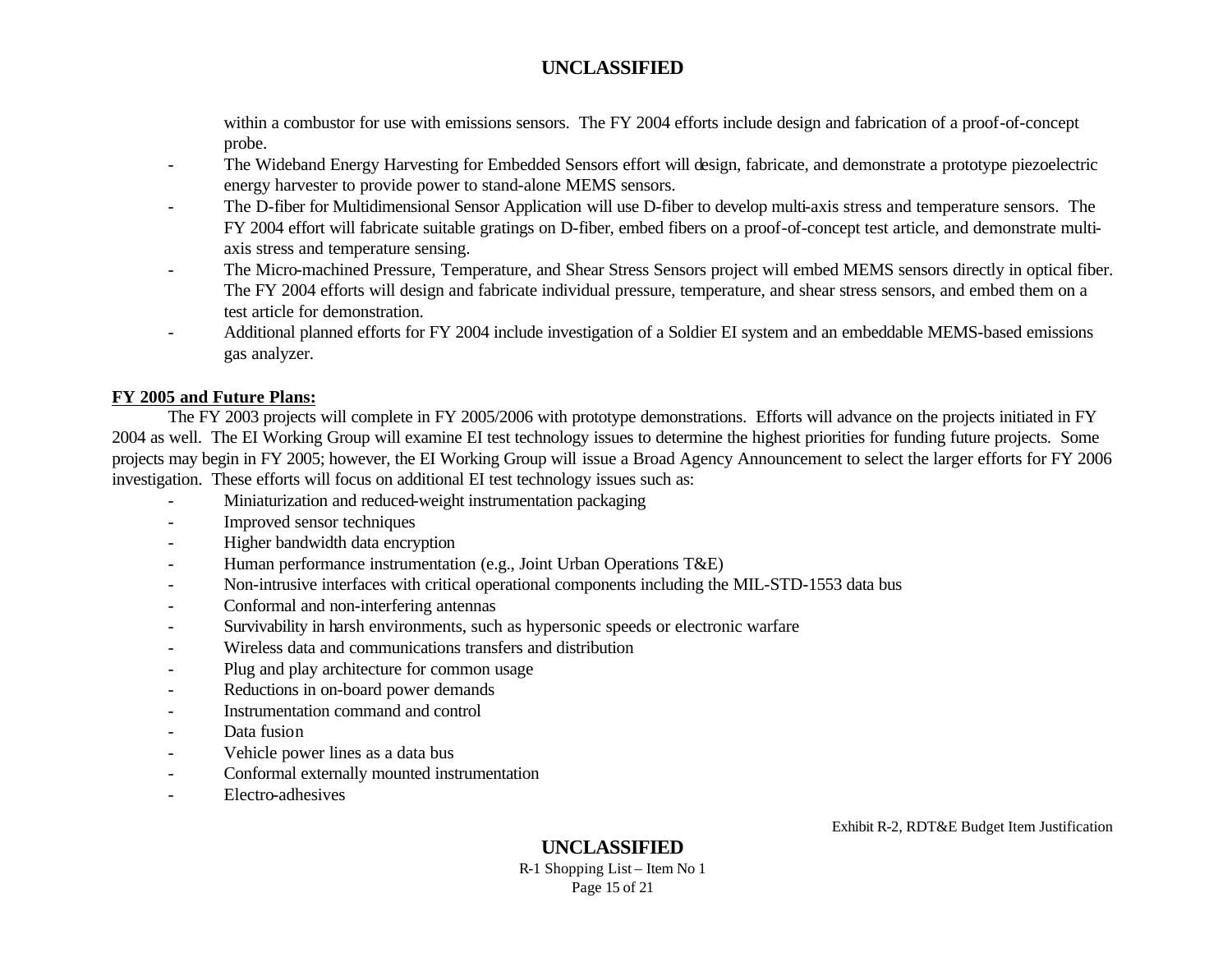- Small RF transceivers
- Ultra tightly coupled, integrated M-code Global Positioning System/Inertial Measurement Unit modules for high dynamic vehicles
- High anti-jam signal processing techniques for operations in an electronic warfare and jamming environment
- Smaller, higher capacity recorders to support passive operation
- More powerful micro-processors to support advanced simulations
- Compact and stable timing reference units
- Passive devices for improving ground truth measurements, such as for attitude and miss-distance measurements.

# **C. (U) OTHER PROGRAM FUNDING** NA

Exhibit R-2, RDT&E Budget Item Justification

#### **UNCLASSIFIED** R-1 Shopping List – Item No 1 Page 16 of 21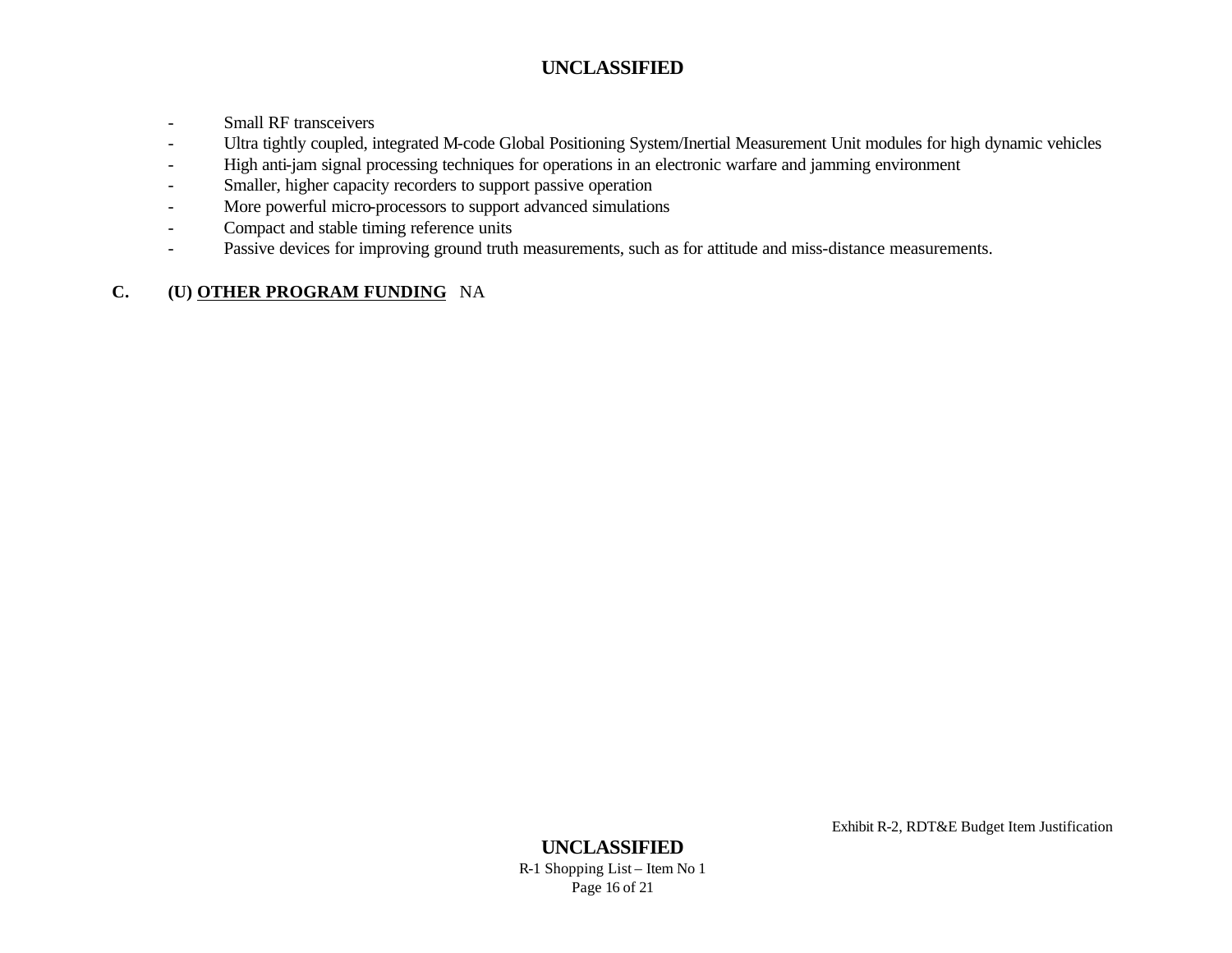| RDT&E PROJECT JUSTIFICATION SHEET (R-2a)                                                     |         |         |         | February 2004        |         |         |         |         |
|----------------------------------------------------------------------------------------------|---------|---------|---------|----------------------|---------|---------|---------|---------|
| <b>OPERATIONAL TEST AND EVALUATION, DEFENSE (0460)</b><br>BUDGET ACTIVITY THREE, PE 0603941D |         |         |         | DIRECTED ENERGY TEST |         |         |         |         |
| \$'s in Millions                                                                             | FY 2003 | FY 2004 | FY 2005 |                      | FY 2006 | FY 2007 | FY 2008 | FY 2009 |
| Directed Energy Test                                                                         | 1.152   | 3.006   |         | 4.327                | 5.887   | 9.763   | 14.967  | 24.808  |

#### **A. (U) MISSION DESCRIPTION AND BUDGET ITEM JUSTIFICATION**

Directed energy (DE) technologies are rapidly transitioning into acquisition programs and Advanced Concept Technology Demonstrations (ACTDs). These weapons technologies, which primarily consist of High Energy Laser (HEL) and High Power Microwaves (HPM), are outpacing their supporting test technologies. Advancements in HEL and HPM have created a new class of weapon systems in which energy is placed on a target instantaneously, making traditional test techniques for evaluating conventional munitions (with flight times ranging from seconds to minutes, and that depend on various forms of physical contact for kill) not applicable to DE systems' T&E. As a result, adequate developmental, live fire, and operational test technology may not be available when the DE acquisition programs are ready to test.

Current DE developments include: HPM command and control warfare/information warfare, Active Denial Systems, Advanced Tactical Laser, Air Force Airborne Laser, Army Tactical High Energy Laser, Army Mobile Tactical High Energy Laser, Navy Free Electron Laser, Solid State Laser, and Space Based Laser. These DE systems will precipitate a revolutionary change on future engagements, employments, concepts of operations, and T&E. Lasers can be precisely focused on a target to provide surgical strike capability at very long ranges. Once on target, lasers affect the target from the outside by rapid heating, causing localized burn-through to create structural degradation or destruction and observable attributes of a hard kill. Conversely, high-power microwaves flood target areas with energy—allowing for the engagement of multiple targets at the same time. High power microwaves affect the target from the inside through electrical system disruption and burn-out for a soft kill. These differences notwithstanding, both HEL and HPM have some very important common traits. Both types of directed energy travel to the target at the speed of light, are capable of graduated effects (deny, disrupt, degrade, and/or destroy), and can be used to minimize collateral damage. These revolutionary operational capabilities will require revolutionary T&E scenarios, technologies, and analysis tools that do not exist today.

Current DE system and component testing usually includes two principal thrusts: how well is the weapon performing, and what is the specific interaction of energy and target. Military utility of these weapons will be dependent on the knowledge acquired through T&E to know how much

Exhibit R-2, RDT&E Budget Item Justification

#### **UNCLASSIFIED** R-1 Shopping List – Item No 1 Page 17 of 21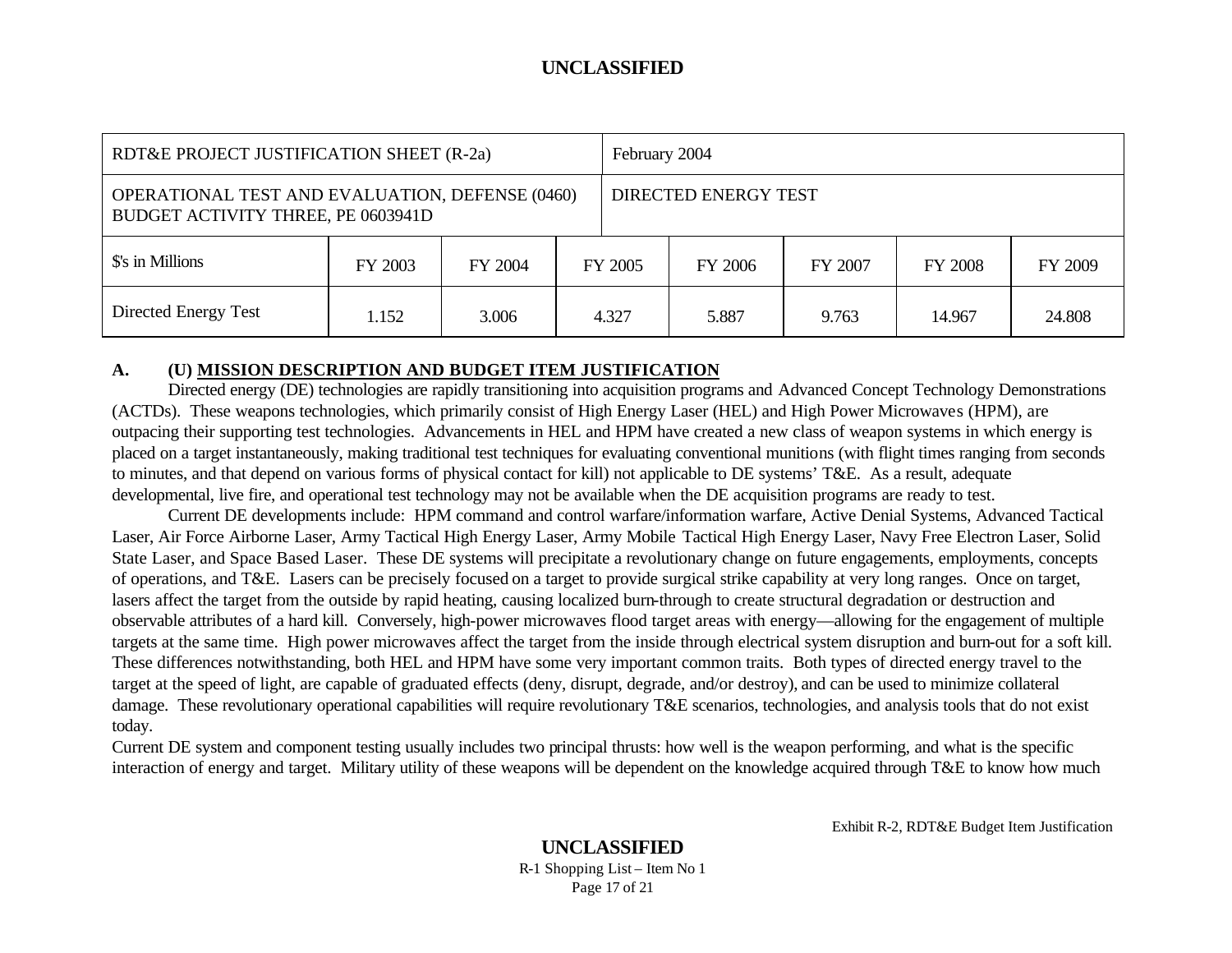to trust the technologies under development and how best to use them. Consequences of not providing adequate T&E capabilities for the new DE technologies and systems include:

- Not knowing if the system can be safely deployed
- Not knowing if the system achieves the proper target kill rate
- Risk of apparent poor system performance during T&E leading to unjustified program cancellation
- Risk of fielding an ineffective system due to inadequate T&E
- Delays in meeting critical Transformation Objectives

# **B. (U) ACCOMPLISHMENTS/PLANNED PROGRAM**

|                                                      | 2003<br>$\tau$      | 2004<br>┯ | 2005<br>᠇          |
|------------------------------------------------------|---------------------|-----------|--------------------|
| n'<br>$\mathbf{r}$<br>Test<br>$11r^2$<br>.nerc<br>J. | $\epsilon$<br>1.102 | 3.006     | $\Omega$<br>ו ∠כ.ד |

#### **FY 2003 Accomplishments:**

Three efforts were initiated in the DE Test focus area in FY 2003.

The first effort was the development of a Beam Redistribution System (BRS) to allow far-field laser effects to be created in a near-field environment using a portable optical system. This will allow characterization of the beam without requiring the long ranges necessary to achieve these effects. In FY 2003, two parallel approaches to develop conceptual designs were completed. One approach was downselected for Phase II award, which will begin in FY 2004.

The second effort was to develop a Four-Color Quantum Well Infrared Photodetector (QWIP). The QWIP will allow for remote sensing and characterization of a multiple laser wavelength system as it interacts with a target. In FY 2003, the QWIP project advanced the system design, completing efforts for Near IR reflective optics and computer generated diffractive optical grating.

The final effort initiated in FY 2003 was the Directed Energy Data Acquisition Transformation (DEDAT) project. DEDAT is developing instrumentation solutions to allow for T&E of HPM systems. In FY 2003, DEDAT initiated design studies for E-field probes, digitizers, and electromagnetically-hardened instrumentation.

### **FY 2004 Plans:**

The three existing DE Test projects will continue development through FY 2004. The BRS system will complete the Phase II demonstration in FY 2004. The QWIP will complete design, and begin fabrication, integration, and test of system components. DEDAT will prototype a compact remote digitizer and electromagnetically-hardened sensor electronics. New efforts will begin in the development of a system to characterize optical turbulence along the beam path for laser system T&E; laser beam characterization through the use of instrumented target boards and on-target beam sensors; and development of survivable, autonomous HPM field diagnostics.

Exhibit R-2, RDT&E Budget Item Justification

#### **UNCLASSIFIED** R-1 Shopping List – Item No 1 Page 18 of 21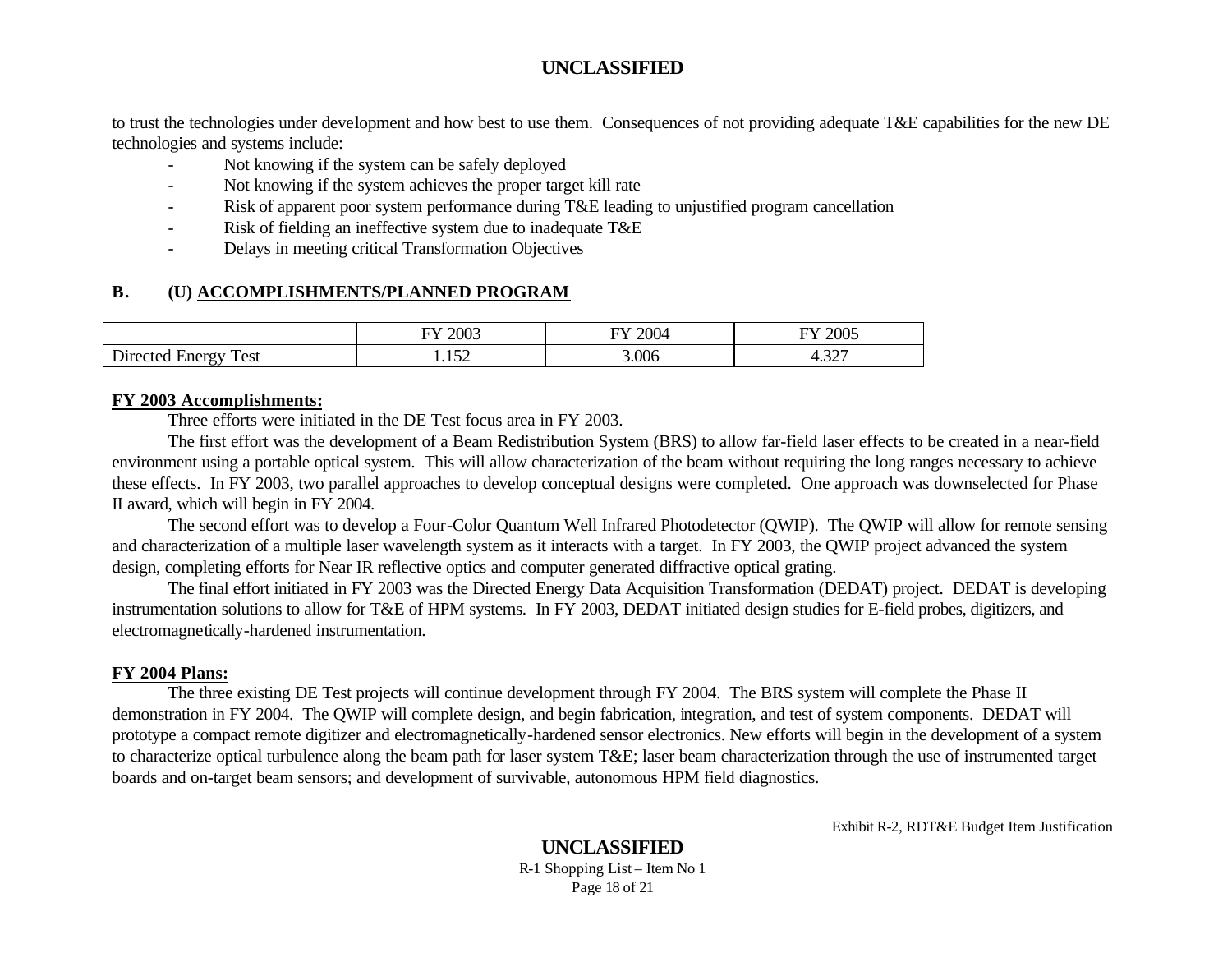#### **FY 2005 and Future Plans:**

The QWIP and DEDAT will complete in FY 2005 with system prototype demonstrations. Efforts will advance on the projects initiated in FY 2004 as well. Future investigations will focus on key technologies to support collection of data both remotely and on-target for HEL and HPM testing. This includes, but is not limited to, data associated with imaging, spectral content, laser-target interaction signature, "kill" mechanisms, atmospheric refraction, scattering, absorption and propagation data, beam quality, jitter, energy fluence on target, aim point maintenance, data recording, spectrally efficient data links, high-rate image/data reduction and visualization tools, etc. Investigations will include:

- HEL and HPM power measurement on target: Examine various sensor approaches or materials that can be incorporated into airborne and ground targets to measure DE on target. Sensors/material must be able to be applied/integrated into a variety of platforms, to include airborne and ground-based, and provide for minimal interference with system operation to provide a measure of beam energy on target. Inability to collect DE on target will preclude ability to measure effectiveness of emerging DE weapon systems.
- DE-hardened flight termination system/range destruct package: Study and assess requirements for DE "hardened" flight termination systems. These systems must be able to safely and reliably provide for termination of the target, even when high concentrations of DE are present on the target. This should include both HEL and HPM. Current flight termination systems may either be negated or pre-maturely initiated by the presence of RF energy or high-fluence laser energy. Impact of flight termination system failure due to DE could include damage to unintended targets, unrecoverable targets, and threat to life and areas surrounding the test area.
- DE beam prediction/detection/display: Develop capability to accurately predict and understand where HEL and HPM energy is actually projected—this is critical to T&E and safety. Study of wide-spectrum, single substrate imagers seeks to enhance technology for imaging and detection of HEL beams from a variety of systems/sources. These enhancements would address limitations in spectral coverage of various narrow spectrum, single substrate imagers. Current technology requires multiple sensor/optic combinations to cover the spectral range of existing HELs, which is cost prohibitive. Single wide-spectrum imagers would eliminate the need for multiple, costly sensor/optics combinations.
- Modeling and simulation (M&S) to extend test results: Incorporate physics-based models into virtual graphical representations of T&E ranges to provide 3-dimensional, geodetically accurate models of beam propagation, beam spread, lethal range, fluence on target, and atmospheric effects. These models could be used to predict hazardous DE fluence and beam propagation for a given test scenario, plan and model RF or HEL fluence in a test or target area to rehearse test conduct, and provide for a robust DE 3 dimensional visualization capability for T&E ranges. Current 3-dimensional models are based on digital terrain data and can incorporate time-space position information from various sources such as radar and GPS, but lack physics-based models to predict laser or RF weapon system performance.

## **C. (U) OTHER PROGRAM FUNDING** NA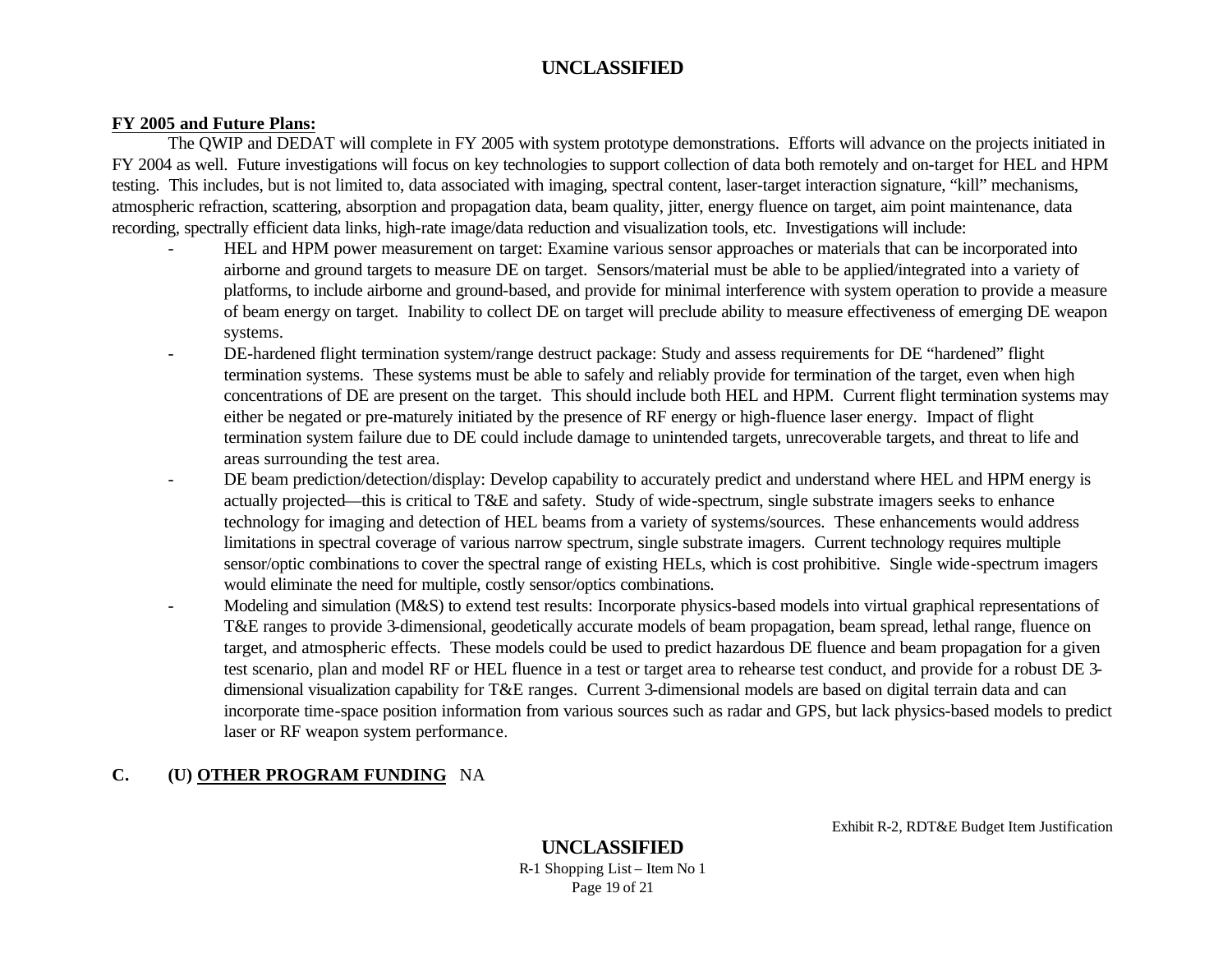| RDT&E PROJECT JUSTIFICATION SHEET (R-2a)                                                     |         |         |         | February 2004                       |         |         |                |         |
|----------------------------------------------------------------------------------------------|---------|---------|---------|-------------------------------------|---------|---------|----------------|---------|
| <b>OPERATIONAL TEST AND EVALUATION, DEFENSE (0460)</b><br>BUDGET ACTIVITY THREE, PE 0603941D |         |         |         | INFORMATION SYSTEMS TECHNOLOGY TEST |         |         |                |         |
| \$'s in Millions                                                                             | FY 2003 | FY 2004 | FY 2005 |                                     | FY 2006 | FY 2007 | <b>FY 2008</b> | FY 2009 |
| <b>Information Systems</b><br><b>Technology Test</b>                                         | 0.000   | 0.050   |         | 1.100                               | 1.968   | 2.247   | 3.447          | 4.077   |

#### **A. (U) MISSION DESCRIPTION AND BUDGET ITEM JUSTIFICATION**

The S&T community is developing advanced information systems technology (IST), both in Advanced Concept Technology Demonstrations (ACTDs) and in acquisition programs, to support DoD's Critical Transformational Capabilities—Conduct Information Operations, Deny Enemy Sanctuary, and Leverage Information Technologies. Successful implementation of these transformational capabilities will necessitate a corresponding transformation in DoD's ability to test and evaluate IST. Emerging revolutionary operational capabilities will require revolutionary OT&E scenarios, technologies, and analysis tools to ensure that new systems are adequately tested for operational use.

Advancements in communications and computing power are creating a new class of information systems. New IST will provide commanders and staffs with an adaptive, decision-centered, configurable information visualization environment, which will improve the speed and quality of command decisions. Other advances will enable a spectrum of capabilities ranging from advanced management and exploitation of intelligence, surveillance, and reconnaissance assets to next-generation tactical radio systems. Information assurance and survivability are central to IST development.

This T&E/S&T focus area will address the T&E capability required to ensure that the IST provided to the warfighter will deliver the assured and survivable ability to acquire, verify, protect and assimilate information necessary for our forces to neutralize and dominate any future adversary within a complex network-centric battlefield environment.

# **B. (U) ACCOMPLISHMENTS/PLANNED PROGRAM**

|                                                     | റററ                      | $\Delta \Omega$          | nnne                |
|-----------------------------------------------------|--------------------------|--------------------------|---------------------|
|                                                     | $\overline{\phantom{0}}$ | $\overline{\phantom{a}}$ | --                  |
|                                                     | ZUU-                     | ∠∪∪∸                     | LUUJ –              |
| –<br>Test<br>echnology<br>svstems<br>ormation.<br>ັ | .000                     | 0.050<br>.               | $\overline{0}$<br>w |

Exhibit R-2, RDT&E Budget Item Justification

#### **UNCLASSIFIED** R-1 Shopping List – Item No 1 Page 20 of 21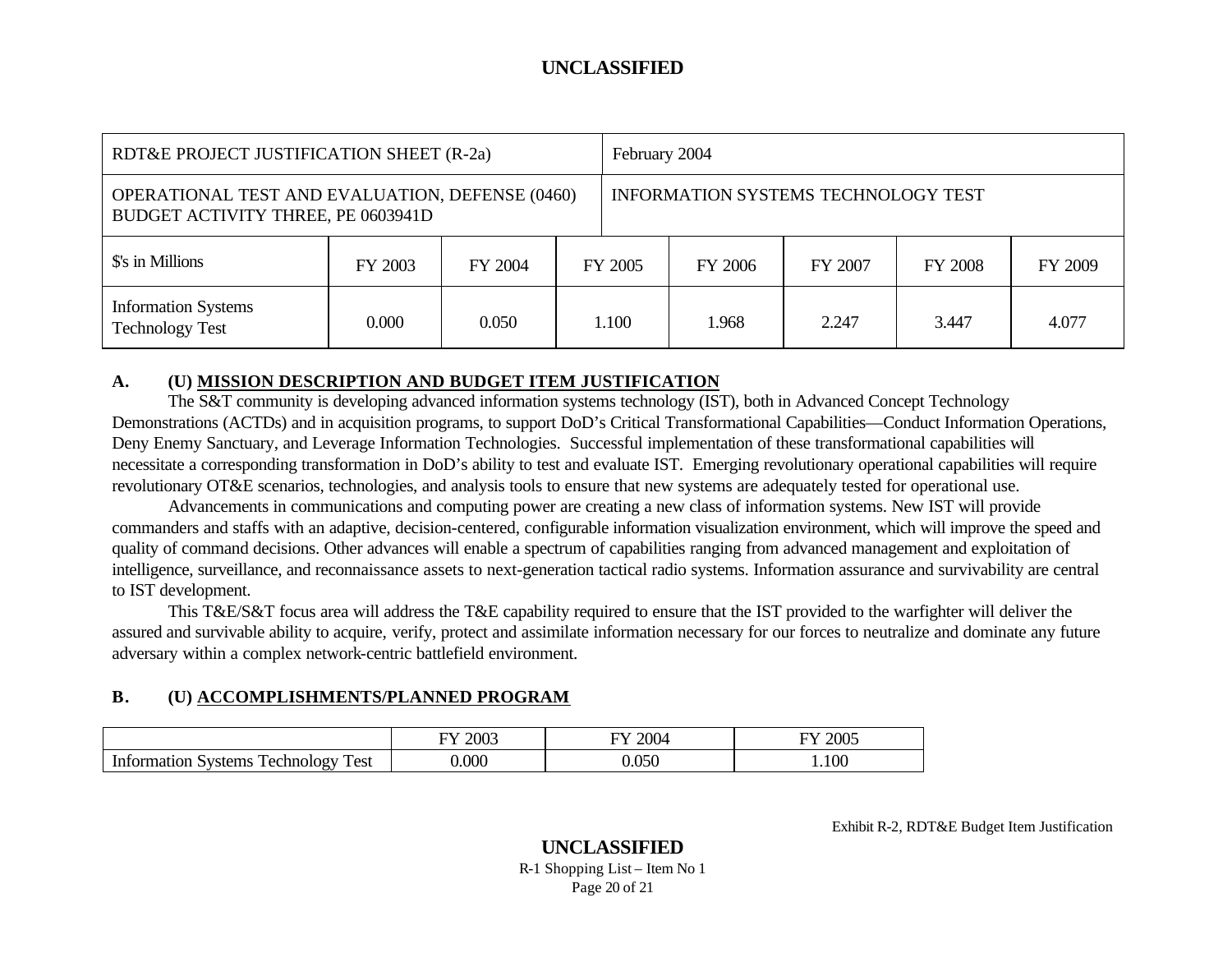#### **FY 2003 Accomplishments:**

In FY 2003, the roadmap for the IST Test focus area was developed as part of the T&E/S&T Program Test Technology Area Plan (TTAP). The IST Test focus area was reassessed for criticality and determined to merit initiation of activity in FY 2004.

#### **FY 2004 Plans:**

Although substantive efforts are planned to begin in FY 2005, the program will establish the foundation for the focus area in FY 2004. This effort includes exploration into centers of excellence for IST Test and identification of subject matter experts in this field. The T&E/S&T Program will issue a Broad Agency Announcement to select efforts for FY 2005 investigation. The focus will be developing and demonstrating technologies to objectively test IST. Areas of potential investigations are:

- Development of non-intrusive instrumentation and T&E communication networks (including networks of networks) that do not affect the performance of information systems under evaluation, especially for humans-in-the-loop network-centric environments
- Techniques for capturing spatial and temporal registration across large numbers of sensors, multimedia communications, and human-system interface devices
- Ability to assess information assurance within complex systems of systems
- Techniques to assess low probability of detection/low probability of intercept communications
- Techniques for capturing and evaluating multiple simultaneous collaborative user communications
- Ability to evaluate the success of information operations in terms of mission accomplishment, survivability of friendly forces, neutralization of enemy capabilities, etc.
- Techniques for capturing and evaluating human physical and cognitive performance
- Developing T&E capability to evaluate IST advances from a "human-out" perspective; i.e., determine what information actually enhances a warfighter's performance
- Methods for verification, validation, and accreditation of IST modeling and simulation

#### **FY 2005 and Future Plans:**

Efforts selected during FY 2004 will be initiated in FY 2005. Other IST T&E technology issues identified in FY 2004 and FY 2005 will be addressed in future plans. These efforts will focus on T&E capabilities required to assess the contribution of IST to decision superiority in operational scenarios. Advanced information systems must be assessed as "force multipliers" in network-centric operations. An objective methodology is required to assess operational effectiveness of warfighters while employing information systems of systems, especially the effect of information systems on human cognitive decision processes. Additional investigations will be initiated to address the technology issues associated with these and other facets of IST test.

### **C. (U) OTHER PROGRAM FUNDING** NA

Exhibit R-2, RDT&E Budget Item Justification

**UNCLASSIFIED** R-1 Shopping List – Item No 1 Page 21 of 21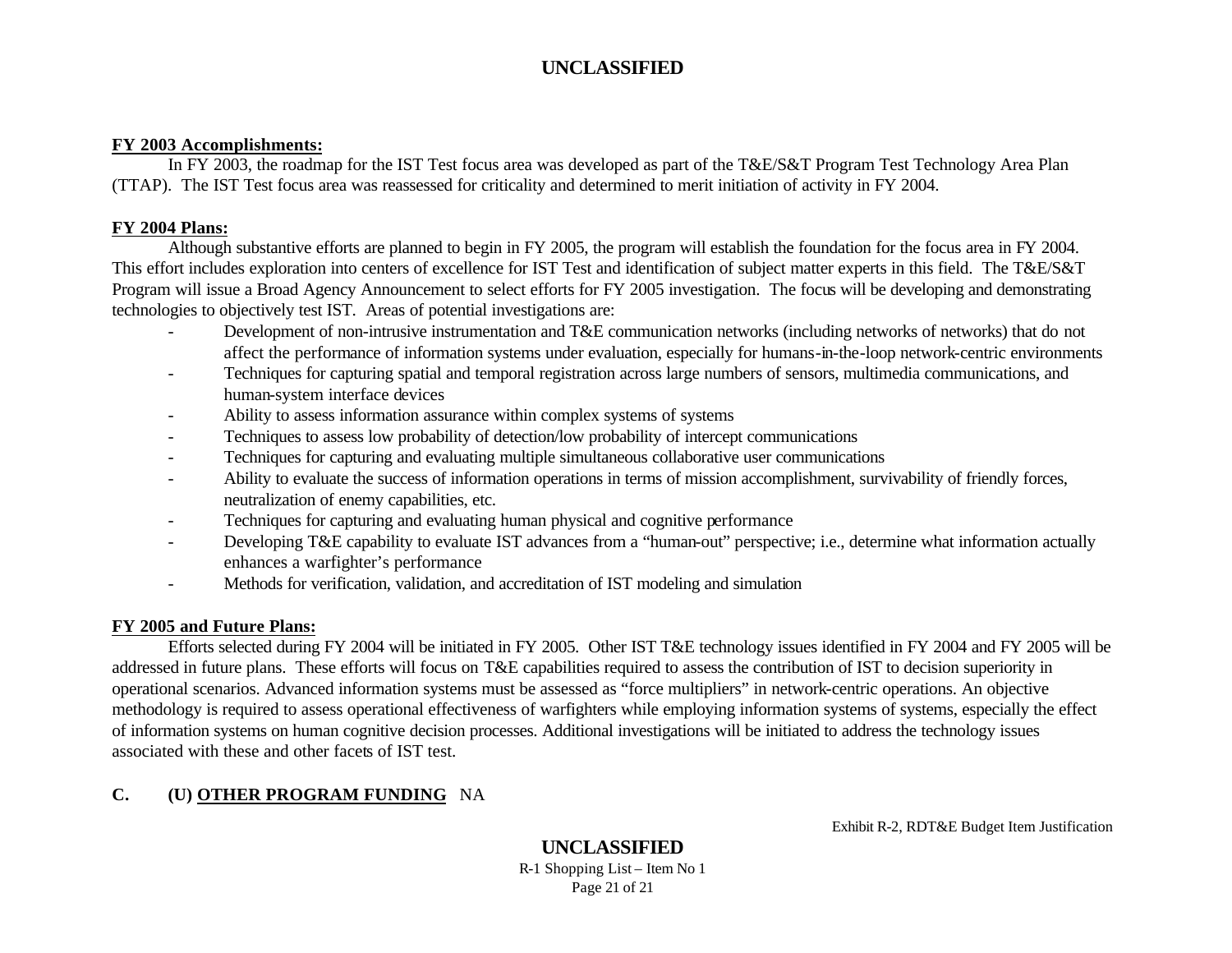| RDT&E BUDGET ITEM JUSTIFICATION SHEET (R-2)                                             |         |  |         | February 2004 |                                                                                           |         |         |                |         |
|-----------------------------------------------------------------------------------------|---------|--|---------|---------------|-------------------------------------------------------------------------------------------|---------|---------|----------------|---------|
| OPERATIONAL TEST AND<br><b>EVALUATION, DEFENSE (0460)</b><br><b>BUDGET ACTIVITY SIX</b> |         |  |         |               | CENTRAL TEST AND EVALUATION INVESTMENT PROGRAM (CTEIP)<br>PROGRAM ELEMENT (PE) 0604940D8Z |         |         |                |         |
| \$'s in Millions                                                                        | FY 2003 |  | FY 2004 | FY 2005       |                                                                                           | FY 2006 | FY 2007 | <b>FY 2008</b> | FY 2009 |
| PE 0604940D                                                                             | 124.319 |  | 136.168 |               | 123.562                                                                                   | 125.838 | 127.515 | 130.844        | 133.277 |

#### **A. (U) MISSION DESCRIPTION AND BUDGET ITEM JUSTIFICATION**

Since its inception in FY 1990, this program element has been, and continues to be, used to fund the development of critically needed, high priority Test and Evaluation (T&E) capabilities for joint/multi-Service requirements. The Central Test and Evaluation Investment Program (CTEIP) uses a corporate investment approach to combine Service and Defense Agency T&E needs, maximize opportunities for joint efforts, and avoid unwarranted duplication of test capabilities. CTEIP focuses investments on projects that will have high productivity returns on investment. Projects under the CTEIP Program Element (PE) support two basic tasks: investments to improve the test capabilities base (Joint Improvement and Modernization (JIM) projects), and development of near-term solutions to test capability shortfalls in support of an ongoing operational test program (Resource Enhancement Project (REP)).

The JIM funds critically needed T&E investments in the major functional areas of test mission command, control, communications and instrumentation; electronic warfare systems; threat and computational simulation test and evaluation; space systems T&E; weapons effects test capabilities; targets; and physical and environmental test capabilities. The investments include both the demonstrations of advanced technologies needed to test increasingly complex and sophisticated weapon systems and the transition of these technologies into test capabilities. Examples of project subject matter include: automated data collection, processing, display and archiving; smart munitions testing; modeling and simulation; advanced electronic combat systems; low-observable technologies and signature measurements; targets and target control; time-space-positioninformation; end-game measurement; testing of advanced materials application; test design; and advanced sensors and space systems. CTEIP continues as the focal point for fostering common architectures throughout the test and training communities to enhance the sharing of resources and links between test and training ranges. CTEIP has provided special focus to institutionalize the use of M&S as a practical test tool; to link ranges through internetting to enhance inter-range and inter-Service cooperation and resource sharing; and, to ensure development and acquisition of common instrumentation necessary for a more efficient test infrastructure. Analyses of alternative solutions are conducted for each investment project to validate T&E requirements, to define integrated support systems, and to determine overall cost effectiveness of the proposed test

Exhibit R-2, RDT&E Budget Item Justification

# **UNCLASSIFIED**

R-1 Shopping List – Item No 2 Page 1 of 11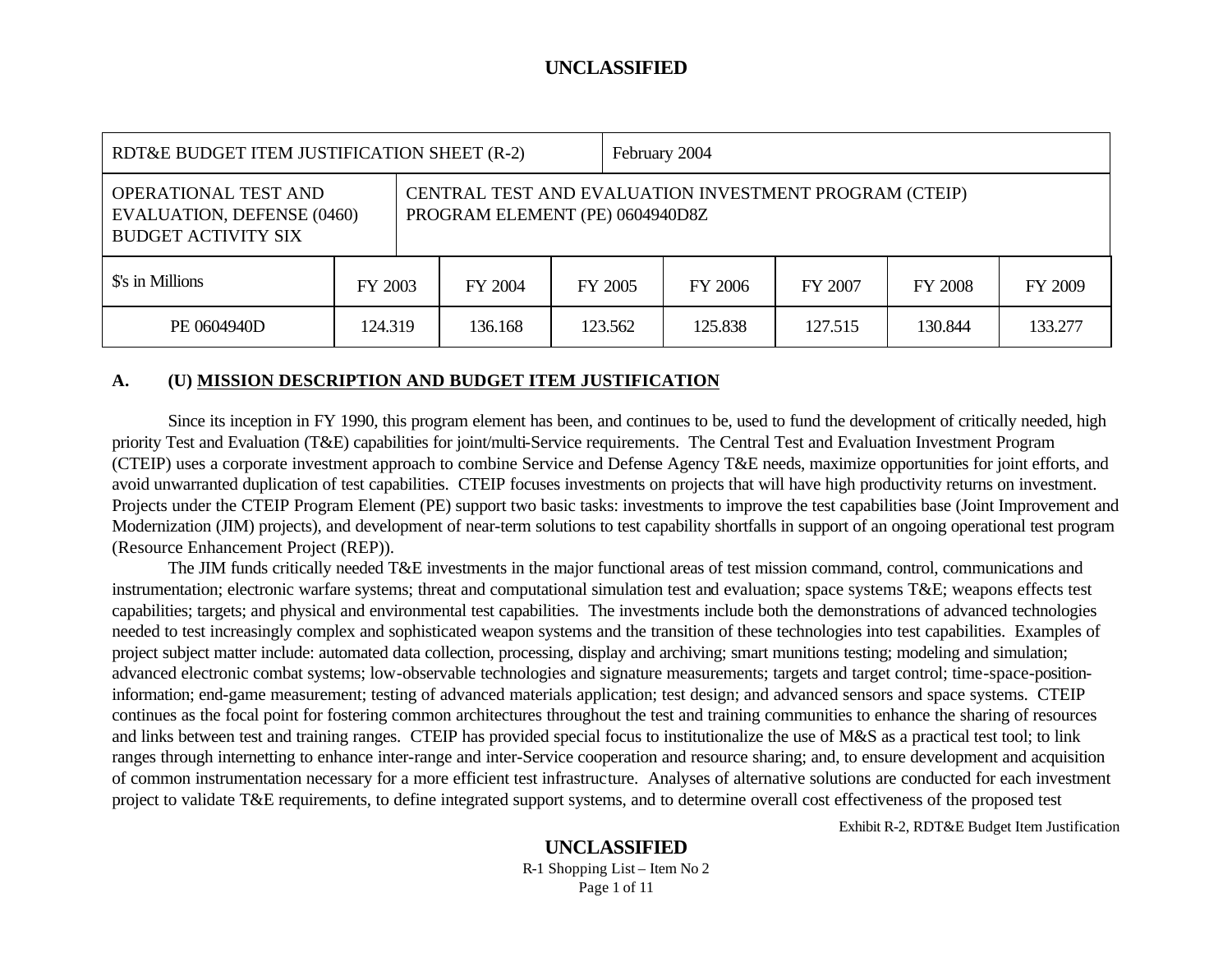investments. The use of DoD-wide criteria for requirement validation, prioritization, and risk assessment ensures an effective test resource investment program.

The REP funds development of near-term solutions for critical ongoing operational tests supporting decisions on major, high priority defense acquisition programs. These unanticipated operational test (OT) capability requirements arise from several sources such as a new threat system identified during OT planning, acquisition of foreign military assets that are critical in determining weapon system operational effectiveness, short timelines between system design maturity and scheduled OT, and emerging technologies and test requirements resulting from operational concept changes mandated by Congress or DOT&E, or system of systems testing. Funding these activities under the CTEIP provides the opportunity to coordinate and integrate these near-term test requirements with the total DoD test and evaluation investment planning, and ensures their availability and legacy for other programs that may have similar testing requirements.

This Research Category 6.4 PE supports the development and application of proven technologies to provide major test and evaluation capabilities required to meet DoD component weapon system test requirements.

#### **Program Accomplishments and Plans:**

#### **FY 2003 Accomplishments:**

JIM Projects:

- Terminated the system development phase of the Decade Radiation Test Facility--Enhanced project to develop and field an upgraded, above ground, ionizing radiation test capability to meet existing and emerging nuclear weapons effects test requirements
- Completed the development of the Super High-Speed Visible (SHV) camera and the integration of an infrared sensor with the SHV, under the ASV project
- Completed development of the Roadway Simulator capability for heavy truck testing and continued development of a capability for tractortrailer combination testing
- Completed efforts under the Advanced Range Telemetry project to improve the efficiency, reliability, utility, and availability of aeronautical telemetry spectrum by adapting advances in commercial communications technology
- Completed the Electromagnetic Environment Effects Generating System project to provide a multi-service test facility capable of assessing actual performance of a full-scale, fixed, or rotary-winged aircraft completely immersed in a user-specified radio frequency environment
- Completed the concept development phase and initiated the systems development phase of the Contamination Avoidance Detector Test Suite project to provide test methodology, instrumentation, and test fixtures required to test and evaluate current and developmental CB detector systems over the entire range of expected use conditions
- Continued development to meet threshold requirements of the Airborne Icing Tanker project to develop an airborne icing capability for testing various DoD aircraft systems at both high and low altitude, suitably presenting natural rain and icing conditions
- Continued the DVSD project to provide DoD T&E facilities and ranges new capabilities to collect, process, store, and distribute data from high-performance digital imagery systems

Exhibit R-2, RDT&E Budget Item Justification

#### **UNCLASSIFIED** R-1 Shopping List – Item No 2 Page 2 of 11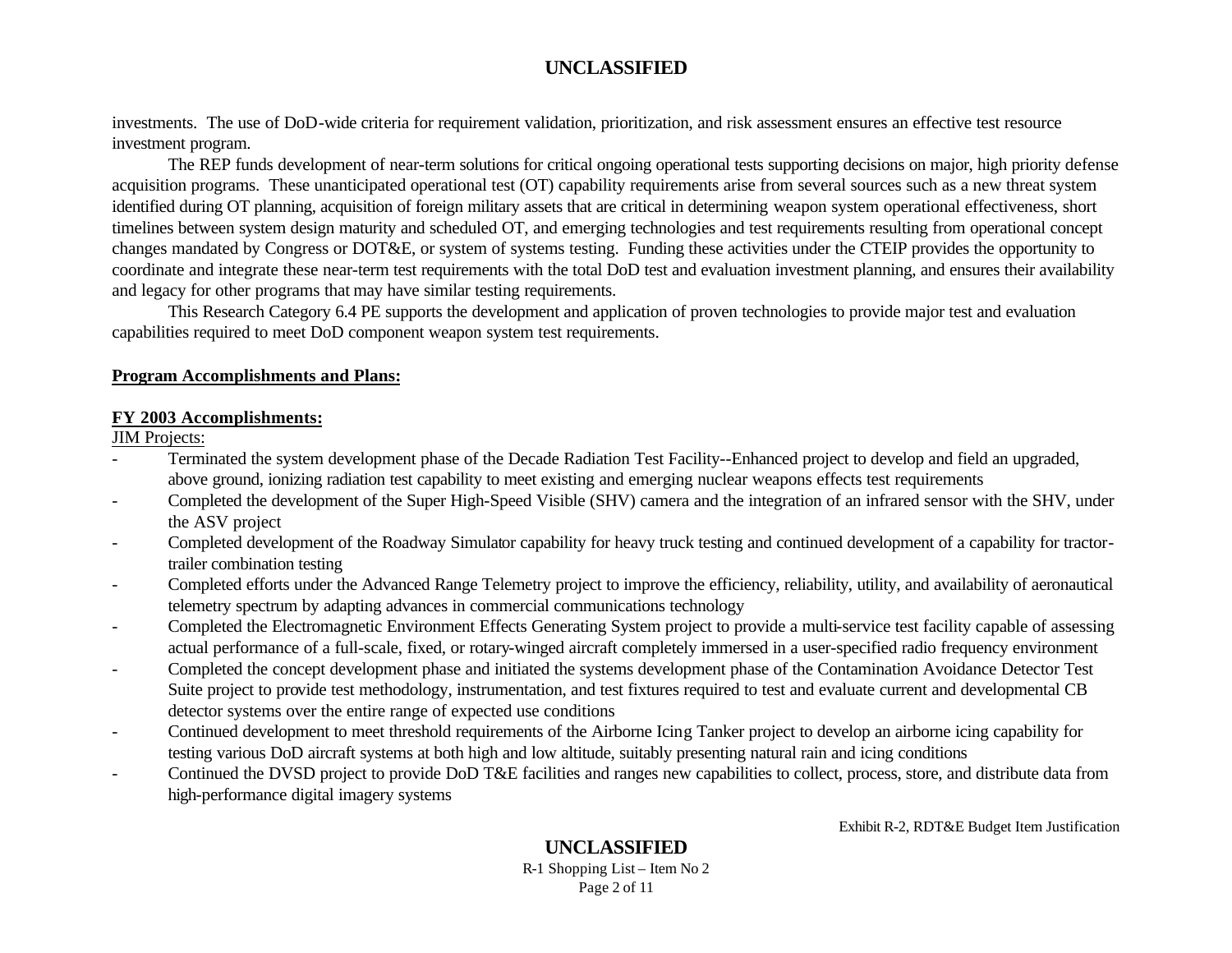- Continued the concept development phase of the Soft Impact Location Capability project to provide the necessary instrumentation, signal processing, communication, and data processing capabilities to detect and locate the point and angle of impact of projectile and missile weapons within an 800m by 800m impact area
- Continued the Tri-Service Signature Measurement and Database System project to provide the capability to characterize the detailed spatial, spectral, and temporal signatures of aircraft, missiles, ground vehicles, ships, undersea vehicles, and their countermeasures in realistic environments
- Continued the concept development phase of the Enhanced Range Applications Project to provide a state-of-the-art Airborne Range Data System that supports the next generation data collection requirements
- Continued the concept development phase of the Joint C4ISR project to develop a capability to test increasingly complex multi-discipline fusion concepts
- Continued the Hardened Sub-Miniature Telemetry and Sensor System Product Improvement project to develop and demonstrate a new generation of rugged, miniaturized, on-board instrumentation applicable to smart munitions flight tests
- Continued the Infrared Sensor Stimulator product improvement, and initiated the Advanced Radar Environment Stimulator project and the Communications, Navigation and Identification follow-on project, under the Joint Installed Systems Test Facility Product Improvements project, to provide improved installed systems capabilities needed to support next generation aircraft testing
- Continued the development and demonstration of time-space-position information (TSPI), flight termination / safe arm (FTSA), and Telemetry functions on advanced missile platforms under the Joint Advanced Missile Instrumentation project
- Continued the system development phase of the Advanced Instrumentation Data & Control System project to develop state-of-the-art instrumentation and control systems to meet DoD T&E requirements for propulsion systems, aerodynamic systems and space systems
- Continued the system development phase of the Electromagnetic Transient Test and Evaluation Facility project to provide a capability to assess aircraft hardness to electro-magnetic transient environments to meet MILSTD 464 requirements
- Continued the system development phase of the Land and Sea Vulnerability Test Capability project to provide an instrumented land-sea interface test capability at the Aberdeen Test Center
- Continued the system development phase of the Multi-Service Target Control System project to provide upgraded target control systems that meet tri-Service requirements
- Continued the Test Technology Development and Demonstration project
- Continued the Tri-Service and CTEIP support projects
- Continued threat system simulator development efforts under the Threat System Simulator Development project to improve integration, reduce potential duplication in threat and target development, and ensure that accurate, cost-effective representations of threat systems are available to support testing
- Continued the DVL project to provide digital video data analysis and reporting capability
- Combined the concept development phase of the Joint Data Acquisition Network Standards project, to provide a suite of standards to establish component interoperability within a vehicular data acquisition network, with the Integrated Network Enhanced Telemetry effort

Exhibit R-2, RDT&E Budget Item Justification

# **UNCLASSIFIED**

R-1 Shopping List – Item No 2 Page 3 of 11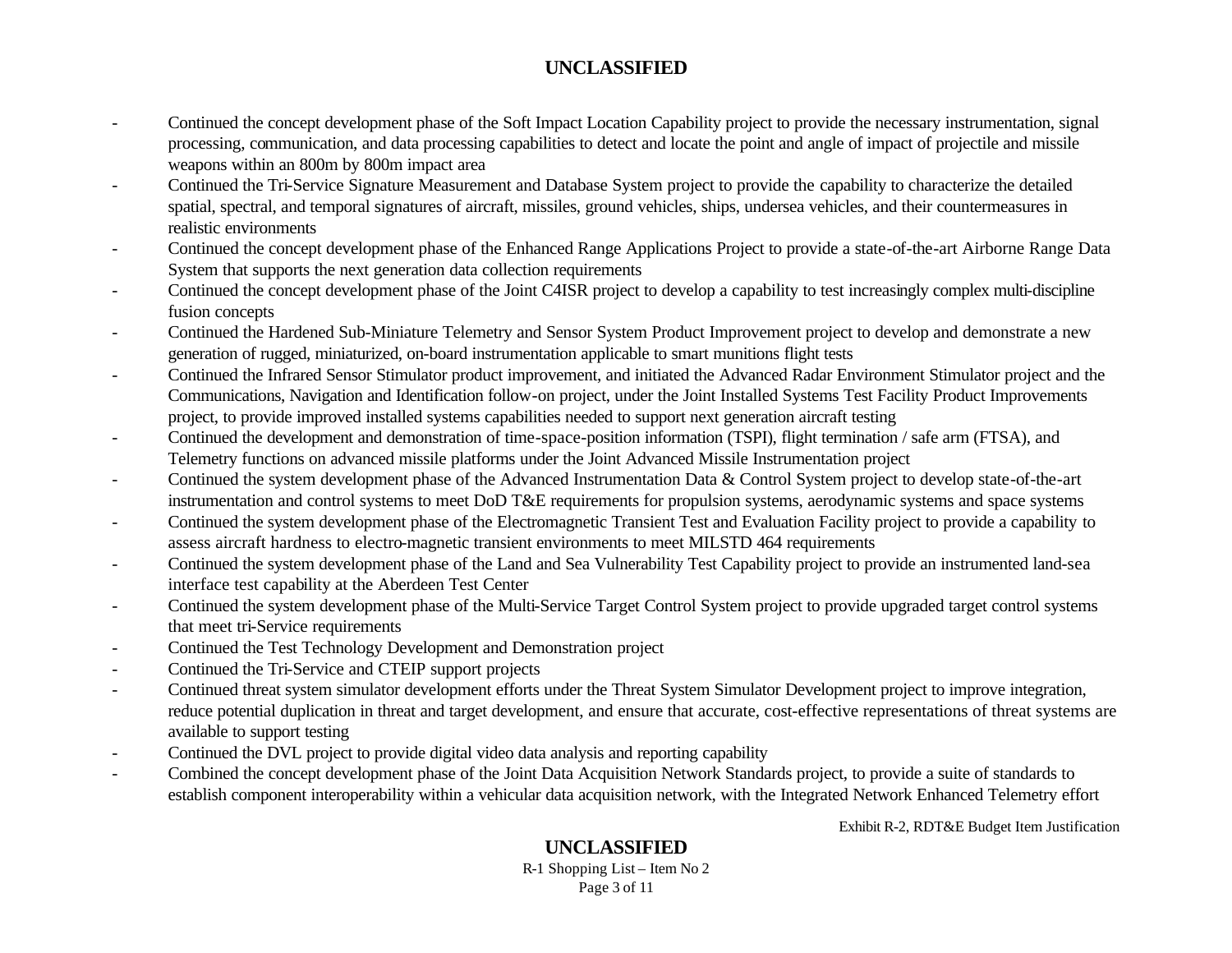- Initiated standardization of the TENA object model and continued development of software tools and integration products within the Foundation Initiatives 2010 project
- Initiated the Joint Directed Energy Combat Operations and Employment project to develop a master range plan for directed energy weapons test and evaluation capabilities
- Initiated concept development for a project to develop a UHF digital flight termination system for DoD unmanned flight vehicles
- Initiated development of an integrated telemetry network architecture, building upon the Joint Data Acquisition Network System concept development phase
- Initiated the development of long-distance flight test procedures and flight demonstrations to support essential short-range and long-range test and evaluation for routine UAV usage in the U. S. National Airspace along side manned aircraft

Resource Enhancement Project:

- Completed the Standoff Cloud Referee System subproject to provide real time information on simulant aerosol cloud location, movement and concentration
- Completed the Common Vehicular Instrumentation Initiative subproject to develop a new generation of modular instrumentation to support vehicle and platform testing
- Completed the FIT Execution subproject to support the engineering effort required to incorporate the FIT protocols and spectrum efficient technologies in the design of the new Mobile Automated Instrumentation Suite transceivers
- Completed the Joint Information Assurance Laboratory subproject to develop a T&E capability based on a notional Global Information Grid configured to replicate the war fighter's operational environment
- Completed the Susceptibility Testing for Global Air Traffic Management Avionics subproject to define at the message level a signal set of harmful transmissions and develop an analysis capability to support evaluation of aircraft susceptibility
- Continued the Shallow Water ASW Target subproject to modify an existing, manned diesel-electric research submarine for use as an Anti ASW target to support Mk 54 and Mk 48 ADCAP torpedo testing
- Continued the Radio Frequency Phase Distribution Upgrade subproject, which procures Advanced Tactical Electronic Warfare Simulator (ATEWES) Microwave Phase Distribution (MDS) hardware and develops software subsystems to meet EA-6B Improved Capability (ICAP) III LR-700 receiver upgrade and planned follow-on interferometer receiver systems test
- Continued the AESA Jammer subproject to develop a simulator that can replicate three threat ground-to-air jammers
- Continued the Commander Air Defense Environment Test Tool subproject to develop a test tool to emulate, stimulate and evaluate the Single Integrated Air Picture C4I system of systems in support of the Area Air Defense Commander
- Continued the Weapon Set-to-Hit Threat Target subproject to provide an unmanned, cost effective target for conducting set-to-hit testing of existing and future torpedoes
- Continued to identify candidate subprojects based on critical OT&E test capability shortfalls
- Initiated the Advanced Mine Simulation System subproject to provide significant improvements to existing threat mine simulation test capabilities

Exhibit R-2, RDT&E Budget Item Justification

# **UNCLASSIFIED**

R-1 Shopping List – Item No 2 Page 4 of 11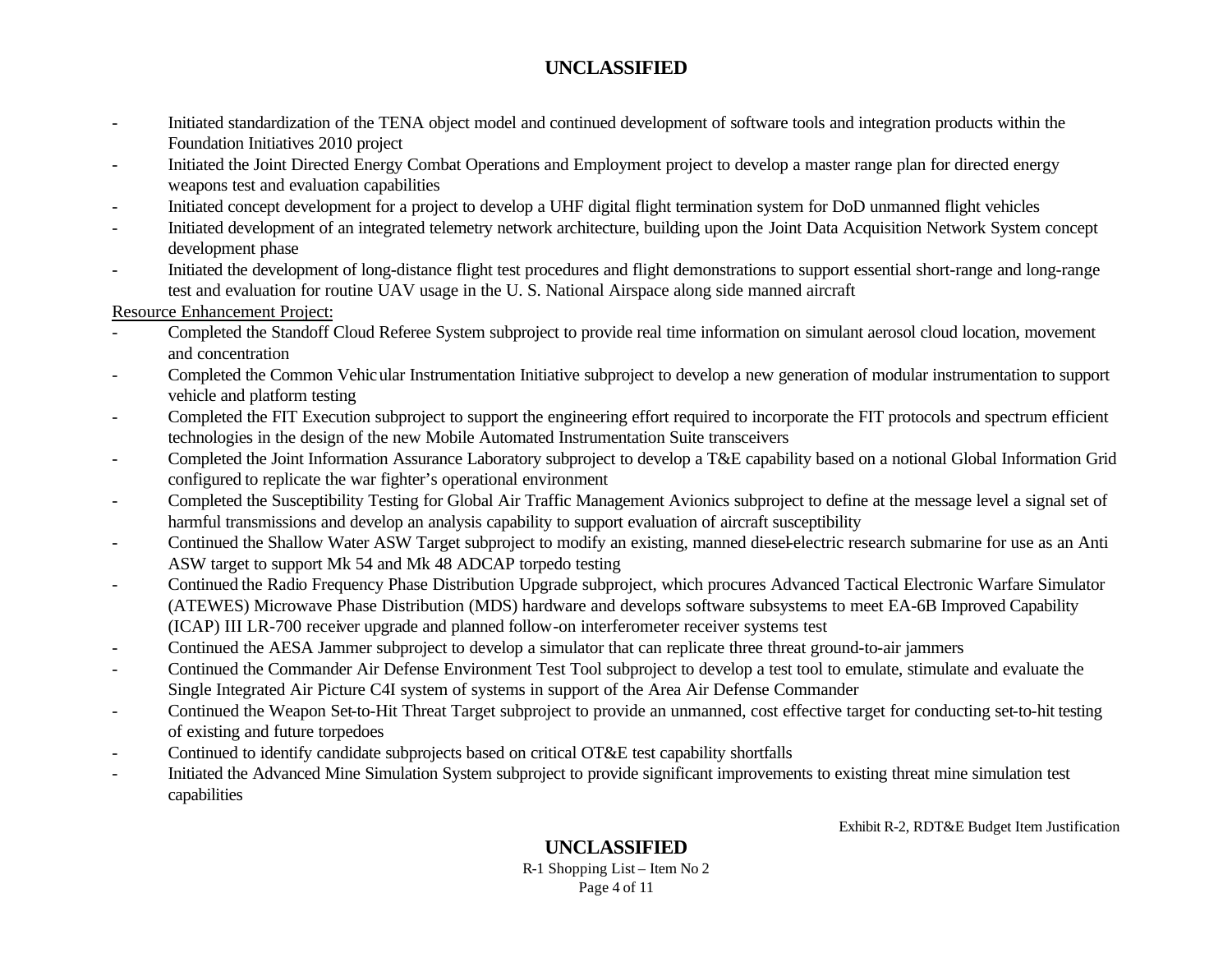- Initiated and completed the Biological Referee Instrumentation Towers subproject to provide mobile instrumentation equipment to support biological detection testing in multiple operational environments
- Initiated the Advanced System Endgame Methodology for Actual Threat Systems subproject to develop and integrate emerging technology for high fidelity, real time endgame assessment for threat system engagements in support of Comanche operational testing
- Initiated the Fire and Forget Missile Van Integration subproject to instrument and integrate critical MANPAD threats to evaluate F/A-18 expendable countermeasure effectiveness
- Initiated the Threat Signals A subproject to develop and implement new threat surface-to-air missile system signals in the Joint Communications Simulator to ensure testing in an operationally dense and coherent scenario based environment
- Initiated and completed the Battle Command Test Instrumentation subproject to provide instrumentation network encryption test capability to allow test operations to monitor and control geographically distributed platforms in a classified tactical operational environment and collect data on Battle Command on the Move
- Initiated the Seeker Integration subproject to characterize and integrate recently received foreign hardware into the ECR at China Lake, CA to support ongoing electronic countermeasure testing
- Initiated the Dense Environment Radio Frequency Injection subproject to develop and implement an RF signal simulator system to provide direct injection of a dense RF environment in to the system under test
- Initiated and completed the Scenario and Test Drivers subproject to modify the existing Simulation Injection and Generation System to include updated threat missile warning scenarios
- Initiated tasks/subprojects to resolve critical near term OT&E test capability shortfalls

### Official Travel:

Performed official travel to carry out oversight of the CTEIP program

# **FY 2004 Plans**:

JIM Projects:

- Complete development to meet threshold requirements of the Airborne Icing Tanker project to develop an airborne icing capability for testing various DoD aircraft systems at both high and low altitude, suitably presenting natural rain and icing conditions
- Complete development of the limited Roadway Simulator capability for tractor-trailer combination testing
- Complete the Electromagnetic Transient Test and Evaluation Facility project to provide a capability to assess aircraft hardness to electromagnetic transient environments to meet MILSTD 464 requirements
- Complete the Multi-Service Target Control System project to provide upgraded target control systems that meet tri-Service requirements
- Complete the Test Technology Development and Demonstration project
- Complete the Joint Directed Energy Combat Operations and Employment project to develop a master range plan for directed energy weapons test and evaluation capabilities
- Complete the project to develop and demonstrate a new generation of rugged, miniaturized, on-board instrumentation applicable to smart

Exhibit R-2, RDT&E Budget Item Justification

# **UNCLASSIFIED**

R-1 Shopping List – Item No 2 Page 5 of 11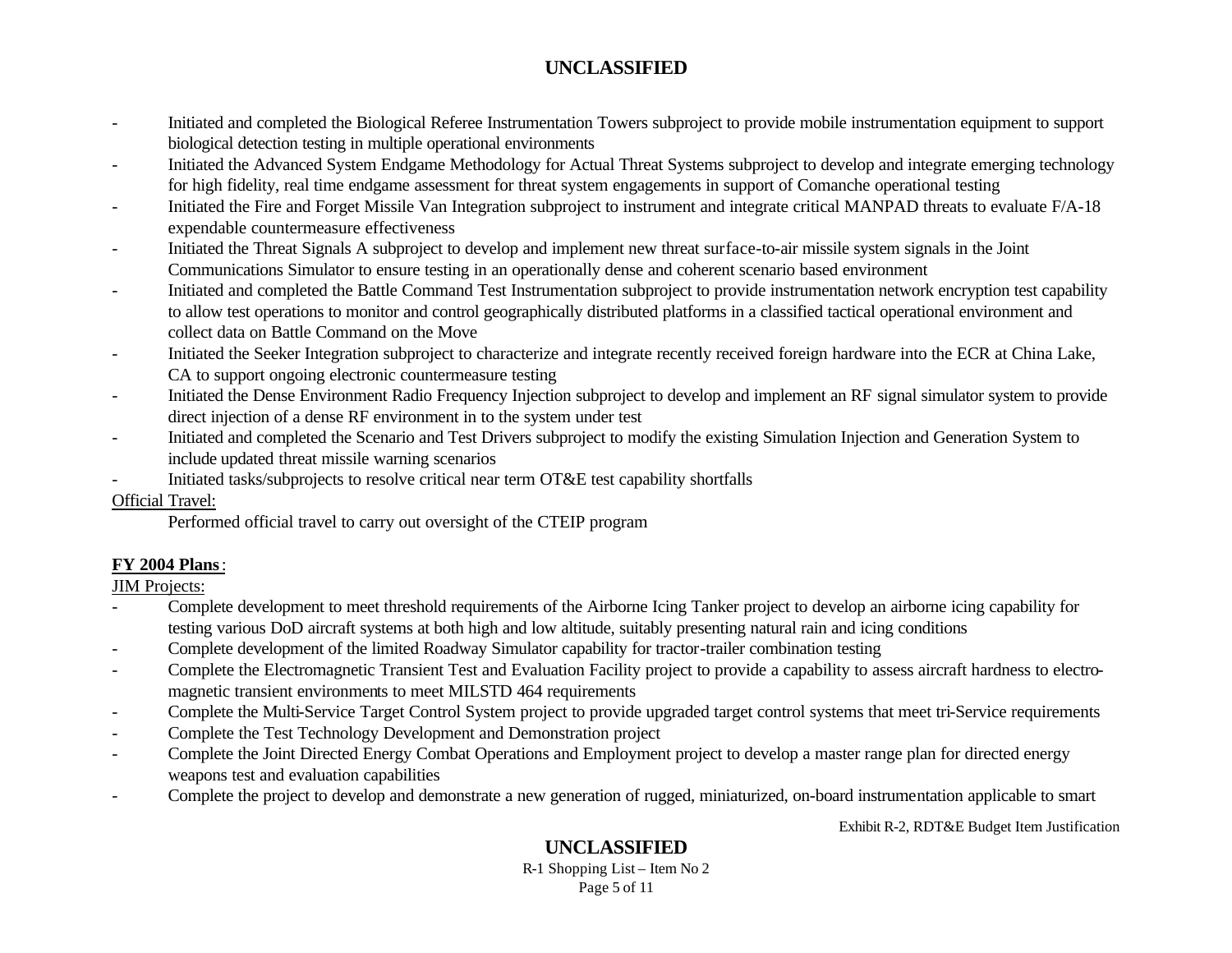munitions flight tests, within the Hardened Sub-Miniature Telemetry and Sensor System Product Improvement project

- Complete the concept development phase and initiate the systems development phase of the Soft Impact Location Capability project to provide the necessary instrumentation, signal processing, communication, and data processing capabilities to detect and locate the point and angle of impact of projectile and missile weapons within an 800m by 800m impact area
- Complete concept development phase and initiate the system development phase of the Enhanced Range Applications Project to provide a state-of-the-art Airborne Range Data System that supports the next generation data collection requirements
- Complete concept development phase and initiate the system development phase of the Joint C4ISR project to develop a capability to test increasingly complex multi-discipline fusion concepts
- Complete concept development and initiate systems development for a project to develop a UHF digital flight termination system for DoD unmanned flight vehicles
- Complete requirements documentation and development of roadmap for future investments under the Digital Video Systems Development project to provide DoD test and evaluation facilities and ranges new capabilities to collect, process, store, and distribute data from highperformance digital imagery systems
- Complete the Tri-Service Signature Measurement and Database System project to provide the capability to characterize the detailed spatial, spectral, and temporal signatures of aircraft, missiles, ground vehicles, ships, undersea vehicles, and their countermeasures in realistic environments
- Complete validation of flight test procedures and UAV operations in the U. S. National Airspace along side manned aircraft
- Continue standardization of the TENA object model and the development of software tools and integration products within the Foundation Initiatives 2010 project
- Continue the DVL project to provide digital video data analysis and reporting capability
- Continue the Land and Sea Vulnerability Test Capability project to provide an instrumented land-sea interface test capability at the Aberdeen Test Center
- Continue the Infrared Sensor Stimulator product improvement, the Advanced Radar Environment Stimulator project, and the Communications, Navigation and Identification follow-on, and initiate development of the Two-Color Infrared Missile Warning System Stimulator under the Joint Installed Systems Test Facility Product Improvements project, to provide improved installed systems capabilities needed to support next generation aircraft testing
- Continue the development and demonstration of time-space-position information (TSPI), flight termination / safe arm (FTSA), and Telemetry functions on advanced missile platforms under the Joint Advanced Missile Instrumentation project
- Continue the system development phase of the Advanced Instrumentation Data & Control System project to develop state-of-the-art instrumentation and control systems to meet DoD T&E requirements for propulsion systems, aerodynamic systems and space systems
- Continue the system development phase of the Contamination Avoidance Detector Test Suite project to provide test methodology, instrumentation, and test fixtures required to test and evaluate current and developmental CB detector systems over the entire range of expected use conditions

Exhibit R-2, RDT&E Budget Item Justification

#### **UNCLASSIFIED** R-1 Shopping List – Item No 2 Page 6 of 11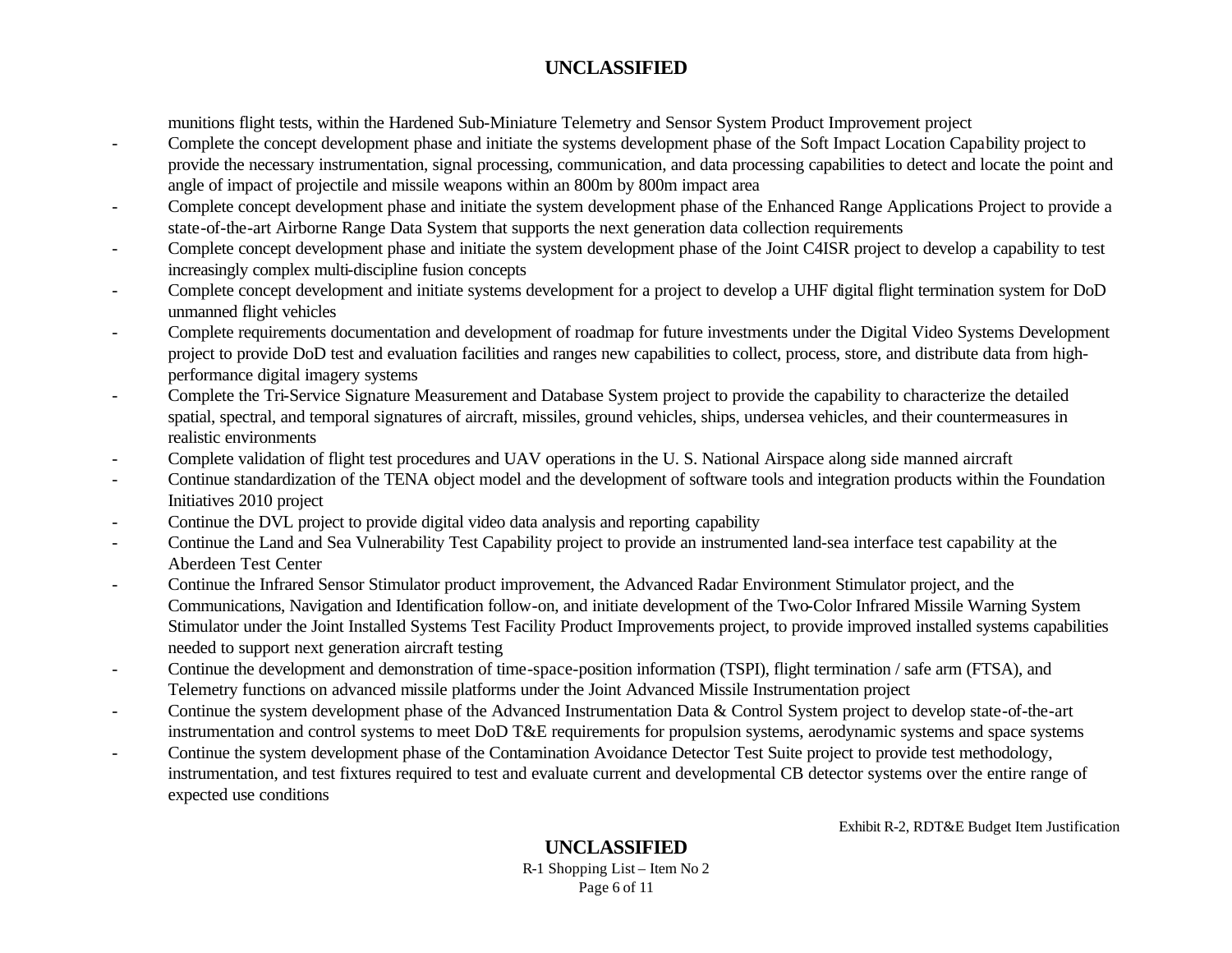- Continue the Tri-Service and CTEIP support projects
- Continue threat system simulator development efforts under the Threat System Simulator Development project to improve integration, reduce potential duplication in threat and target development, and ensure that accurate, cost-effective representations of threat systems are available to support testing
- Initiate concept development for a project to develop a network-enhanced telemetry capability for T&E ranges and facilities
- Initiate concept development for an advanced digital range radar suite to perform common test and evaluation range tracking functions required for next generation weapon systems and targets
- Initiate concept development for improved test and evaluation capabilities for directed energy weapons
- Initiate and complete development of system enhancements under the Airborne Separation Video project
- Initiate and complete requirements identification and concept development for using unmanned systems in training, operational exercises, and test and evaluation
- Initiate Missile Engagement Threat Simulator project to develop an enhanced capability to evaluate the vulnerability of aircraft to Man-Portable Air Defense Systems (MANPADS)
- Initiate concept development for infrared spectrum test instrumentation for open air ranges

Resource Enhancement Project:

- Complete the Advanced Mine Simulation System subproject to provide significant improvements to existing threat mine simulation test capabilities
- Complete the Advanced System Endgame Methodology for Actual Threat Systems subproject to develop and integrate emerging technology for high fidelity, real time endgame assessment for threat system engagements in support of Comanche operational testing
- Complete the Fire and Forget Missile Van Integration subproject to instrument and integrate critical MANPAD threats to evaluate F/A-18 expendable countermeasure effectiveness
- Complete the Dense Environment Radio Frequency Injection subproject to develop and implement an RF signal simulator system to provide direct injection of a dense RF environment in to the system under test
- Complete the Shallow Water ASW Target subproject to modify an existing, manned diesel-electric research submarine for use as an Anti ASW target to support Mk 54 and Mk 48 ADCAP torpedo testing
- Complete the AESA Jammer subproject to develop a simulator that can replicate three threat ground-to-air jammers
- Complete the Commander Air Defense Environment Test Tool subproject to develop a test tool to emulate, stimulate and evaluate the Single Integrated Air Picture C4I system of systems in support of the Area Air Defense Commander
- Complete the Threat Signals A subproject to develop and implement new threat surface-to-air missile system signals in the Joint Communications Simulator to ensure testing in an operationally dense and coherent scenario based environment
- Complete the Weapon Set-to-Hit Threat Target subproject to provide an unmanned, cost effective target for conducting set-to-hit testing of existing and future torpedoes
- Complete the Radio Frequency Phase Distribution Upgrade subproject, which procures Advanced Tactical Electronic Warfare Simulator

Exhibit R-2, RDT&E Budget Item Justification

# **UNCLASSIFIED**

R-1 Shopping List – Item No 2 Page 7 of 11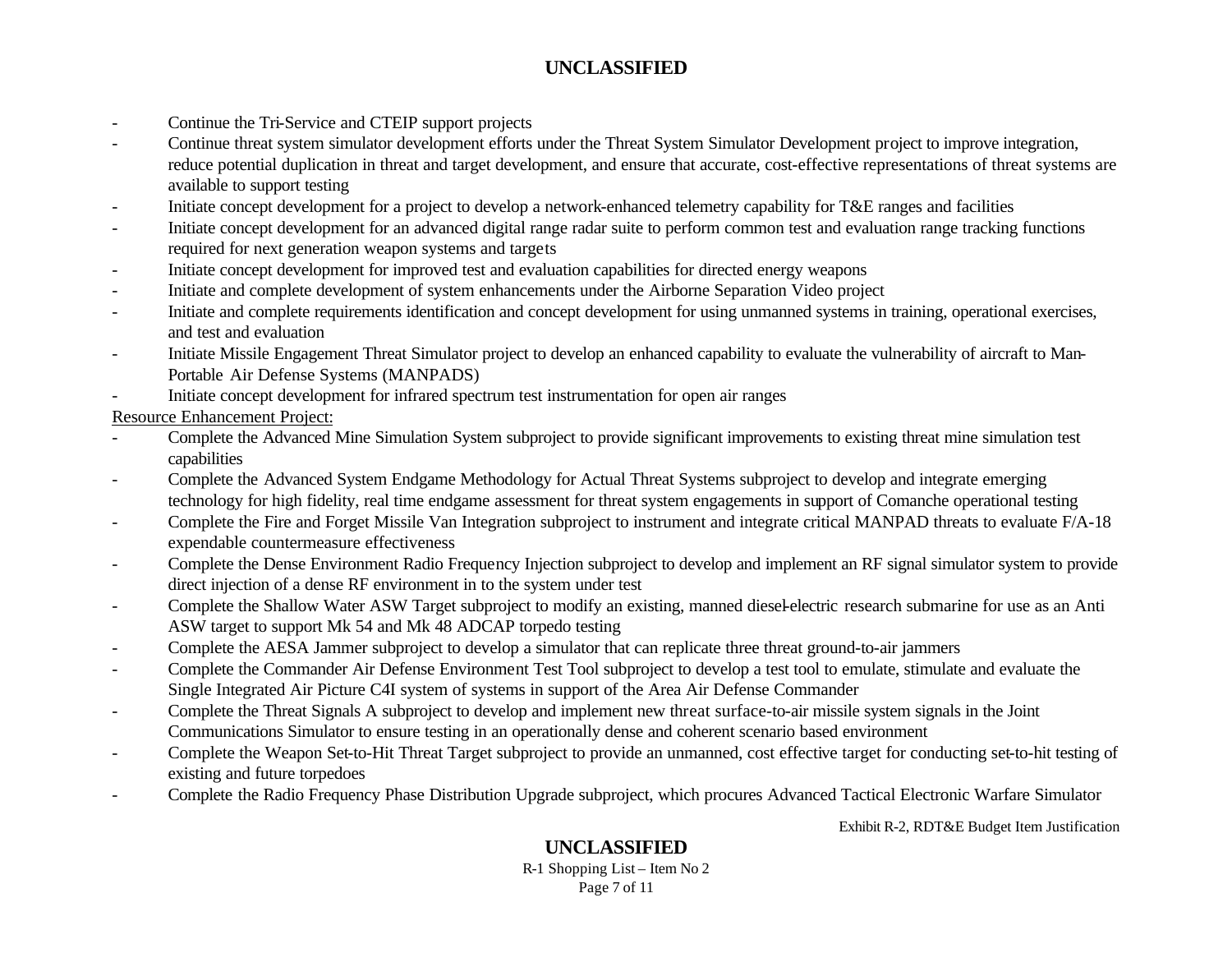(ATEWES) Microwave Phase Distribution (MDS) hardware and develops software subsystems to meet EA-6B Improved Capability (ICAP) III LR-700 receiver upgrade and planned follow-on interferometer receiver systems test

- Continue the Seeker Integration subproject to characterize and integrate recently received foreign hardware into the ECR at China Lake, CA to support ongoing electronic countermeasure testing
- Continue to identify candidate subprojects based on critical OT&E test capability shortfalls
- Initiate and continue tasks/subprojects to resolve critical near term OT&E test capability shortfalls
- Initiate the National Warning Network Scenarios and Test Tools subproject to build scenarios, test drivers and test tools for new OT requirements resulting from real-world events and recent program and threat changes
- Initiate the Voice/Video Emulation Test Tool subproject to develop two digital voice emulation systems to stimulate and evaluate voice and videotransmissions from realistic operational ranges in support of tactical command and control systems
- Initiate the SIIRCM Instrumentation Suite subproject to upgrade the Super Multi-role Electro-Optic Simulator to incorporate a night vision camera, multi-band laser detector, and laser range finder to simulate characteristics of UV and IR signatures
- Initiate the SSST Stream Raid subproject to provide two Anti-Ship Cruise Missile threat targets with near simultaneous arrivals on similar bearings to resolve the system track management, coordinated combat direction, and survivability COIs
- Initiate the TSPI Advanced Tracker subproject to upgrade the current TAT with long range acquisition radar to increase its ability to acquire and track targets at greater distances, in low light, and in obscured weather
- Initiate the EFV Threat Vehicle Surrogate Targets subproject to develop 2½-D infrared (IR) plastic ground surrogate targets to emulate the appearance, thermal signature, and mobility of BMD-2, BMP-2, BTR-70, and BRDM-2 threat vehicles
- Initiate the Small Contingency Theater Positioning System subproject to develop a system that will enable time, space, position information of test assets in environments encountered under small contingency operations (Military Operation Urbanized Terrain, Urban, mountains, caves, etc.)
- Initiate the Foreign Targets Surrogate subproject to develop 8 threat mine surrogates for use in COMOPTEVFOR operational tests and assessments of Mine Countermeasure systems
- Initiate the SSST Enhanced Maneuverability subproject to upgrade the GQM-163A target design to perform square wave inputs to perform terminal weaves which will more closely represent threat anti-ship missile maneuvers

### Official Travel:

Perform official travel to carry out oversight of the CTEIP program

# **FY 2005 Plans**:

# JIM Projects:

- Complete the development and demonstration of time-space-position information (TSPI), flight termination / safe arm (FTSA), and Telemetry functions on advanced missile platforms under the Joint Advanced Missile Instrumentation project
- Complete concept development and initiate systems development for the project to develop a network-enhanced telemetry capability for T&E ranges and facilities

Exhibit R-2, RDT&E Budget Item Justification

# **UNCLASSIFIED**

R-1 Shopping List – Item No 2 Page 8 of 11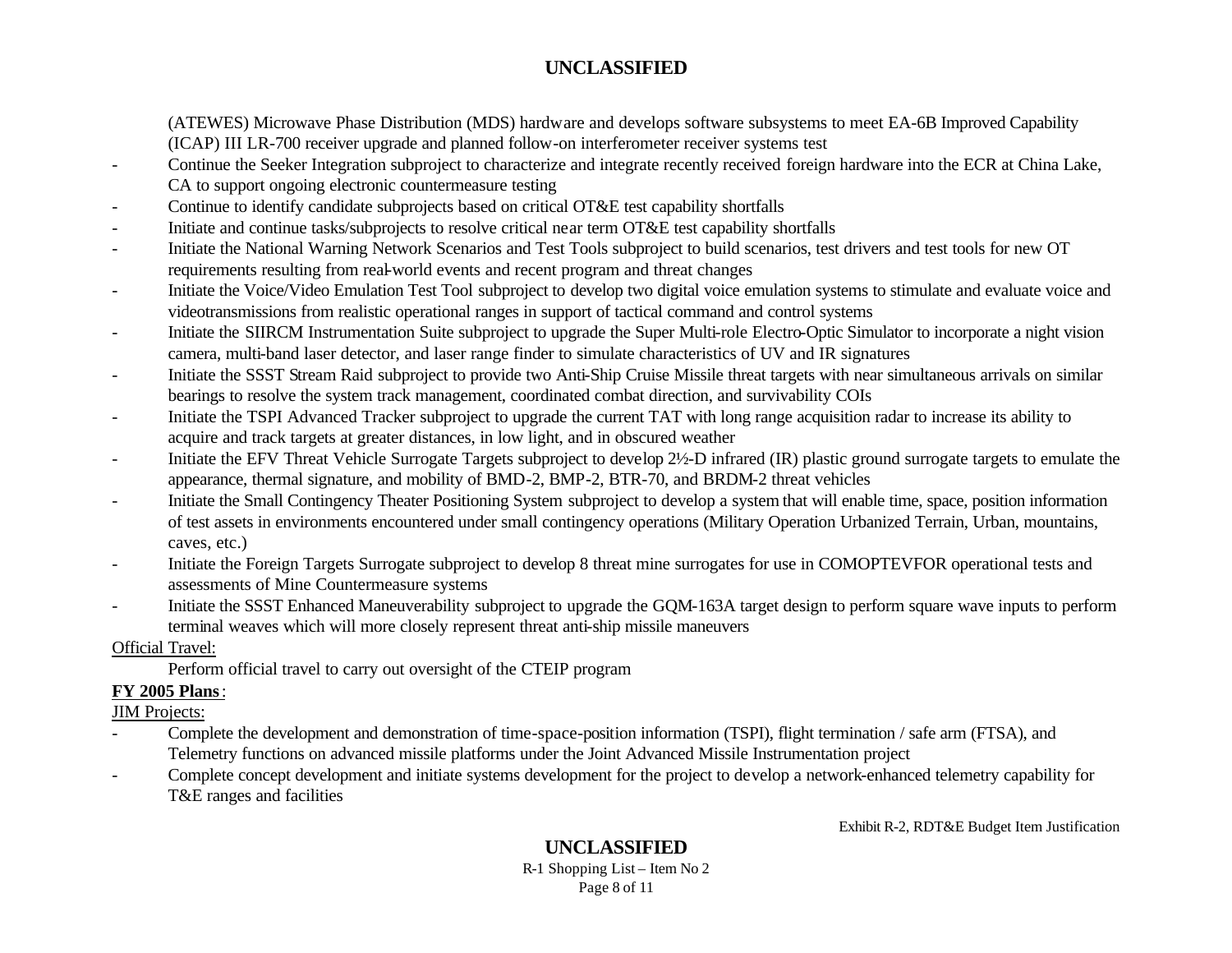- Complete concept development and initiate systems development for an advanced digital range radar suite to perform common test and evaluation range tracking functions required for next generation weapon systems and targets
- Complete concept development and initiate systems development for improved test and evaluation capabilities for directed energy weapons
- Complete standardization of the TENA object model and the development of software tools and integration products within the Foundation Initiatives 2010 project
- Complete the DVL project to provide digital video data analysis and reporting capability
- Complete the Missile Engagement Threat Simulator project to develop an enhanced capability to evaluate the vulnerability of aircraft to Man-Portable Air Defense Systems (MANPADS)
- Complete concept development and initiate system development for infrared spectrum test instrumentation for open air ranges
- Continue the Land and Sea Vulnerability Test Capability project to provide an instrumented land-sea interface test capability at the Aberdeen Test Center
- Continue the systems development phase of the Soft Impact Location Capability project to provide the necessary instrumentation, signal processing, communication, and data processing capabilities to detect and locate the point and angle of impact of projectile and missile weapons within an 800m by 800m impact area
- Continue the Infrared Sensor Stimulator product improvement and the Advanced Radar Environment Stimulator project, and complete the Communications, Navigation and Identification follow-on and the Two-Color Infrared Missile Warning System Stimulator under the Joint Installed Systems Test Facility Product Improvements project, to provide improved installed systems capabilities needed to support next generation aircraft testing
- Continue the system development phase of the Advanced Instrumentation Data & Control System project to develop state-of-the-art instrumentation and control systems to meet DoD T&E requirements for propulsion systems, aerodynamic systems and space systems
- Continue the system development phase of the Contamination Avoidance Detector Test Suite project to provide test methodology, instrumentation, and test fixtures required to test and evaluate current and developmental CB detector systems over the entire range of expected use conditions
- Continue the system development phase of the Enhanced Range Applications Project to provide a state-of-the-art Airborne Range Data System that supports the next generation data collection requirements
- Continue the system development phase of the Joint C4ISR project to develop a capability to test increasingly complex multi-discipline fusion concepts
- Continue the Tri-Service and CTEIP support projects
- Continue threat system simulator development efforts under the Threat System Simulator Development project to improve integration, reduce potential duplication in threat and target development, and ensure that accurate, cost-effective representations of threat systems are available to support testing
- Continue systems development of the project to develop a UHF digital flight termination system for DoD unmanned flight vehicles

Exhibit R-2, RDT&E Budget Item Justification

**UNCLASSIFIED** R-1 Shopping List – Item No 2 Page 9 of 11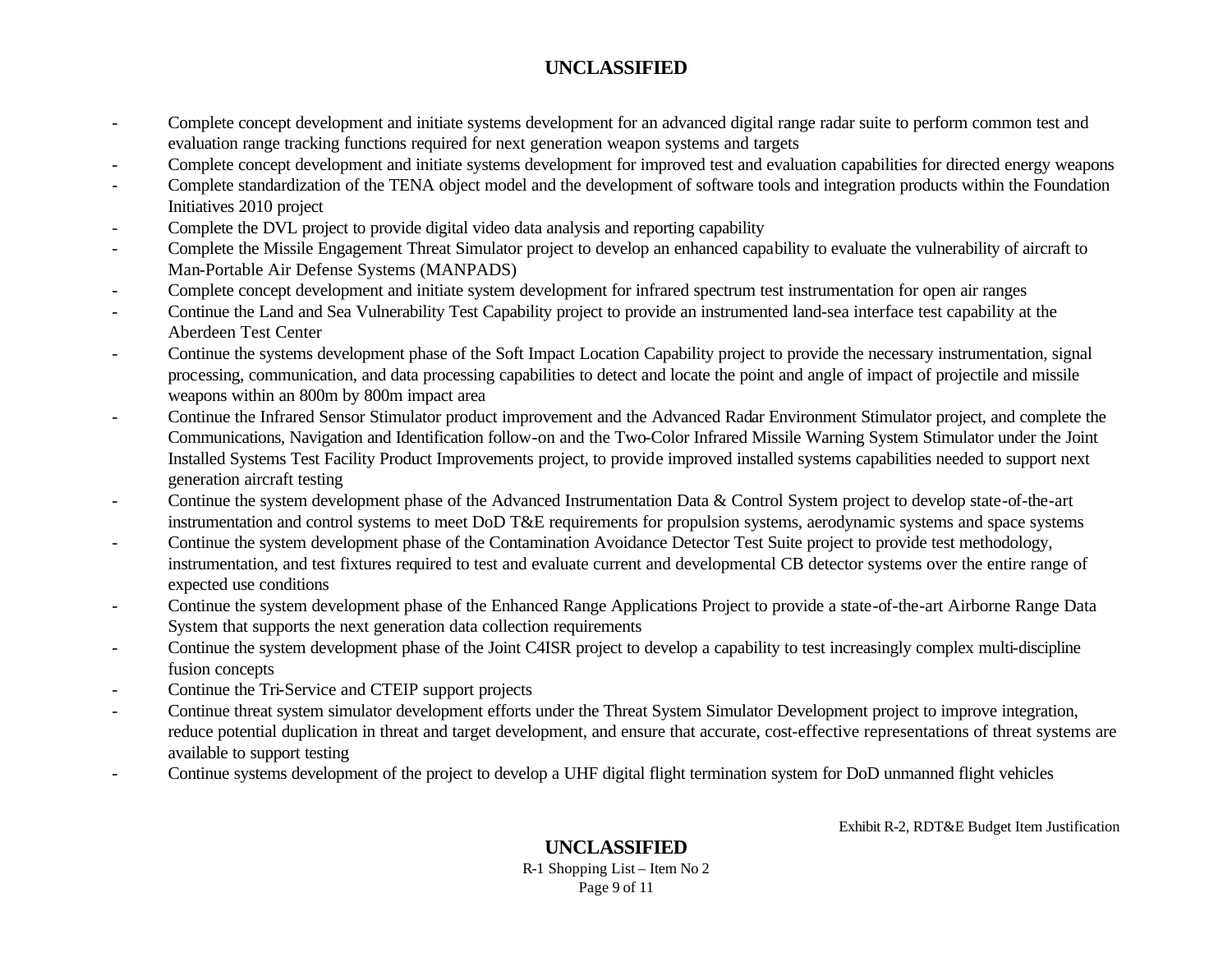Resource Enhancement Project:

- Complete the Seeker Integration subproject to characterize and integrate recently received foreign hardware into the ECR at China Lake, CA to support ongoing electronic countermeasure testing
- Continue to identify candidate subprojects based on critical OT&E test capability shortfalls
- Initiate and continue tasks/subprojects to resolve critical near term OT&E test capability shortfalls

# Official Travel:

Perform official travel to carry out oversight of the CTEIP program

Exhibit R-2, RDT&E Budget Item Justification

#### **UNCLASSIFIED** R-1 Shopping List – Item No 2 Page 10 of 11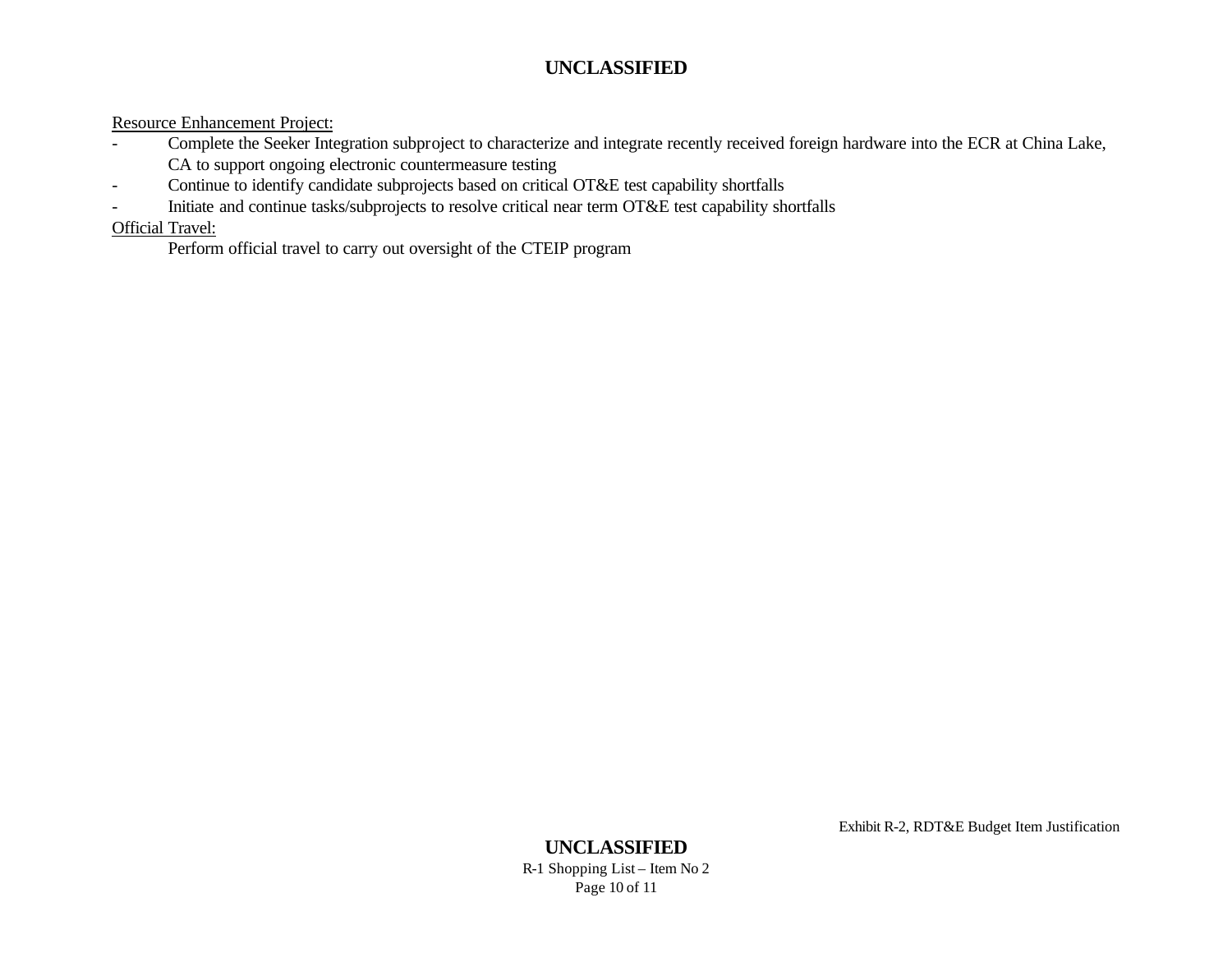#### **B. (U) PROGRAM CHANGE SUMMARY**

| (\$ in Millions)                        | FY 2003            | FY 2004 | FY 2005 |
|-----------------------------------------|--------------------|---------|---------|
| FY 2004 President's Budget              | 122.294            | 123.215 | 124.444 |
| <b>Current Budget Submit</b>            | 124.319            | 136.168 | 123.562 |
| <b>Total Adjustments</b>                |                    | 12.953  | (0.882) |
| <b>Congressional Program Reductions</b> |                    | (1.947) |         |
| <b>Congressional Rescissions</b>        |                    |         |         |
| <b>Congressional Increases</b>          |                    | 14.900  |         |
| Digital Video Lab                       |                    | 3.000   |         |
| Airborne Separation Video System        |                    | 1.000   |         |
| Roadway Simulator                       |                    | 3.400   |         |
| UAV Sys & Ops Validation Facility       |                    | 4.900   |         |
| <b>Unmanned Systems Testbed</b>         |                    | 2.600   |         |
| Reprogramming                           | 2.025 <sup>1</sup> |         |         |
| <b>Inflation Adjustment</b>             |                    |         | (0.882) |

#### **Notes:**

**1. Transfer of Unmanned Aerial Vehicle Long Range Test Range program from Appropriation 0400 RDT&E Defense-Wide PE 0605804D to Appropriation 0460 DOT&E PE 0605940D based on Congressional intent**

#### **C. (U) OTHER PROGRAM FUNDING** NA

Exhibit R-2, RDT&E Budget Item Justification

# **UNCLASSIFIED**

R-1 Shopping List – Item No 2 Page 11 of 11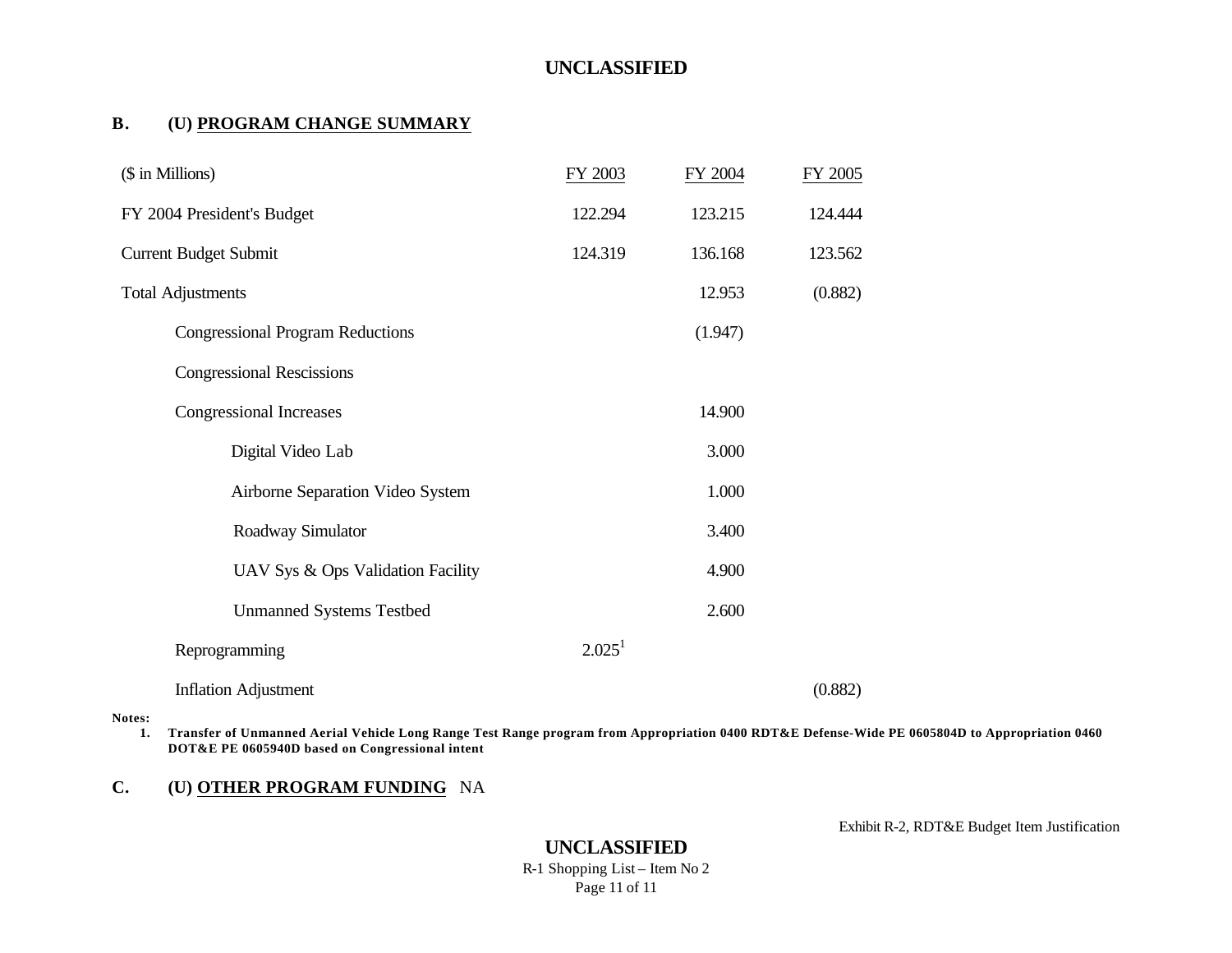| RDT&E BUDGET ITEM JUSTIFICATION SHEET (R-2)                                             |         |  |                                                                           |         | February 2004 |         |         |                |         |
|-----------------------------------------------------------------------------------------|---------|--|---------------------------------------------------------------------------|---------|---------------|---------|---------|----------------|---------|
| OPERATIONAL TEST AND<br><b>EVALUATION, DEFENSE (0460)</b><br><b>BUDGET ACTIVITY SIX</b> |         |  | OPERATIONAL TEST AND EVALUATION (OT&E)<br>PROGRAM ELEMENT (PE) 0605118D8Z |         |               |         |         |                |         |
| \$'s in Millions                                                                        | FY 2003 |  | FY 2004                                                                   | FY 2005 |               | FY 2006 | FY 2007 | <b>FY 2008</b> | FY 2009 |
| PE 0605118D                                                                             | 27.472  |  | 37.006                                                                    | 42.390  |               | 44.142  | 47.843  | 49.696         | 53.424  |

#### **A. (U) MISSION DESCRIPTION AND BUDGET ITEM JUSTIFICATION**

The Director of Operational Test and Evaluation (DOT&E) is responsible under Title 10 for policy and procedures for all aspects of operational test and evaluation within the Department of Defense (DoD), with particular focus on OT&E that supports major weapon system production decisions. Generally, there are over 250 programs and Advanced Concept Technology Demonstrations (ACTD) on the DOT&E oversight list including 79 Major Defense Acquisition Programs (MDAPs). These MDAPs may not proceed beyond low-rate initial production (LRIP) until OT&E of the program is completed. This requires early involvement by DOT&E in the planning phase of each program to ensure adequate testing and satisfactory progress through the acquisition milestones toward operational effectiveness and suitability goals and full-rate production. Key elements of the DOT&E's oversight authority include: the approval of component Test and Evaluation Master Plans (TEMPs); Service OT&E plans; observation of, preparation for, and conduct of, field operational tests; analysis, evaluation, and assessment of the adequacy of OT&E and the operational effectiveness and suitability of the weapon system; reporting results of OT&E that supports beyond LRIP decisions to the Secretary of Defense and Congress, as well as an annual report summarizing all OT&E activities and addressing the adequacy of test resources within the DoD during the previous fiscal year; and participation in DoD-wide planning, programming and budgeting activities to highlight test and evaluation capabilities, needs and priorities. The FY 2003 Appropriations Bill provided \$7.6M and direction to Combatant Commands, Services, and the T&E community to perform operational evaluations of Information Assurance and interoperability of fielded systems during major exercises. This PE also includes funds to obtain Federally Funded Research and Development Center (FFRDC) support in performing the described tasks, as well as funds to perform official travel in support of its activities.

This Research Category 6.5 PE supports management activities for the DOT&E for oversight of operational test and evaluation of the Department's weapon systems.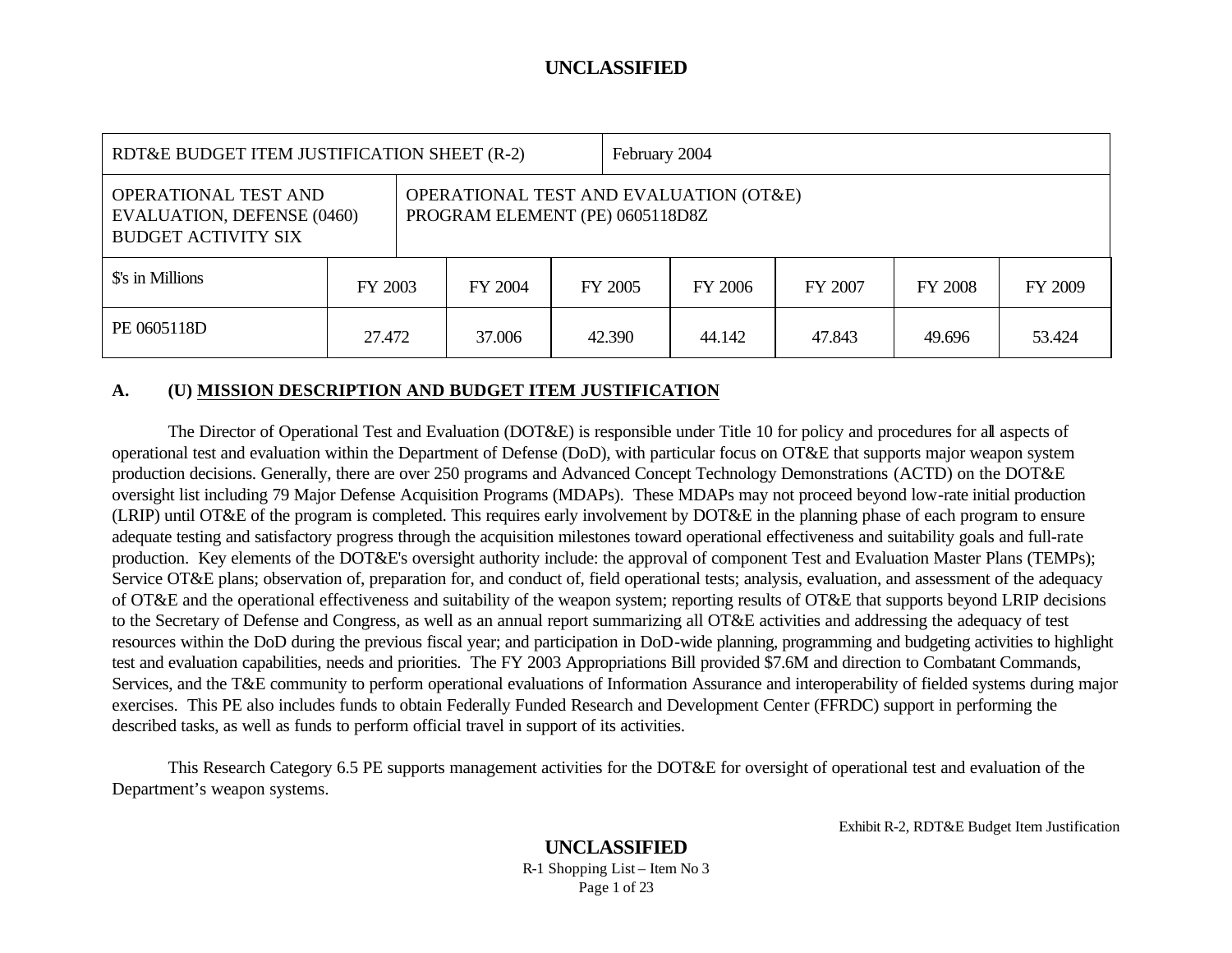#### **Program Accomplishments and Plans:**

**FY 2003 Accomplishments**:Key elements of DOT&E's oversight authority, as described under MISSION DESCRIPTION AND BUDGET ITEM JUSTIFICATION, were conducted, as applicable, for the following programs:

Land Warfare Programs:

- Abrams Tank Upgrade
- Advanced Field Artillery Tactical Data System (AFATDS)
- Aerial Common Sensor (ACS)
- AN/TPQ-47 Counterfire Radar
- Army Tactical Missile System Block II / Brilliant Anti-Armor Submunition (ATACMS/BAT) (includes ATACMS Block II/IIA/BAT P3I
- Army Theater Support Vessel (TSV)
- Artemis (Chemical Agent Standoff Detection System)
- Battlefield Combat Identification System (BCIS)
- Bradley Upgrade
- CH-47F Cargo Helicopter Upgrade
- Chemical Biological Defense Program (includes Artemis, JBAIDS, JBPDS, JBSDS, JCAD, JSFDS, JSLNBCR, JSLSCAD, JSSED, JWARN)
- Chemical Demilitarization
- Comanche (RAH-66) (includes 20mm Ammunition)
- Distributed Common Ground System (DCGS) Air Force
- Excalibur Family of Precision (155mm ) Projectiles
- Family of Medium Tactical Vehicles (FMTV)
- Force XXI Battle Command Brigade & Below (FBCB2)
- Forward Area Air Defense System (FAADS) C2I
- Future Combat System and all associated systems
- Guided Multiple Launch Rocket System (GMLRS)
- High Mobility Artillery Rocket System (HIMARS)
- Javelin Advanced Anti-tank Missile Medium
- Joint Common Missile
- JTRS Clusters  $1 \& 5$
- Kiowa Warrior (OH-58D)
- Land Warrior
- Line-of-Sight Anti-Tank Missile (LOSAT)

**UNCLASSIFIED**

R-1 Shopping List – Item No 3 Page 2 of 23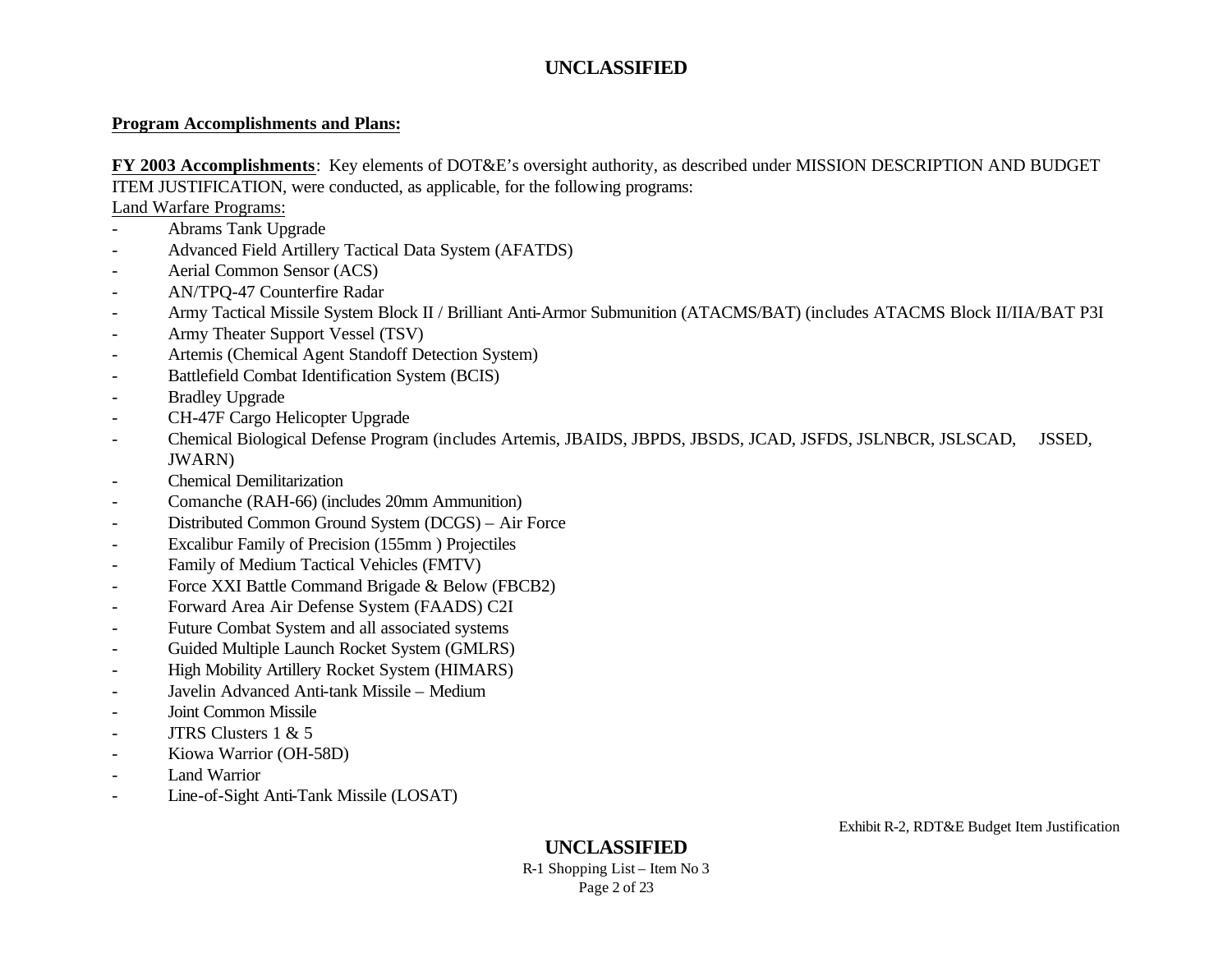- Longbow Apache (AH-64D)
- Longbow Hellfire Missile (Upgrades/Modifications)
- Mid Range Munitions
- Objective Individual Combat Weapon System (OICWS)
- Precision Guided Mortar Munitions (PGMM)
- Secure Mobile Anti-Jam Reliable Tactical Terminal (SMART-T)
- Single Channel Anti-Jam Man-Portable (SCAMP) (MILSTAR, Block II)
- Stinger Re-programmable Microprocessor Missile (RMP)
- Stryker Armored Vehicle
- Surface-Launched AMRAAM (SLAMRAAM)
- Black Hawk Upgrades (UH-60M)XM8 Lightweight Modular Weapon System
- XM29 Integrated Air Burst Weapon

#### Naval Warfare Programs:

- Acoustic Rapid COTS Insertion for SONAR
- Advanced Deployable Systgem (ADS)
- Advanced Seal Delivery System (ASDS)
- Affordable Weapon System (AWS)
- Airborne Mine Neutralization System (AMNS)AN/SPY-1 B/D (All Versions)
- AN/WSQ-11 Countermeasure Anti-Torpedo
- Broad Area Maritime Surveillance (BAMS)
- Cobra Judy Replacement Ship-based Radar System
- Cooperative Engagement Capability (CEC)
- **Cruiser Conversion**
- CVN 21 New Generation Nuclear Attack CarrierCVN 68 Nimitz Class
- DD(X) Future Surface Combatant
- DDG-51 Guided Missile Destroyer (All Variants)
- Evolved Seasparrow Missile (ESSM)
- **Expeditionary Fighting Vehicle**
- Extended Range Guided Munition (ERGM)
- Fixed Distributed System (FDS
- Integrated Surface Ship ASW Combat System (AN/SQQ-89)
- JTRS Cluster 3
- Littoral Combat Ship (LCS)LHA(R) New Amphibious Assault Ship

Exhibit R-2, RDT&E Budget Item Justification

## **UNCLASSIFIED**

R-1 Shopping List – Item No 3 Page 3 of 23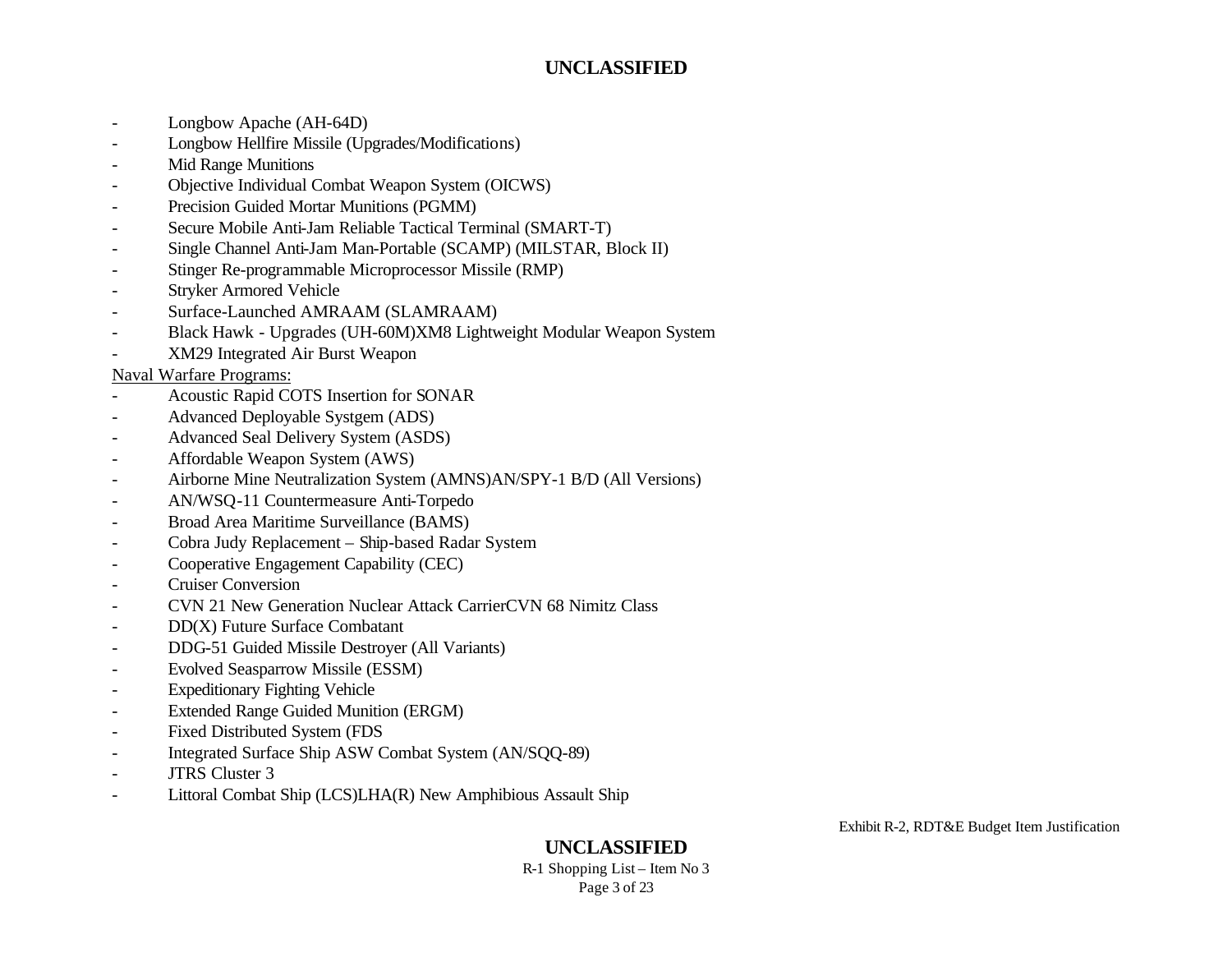- LHD 1 Amphibious Assault Ship
- LHD 8 Amphibious Assault Ship
- Long Range Land Attack Projectile
- LPD 17 Amphibious Transport Dock (includes 30mm ammunition)
- Maritime Prepositioning Force (Future)
- MH-60R Helicopter
- MH-60S Helicopter
- MK-48 Torpedo Mods
- Naval Integrated Fire Control-Counter Air (NIFC-CA)
- Rapid Airborne Mine Clearance System (RAMICS)
- Rolling Airframe Missile (RAM)
- SSGN OHIO Class Conversion
- Ship Self Defense System (SSDS)
- SSN-21 Seawolf / AN/BSY-2
- SSN-23 Jimmy Carter
- SSN-774 Virginia
- Standard Missile-2 (SM-2) (Blocks I/II/III/IV)
- Standard Missile-6 (SM-6) Extended Range Active Missile (ERAM)
- Strategic Sealift Program (SSP) Ship Class
- Submarine Exterior Communication System (SubECS)
- Surveillance Towed Array Sensor System (SURTASS) / Low Frequency Active (LFA)
- Tactical Control System (TCS)
- Tactical Tomahawk Missile
- T-AKE Lewis & Clark Class of Auxiliary Dry Cargo Ships
- T-AOE(X) Fast Combat Support Ship

#### Air Warfare Programs:

- Active Electronically Scanned Array (AESA)
- Advanced Medium Range Air-to-Air Missile (AMRAAM)
- AGM-88E Advanced Anti-Radiation Guided Missile (AARGM)
- AIM-9X Missile
- Air Early Warning (AEW)
- AV-8B Remanufacture
- B-1B Lancer Conventional Munitions Upgrade Program (CMUP)

Exhibit R-2, RDT&E Budget Item Justification

## **UNCLASSIFIED**

R-1 Shopping List – Item No 3 Page 4 of 23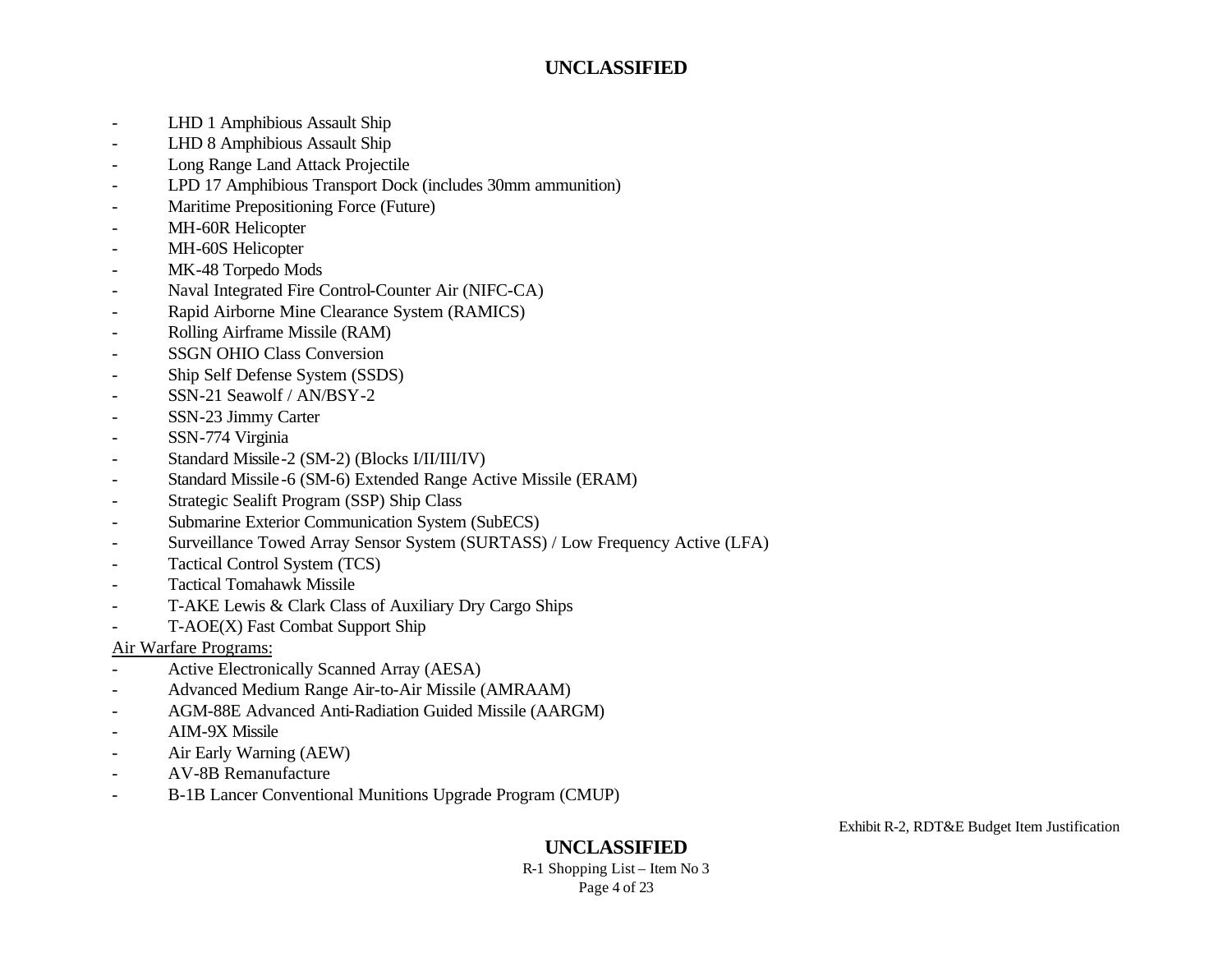- B-2 Radar Modernization Program (B-2 RMP)
- B-2A Spirit Stealth Bomber
- C-130 Avionics Modernization Program (AMP)
- C-130J Hercules Cargo Aircraft (KC-130J, EC-130J, WC-130J, C-130J-30, and C-130J)
- C-17 Globemaster III Advanced Cargo Aircraft
- C-5 Avionics Modernization Program (AMP)
- C-5 Reliability & Reengineering Program (RERP)
- CH-53X Upgrade to USMC H-53 Progrm
- Combat Survivor/Evader Locator (CSEL)
- E-10 Multi-Sensor Command & Control Aircraft (MC2A)
- EA-18G (electronic variant of F/A-18)
- F-117 IR Acquisition and Designation System (IRADS)
- F/A-18 E/F Hornet Naval Strike Fighter (all variants)
- F/A-22 Advanced Tactical Fighter
- F-35 Joint Strike Fighter (JSF)
- E-2C Advanced Hawkeye (E-2C Radar Modernization Program (RMP)
- E-2C Reproduction Hawkeye
- Global Hawk High Altitude Endurance UAV (HAEUAV)
- Joint Air-to-Surface Strike Missile (JASSM) and JASSM Expanded Response (ER)
- Joint Direct Attack Munition (JDAM)
- Joint Helmet Mounted Cueing System
- Joint Mission Planning System (JMPS)
- Joint Primary Aircraft Training System (JPATS)
- Joint Standoff Weapon (JSOW) Baseline/BLU-108/UnitaryJoint Surveillance Target Attack Radar System (JSTARS)
- Joint UCAS (includes Air Force and Navy UAV Programs)
- JTRS Cluster 4
- KC-135 Global Air Traffic Management (GATM) Upgrade
- KC-767 Aerial Tanker Aircraft
- Multi-Mission Maritime Aircraft (MMA)
- Personnel Recovery Vehicle (PRV)
- Predator UAV (RQ/MQ-1, MQ-9)
- Sensor Fuzed Weapon (SFW) P3I (CBU-97/B)
- Small Diameter Bomb

**UNCLASSIFIED**

R-1 Shopping List – Item No 3 Page 5 of 23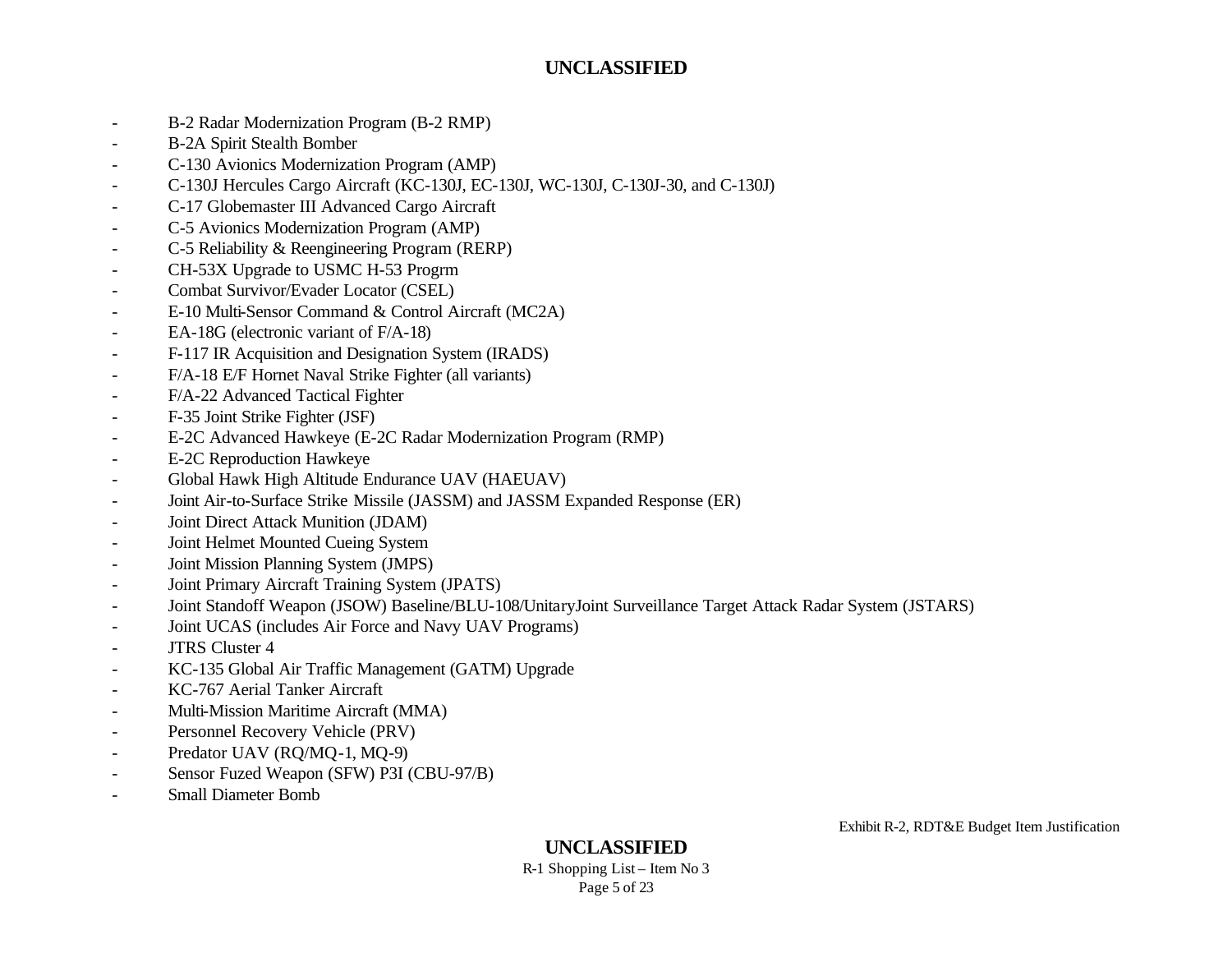- Standoff Land Attack Missile Expanded Response (SLAM-ER)
- T-45TS (Undergraduate Jet Pilot Training System)
- USMC H1 Upgrades (4BW/4BN)
- V-22 Osprey
- Vertical Take-Off UAV (VTUAV)VXX (VH-3D) Presidential Helicopter Fleet Replacement Program

### Electronic Warfare Programs:

- Advanced Threat IR Countermeasures/Common Missile Warning System (ATIRCM/CMWS)
- AN/AAR-47 V2 Upgrade Missile/Laser Warning Receiver
- AN/ALR-56M Radar Warning Receiver
- AN/ALR-67 Advanced Special Receiver (ASR) V2 & V3
- AN/ALR-69 Radar Warning Receiver
- AN/APR-39A V2 Radar Warning Receiver
- EA-6B Improved Capabilities (ICAP) III & Multiple Upgrades
- F-15 Tactical Electronic Warfare System (TEWS) including AN/ALQ-135 Band 1.5 Fiber-Optic Towed Decoy
- Integrated Defensive Electronic Countermeasures (IDECM)
- Large Aircraft IRCM (LAIRCM)
- Suite of Integrated Radio Frequency Countermeasures (SIRFC) (AN/ALQ-211)
- Surface Electronic Warfare Improvement Program (SEWIP)

Command, Control, Communications, and Intelligence Programs:

- Advanced Field Artillery Tactical Data System (AFATDS)/ Army Battle Command System (ABCS)
- Air and Missile Defense Planning and Control System (AMDPCS)
- Air Force Mission Support System (AFMSS)
- All Source Analysis System (ASAS) (ABCS)
- Army Global Command and Contrail System (AGCCS)
- Broad Area Maritime Surveillance (BAMS)
- Business Systems Modernization (BSM)
- Combat Service Support Control System (CSSCS)/ABCS
- Composite Health Care System II (CHCS II)
- Corporate Executive Information System (CEIS)
- Defense Civilian Personnel Data System (DCPDS)
- Defense Integrated Military Human Resources System (DIMHRS)
- Defense Joint Accounting System (DJAS)
- Defense Medical Logistics Standard Support (DMLSS)

Exhibit R-2, RDT&E Budget Item Justification

# **UNCLASSIFIED**

R-1 Shopping List – Item No 3 Page 6 of 23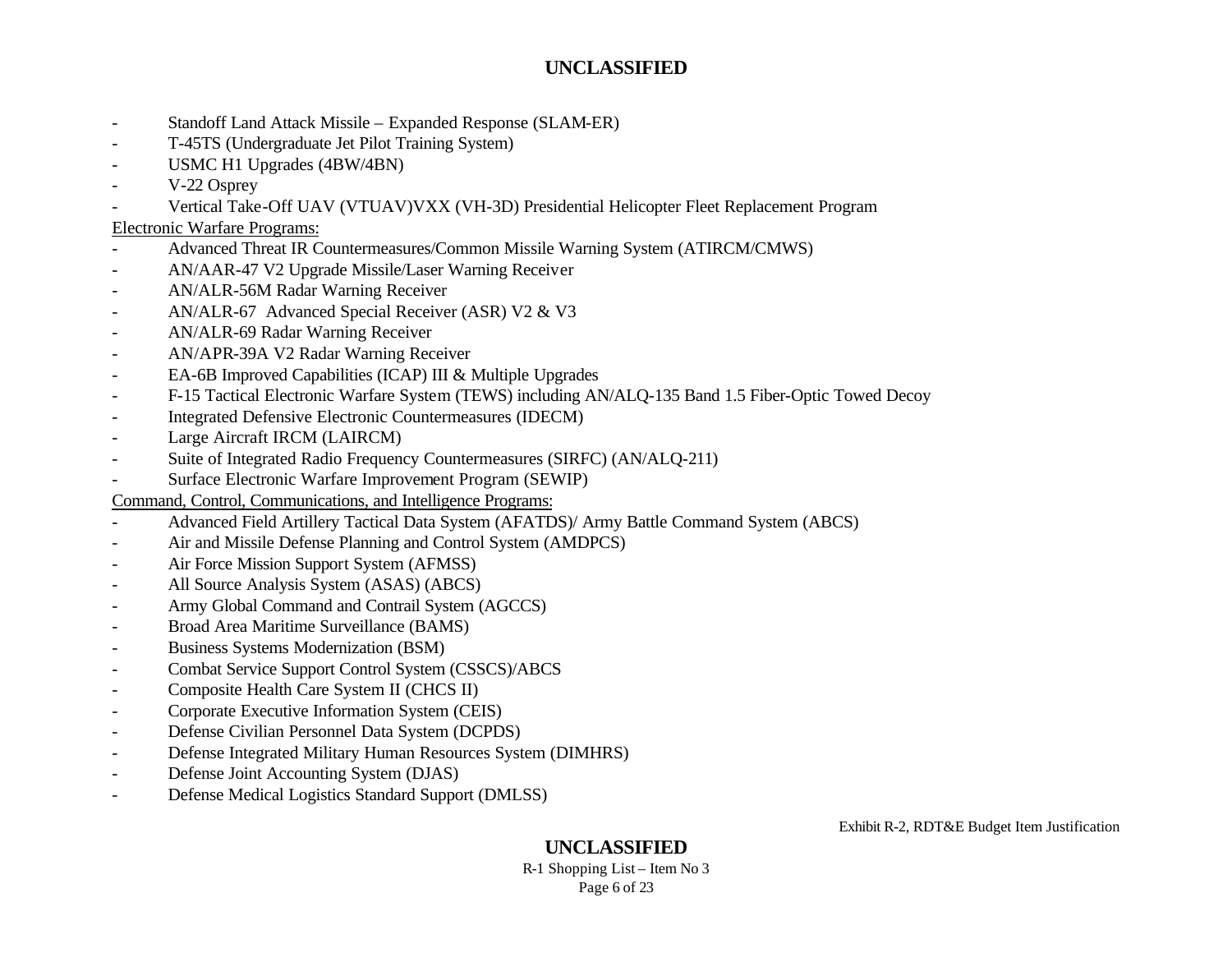- Defense Message System (DMS)
- Defense Procurement Payment System (DPPS)
- DFAS Corporate Database/Warehouse (DCD/DCW)
- Distributed Common Ground System Air Force (DCGS-AF)
- E-2C Hawkeye Airborne Early Warning
- E-3A Airborne Warning and Control System (AWACS) Radar System Improvement Program (RISP)
- Force XXI Battle Command Brigade and Below (FBCB2)
- Forward Area Air Defense Command Control Communications and Intelligence System (FAAD C3I)/ABCS
- Fuels Automated System (FAS)
- Global Command and Control System (GCCS) Joint
- Global Command and Control System (GCCS) Maritime
- Global Command and Control System -Air Force (GCCS-AF)
- Global Command Support System -Air Force (GCSS-AF)
- Global Transportation Network (GTN-21)
- Integrated Logistics System-Supply (ILS-S)
- Integrated Maintenance Data System (IMDS)
- Integrated System Control (ISYSCON)/Tactical Internet Manager (TIMS)
- Joint Computer Aided Acquisition and Logistics Support (JCALS)
- Joint Mission Planning System (JMPS)
- Joint Precision Approach and Landing System (JPALS)
- Joint Simulation System (JSIMS)/Warfighter Simulation (WARSIM)
- Joint Tactical Radio System Cluster 1
- Joint Tactical Radio Waveforms
- Maneuver Control System (MCS)/ABCS
- Multifunctional Information Distribution System (MIDS)
- Multiple Platform Common Data Link (MP-CDL)
- NAVSTAR GPS User Equipment (UE)
- Navy Marine Corps Intranet (NMCI)
- Navy Standard Integrated Personnel System (NSIPS)
- Public Key Infrastructure (PKI)
- Reserve Component Automation System (RCAS)
- Tactical Aircraft Mission Planning System (TAMPS)
- Theater Medical Information Program (TMIP)

**UNCLASSIFIED**

R-1 Shopping List – Item No 3 Page 7 of 23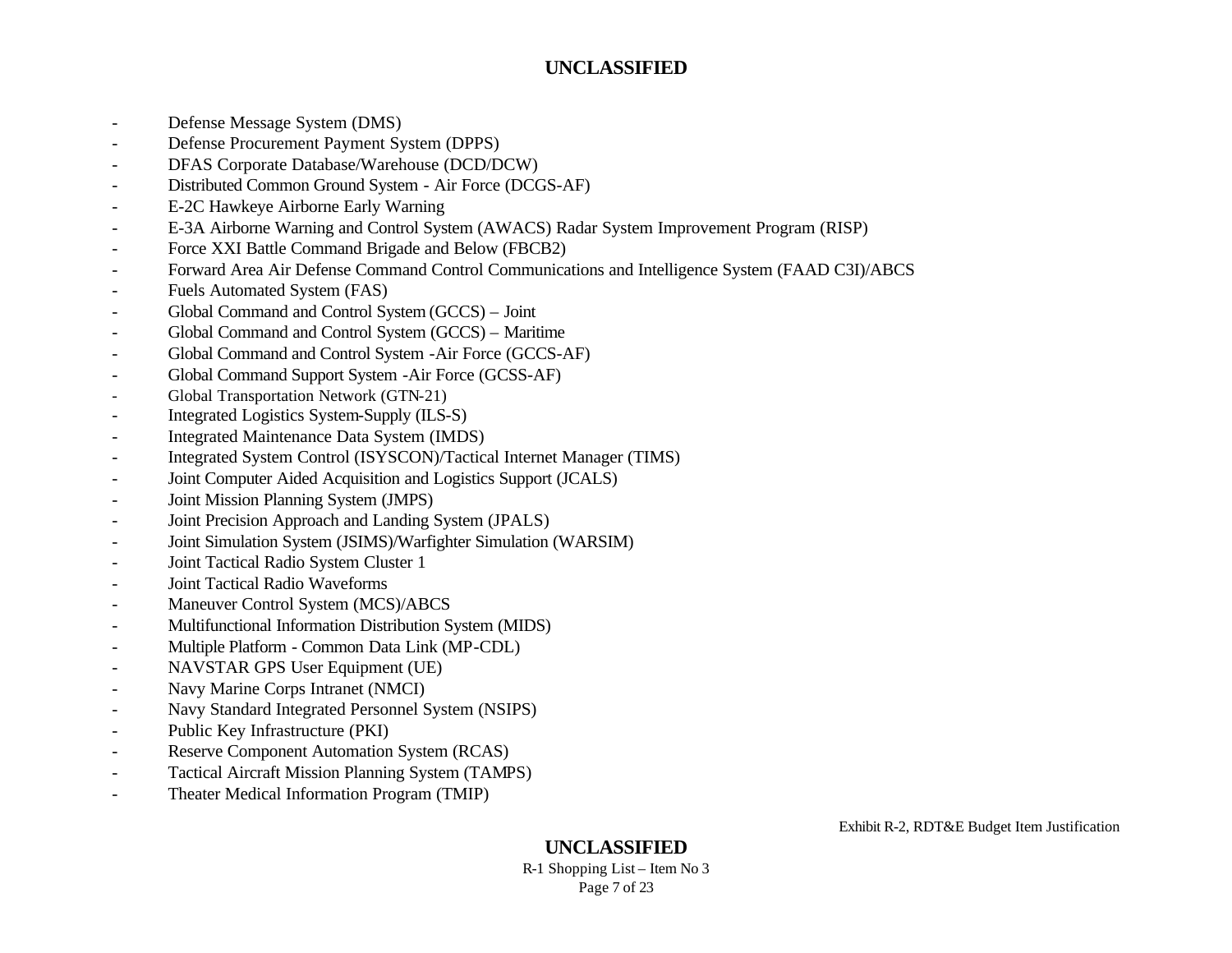- Transportation Coordinators' Automated Information for Movement System II (TC-AIMS II)
- Warfighter Information Network Terrestrial (WIN-T)

Strategic Warfare and Space Systems Programs:

- Advanced EHF (AEHF)
- Advanced Wide Band System
- MDA Program
- Evolved Expendable Launch Vehicle (EELV)
- Global Broadcast System (GBS)
- Ground Based Midcourse Defense Segment
- Medium Extended Air Defense System (MEADS)
- Minuteman III Guidance Replacement Program (GRP) Phase I
- Minuteman III Propulsion Replacement Program (PRP)
- Mobile User Objective System (MUOS)
- Multi-Platform Radar Technology Insertion Program (MP-RTIP)
- National Airspace System (NAS)
- National Polar-Orbiting Operational Environment Satellite (NPOESS)
- Navy EHF SATCOM Program (NESP)
- Patriot Advanced Capability-3 (PAC-3) Missile
- Sea Based Midcourse Defense Segment
- Space-Based Infrared System-High (SBIRS-H)
- Space-Based Infrared System-Low (SBIRS-L)
- Space-Based Laser
- Tactical Tomahawk Mission Planning System / Tomahawk Command & Control System (MPS/TCCS)
- Teleport
- Theater High-Altitude Area Defense (THAAD) / GBR
- Titan IV
- Trident II Missile
- Ultra High Frequency (UHF) Follow-on Satellite
- Wideband Gapfiller Satellite (WGS)
- YAL-1 Airborne Laser (ABL)

Exhibit R-2, RDT&E Budget Item Justification

**UNCLASSIFIED** R-1 Shopping List – Item No 3 Page 8 of 23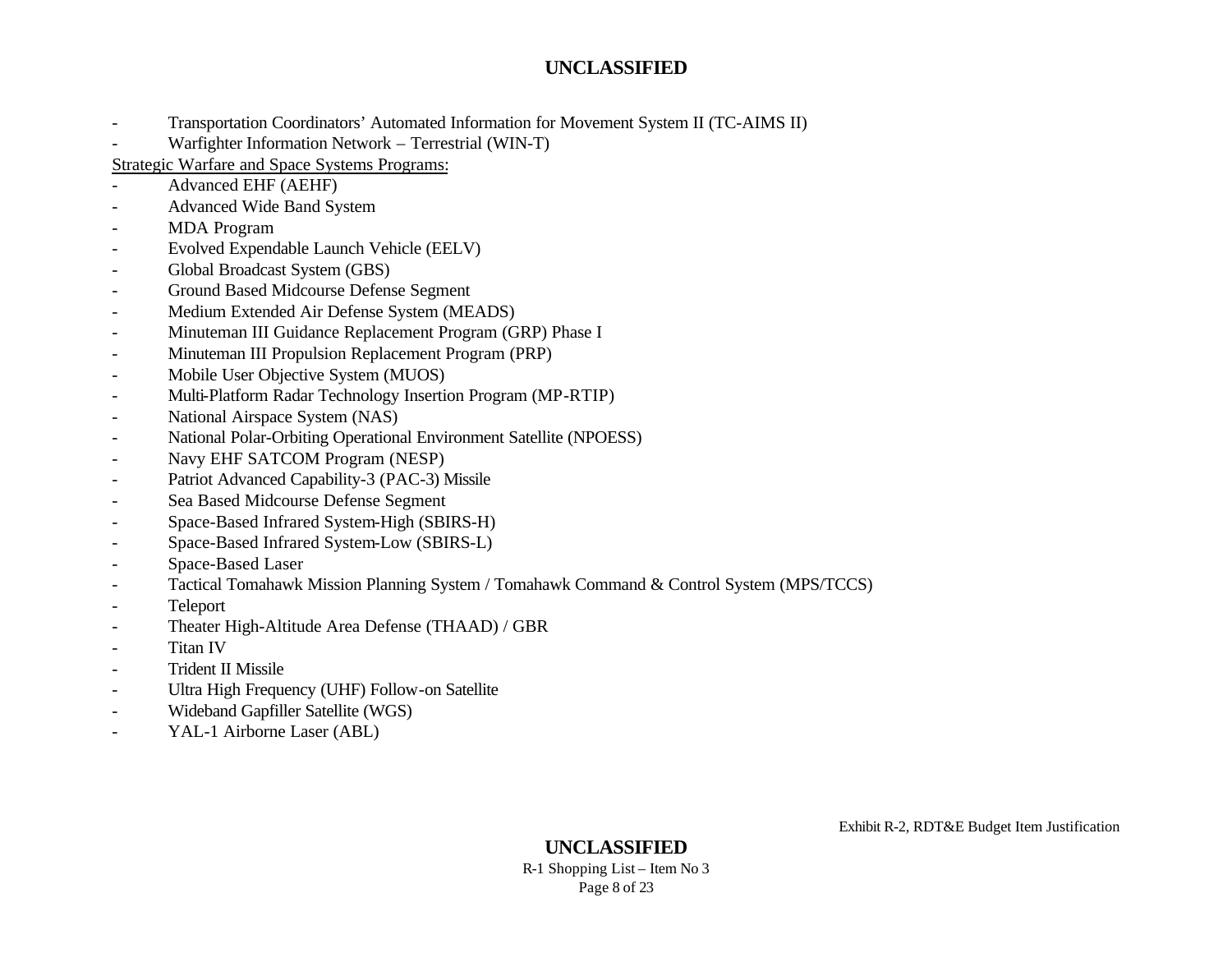#### Information Assurance and Interoperability Evaluations:

- Convened workshops and meetings to initiate this effort. Specific goals included identification of candidate FY03-04 exercises; development of a plan to enhance, train, and certify Service Red Teams; and identification of metrics that will serve the multiple organizations that will employ the results of these evaluations. Available exercises were observed, but expanded Red Teaming was limited.

Official Travel:

Performed official travel to carry out oversight of the OT&E of the DoDs weapons systems.

# **FY 2004 Plans:** Key elements of DOT&E's oversight authority, as described under MISSION ACCOMPLISHMENT AND BUDGET ITEM JUSTIFICATION, will be conducted, as applicable, for the following programs:

Land Warfare Programs:

- Abrams Tank Upgrade
- Advanced Field Artillery Tactical Data System (AFATDS)
- Aerial Common Sensor (ACS)
- AN/TPQ-47 Counterfire Radar
- Army Tactical Missile System Block II / Brilliant Anti-Armor (ATACMS/BAT) and ATACMS Block II / P3I BAT
- Artemis (Chemical Agent Standoff Detection System)
- Battlefield Command Information System (BCIS)
- Bradley Upgrade
- CH-47F Cargo Helicopter Upgrade
- Chemical Biological Defense Program (includes Artemis, JBAIDS, JBPDS, JBSDS, JCAD, JSFDS, JSLNBCR, JSLSCAD, JSSED, JWARN)
- Chemical Demilitarization
- Comanche (RAH-66) (includes 20mm Ammunition)
- Common Missile
- Distributed Common Ground System (DCGS) ARMY
- Excalibur (155mm Round)
- Family of Medium Tactical Vehicles (FMTV)
- Future Combat System (includes manned and unmanned ground vehicles, unmanned air vehicles)
- Future Scout/Cavalry System
- Guided Multiple Launch Rocket System (GMLRS)
- High Mobility Artillery Rocket System (HIMARS)
- Javelin Anti-tank Missile
- Joint Warning & Reporting Network

# **UNCLASSIFIED**

R-1 Shopping List – Item No 3 Page 9 of 23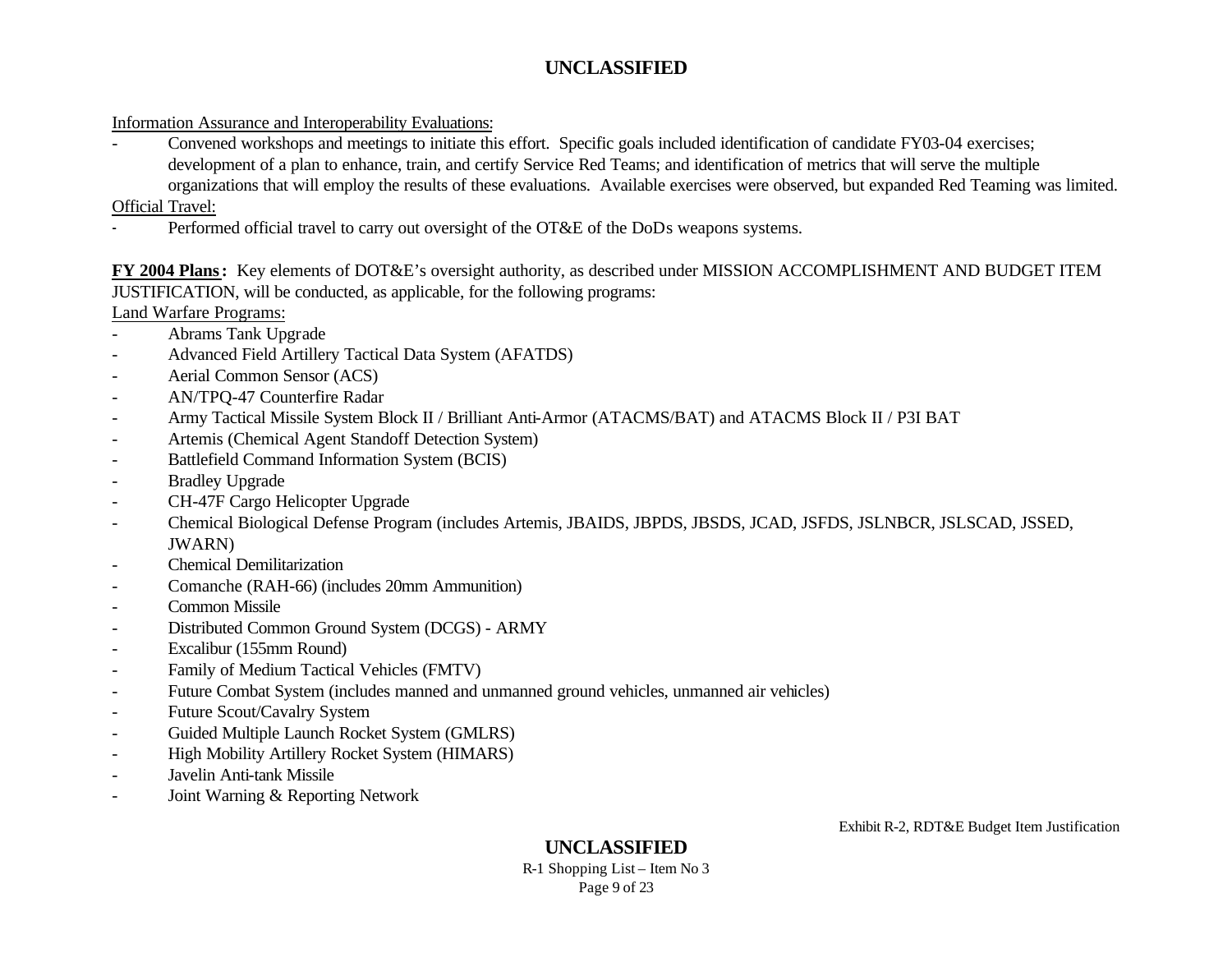- Kiowa Warrior (OH-58D)
- Land Warrior
- Line-of-Sight Anti-Tank Missile (LOSAT)
- Longbow Apache (AH-64D)
- Longbow Hellfire Missile (Upgrades/Modifications)
- Objective Crew Served Weapon System (OCSWS)
- Objective Individual Combat Weapon System (OICWS)
- Precision Guided Mortar Munitions (PGMM)
- Secure Mobile Anti-Jam Reliable Tactical Terminal (SMART-T)
- Sensor Fused Munition
- Single Channel Anti-Jam Man-Portable (SCAMP) (MILSTAR, Block II)
- Stinger Re-programmable Microprocessor Missile (RMP)
- Stryker Armored Vehicle
- Surface-Launched AMRAAM (SLAMRAAM)
- Tow-Fire & Forget Anti-tank Missile
- UH-60M Black Hawk All Upgrades

#### Naval Warfare Programs:

- Acoustic Rapid COTS Insertion for SONAR
- Advanced Amphibious Assault Vehicle (AAAV) Includes 30mm ammunition
- Advanced Seal Delivery System (ASDS)
- Airborne Mine Neutralization System / Rapid Airborne Mine Clearance System (AMNS/RAMICS)
- Amphibious Assasult Dock (LPD-17) Ship Class Includes 30mm ammunition
- Amphibious Helicopter Assault (Replacement) (LHA(R)) Ship Class
- Amphibious Helicopter Dock (LHD) Ship Class
- AN/SPY-1 B/D (All Versions)
- Auxiliary Cargo / Ammunition Ship Class (T-AKE)
- Cobra Judy Replacement Ship-based Radar System
- Cooperative Engagement Capability (CEC)
- Cruiser Conversion
- CVN (X) Class
- CVN 68 Nimitz Class
- $DD(X)$  land attack destroyer
- DDG-51 Destroyer (All Variants)

## **UNCLASSIFIED**

R-1 Shopping List – Item No 3 Page 10 of 23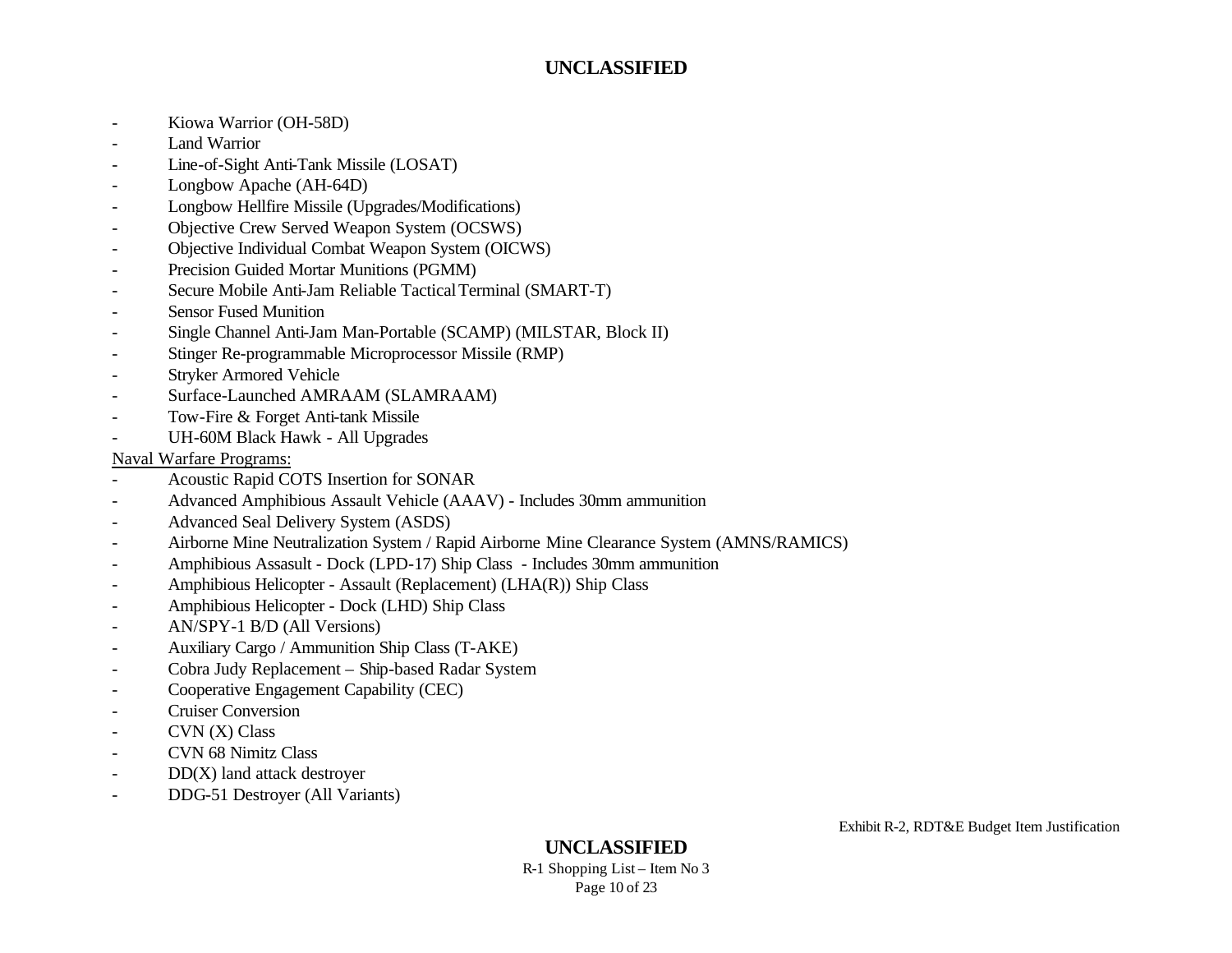- EA-18G (electronic variant of F/A-18)
- Evolved Sea Sparrow Missile (ESSM)
- Extended Range Active Missile
- Extended Range Guided Munition (ERGM)
- Fixed Distributed System / Advanced Deployable System (FDS/ADS)
- HyFly
- Integrated Surface Ship ASW Combat System (AN/SQQ-89)
- Joint Command and Control Capability (JCC(X)) Ship Class
- Littoral Combat Ship (LCS)
- Maritime Prepositioning Force (Future)
- MH-60R Helicopter
- MH-60S Helicopter
- MK-48 MODS ADCAP Torpedo
- Naval Integrated Fire Control-Counter Air (NIFC-CA)
- Rolling Airframe Missile (RAM)SSGN Trident Class Conversion
- Ship Self Defense System (SSDS)
- SSN-21 Seawolf / AN/BSY-2
- SSN-23 Jimmy Carter
- SSN-774 Virginia CLASS
- Standard Missile-2 (SM-2) (Blocks I/II/III/IV)
- Strategic Sealift Program (SSP) Ship Class
- SUB COMMS (SubECS)
- Surveillance Towed Array Sensor System (SURTASS) / Low Frequency Active (LFA)
- Tactical Control System (TCS)
- Tactical Tomahawk Missile
- T-AOE(X) Triple Product Station Ship

#### Air Warfare Programs:

- Active Electronically Scanned Array (AESA)
- Advanced Medium Range Air-to-Air Missile (AMRAAM)
- AGM-88E Advanced Anti-Radiation Guided Missile (AARGM)
- AIM-9X Missile
- Air Early Warning (AEW)
- B-1B Lancer Conventional Munitions Upgrade Program (CMUP)

Exhibit R-2, RDT&E Budget Item Justification

## **UNCLASSIFIED**

R-1 Shopping List – Item No 3 Page 11 of 23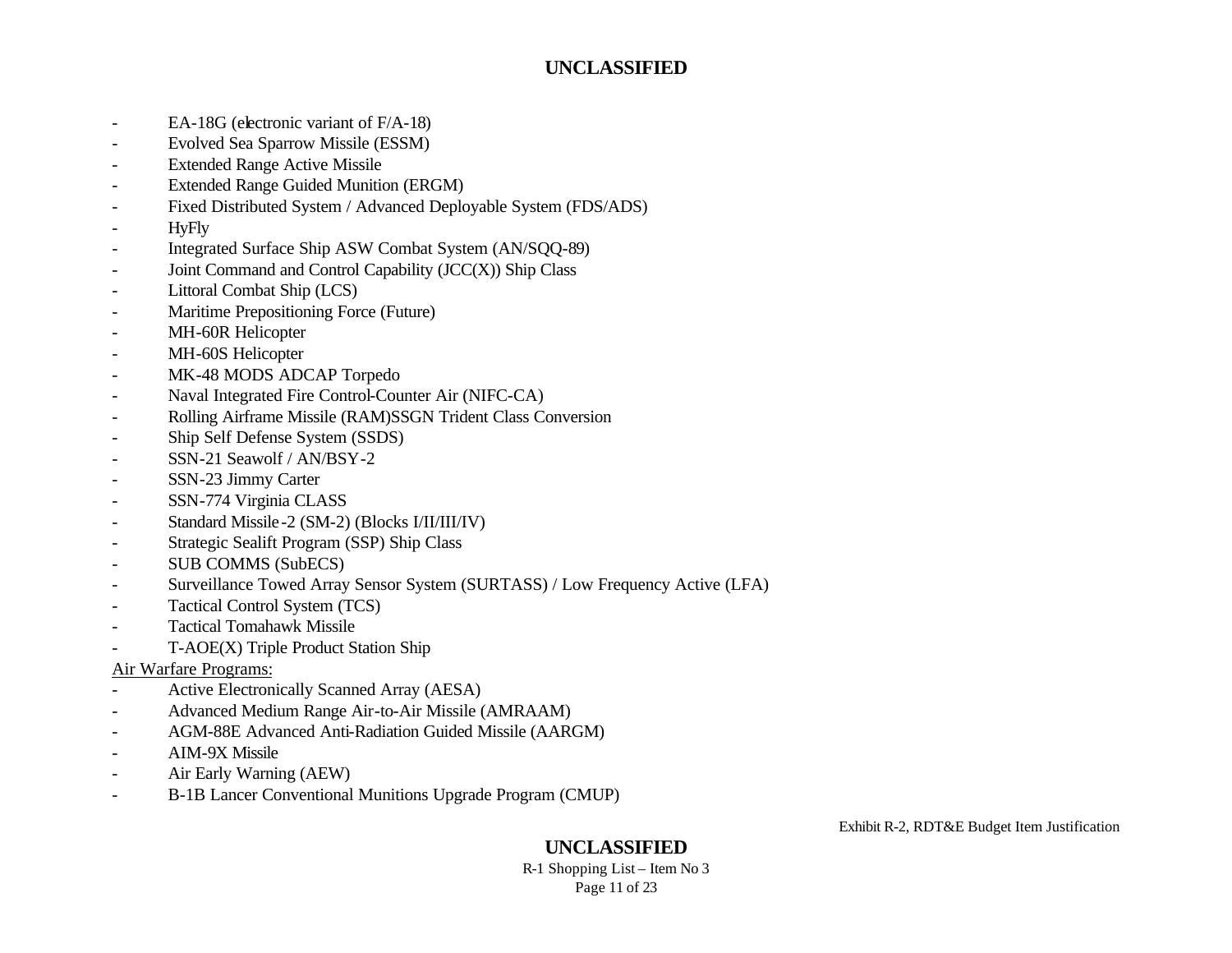- B-2 Radar Pathfinder Program (B-2 RPP)
- B-2A Spirit Stealth Bomber
- C-130 Avionics Modernization Program (AMP)
- C-130J All Variants (KC-130J, EC-130J, WC-130J, C-130J-30, and C-130J)
- C-17 Aircraft
- C-5 Avionics Modernization Program (AMP)
- C-5 Reliability & Reengineering Program
- Combat Search and Rescue Replacement
- Combat Survivor/Evader Locator
- F/A-18 E/F Hornet
- F-22 Fighter
- Global Hawk High Altitude Endurance UAV (HAEUAV)
- Joint Air-to-Surface Strike Missile (JASSM)
- Joint Direct Attack Munition (JDAM)
- Joint Helmet Mounted Cueing System
- Joint Primary Aircraft Training System (JPATS)
- Joint Standoff Weapon (JSOW) Baseline
- Joint Standoff Weapon (JSOW) BLU-108
- Joint Standoff Weapon (JSOW) Unitary
- Joint Strike Fighter (JSF)
- Joint Surveillance Target Attack Radar System (JSTARS)
- KC-135 Global Air Traffic Management (GATM) Upgrade
- KC-767 Aerial Tanker Aircraft
- Multi-Mission Maritime Aircraft (MMA)
- Predator UAV (RQ/MQ-1, MQ-9)
- Sensor Fuzed Weapon (SFW) P3I (CBU-97/B)
- Small Diameter Bomb
- Standoff Land Attack Missile Expanded Response (SLAM-ER)
- UCAV (Air Force)
- UCAV (Navy)
- USMC H1 Upgrade
- V-22 Osprey
- Vertical Take-Off UAV (VTUAV)

# **UNCLASSIFIED**

R-1 Shopping List – Item No 3 Page 12 of 23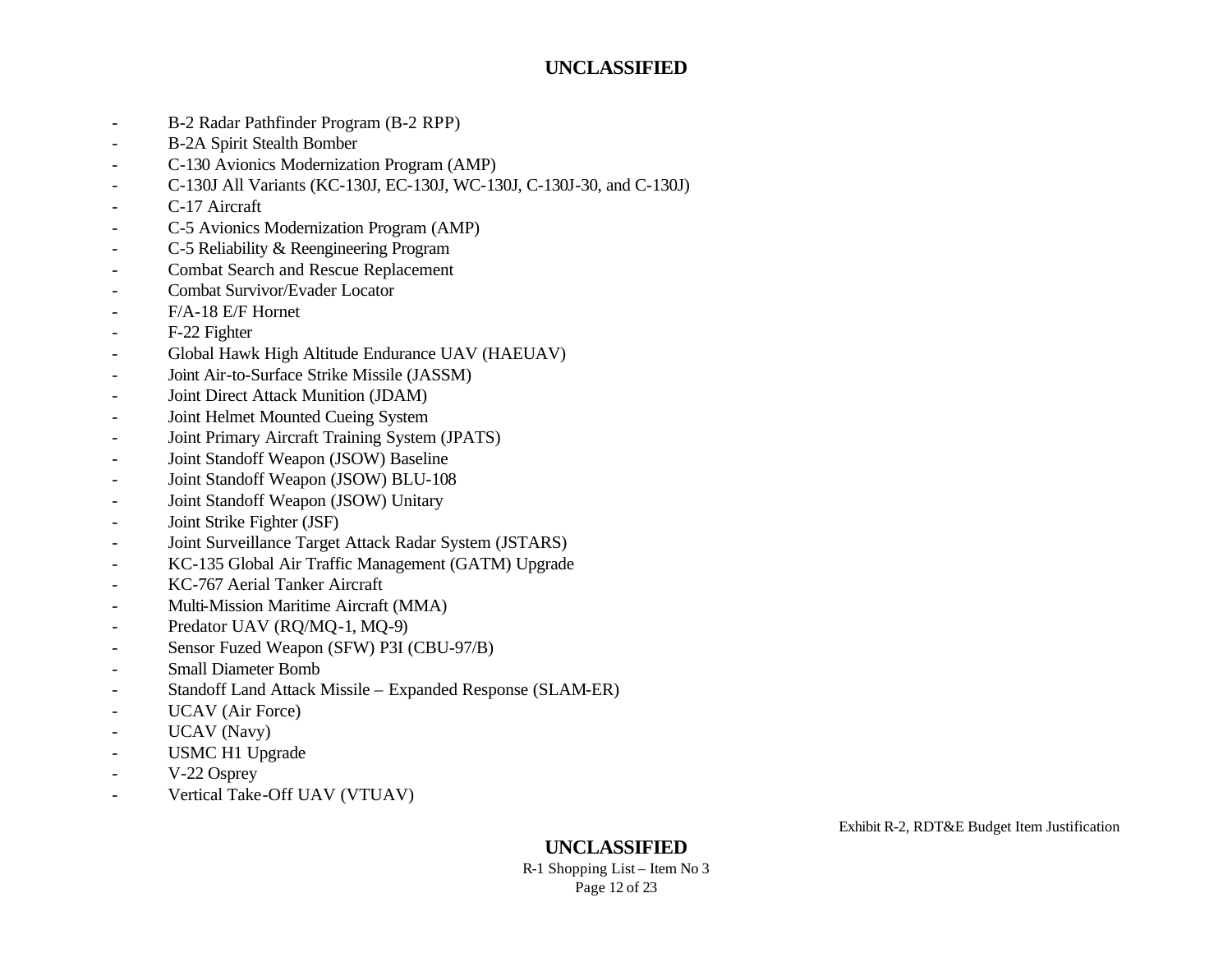#### Electronic Warfare Programs:

- Advanced Threat IR Countermeasure/Common Missile Warning System (ATIRCM/CMWS)
- AN/AAR-47 V2 Upgrade Missile/laser Warning Receiver
- AN/ALR-56 (All Versions) Radar Warning Receiver-All Upgrades
- AN/ALR-67 (All Versions)-includes AN/ALR-67(V)
- AN/ALR-69 Radar Warning Receiver
- AN/APR-39A V2 Radar Warning Receiver
- EA-6B Improved Capabilities (ICAP) III & Multiple Upgrades
- F-15 Tactical Electronic Warfare System (TEWS) including AN/ALQ-135 Band 1.5 Fiber-Optic Towed Decoy
- Integrated Defensive Electronic Countermeasures (IDECM)
- Large Aircraft IRCM (LAIRCM)
- Suite of Integrated Radio Frequency Countermeasures (SIRFC)
- Surface Electronic Warfare Improvement Program (SEWIP)

#### Command, Control, Communications, and Intelligence Programs:

- Advanced Field Artillery Tactical Data System (AFATDS)/ Army Battle Command System (ABCS)
- Air and Missile Defense Planning and Control System (AMDPCS)
- Air Force Mission Support System (AFMSS)
- All Source Analysis System (ASAS) (ABCS)
- Army Global Command and Contrail System (AGCCS)
- Broad Area Maritime Surveillance (BAMS)
- Business Systems Modernization (BSM)
- Combat Service Support Control System (CSSCS)/ABCS
- Composite Health Care System II (CHCS II)
- Corporate Executive Information System (CEIS)
- Defense Civilian Personnel Data System (DCPDS)
- Defense Integrated Military Human Resources System (DIMHRS)
- Defense Joint Accounting System (DJAS)
- Defense Medical Logistics Standard Support (DMLSS)
- Defense Message System (DMS)
- Defense Procurement Payment System (DPPS)
- DFAS Corporate Database/Warehouse (DCD/DCW)
- Distributed Common Ground System Air Force (DCGS-AF)
- E-2C Hawkeye Airborne Early Warning

**UNCLASSIFIED**

R-1 Shopping List – Item No 3 Page 13 of 23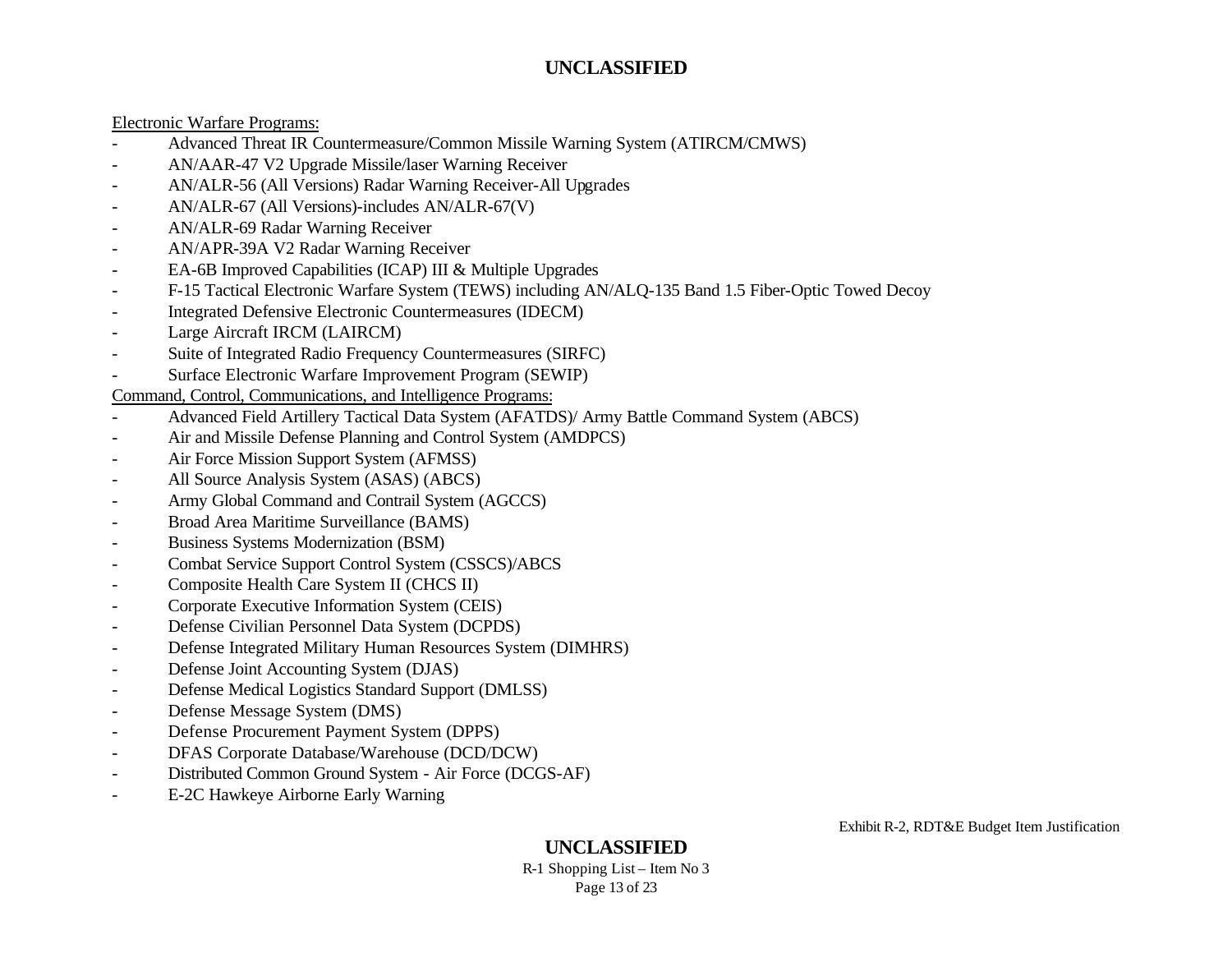- E-3A Airborne Warning and Control System (AWACS) Radar System Improvement Program (RISP)
- Force XXI Battle Command Brigade and Below (FBCB2)
- Forward Area Air Defense Command Control Communications and Intelligence System (FAAD C3I)/ABCS
- Fuels Automated System (FAS)
- Global Command and Control System (GCCS) Joint
- Global Command and Control System (GCCS) Maritime
- Global Command and Control System -Air Force (GCCS-AF)
- Global Command Support System -Air Force (GCSS-AF)
- Global Transportation Network (GTN-21)
- Integrated Logistics System-Supply (ILS-S)
- Integrated Maintenance Data System (IMDS)
- Integrated System Control (ISYSCON)/Tactical Internet Manager (TIMS)
- Joint Computer Aided Acquisition and Logistics Support (JCALS)
- Joint Mission Planning System (JMPS)
- Joint Precision Approach and Landing System (JPALS)
- Joint Simulation System (JSIMS)/Warfighter Simulation (WARSIM)
- Joint Tactical Radio System Cluster 1
- Joint Tactical Radio Waveforms
- Maneuver Control System (MCS)/ABCS
- Multifunctional Information Distribution System (MIDS)
- Multiple Platform Common Data Link (MP-CDL)
- NAVSTAR GPS User Equipment (UE)
- Navy Marine Corps Intranet (NMCI)
- Navy Standard Integrated Personnel System (NSIPS)
- Public Key Infrastructure (PKI)
- Reserve Component Automation System (RCAS)
- Tactical Aircraft Mission Planning System (TAMPS)
- Theater Medical Information Program (TMIP)
- Transportation Coordinators' Automated Information for Movement System II (TC-AIMS II)
- Warfighter Information Network Terrestrial (WIN-T)

#### Strategic Warfare and Space Systems Programs:

- Advanced EHF (AEHF)
- Advanced Wide Band System

# **UNCLASSIFIED**

R-1 Shopping List – Item No 3 Page 14 of 23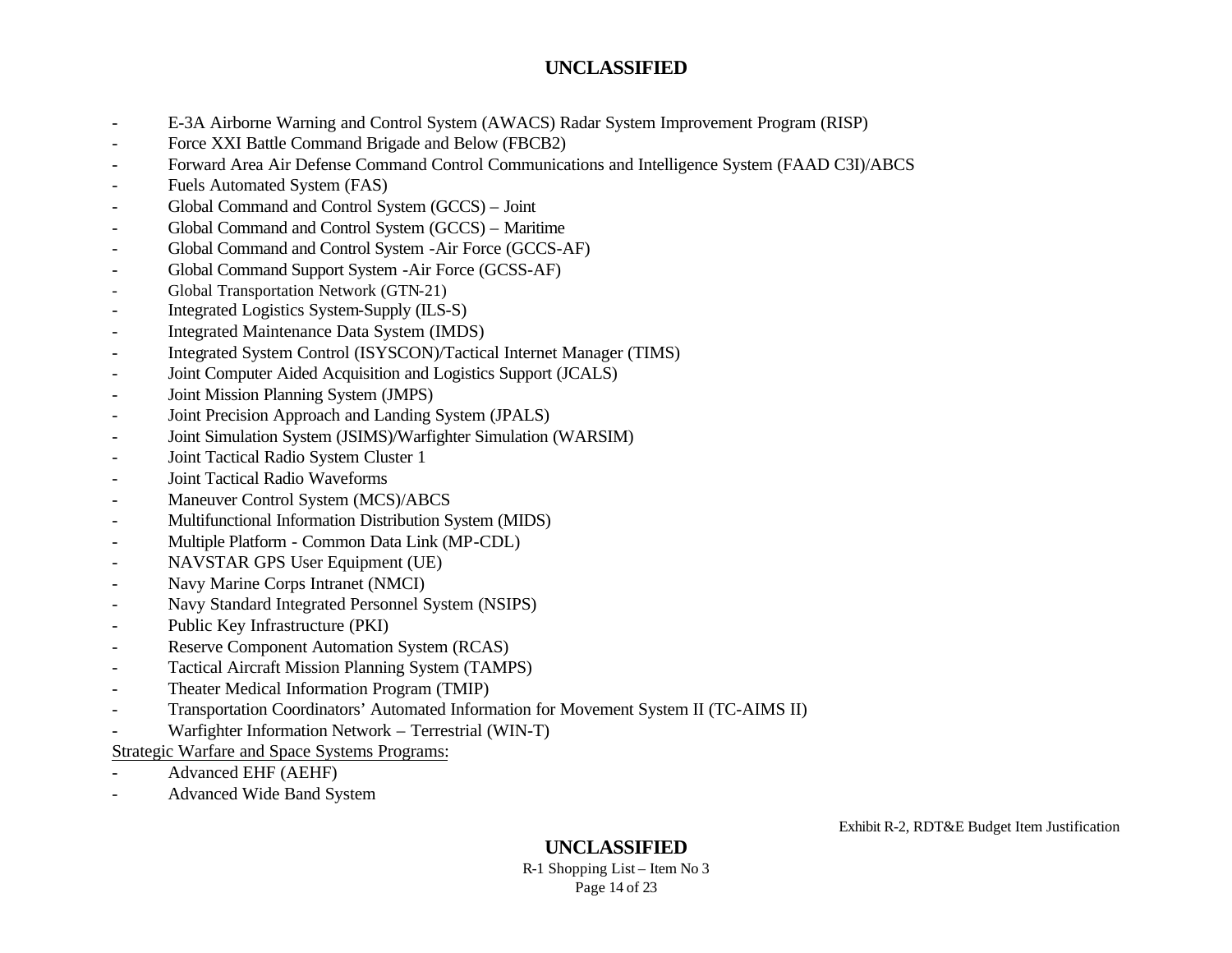- MDA Program
- Evolved Expendable Launch Vehicle (EELV)
- Global Broadcast System (GBS)
- Ground Based Midcourse Defense Segment
- Medium Extended Air Defense System (MEADS)
- Minuteman III Guidance Replacement Program (GRP) Phase I
- Minuteman III Propulsion Replacement Program (PRP)
- Mobile User Objective System (MUOS)
- Multi-Platform Radar Technology Insertion Program (MP-RTIP)
- National Airspace System (NAS)
- National Polar-Orbiting Operational Environment Satellite (NPOESS)
- Navy EHF SATCOM Program (NESP)
- Patriot Advanced Capability-3 (PAC-3) Missile
- Sea Based Midcourse Defense Segment
- Space-Based Infrared System-High (SBIRS-H)
- Space-Based Infrared System-Low (SBIRS-L)
- Space-Based Laser
- Tactical Tomahawk Mission Planning System / Tomahawk Command & Control System (MPS/TCCS)
- **Teleport**
- Theater High-Altitude Area Defense (THAAD) / GBR
- Titan IV
- Trident II Missile
- Ultra High Frequency (UHF) Follow-on Satellite
- Wideband Gapfiller Satellite (WGS)
- YAL-1 Airborne Laser (ABL)

Information Assurance and Interoperability Evaluations:

- Will continue to execute and expand this effort. Specific goals include execution of enhanced Red Teaming in major exercises for each Service and the Combatant Commands.

Official Travel:

Will perform official travel to carry out oversight of the OT&E of the DoDs weapons systems.

**FY 2005 Plans:** Key elements of DOT&E's oversight authority, as described under MISSION ACCOMPLISHMENT AND BUDGET ITEM JUSTIFICATION, will be conducted, as applicable, for the following programs:

Exhibit R-2, RDT&E Budget Item Justification

# **UNCLASSIFIED**

R-1 Shopping List – Item No 3 Page 15 of 23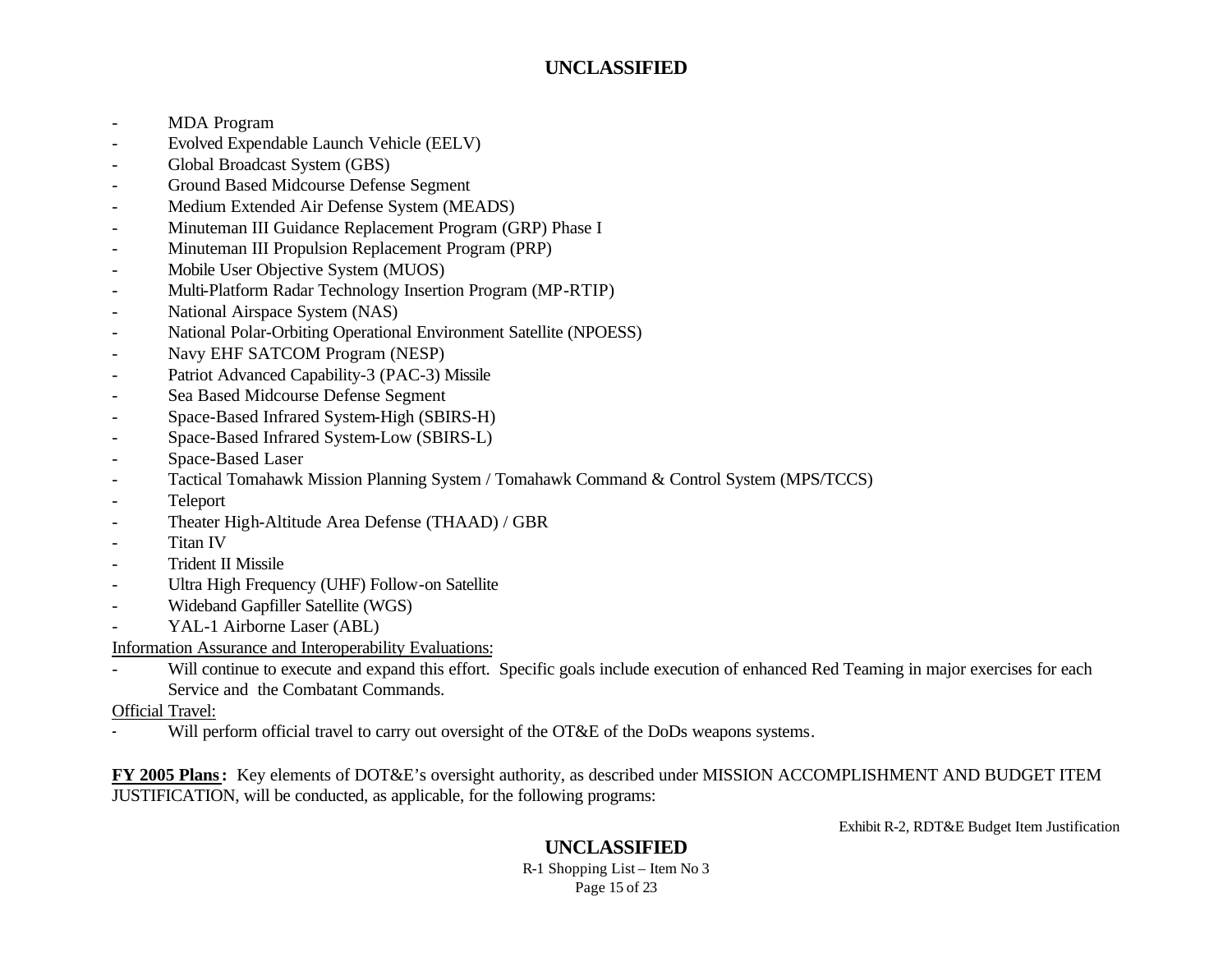#### Land Warfare Programs:

- Abrams Tank Upgrade
- Advanced Field Artillery Tactical Data System (AFATDS)
- Aerial Common Sensor (ACS)
- AN/TPQ-47 Counterfire Radar
- Army Tactical Missile System Block II / Brilliant Anti-Armor (ATACMS/BAT) and ATACMS Block II / P3I BAT
- Artemis (Chemical Agent Standoff Detection System)
- Battlefield Command Information System (BCIS)
- Bradley Upgrade
- CH-47F Cargo Helicopter Upgrade
- Chemical Biological Defense Program (includes Artemis, JBAIDS, JBPDS, JBSDS, JCAD, JSFDS, JSLNBCR, JSLSCAD, JSSED, JWARN)
- Chemical Demilitarization
- Comanche (RAH-66) (includes 20mm Ammunition)
- Common Missile
- Distributed Common Ground System (DCGS) ARMY
- Excalibur (155mm Round)
- Family of Medium Tactical Vehicles (FMTV)
- Future Combat System (includes manned and unmanned ground vehicles, unmanned air vehicles)
- Future Scout/Cavalry System
- Guided Multiple Launch Rocket System (GMLRS)
- High Mobility Artillery Rocket System (HIMARS)
- Javelin Anti-tank Missile
- Joint Warning & Reporting Network
- Kiowa Warrior (OH-58D)
- Land Warrior
- Line-of-Sight Anti-Tank Missile (LOSAT)
- Longbow Apache (AH-64D)
- Longbow Hellfire Missile (Upgrades/Modifications)
- Objective Crew Served Weapon System (OCSWS)
- Objective Individual Combat Weapon System (OICWS)
- Precision Guided Mortar Munitions (PGMM)
- Secure Mobile Anti-Jam Reliable Tactical Terminal (SMART-T)

Exhibit R-2, RDT&E Budget Item Justification

# **UNCLASSIFIED**

R-1 Shopping List – Item No 3 Page 16 of 23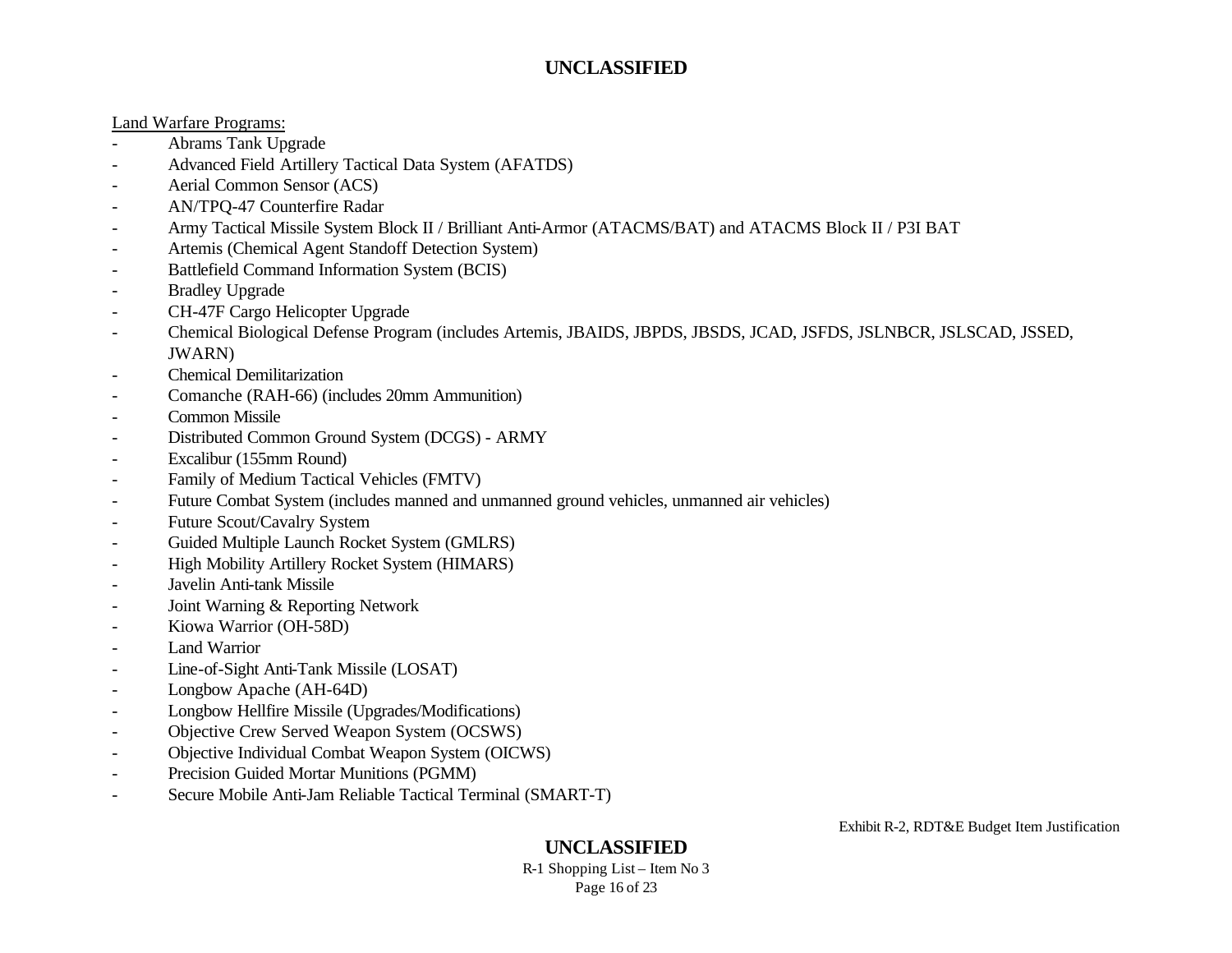- Sensor Fused Munition
- Single Channel Anti-Jam Man-Portable (SCAMP) (MILSTAR, Block II)
- Stinger Re-programmable Microprocessor Missile (RMP)
- Stryker Armored Vehicle
- Surface-Launched AMRAAM (SLAMRAAM)
- Tow-Fire & Forget Anti-tank Missile
- UH-60M Black Hawk All Upgrades

#### Naval Warfare Programs:

- Acoustic Rapid COTS Insertion for SONAR
- Advanced Amphibious Assault Vehicle (AAAV) Includes 30mm ammunition
- Advanced Seal Delivery System (ASDS)
- Airborne Mine Neutralization System / Rapid Airborne Mine Clearance System (AMNS/RAMICS)
- Amphibious Assasult Dock (LPD-17) Ship Class Includes 30mm ammunition
- Amphibious Helicopter Assault (Replacement) (LHA(R)) Ship Class
- Amphibious Helicopter Dock (LHD) Ship Class
- AN/SPY-1 B/D (All Versions)
- Auxiliary Cargo / Ammunition Ship Class (T-AKE)
- Cobra Judy Replacement Ship-based Radar System
- Cooperative Engagement Capability (CEC)
- Cruiser Conversion
- $CVN(X) Class$
- CVN 68 Nimitz Class
- $DD(X)$  land attack destroyer
- DDG-51 Destroyer (All Variants)
- EA-18G (electronic variant of F/A-18)
- Evolved Sea Sparrow Missile (ESSM)
- Extended Range Active Missile
- Extended Range Guided Munition (ERGM)
- Fixed Distributed System / Advanced Deployable System (FDS/ADS)
- HyFly
- Integrated Surface Ship ASW Combat System (AN/SQQ-89)
- Joint Command and Control Capability (JCC(X)) Ship Class
- Littoral Combat Ship (LCS)

# **UNCLASSIFIED**

R-1 Shopping List – Item No 3 Page 17 of 23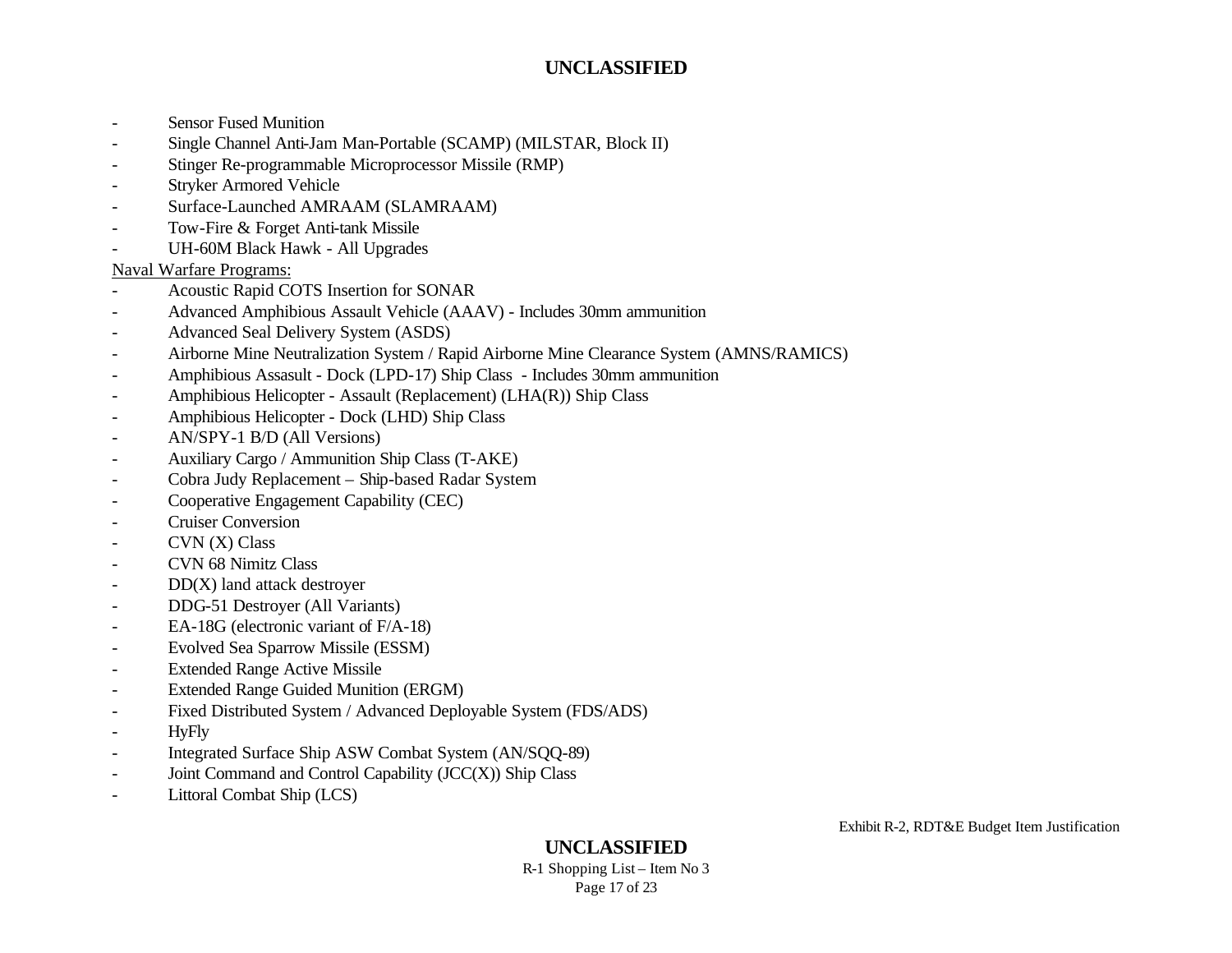- Maritime Prepositioning Force (Future)
- MH-60R Helicopter
- MH-60S Helicopter
- MK-48 MODS ADCAP Torpedo
- Naval Integrated Fire Control-Counter Air (NIFC-CA)
- Rolling Airframe Missile (RAM)SSGN Trident Class Conversion
- Ship Self Defense System (SSDS)
- SSN-21 Seawolf / AN/BSY-2
- SSN-23 Jimmy Carter
- SSN-774 Virginia CLASS
- Standard Missile-2 (SM-2) (Blocks I/II/III/IV)
- Strategic Sealift Program (SSP) Ship Class
- SUB COMMS (SubECS)
- Surveillance Towed Array Sensor System (SURTASS) / Low Frequency Active (LFA)
- Tactical Control System (TCS)
- Tactical Tomahawk Missile
- T-AOE(X) Triple Product Station Ship

#### Air Warfare Programs:

- Active Electronically Scanned Array (AESA)
- Advanced Medium Range Air-to-Air Missile (AMRAAM)
- AGM-88E Advanced Anti-Radiation Guided Missile (AARGM)
- AIM-9X Missile
- Air Early Warning (AEW)
- B-1B Lancer Conventional Munitions Upgrade Program (CMUP)
- B-2 Radar Pathfinder Program (B-2 RPP)
- B-2A Spirit Stealth Bomber
- C-130 Avionics Modernization Program (AMP)
- C-130J All Variants (KC-130J, EC-130J, WC-130J, C-130J-30, and C-130J)
- C-17 Aircraft
- C-5 Avionics Modernization Program (AMP)
- C-5 Reliability & Reengineering Program
- Combat Search and Rescue Replacement
- Combat Survivor/Evader Locator

# **UNCLASSIFIED**

R-1 Shopping List – Item No 3 Page 18 of 23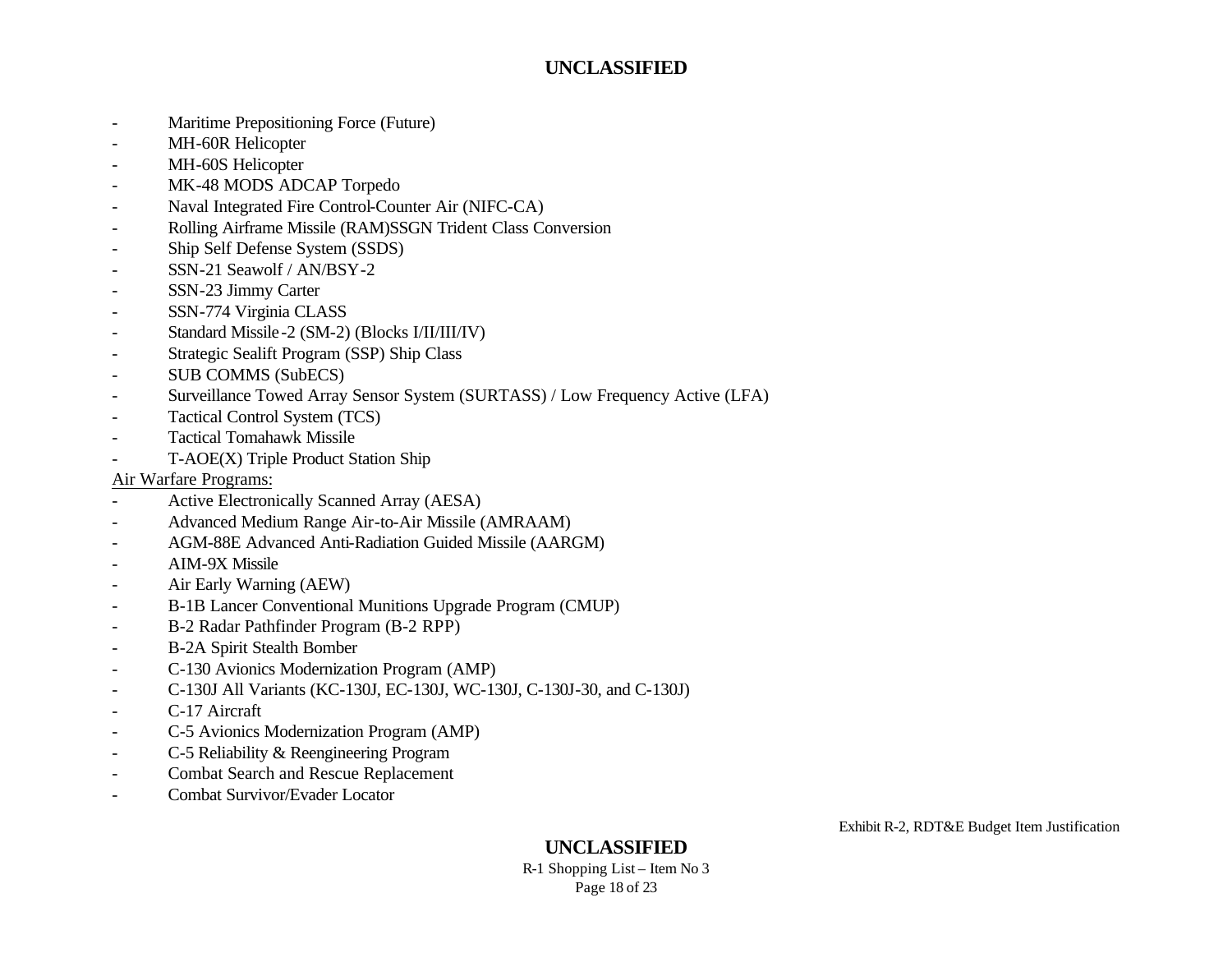- F/A-18 E/F Hornet
- F-22 Fighter
- Global Hawk High Altitude Endurance UAV (HAEUAV)
- Joint Air-to-Surface Strike Missile (JASSM)
- Joint Direct Attack Munition (JDAM)
- Joint Helmet Mounted Cueing System
- Joint Primary Aircraft Training System (JPATS)
- Joint Standoff Weapon (JSOW) Baseline
- Joint Standoff Weapon (JSOW) BLU-108
- Joint Standoff Weapon (JSOW) Unitary
- Joint Strike Fighter (JSF)
- Joint Surveillance Target Attack Radar System (JSTARS)
- KC-135 Global Air Traffic Management (GATM) Upgrade
- KC-767 Aerial Tanker Aircraft
- Multi-Mission Maritime Aircraft (MMA)
- Predator UAV (RQ/MQ-1, MQ-9)
- Sensor Fuzed Weapon (SFW) P3I (CBU-97/B)
- Small Diameter Bomb
- Standoff Land Attack Missile Expanded Response (SLAM-ER)
- UCAV (Air Force)
- UCAV (Navy)
- USMC H1 Upgrade
- V-22 Osprey
- Vertical Take-Off UAV (VTUAV)

#### Electronic Warfare Programs:

- Advanced Threat IR Countermeasure/Common Missile Warning System (ATIRCM/CMWS)
- AN/AAR-47 V2 Upgrade Missile/laser Warning Receiver
- AN/ALR-56 (All Versions) Radar Warning Receiver-All Upgrades
- AN/ALR-67 (All Versions)-includes AN/ALR-67(V)
- AN/ALR-69 Radar Warning Receiver
- AN/APR-39A V2 Radar Warning Receiver
- EA-6B Improved Capabilities (ICAP) III & Multiple Upgrades
- F-15 Tactical Electronic Warfare System (TEWS) including AN/ALQ-135 Band 1.5 Fiber-Optic Towed Decoy

Exhibit R-2, RDT&E Budget Item Justification

# **UNCLASSIFIED**

R-1 Shopping List – Item No 3 Page 19 of 23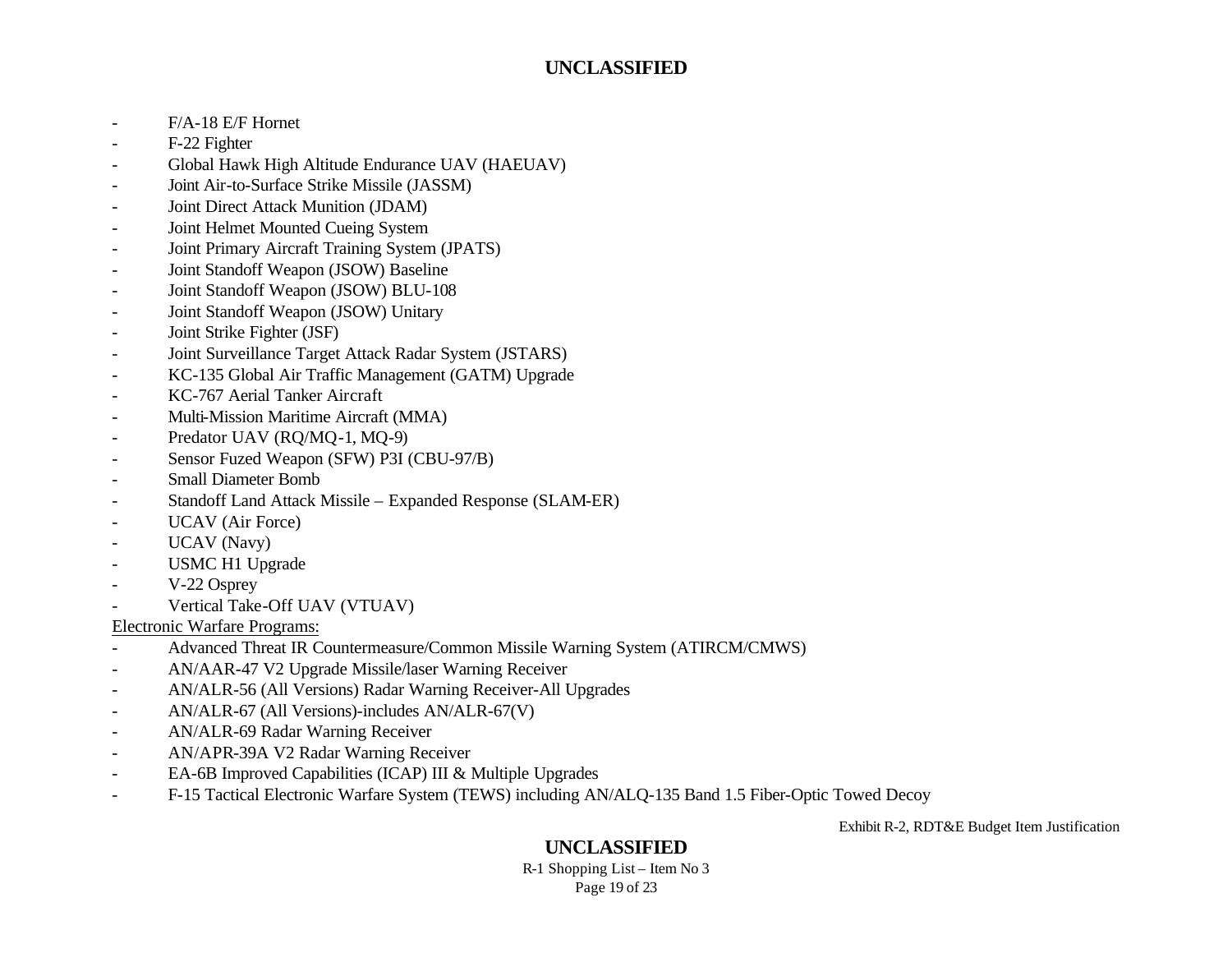- Integrated Defensive Electronic Countermeasures (IDECM)
- Large Aircraft IRCM (LAIRCM)
- Suite of Integrated Radio Frequency Countermeasures (SIRFC)
- Surface Electronic Warfare Improvement Program (SEWIP)

Command, Control, Communications, and Intelligence Programs:

- Advanced Field Artillery Tactical Data System (AFATDS)/ Army Battle Command System (ABCS)
- Air and Missile Defense Planning and Control System (AMDPCS)
- Air Force Mission Support System (AFMSS)
- All Source Analysis System (ASAS) (ABCS)
- Army Global Command and Contrail System (AGCCS)
- Broad Area Maritime Surveillance (BAMS)
- Business Systems Modernization (BSM)
- Combat Service Support Control System (CSSCS)/ABCS
- Composite Health Care System II (CHCS II)
- Corporate Executive Information System (CEIS)
- Defense Civilian Personnel Data System (DCPDS)
- Defense Integrated Military Human Resources System (DIMHRS)
- Defense Joint Accounting System (DJAS)
- Defense Medical Logistics Standard Support (DMLSS)
- Defense Message System (DMS)
- Defense Procurement Payment System (DPPS)
- DFAS Corporate Database/Warehouse (DCD/DCW)
- Distributed Common Ground System Air Force (DCGS-AF)
- E-2C Hawkeye Airborne Early Warning
- E-3A Airborne Warning and Control System (AWACS) Radar System Improvement Program (RISP)
- Force XXI Battle Command Brigade and Below (FBCB2)
- Forward Area Air Defense Command Control Communications and Intelligence System (FAAD C3I)/ABCS
- Fuels Automated System (FAS)
- Global Command and Control System (GCCS) Joint
- Global Command and Control System (GCCS) Maritime
- Global Command and Control System -Air Force (GCCS-AF)
- Global Command Support System -Air Force (GCSS-AF)
- Global Transportation Network (GTN-21)

# **UNCLASSIFIED**

R-1 Shopping List – Item No 3 Page 20 of 23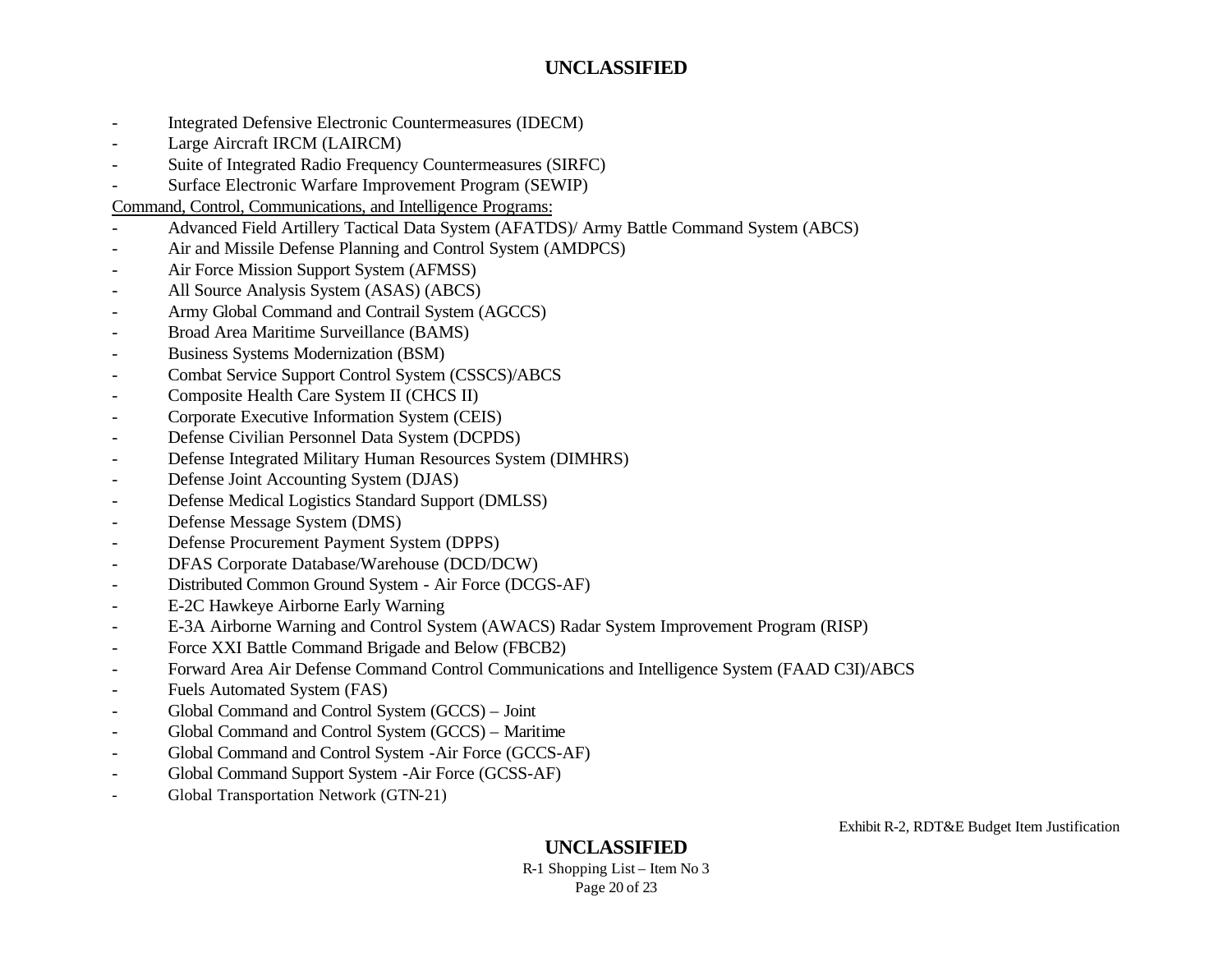- Integrated Logistics System-Supply (ILS-S)
- Integrated Maintenance Data System (IMDS)
- Integrated System Control (ISYSCON)/Tactical Internet Manager (TIMS)
- Joint Computer Aided Acquisition and Logistics Support (JCALS)
- Joint Mission Planning System (JMPS)
- Joint Precision Approach and Landing System (JPALS)
- Joint Simulation System (JSIMS)/Warfighter Simulation (WARSIM)
- Joint Tactical Radio System Cluster 1
- Joint Tactical Radio Waveforms
- Maneuver Control System (MCS)/ABCS
- Multifunctional Information Distribution System (MIDS)
- Multiple Platform Common Data Link (MP-CDL)
- NAVSTAR GPS User Equipment (UE)
- Navy Marine Corps Intranet (NMCI)
- Navy Standard Integrated Personnel System (NSIPS)
- Public Key Infrastructure (PKI)
- Reserve Component Automation System (RCAS)
- Tactical Aircraft Mission Planning System (TAMPS)
- Theater Medical Information Program (TMIP)
- Transportation Coordinators' Automated Information for Movement System II (TC-AIMS II)
- Warfighter Information Network Terrestrial (WIN-T)

Strategic Warfare and Space Systems Programs:

- Advanced EHF (AEHF)
- Advanced Wide Band System
- Evolved Expendable Launch Vehicle (EELV)
- Global Broadcast System (GBS)
- Ground Based Midcourse Defense Segment
- MDA Program
- Medium Extended Air Defense System (MEADS)
- Minuteman III Guidance Replacement Program (GRP) Phase I
- Minuteman III Propulsion Replacement Program (PRP)
- Mobile User Objective System (MUOS)
- Multi-Platform Radar Technology Insertion Program (MP-RTIP)

Exhibit R-2, RDT&E Budget Item Justification

## **UNCLASSIFIED**

R-1 Shopping List – Item No 3 Page 21 of 23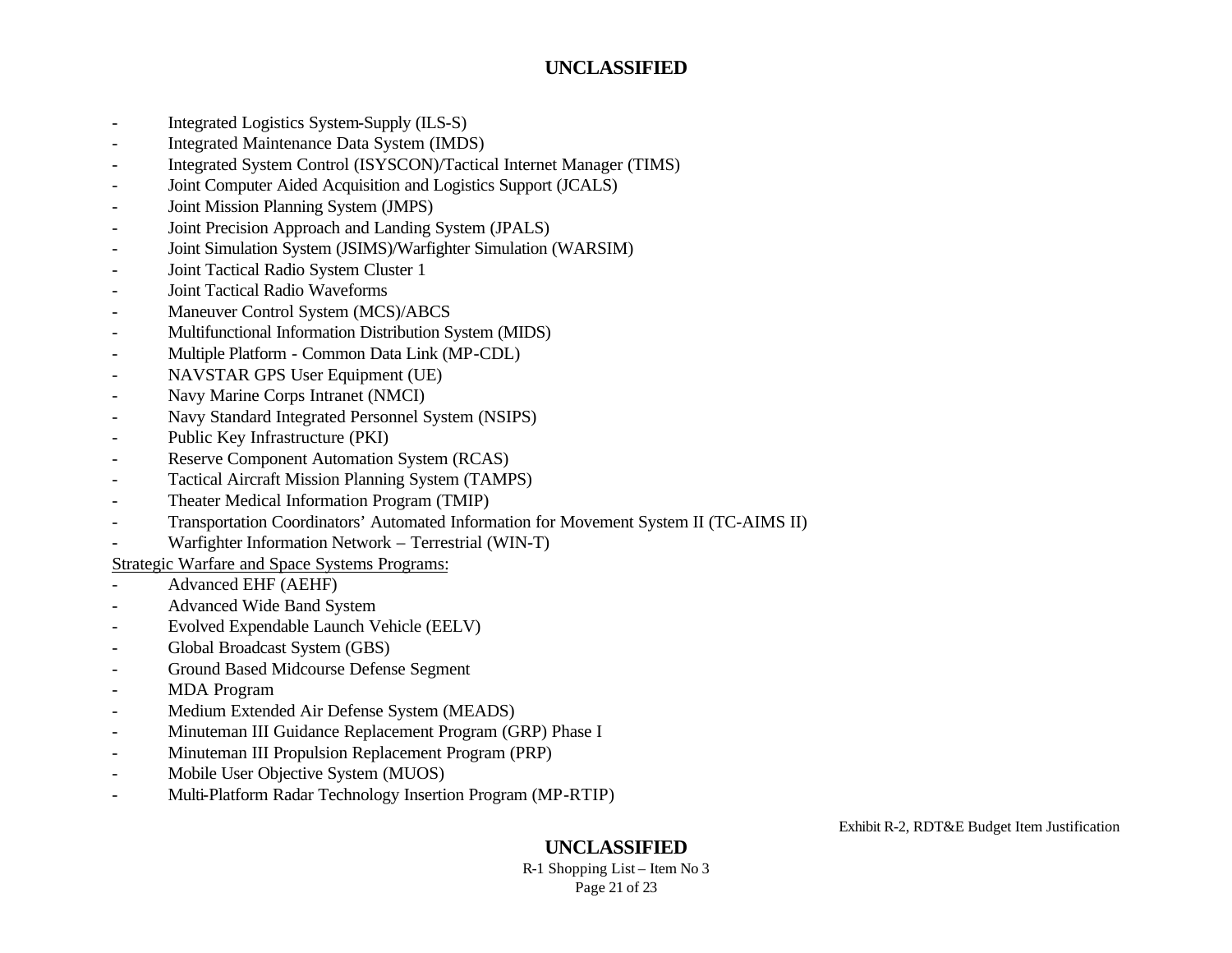- National Airspace System (NAS)
- National Polar-Orbiting Operational Environment Satellite (NPOESS)
- Navy EHF SATCOM Program (NESP)
- Patriot Advanced Capability-3 (PAC-3) Missile
- Sea Based Midcourse Defense Segment
- Space-Based Infrared System-High (SBIRS-H)
- Space-Based Infrared System-Low (SBIRS-L)
- Space-Based Laser
- Tactical Tomahawk Mission Planning System / Tomahawk Command & Control System (MPS/TCCS)
- Teleport
- Theater High-Altitude Area Defense (THAAD) / GBR
- Titan IV
- Trident II Missile
- Ultra High Frequency (UHF) Follow-on Satellite
- Wideband Gapfiller Satellite (WGS)
- YAL-1 Airborne Laser (ABL)

Information Assurance and Interoperability Evaluations:

- Will continue to execute and expand this effort. Specific goals include execution of enhanced Red Teaming in major exercises for each Service and all of the Combatant Commands.

Official Travel:

- Will perform official travel to carry out oversight of the OT&E of the DoDs weapons systems.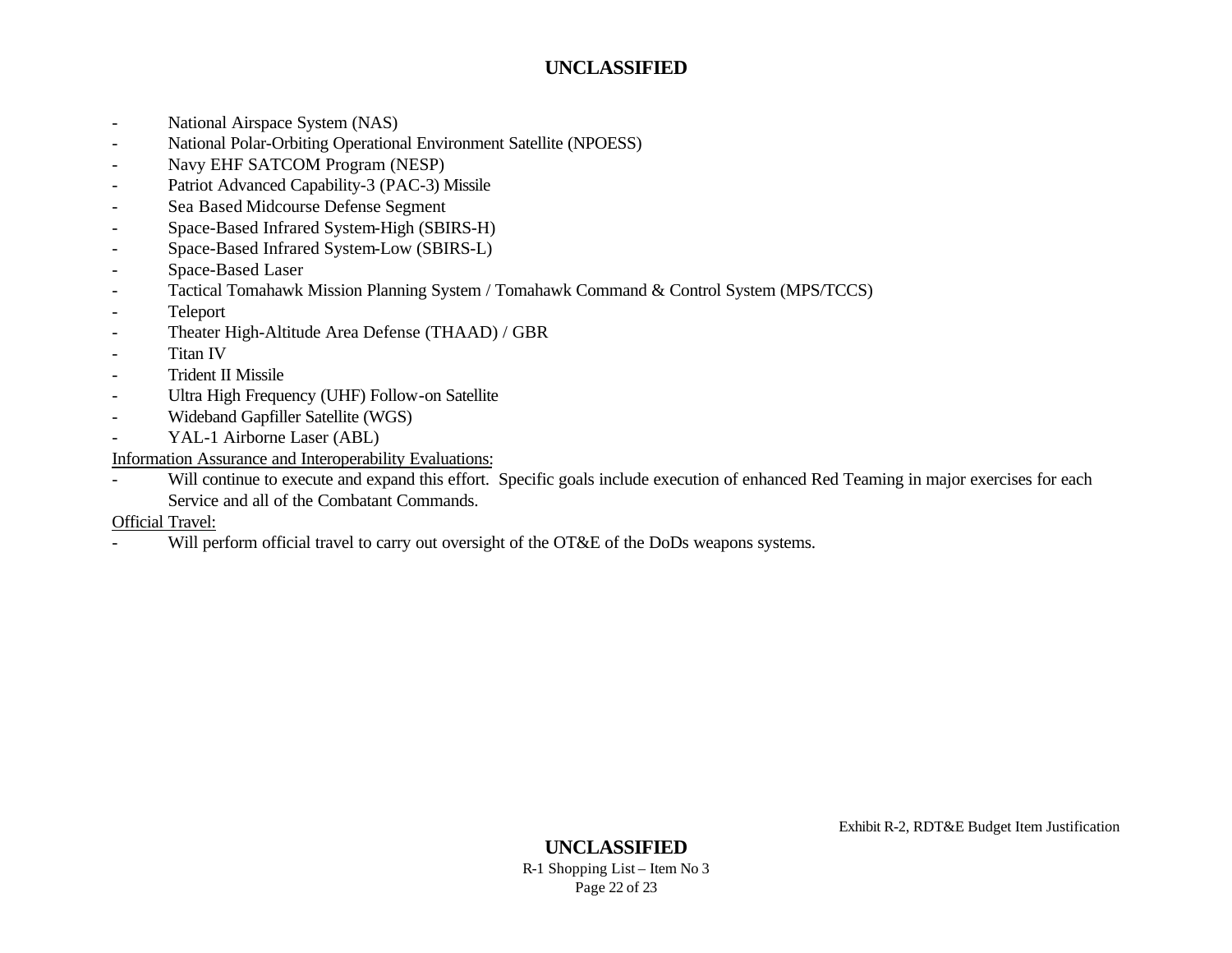#### **B. (U) PROGRAM CHANGE SUMMARY**

| (\$ in Millions)                                           | FY 2003            | FY 2004 | FY 2005 |  |
|------------------------------------------------------------|--------------------|---------|---------|--|
| FY 2004 President's Budget                                 | 26.758             | 37.323  | 42.390  |  |
| <b>Current Budget Submit</b>                               | 27.472             | 37.006  | 42.390  |  |
| <b>Total Adjustments</b>                                   | 0.714              | (0.317) |         |  |
| <b>Congressional Program Reductions</b>                    |                    | (0.317) |         |  |
| <b>Congressional Rescissions</b>                           |                    |         |         |  |
| Congressional Increases                                    |                    |         |         |  |
| Reprogramming                                              | 0.714 <sup>1</sup> |         |         |  |
| Notes:<br>Reprogramming from 0605804D to PE 0605118D<br>1. |                    |         |         |  |
| C.<br>(U) OTHER PROGRAM FUNDING                            | <b>NA</b>          |         |         |  |

Exhibit R-2, RDT&E Budget Item Justification

**UNCLASSIFIED** R-1 Shopping List – Item No 3 Page 23 of 23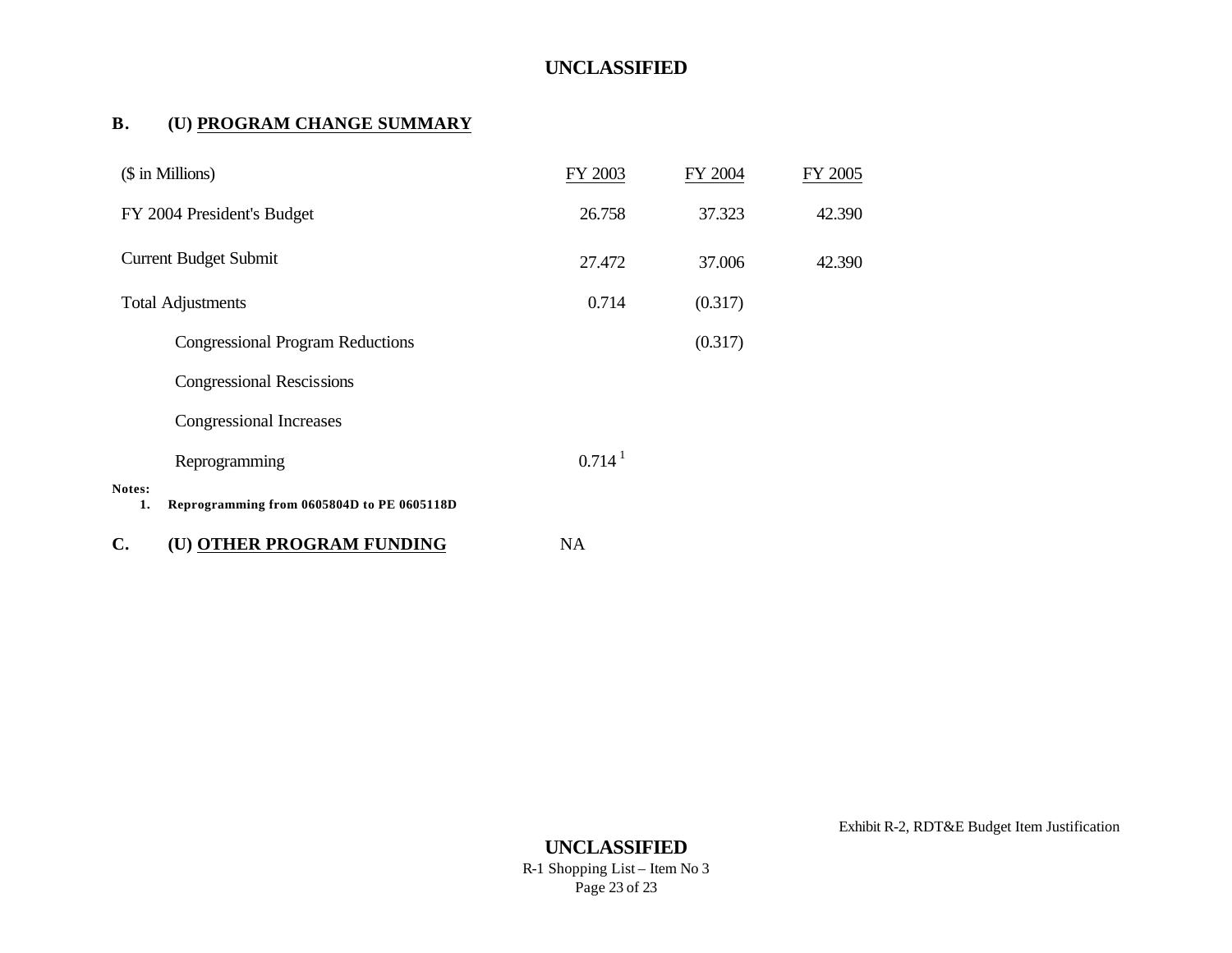| RDT&E BUDGET ITEM JUSTIFICATION SHEET (R-2)                                                                                                                  |         |  |         |         | February 2004 |         |         |         |  |
|--------------------------------------------------------------------------------------------------------------------------------------------------------------|---------|--|---------|---------|---------------|---------|---------|---------|--|
| LIVE FIRE TESTING (LFT)<br><b>OPERATIONAL TEST AND</b><br>PROGRAM ELEMENT (PE) 0605131D8Z<br><b>EVALUATION, DEFENSE (0460)</b><br><b>BUDGET ACTIVITY SIX</b> |         |  |         |         |               |         |         |         |  |
| \$'s in Millions                                                                                                                                             | FY 2003 |  | FY 2004 | FY 2005 | FY 2006       | FY 2007 | FY 2008 | FY 2009 |  |
| PE 0605131D                                                                                                                                                  | 15.791  |  | 11.721  | 10.209  | 10.390        | 10.546  | 10.759  | 10.958  |  |

#### **A. (U) MISSION DESCRIPTION AND BUDGET ITEM JUSTIFICATION**

This PE directly supports the Congressional statutory requirements for oversight of Live Fire Test and Evaluation (LFT&E). The primary objective of LFT&E is to assure that the vulnerability and survivability of Department of Defense (DoD) crew-carrying weapons platforms and the lethality of our conventional munitions are known and acceptable before entering full-rate production. LFT&E encompasses realistic tests involving actual U.S. and threat hardware or, if not available, acceptable surrogate threat hardware. The objective is to identify and correct design deficiencies early in the development process, and is required to be completed before weapons programs proceed beyond low-rate initial production. It also includes realistic modeling and simulation (M&S), to include pretest predictions, to assure the maximum benefit from the testing. The LFT&E program is essential, especially in view of the escalating costs of technologically sophisticated weapons systems.

The LFT PE also supports the DoD's Joint Live Fire (JLF) Program. JLF was begun in 1984 under an OSD charter to test fielded frontline U.S. and threat combat aircraft and armor systems for their vulnerabilities and fielded weapons, both U.S. and threat, for their lethalities against their respective targets. The Congress, seeing the vulnerability and lethality issues raised by the JLF program, decided that there must be legislation to require that this realistic testing be done on new systems before they reach the field. Hence the LFT Legislation, U.S. Code, Title 10, Section 2366 was passed in 1987.

In the FY 1997 DoD Appropriations Act, the Congress appropriated an initial \$3.0M for the Live Fire Testing and Training (LFT&T) program, formalizing an important LFT&E program relationship. The funding strengthens the natural relationship between LFT activities and the modeling and simulation technologies being developed to support the Services' testing and training activities. Through FY 2004 Congress added a total of \$33.0M to fund projects under the LFT&T initiative. In FY 2003, the Congress added \$1.8M to continue the augmented reality based fire fighting trainer program, the concept for which was demonstrated under LFT&T.

Exhibit R-2, RDT&E Budget Item Justification

#### **UNCLASSIFIED** R-1 Shopping List – Item No 4 Page 1 of 10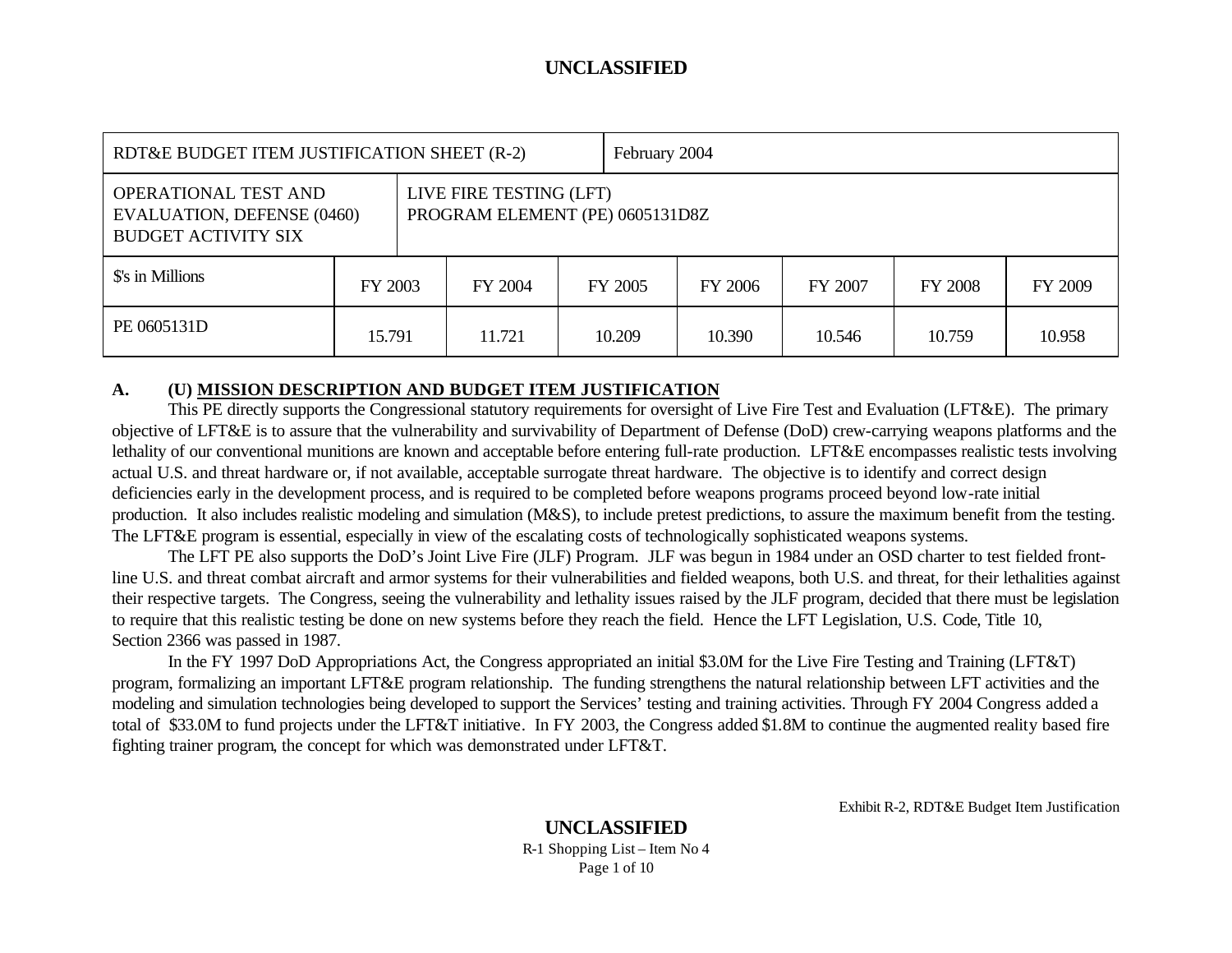This Research Category 6.5 PE supports LFT&E management activities for the oversight of RDT&E of new systems, as well as RDT&E of fielded systems. It also includes funds to obtain Federally Funded Research and Development Center (FFRDC) support in performing the described tasks, as well as funds to perform official travel in support of its activities.

#### **Program Accomplishments and Plans:**

#### **FY 2003 Accomplishments**:

#### Major T&E Programs:

- Worked with Services, providing oversight of Live Fire Test and Evaluation activities on:
	- Advanced Medium Air-to-Air Missile (AMRAAM)
	- Air Force Tanker Replacement Program
	- B-1B Lancer Conventional Mission Upgrade Program (CMUP)
	- C-5 Reliability and Reengineering Program
	- C-17 Globemaster III Advanced Cargo Aircraft
	- C-130 Avionics Modernization Program
	- C-130J Hercules Cargo Aircraft
	- Combat Search and Rescue (CSAR) replacement
	- F/A-22 Raptor
	- Joint Air-Surface Standoff Missile (JASSM)
	- Small Diameter Bomb (SDB)
	- Abrams Tank Upgrade
	- Blackhawk (UH-60M) Upgrade
	- Bradley Fighting Vehicle System Upgrade
	- CH-47F Improved Cargo Helicopter Upgrade
	- RAH-66 Comanche Reconnaissance Attack Helicopter
	- Common Missile
	- Crusader
	- Excalibur (155mm round)
	- Future Combat System
	- Guided Multiple Launch Rocket System
	- Javelin Advanced Anti-tank Weapon System
	- OH-58D Kiowa Warrior

Exhibit R-2, RDT&E Budget Item Justification

**UNCLASSIFIED** R-1 Shopping List – Item No 4 Page 2 of 10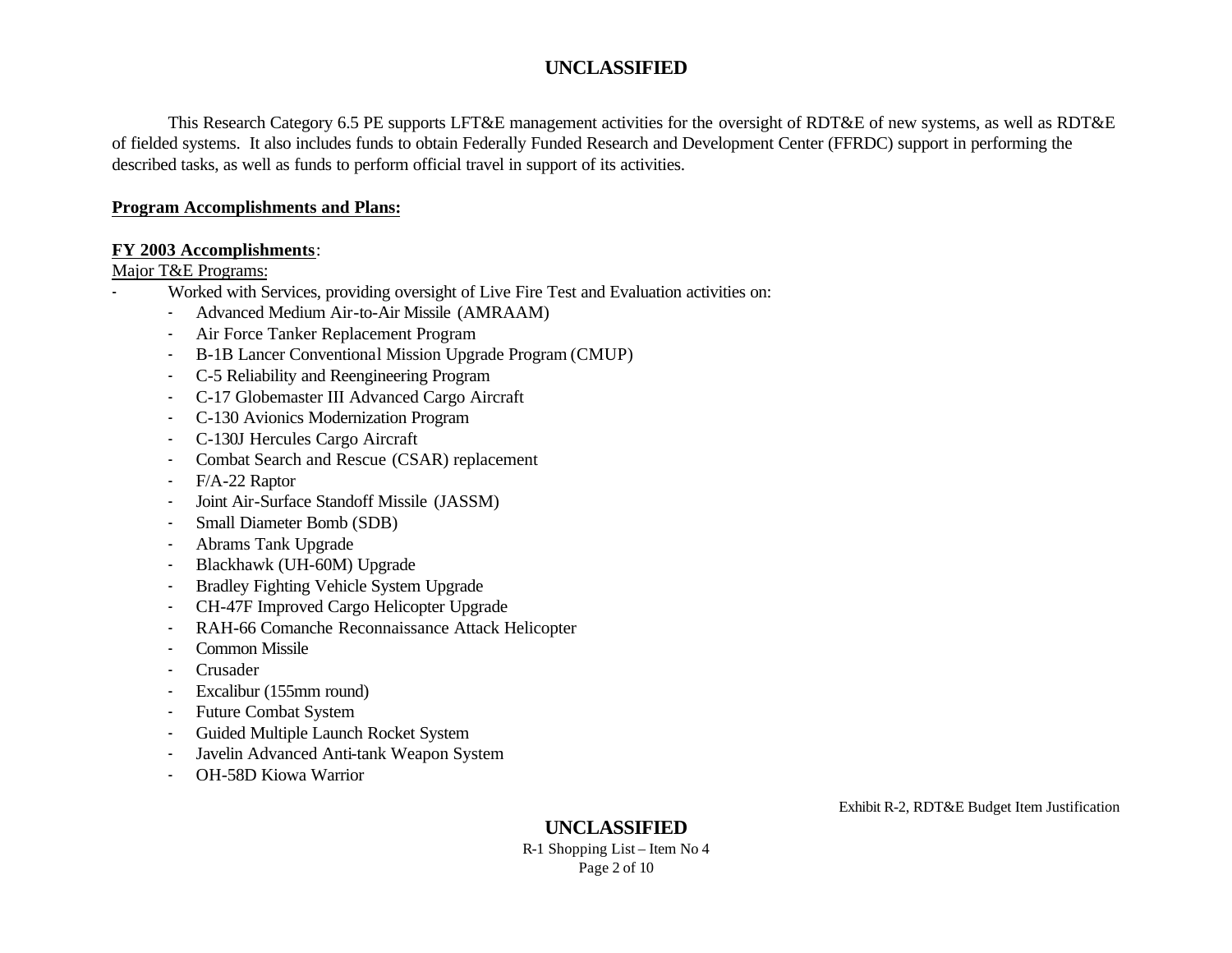- Line-of-Sight Anti-Tank (LOSAT) Missile
- AH-64D Longbow Apache
- Longbow Hellfire Missile
- M829E3 120mm round
- Objective Crew Served Weapon System (OCSWS), XM307
- Objective Individual Combat Weapon System (OICWS)
- Patriot Advanced Capability 3 (PAC-3)
- Precision Guided Mortar Munitions
- **Sensor Fuzed Munition**
- Stinger Reprogrammable Microprocessor (RMP) Missile
- Stryker Armored Vehicle
- Surface Launched AMRAAM (SLAMRAAM)
- Advanced Amphibious Assault Vehicle (AAAV)
- Advanced Seal Delivery System (ASDS)
- AIM-9X Sidewinder Upgrade
- Airborne Mine Neutralization System (AMNS)
- Cruiser Conversion
- CVN(X) Next Generations Nuclear Attack Carrier Ship Class
- DDG-51 Guided Missile Destroyer
- DD(X) Future Surface Combatant Program
- E/A-18G
- Evolved Sea Sparrow Missile (ESSM)
- Extended Range Active Missile (ERAM)
- Extended Range Guided Munition (ERGM)
- F/A-18E/F Hornet Naval Strike Fighter
- F 35 Joint Strike Fighter
- Joint Maritime Command and Control Capability (JCC(X)) Ship Class
- Joint Standoff Weapon (JSOW) (Baseline, BLU-108, and Unitary variants)
- KC-130J aircraft
- LHA(R) New Amphibious Assault Ship
- LHD1 Amphibious Assault Ship
- Littoral Combatant Ship

Exhibit R-2, RDT&E Budget Item Justification

**UNCLASSIFIED** R-1 Shopping List – Item No 4 Page 3 of 10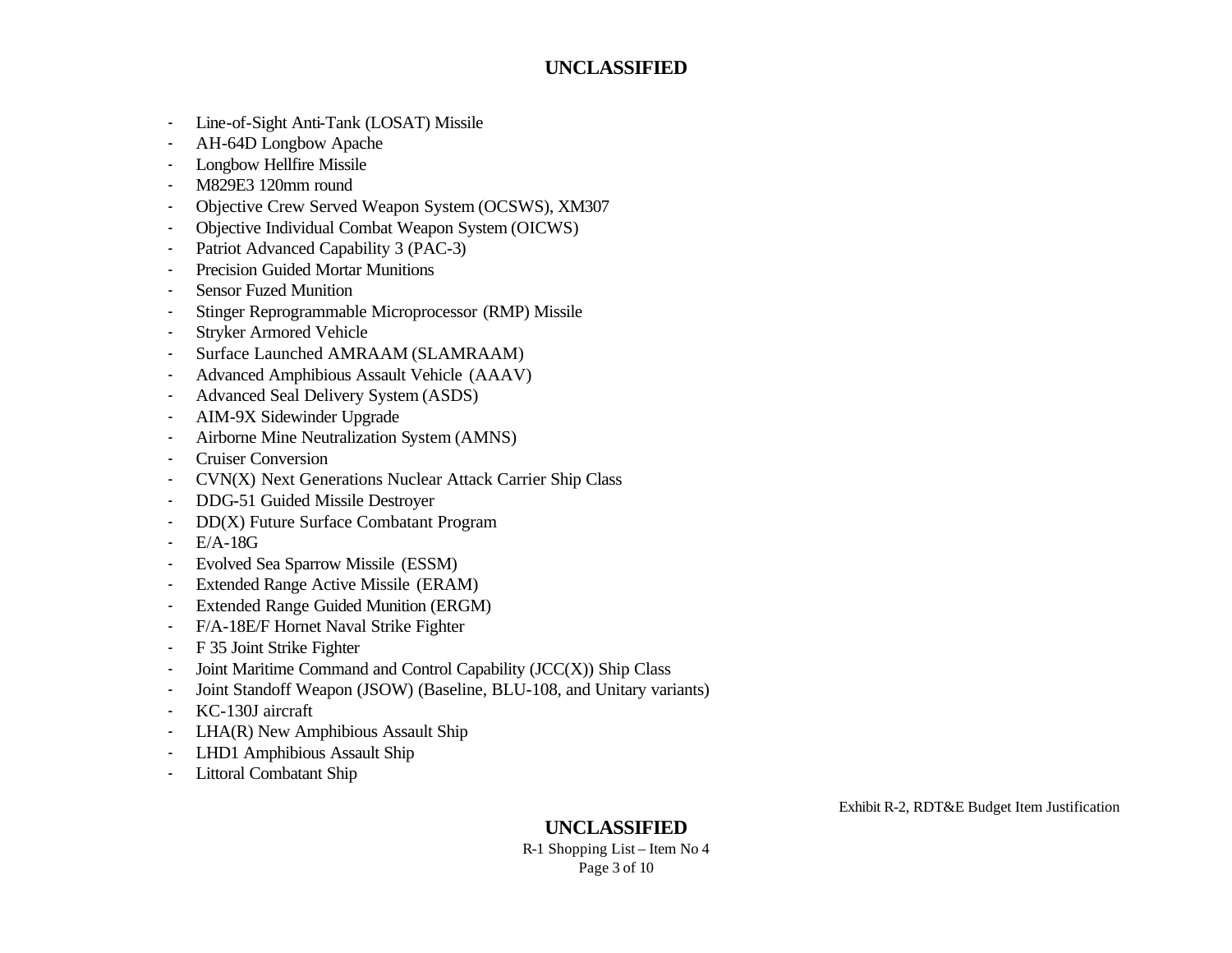- LPD-17 Amphibious Assault Ship
- MH-60R Multi-mission Helicopter
- MH-60S Utility Helicopters
- MK-48 ADCAP torpedo
- Multi-mission Maritime Aircraft (MMA)
- Maritime Prepositioning Force (Future)
- Naval Integrated Fire Control-Counter Air
- Rapid Airborne Mine Clearance System (RAMICS)
- Rolling Airframe Missile
- Surface Electronic Warfare Improvement Program
- SSGN Trident conversion
- SSN-21 SEAWOLF / AN/BSY-2
- SSN-23 JIMMY CARTER
- SSN-774 VIRGINIA Class
- Standoff Land Attack Missile -Expanded Response (SLAM-ER)
- Strategic Sealift Program (SSP) Ship Class
- T-AKE LEWIS & CLARK Class of Auxiliary Dry Cargo Ships
- T-AOE(X) Triple Product Station Ships
- Tactical Tomahawk Missile
- USMC H-1 Upgrades (4BW/4BN)
- V-22 Osprey Joint Advanced Vertical Lift Aircraft
- VXX Presidential Replacement Helicopter Program
- Ballistic Missile Defense Program

#### JLF Programs:

- Completed tests of the:
	- CH-47D Main Rotor Blade
	- AH-1 Vulnerability to Rocket Propelled Grenades
	- H-60 Tail Rotor Subsystem Ballistic Vulnerability
	- H-60 Engine Nacelle Ballistic Fire Suppression system
	- CH-53 Vulnerability to AAA
	- Predator wing
	- Vulnerability of externally stored explosives

Exhibit R-2, RDT&E Budget Item Justification

**UNCLASSIFIED** R-1 Shopping List – Item No 4 Page 4 of 10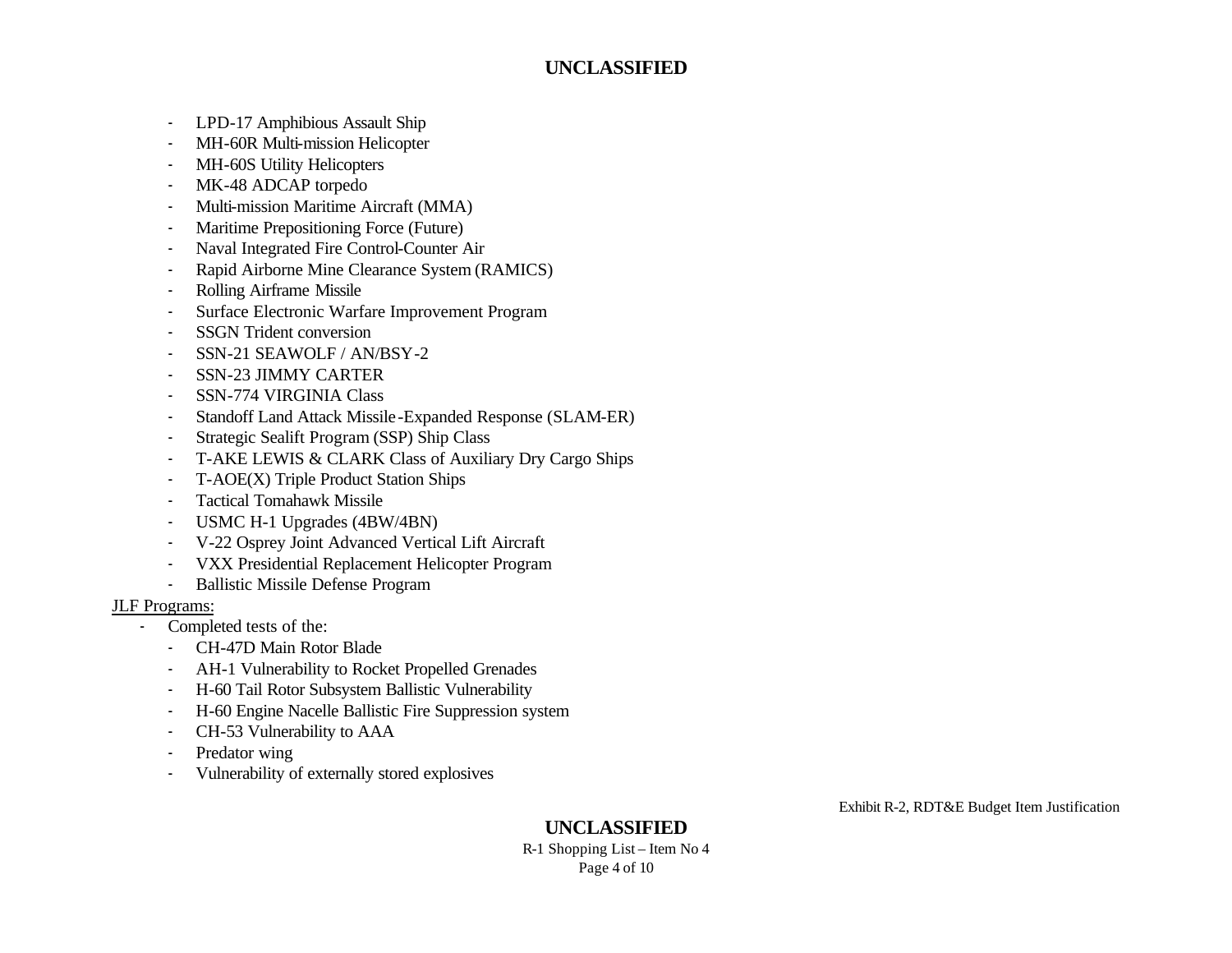- Lethality tests against the GEODE target
- Vulnerability of Propellants
- Lethality of Explosive Formed Penetrators against Titanium armor
- Flammability Hazards aboard ships/submarines
- Weapons induced flashover

#### LFT&T:

- Continued efforts started in prior years on following projects:
	- Special Operations Forces Signals Training and Rehearsal System
	- Moving Weapons Platform Simulator
	- Joint Distributed Integrated Test and Training System
	- Multipurpose Terminal Control and Supporting Arms Trainer
- Initiated following projects:
	- Project Grace
	- Super Fast Assessment Strike Tool-Collateral Damage
	- Advanced Robotics Testbed
	- Objective Individual Combat Weapon Embedded Simulation, Training, and Instrumentation
- Reality Fire Fighting / Homeland Security:
	- Provided for further development, implementation of training system upgrades, and installation of two augmented reality based damage control and training systems. One system was installed at the Center for Naval Engineering, San Diego, and the other is to be installed at the New Hampshire Fire Academy.

## Official Travel:

- Performed official travel to carry out oversight of LFT&E programs.

## **FY 2004 Plans:**

Major T&E Programs:

- Work with Services, providing oversight of Live Fire Test and Evaluation activities on:
	- C-5 Reliability and Reengineering Program
	- C-17 Globemaster III Advanced Cargo Aircraft
	- C-130 Avionics Modernization Program
	- C-130J Hercules Cargo Aircraft
	- F/A-22 Raptor
	- Joint Air-Surface Standoff Missile (JASSM)

Exhibit R-2, RDT&E Budget Item Justification

**UNCLASSIFIED** R-1 Shopping List – Item No 4 Page 5 of 10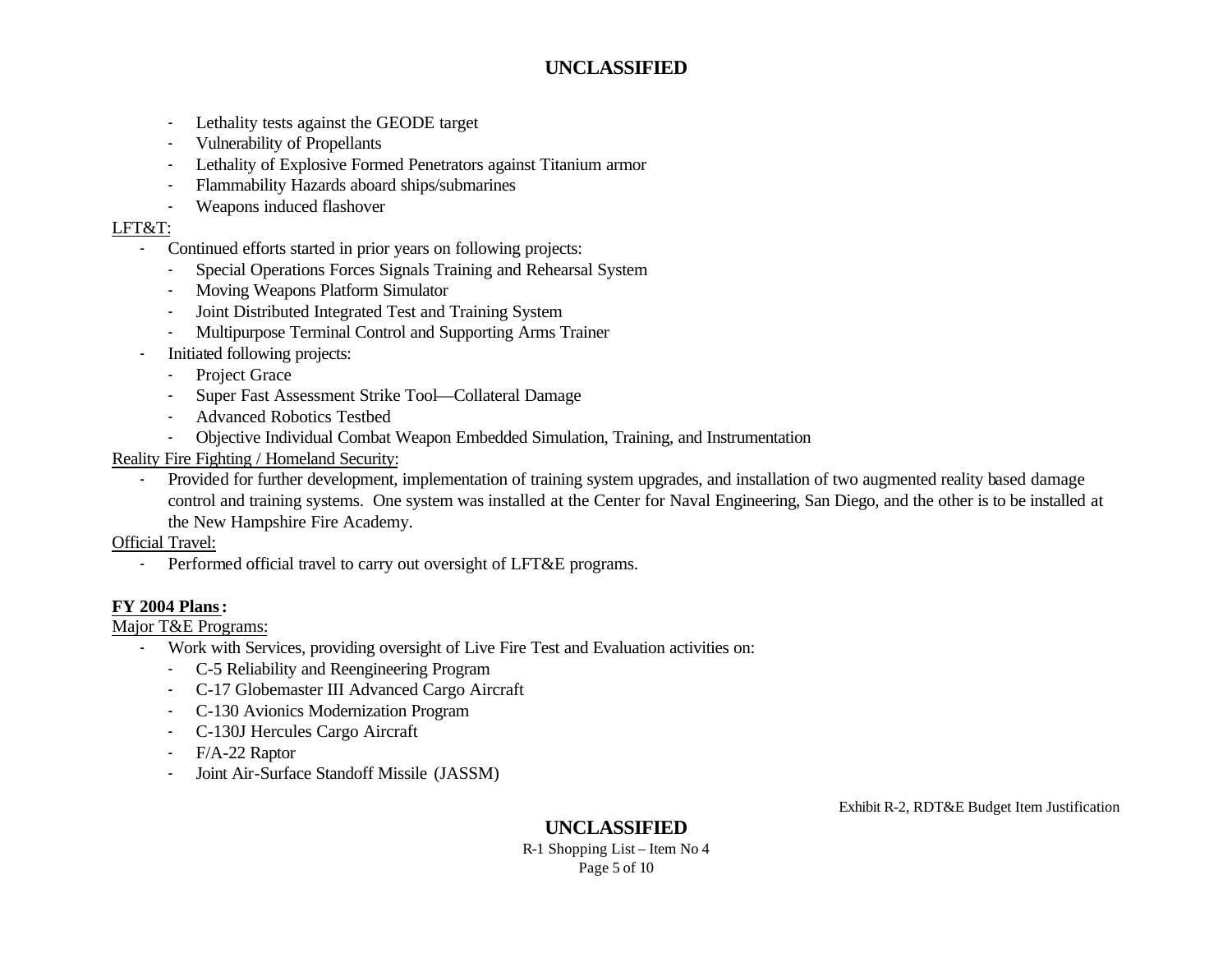- Personnel Recovery Vehicle
- Small Diameter Bomb (SDB)
- Abrams Tank Upgrade
- Army Tactical Missile System-Penetrator
- Army Theater Support Vessel
- Blackhawk (UH-60M) Upgrades
- Bradley Fighting Vehicle System Upgrade
- CH-47F Improved Cargo Helicopter Upgrade
- RAH-66 Comanche Reconnaissance Attack Helicopter
- Excalibur (Family of Precision 155mm projectiles)
- Future Combat System
- Guided Multiple Launch Rocket System
- Joint Common Missile
- OH-58D Kiowa Warrior
- Line-of-Sight Anti-Tank (LOSAT) Missile
- AH-64D Longbow Apache
- Longbow Hellfire Missile
- Medium Extended Air Defense System
- Mid Range Munitions
- Patriot Advanced Capability 3 (PAC-3)
- Precision Guided Mortar Munitions
- Stryker Armored Vehicle
- Surface Launched AMRAAM (SLAMRAAM)
- XM8 Lightweight Modular Weapon System
- XM29 Integrated Air Burst Weapon System
- XM307 Objective Crew Served Weapon System
- Advanced Seal Delivery System (ASDS)
- Affordable Weapon System
- AIM-9X Sidewinder Upgrade
- Airborne Mine Neutralization System (AMNS)
- AN/WSQ-11 Countermeasure Anti-Torpedo
- CH-53X Upgrade Program

Exhibit R-2, RDT&E Budget Item Justification

**UNCLASSIFIED** R-1 Shopping List – Item No 4 Page 6 of 10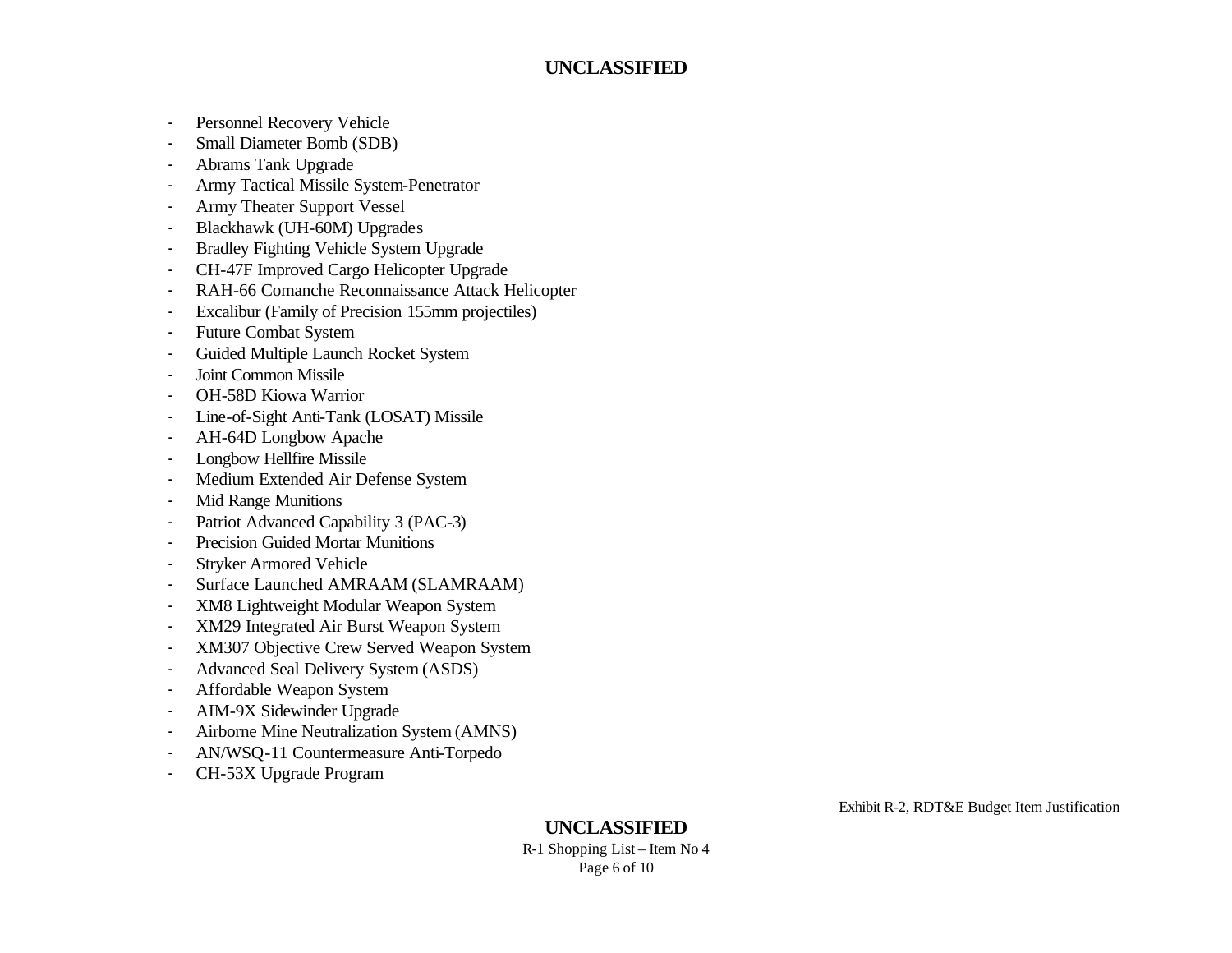- Cruiser Conversion
- CVN-21 Next Generations Nuclear Attack Carrier Ship Class
- DDG-51 Guided Missile Destroyer
- DD(X) Future Surface Combatant
- E/A-18G (electronic variant of F/A-18)
- **Expeditionary Fighting Vehicle**
- Evolved Sea Sparrow Missile (ESSM)
- Extended Range Active Missile (ERAM)
- Extended Range Guided Munition (ERGM)
- F 35 Joint Strike Fighter
- Joint Standoff Weapon (JSOW) (Baseline, BLU-108, and Unitary variants)
- KC-130J aircraft
- Long Range Land Attack Projectile
- LHA(R) New Amphibious Assault Ship
- LHD 8 Amphibious Assault Ship
- Littoral Combatant Ship
- LPD-17 Amphibious Transport Dock
- MH-60R Multi-mission Helicopter Upgrade
- MH-60S Utility Helicopters
- MK-48 ADCAP torpedo
- Multi-mission Maritime Aircraft (MMA)
- Maritime Prepositioning Force (Future)
- Naval Integrated Fire Control-Counter Air
- Rapid Airborne Mine Clearance System (RAMICS)
- Rolling Airframe Missile
- Surface Electronic Warfare Improvement Program
- SSGN OHIO Class conversion
- SSN-21 SEAWOLF / AN/BSY-2
- SSN-23 JIMMY CARTER
- SSN-774 VIRGINIA Class Submarine
- Strategic Sealift Program (SSP) Ship Class
- T-AKE LEWIS & CLARK Class of Auxiliary Dry Cargo Ships

Exhibit R-2, RDT&E Budget Item Justification

#### **UNCLASSIFIED** R-1 Shopping List – Item No 4 Page 7 of 10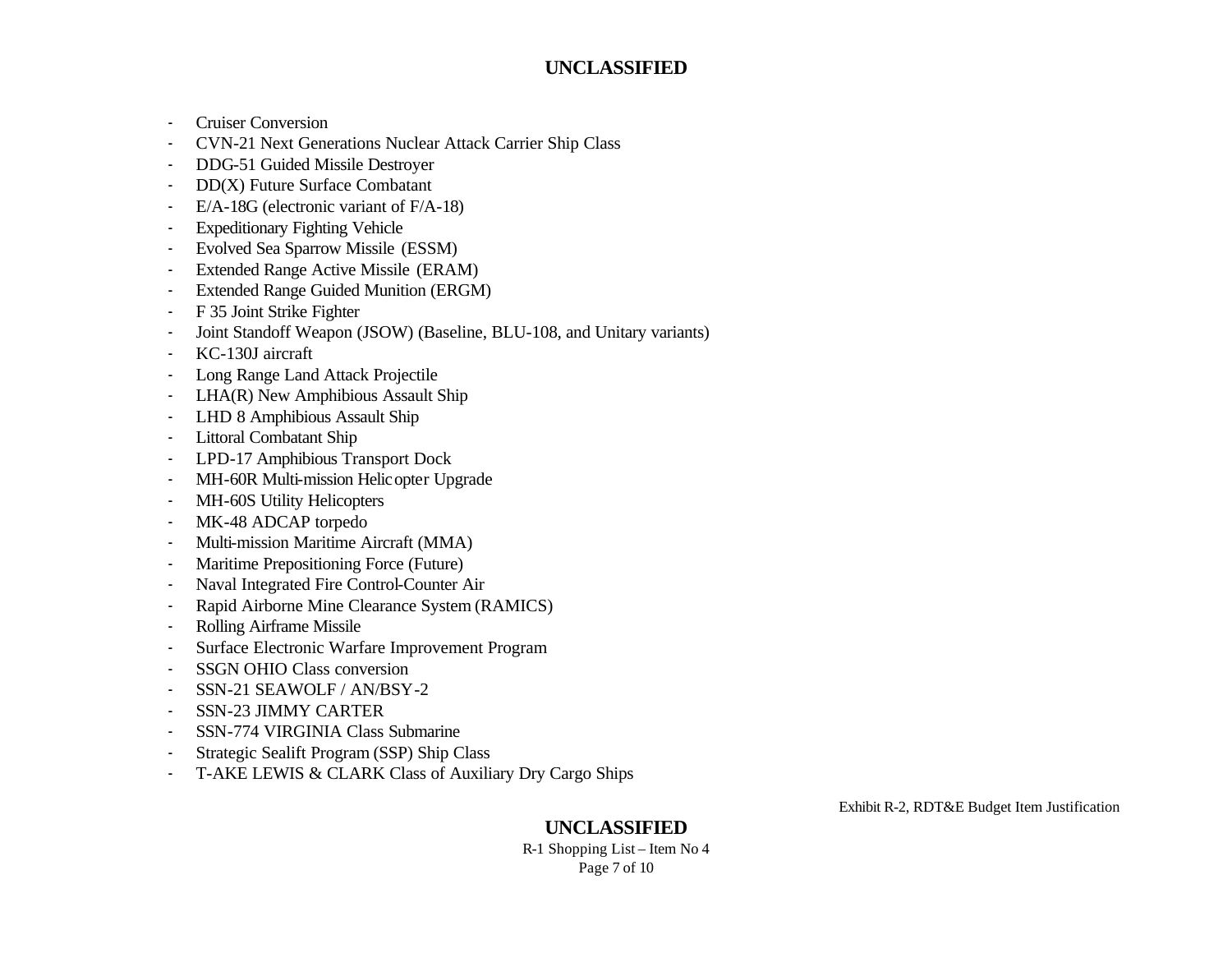- T-AOE(X) Triple Product Station Ships
- Tactical Tomahawk Missile
- USMC H-1 Upgrades (4BW/4BN)
- VXX Presidential Replacement Helicopter Program
- Ballistic Missile Defense Program

#### JLF Programs:

- Conduct tests of the:
	- AH-1 Vulnerability to Rocket Propelled Grenades
	- H-60 Engine Nacelle Ballistic Fire Suppression system
	- CH-53 Vulnerability to AAA
	- Vulnerability of Close Air Support aircraft to 35mm Air Burst Munition
	- Predator Systems Vulnerability
	- Chinook Fuel Feed Plumbing Armor
	- CF-6 Engine Vulnerability to MANPADS
	- UH/MH-60 Dry Bay Foam
	- Run Dry capability/Ballistic Vulnerability of UH/MH-60 Improved Gear Box
	- Joint Common Missile support against the GEODE target
	- Vulnerability of Propellants
	- Vulnerability of Lithium-Ion Battery Packs
	- Blast Effects for Comanche
	- Effects of Low Speed Rod penetration
	- Effects of Large Fragment penetration
	- Effects of High Obliquity Impact penetration
	- Shipboard Fire Hazards
	- Ship Shock testing using smaller charges

## LFT&T:

- Provide for the orderly termination of all projects started in prior years due to insuffic ient funding.

## Reality Fire Fighting Training:

- Provide for further improvements, implementation of training system upgrades, and installation of augmented reality based damage control and training systems.

Exhibit R-2, RDT&E Budget Item Justification

#### **UNCLASSIFIED** R-1 Shopping List – Item No 4 Page 8 of 10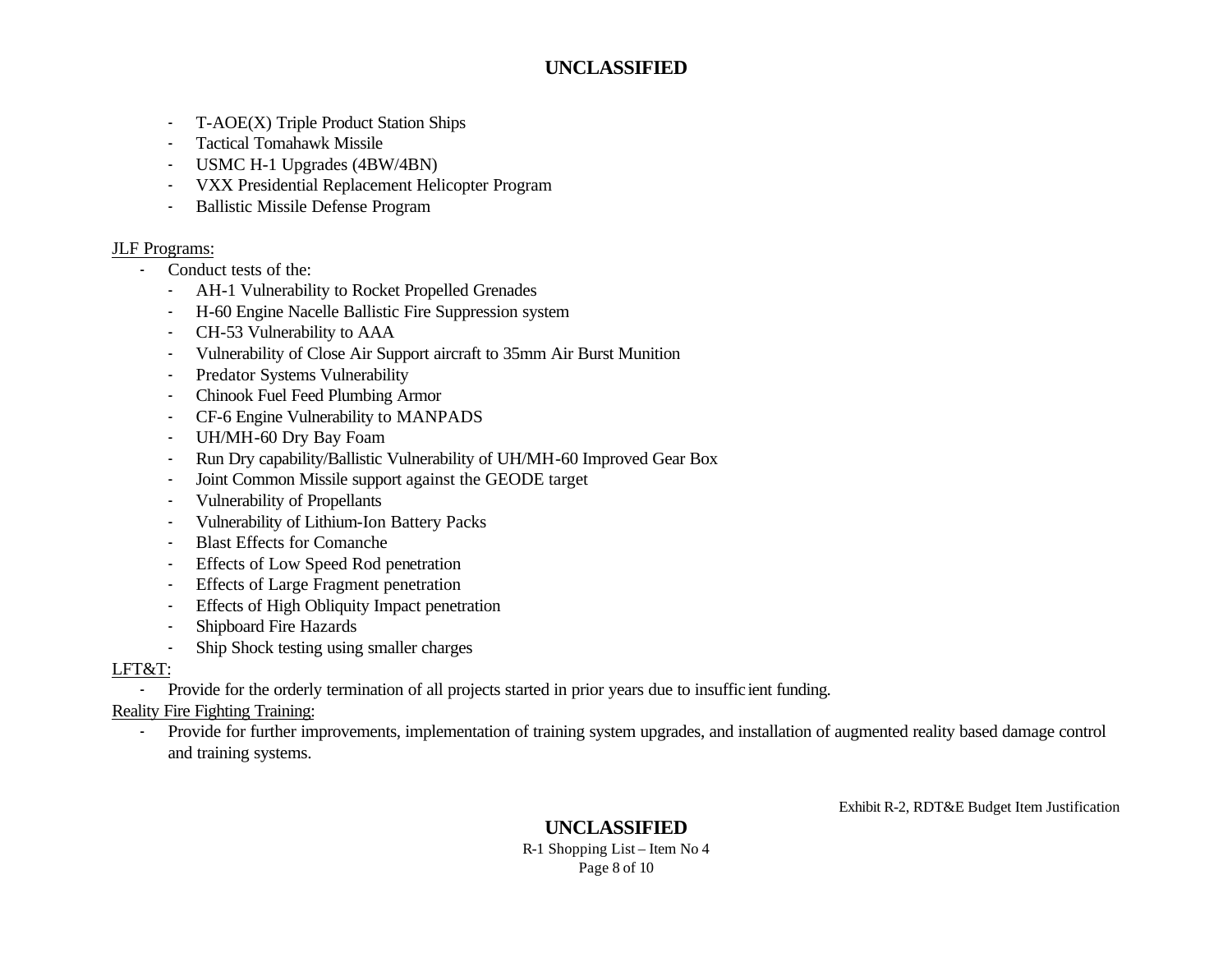Official Travel:

- Perform official travel to carry out oversight of LFT&E program.

#### **FY 2005 Plans:**

Major T&E Programs:

- Complete LFT&E technical assessments for those systems approaching due dates for reporting to Congress
- Continue oversight of continuing lethality and vulnerability efforts on acquisition programs

#### JLF Programs:

- Conduct tests of fielded systems not previously tested under Air, Land, or Sea Joint Live Fire programs
- Continue tests of foreign systems acquired for exploitation
- Continue to evaluate foreign targets and munitions
- Continue to invest in development of technologies that increase test realism
- Continue to improve data base management tools

#### Official Travel:

- Perform official travel to carry out oversight of LFT&E program.

Exhibit R-2, RDT&E Budget Item Justification

#### **UNCLASSIFIED** R-1 Shopping List – Item No 4 Page 9 of 10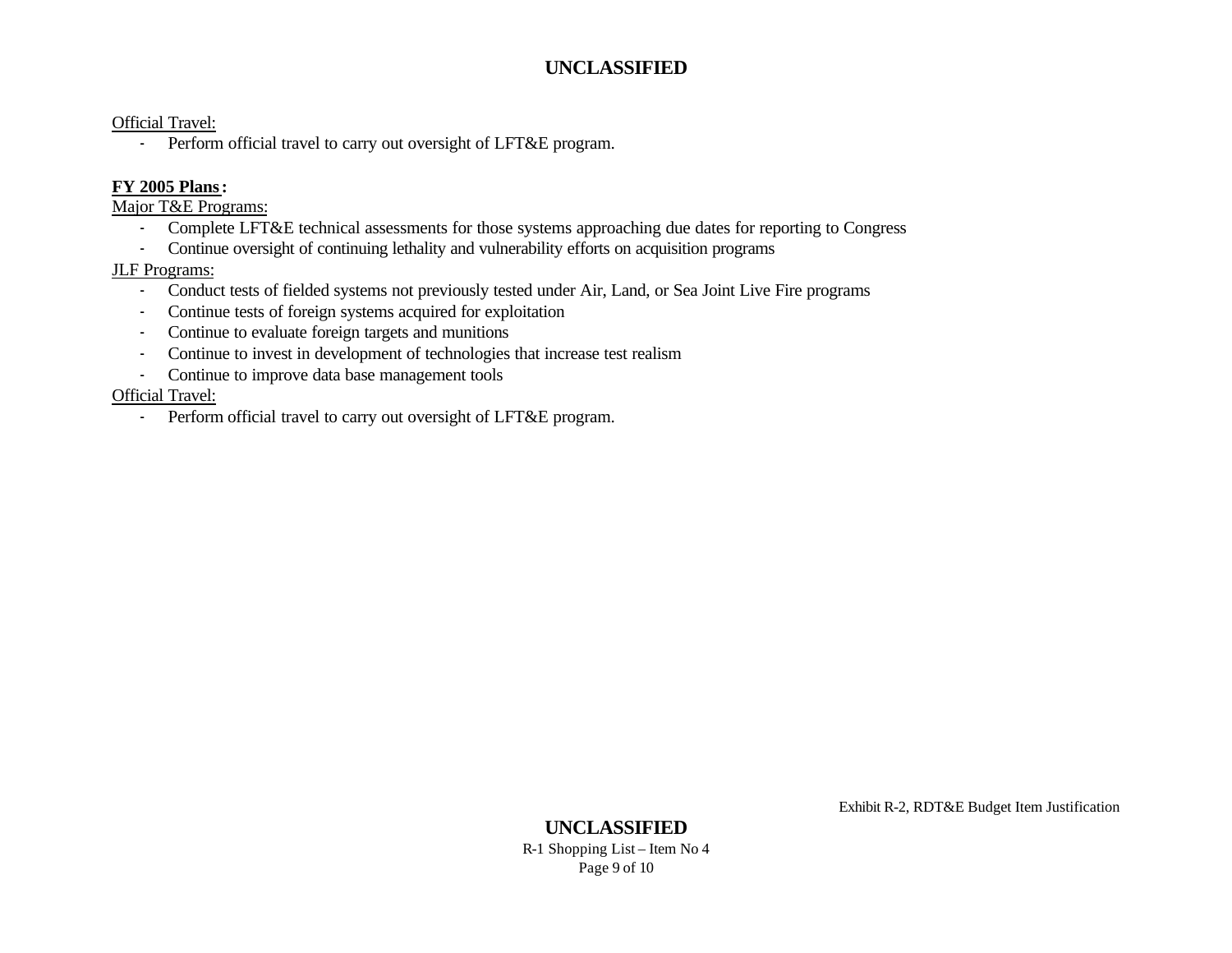### **B. (U) PROGRAM CHANGE SUMMARY**

| (\$ in Millions)                            | FY 2003   | FY 2004 | FY 2005 |
|---------------------------------------------|-----------|---------|---------|
| FY 2004 President's Budget                  | 15.791    | 10.074  | 10.209  |
| <b>Current Budget Submit</b>                | 15.791    | 11.721  | 10.209  |
| <b>Total Adjustments</b>                    |           | 1.647   |         |
| <b>Congressional Program Reductions</b>     |           | (0.153) |         |
| <b>Congressional Rescissions</b>            |           |         |         |
| Congressional Increases                     |           |         |         |
| <b>Reality Fire Fighting</b>                |           | 1.800   |         |
| $\mathbf{C}$ .<br>(U) OTHER PROGRAM FUNDING | <b>NA</b> |         |         |

Exhibit R-2, RDT&E Budget Item Justification

**UNCLASSIFIED** R-1 Shopping List – Item No 4 Page 10 of 10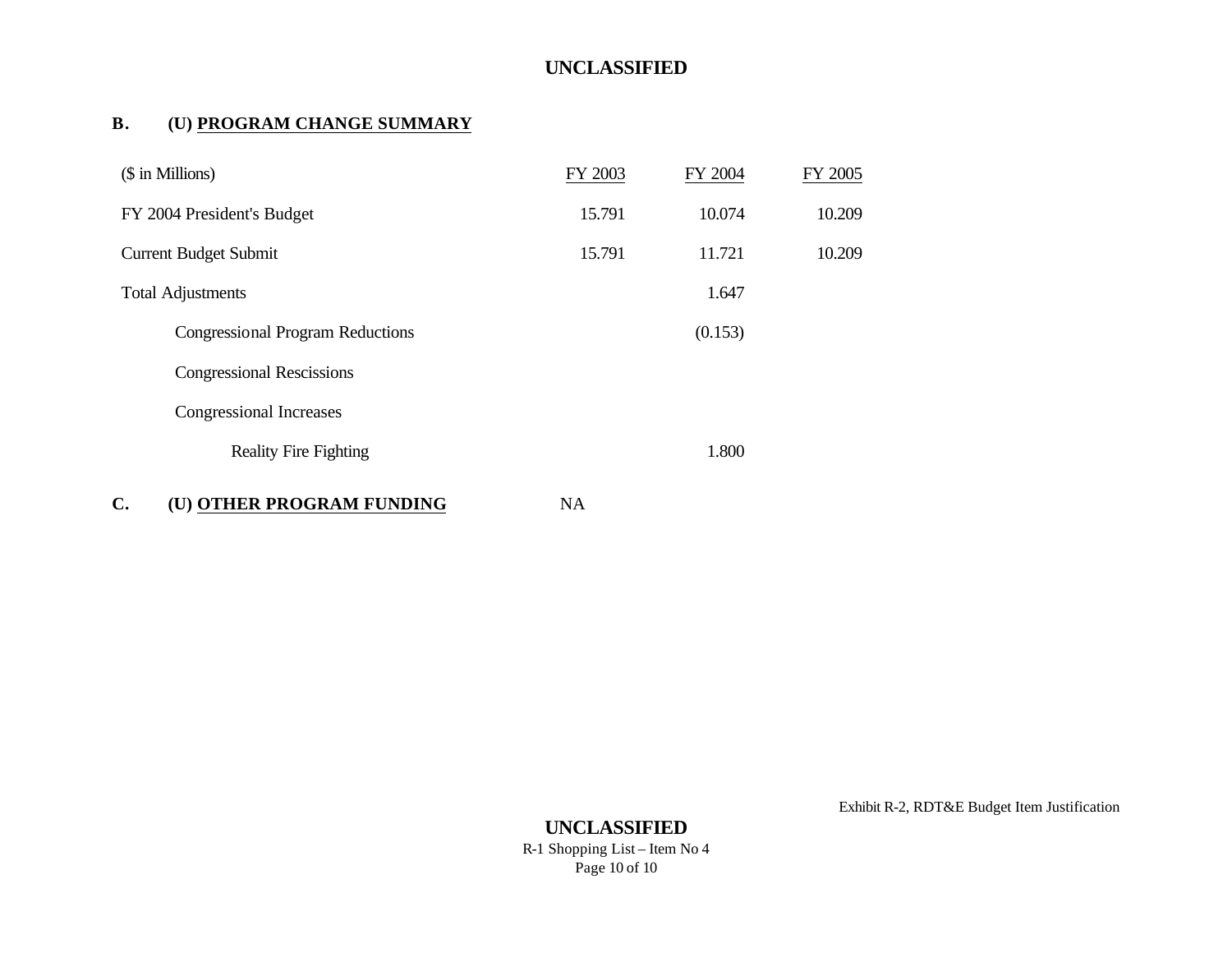| RDT&E BUDGET ITEM JUSTIFICATION SHEET (R-2)                                                                                                                                 |         |  |            |          | February 2004 |          |            |          |          |
|-----------------------------------------------------------------------------------------------------------------------------------------------------------------------------|---------|--|------------|----------|---------------|----------|------------|----------|----------|
| DEVELOPMENT TEST AND EVALUATION (DT&E)<br><b>OPERATIONAL TEST AND</b><br>PROGRAM ELEMENT (PE) 0605804D8Z<br><b>EVALUATION, DEFENSE (0460)</b><br><b>BUDGET ACTIVITY SIX</b> |         |  |            |          |               |          |            |          |          |
| \$'s in Millions                                                                                                                                                            | FY 2003 |  | FY 2004    | FY 2005  |               | FY 2006  | FY 2007    | FY 2008  | FY 2009  |
| PE 0605804D                                                                                                                                                                 | 63.426  |  | $104.381*$ | 112.679* |               | 114.748* | $117.325*$ | 119.595* | 122.844* |

\*Includes transfer of funds for JT&E transferred from PE 0605804D8Z in the RDT&E Defense-Wide Appropriation 0400 to PE 0605804D8Z in the OT&E,D Appropriation 0460

#### **A. (U) MISSION DESCRIPTION AND BUDGET ITEM JUSTIFICATION**

This program element consists of two programs: Test and Evaluation (T&E) Programs and T&E Independent Activities.

The T&E programs are continuing efforts that provide management and oversight of DoD T&E functions and T&E expertise to the DoD. T&E Programs now consist of five activities: Joint Test and Evaluation (JT&E), Threat Systems (TS); Center for Countermeasures (CCM), Joint Technical Coordinating Group on Munitions Effectiveness (JTCG/ME) and Joint Aircraft Survivability Program (JASP). The Department transferred the JT&E program from the Under Secretary of Defense (Acquisition, Technology and Logistics) to the DOT&E effective 9 December 2002. Funding for JT&E remained in Appropriation 0400 through FY 2003 and moved to Appropriation 0460 starting in FY 2004.

JT&E programs are process, rather than product, focused T&E activities conducted in a joint military environment. These multi-Service programs, chartered by OSD and coordinated with the Joint Staff and Services, provide improvements in interoperability of Service systems, improvements in technical and operational concepts, solutions to joint operational issues, development and validation of joint test methodologies, and data for validating models, simulations and test beds. JT&E programs solve relevant warfighter issues in a joint T&E environment, develop and improve Joint Test Capabilities and Methodologies.

TS provides OSD policy and oversight to Component threat systems and target developments to ensure increased commonality, minimize duplications and provide consistent threat representation validation for T&E. TS funds the management and oversight

Exhibit R-2, RDT&E Budget Item Justification

## **UNCLASSIFIED**

R-1 Shopping List – Item No 5 Page 1 of 25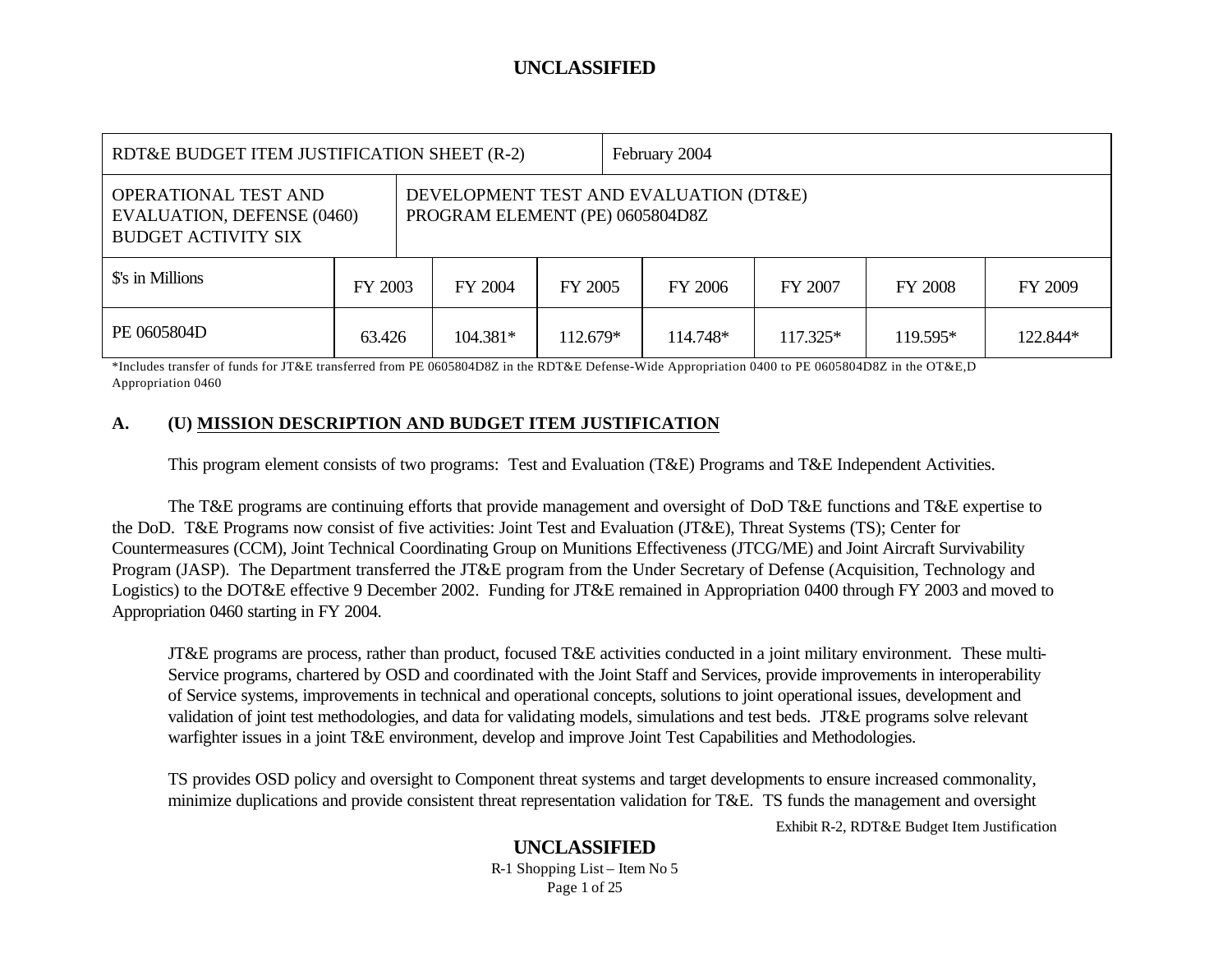functions for development of common use threat specifications for threat simulators, threat representative targets and digital threat models used for T&E; integration of T&E requirements for Foreign Material Acquisition (FMA); DoD validation of threat simulators, threat representative targets, and digital threat models; analysis of advanced threat technology applications for simulators and targets; and investigation of new approaches and methods for conducting operational testing of systems and their interoperability in a realistic threat environment.

CCM, a Joint Service Countermeasure (CM) T&E Center, conducts analysis, T&E, and assessment of U.S. and Foreign Electro-Optical (EO), Infrared (IR), and Millimeterwave (MMW) precision guided weapons (PGW) and systems, countermeasures, counter-countermeasures, and warning devices for the Services, T&E Agencies, the Intelligence Community, and Homeland Defense. CCMs staff and the CM knowledge base developed over 30 years provide the DoD acquisition community and the warfighting Combatant Commanders with the information and expertise necessary to ensure the survival of U.S. forces on the increasingly hostile modern battlefield.

The JTCG/ME was chartered by the Joint Logistics Commanders (JLC) over 30 years ago to serve as DoD's focal point for authenticated non-nuclear munitions effectiveness information (Joint Munitions Effectiveness Manuals (JMEMs)) on all US major non-nuclear weapons. The JTCG/ME, under the auspices of the JLCs, authenticates weapons effectiveness data for use in training, systems acquisition, weaponeering, procurement, and combat modeling. JMEMs are used by the Armed Forces of the United States, NATO and other allies to plan operational missions, support training and tactics development, and support forcelevel analyses. The JTCG/ME also develops and standardizes methodologies for evaluation of munitions effectiveness and maintains databases for target vulnerability, munitions lethality and weapon system accuracy. Based on Lessons Learned from recent operations (Southern/Northern Watch, Enduring Freedom, Iraqi Freedom), the Combatant Commands (COCOMs) and Services identified that JMEM data and methodology voids exist due to new weapon systems, evolving target sets and a more stringent operating environment. As a result of Joint Staff J8 review and endorsement, the DoD increased the JTCG/ME budget to correct these deficiencies. The FY 2005-09 plus-up will develop target geometry models (e.g., surface mobile/fixed, air, hard/deeply buried and ship targets) and vulnerability data. These data will be combined with weapons characteristics, delivery accuracies and methodology enhancements to produce effectiveness indices for the specific weapon-target pairings identified by the COCOMs and Services. JASP and JTCG/ME co-chair the Survivability/Vulnerability Information Analysis Center (SURVIAC) Technical Coordinating Group (TCG).

The Joint Logistics Commanders (JLC) originally chartered the JASP in 1971 to serve as DoD's focal point for the joint service community to enhance the non-nuclear combat survivability of aircraft. The Tri-Service Joint Aeronautical Commanders Group (JACG) rechartered this program, which acts as the DoD focal point for aircraft susceptibility and vulnerability reduction research as well as survivability modeling and simulation (M&S) methodology. The JASP is the Executive Agent for the Joint Live Fire

Exhibit R-2, RDT&E Budget Item Justification

# **UNCLASSIFIED**

R-1 Shopping List – Item No 5 Page 2 of 25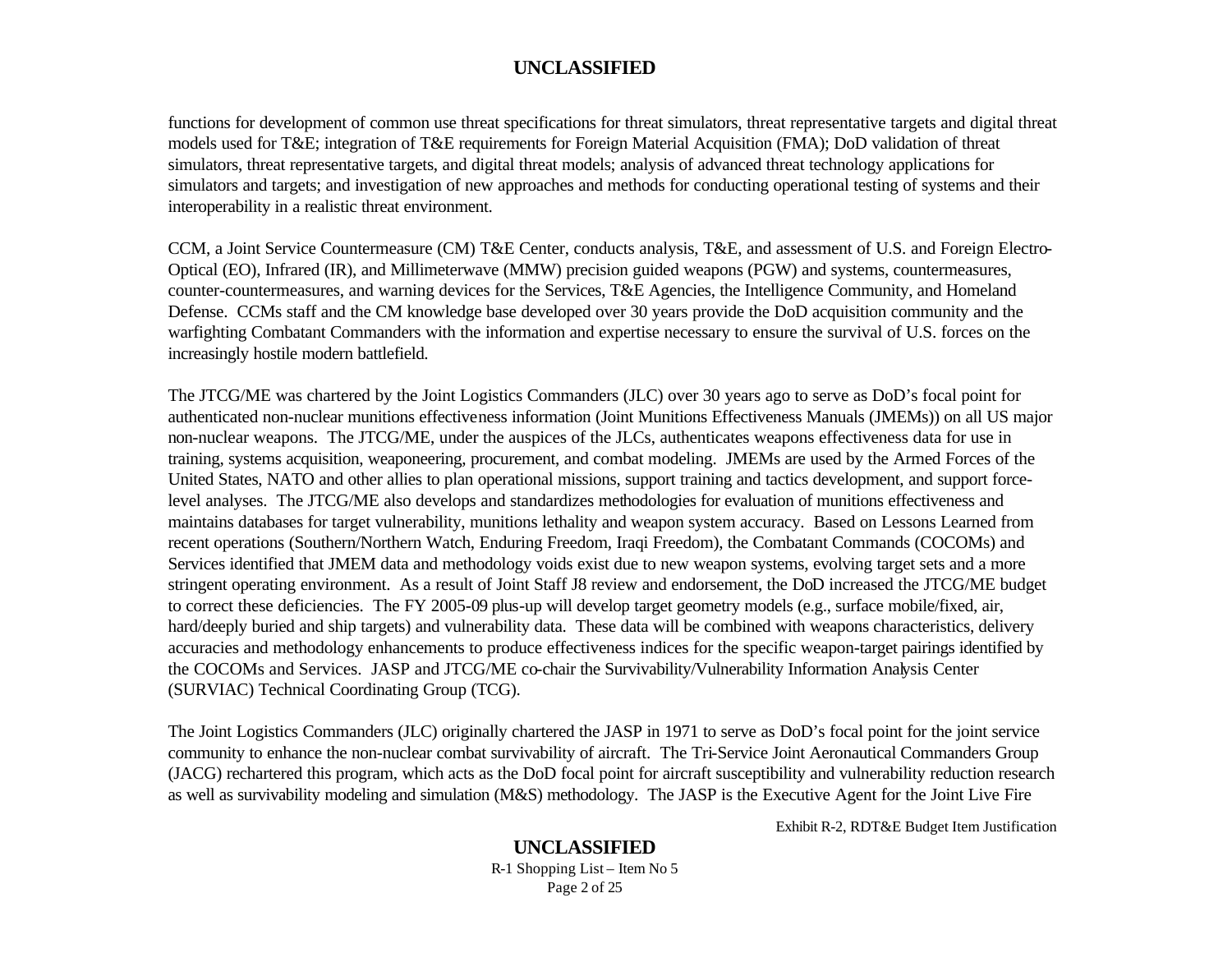Aircraft Program managed by the Live Fire Test office of the Director, Operational Test & Evaluation (DOT&E). The JASP also develops and standardizes methodologies for the evaluation of aircraft survivability (susceptibility and vulnerability) to threat weapons.

T&E Independent Activities is the only source of funding for the DOT&E for studies, analyses, management and technical support, on a continuing basis, in support of policy development, decision-making, management and oversight of the DoD test and evaluation policies, infrastructure and resources, including stewardship of the Major Range and Test Facility Base (MRTFB) and transformation of test methods and infrastructure to ensure that future defense systems provide necessary Joint Warfighting capabilities. Studies and analyses examine the implications and consequences of current and proposed policy, plans, operations, strategies, and budgets and are essential for the oversight and management of the DOT&E mission. Especially important are a series of studies and policy efforts, collectively labeled sustainable range management, that address encroachment, use of RF spectrum, compliance with environmental laws and regulations, and unexploded ordnance. The Defense Test and Evaluation Professional Institute (DTEPI) provides computer-based training and on-line web-based training to the DoD T&E community in technical T&E subjects.

Funds are used to perform official travel related to the activities within this program element.

This Research Category 6.5 PE supports management activities for the DOT&E oversight responsibility for T&E and the MRTFB.

#### **Program Accomplishments and Plans:**

#### **FY 2003 Accomplishments:**

#### T & E Programs

- JT&E:

The JT&E discussion of FY 2003 accomplishments is also located in the RDT&E Defense-Wide Appropriation 0400 justification under Developmental Test and Evaluation PE 0605804D8Z.

- Completed the Joint Close Air Support (JCAS) test which improved the operational effectiveness of joint U.S. forces conducting close air support (CAS). This improvement was accomplished by assessing current equipment, training, and joint employment doctrine for CAS operations. JCAS test products included Joint and Service publications changes and continuing support as a Joint Requirements Oversight Council (JROC) sponsored organization. USAF lead, USA, USN, and USMC participation.
- Completed the Joint Shipboard Helicopter Integration Process (JSHIP) which developed a process for certific ation and integration of Army and Air Force helicopters on-board Navy ships to give joint force commanders information to enable

Exhibit R-2, RDT&E Budget Item Justification

#### **UNCLASSIFIED**

R-1 Shopping List – Item No 5 Page 3 of 25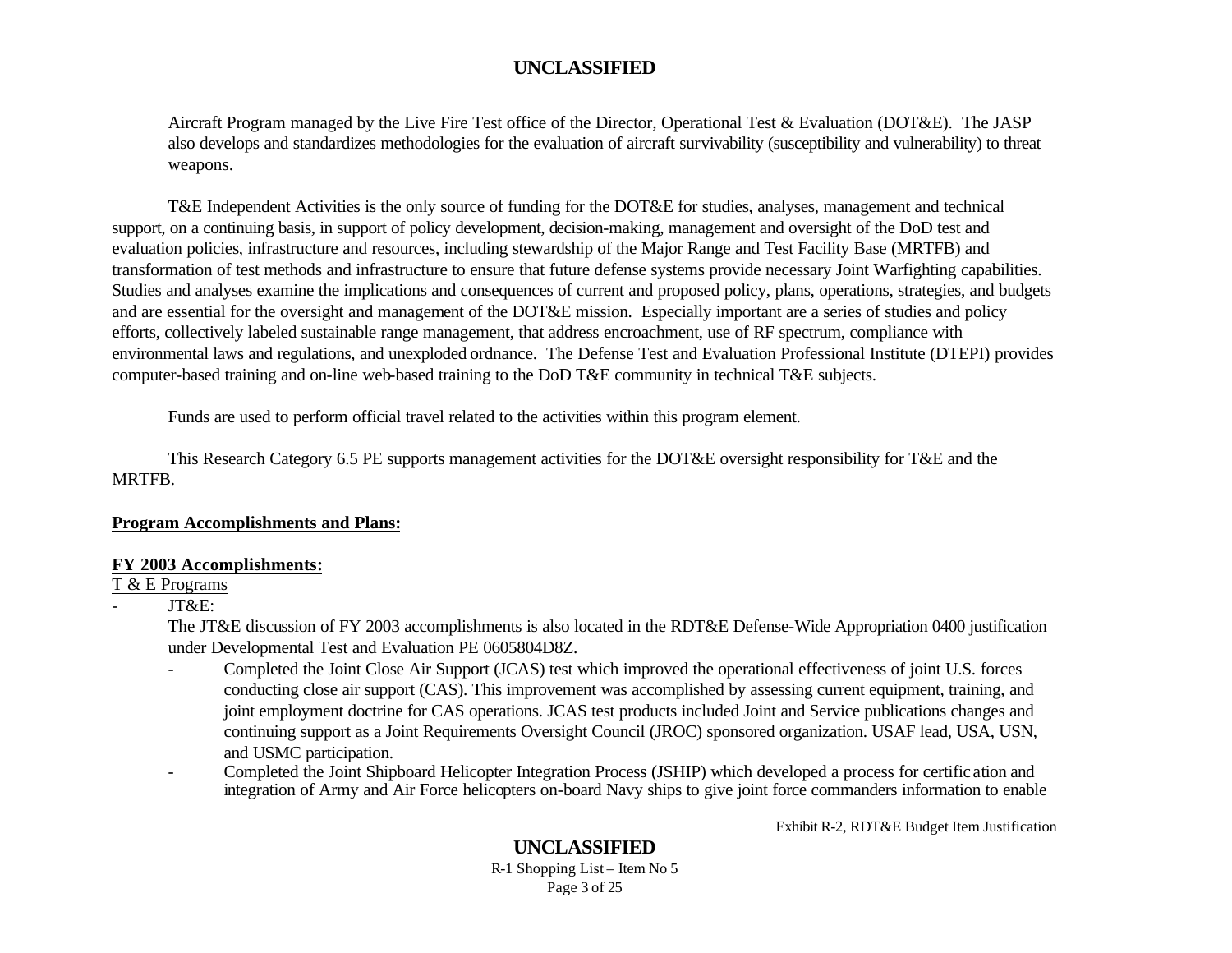effective, efficient, and safe joint shipboard interoperability. JSHIP test products included the Joint Shipboard Helicopter Integration Planning Guidance and Procedures Document which provides the guidance for certific ation and integration of Army and Air Force helicopters to safely operate onboard Navy ships. Additionally, JSHIP developed an interactive Web and CD-based reference and training program for Army and Air Force units. USN lead, USA, USAF, and USMC participation.

- Continued the Joint Battle Damage Assessment (JBDA) test, which is developing and testing procedures to improve the accuracy and timeliness of BDA support at key points in the Joint Force Commander's decision making cycle. JBDA's focus is BDA reporting. Test products to the warfighter include C4I enhancements institutionalized in ADOCS and other C4I systems, a Commander's Handbook for joint BDA, and BDA training CDs for distribution to combatant customers. USA lead, USAF, USN, and USMC participation.
- Continued the Joint C2 Intelligence, Surveillance, and Reconnaissance (JC2ISR) test, which is developing products that will improve the Joint Task Force Commander's capability to locate high value, high payoff targets, and conduct combat assessment by improving joint command and control, intelligence, and reconnaissance sensor management tactics, techniques, and procedures; concept of operations; and training. Test products to the warfighter include Risk Analysis Tools & Handbook guidance for combatant command J6 staff and the Services for assessing mission risk. USAF lead, USA, USN, and USMC participation.
- Continued the Joint Cruise Missile Defense (JCMD) test, which is developing improvements to U.S. joint integrated air defense systems (JIADS) that will enhance their effectiveness against the threat of a cruise missile attack. JCMD will quantify the effects of procedural and hardware enhancements to JIADS in a cruise missile defense role and make recommendations for improvements to combatant commanders and the Services. JCMD test products include reference handbooks for combatant commanders and a rigorous testing methodology for cruise missile defense testing. USAF lead, USN, USA, and USMC participation.
- Continued the Joint Global Positioning System Combat Effectiveness (JGPSCE),
- Continued the Joint Logistics/Planning Enhancement (JLOG/PE) test, which is identifying logistics information and process enhancements to improve the accuracy of sustainment planning to in-theater forces. Test products to the warfighter include process improvements to Joint and Service logistics documents as well as training requirements. USA Lead. USMC participation.
- Continued the Joint Methodology to Assess C4ISR Architecture (JMACA) test, which is developing a set of tools to assess the Join Task Force integrated command, control, communications, and computers, intelligence, surveillance, and reconnaissance (C4ISR) architecture. JMACA is working closely with USJFCOM Joint Battle Management Command and Control (JBMC2) office to transition the JMACA Methodology as their standard C4ISR interoperability tool. USN Lead. USA participation.
- Exhibit R-2, RDT&E Budget Item Justification - Continued the Joint UAV for Time Sensitive Operations (JUAV-TSO) test, which is developing joint, platform independent tactics, techniques, and procedures for unmanned aerial vehicle (UAV) employment to support warfighters

## **UNCLASSIFIED**

R-1 Shopping List – Item No 5 Page 4 of 25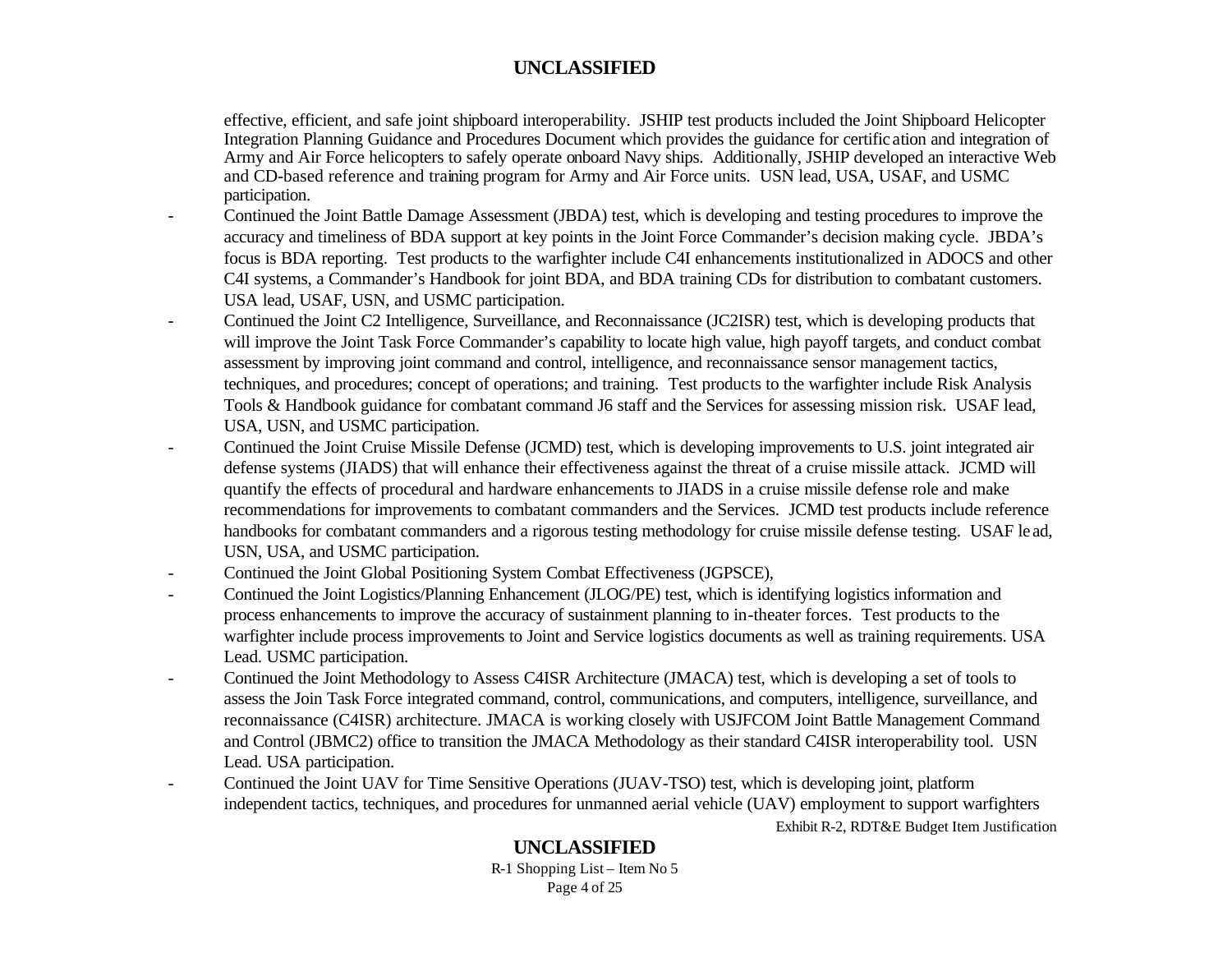performing time-sensitive air interdiction, fire support, and personnel recovery missions. USN Lead. USAF and USA participation.

- Continued the Joint Data Link Information Combat Execution (JDICE) test, which is developing test solutions to shortfalls in tactical datalink information exchange capabilities across sensor, command and control, and "shooter" datalink capable networks as documented by Combatant commanders' during combat operations in Kosovo and Afghanistan. USAF Lead.
- Initiated the Joint Space Control Operations (Negation) (JSCO(N)) Joint Feasibility Study focused on the "deny" portion of the space control mission area. If chartered, they are planning to test and evaluate the Joint Force Commander's Command and Control (C2) processes and Joint Tactics, Techniques, and Procedures (JTTPs) used to employ space control negation effects against an adversary's space capabilities. Current target planning and assessment capabilities will be baselined to identify potential improvements to these processes for the Joint warfighter. Expected test products, will update Joint Publications and Transformation Change Proposals (TCPs) submitted through USJFCOM with Doctrine, Organization, Training, Materiel, Leadership, Personnel, and Facilities (DOTMLPF) recommendations. USAF lead. - Initiated the Joint Integration and Interoperability of Special Operations (JIISO) Joint Feasibility Study proposing to test and improve the integration and interoperability of Special Operations Forces (SOF) and Conventional Forces (CF) mission planning and execution capabilities in support of joint missions. This test will evaluate current and enhanced Joint Tactics, Techniques, and Procedures (JTTPs) and supporting information environments (IE) used to plan and execute these types of tactical missions. Expected test products, if chartered, will update Joint Publications, operational process models, and Transformation Change Proposals (TCPs) submitted through USJFCOM with DOTMLPF recommendations. USSOCOM lead.
- Initiated the Joint Urban Fires and Effects (JUFE) Joint Feasibility Study proposing to analyze current joint doctrine, equipment, organizations, and training to develop more efficient means to prosecute joint fires in urban terrain. The test will evaluate current Joint Tactics, Techniques, and Procedures (JTTPs) and supporting C3I architectures used to plan and execute these tactical missions. Expected test products, if chartered, will update Joint publications and training requirements that focus on curriculum modifications to sufficiently cover urban fires considerations. USJFCOM lead.
- Initiated Joint Survivability (JSURV) as a short-term test to assess potential solutions and make recommendations to reduce tactical vehicle casualties in Operation Iraqi Freedom. JSURV is conducting a rapid analysis of the problem and will produce recommendations on TTP and/or materiel solutions to USCENTCOM and the Services to directly reduce US casualty rates in Iraq. US Army lead, USMC and USAF participation.
- Threat Systems:

**Simulators** 

- Completed initiation of test cases to implement the process to effectively utilize threat representative targets as true distributed test resources in support of multi-Service interoperability testing in a realistic threat environment

Exhibit R-2, RDT&E Budget Item Justification

## **UNCLASSIFIED**

R-1 Shopping List – Item No 5 Page 5 of 25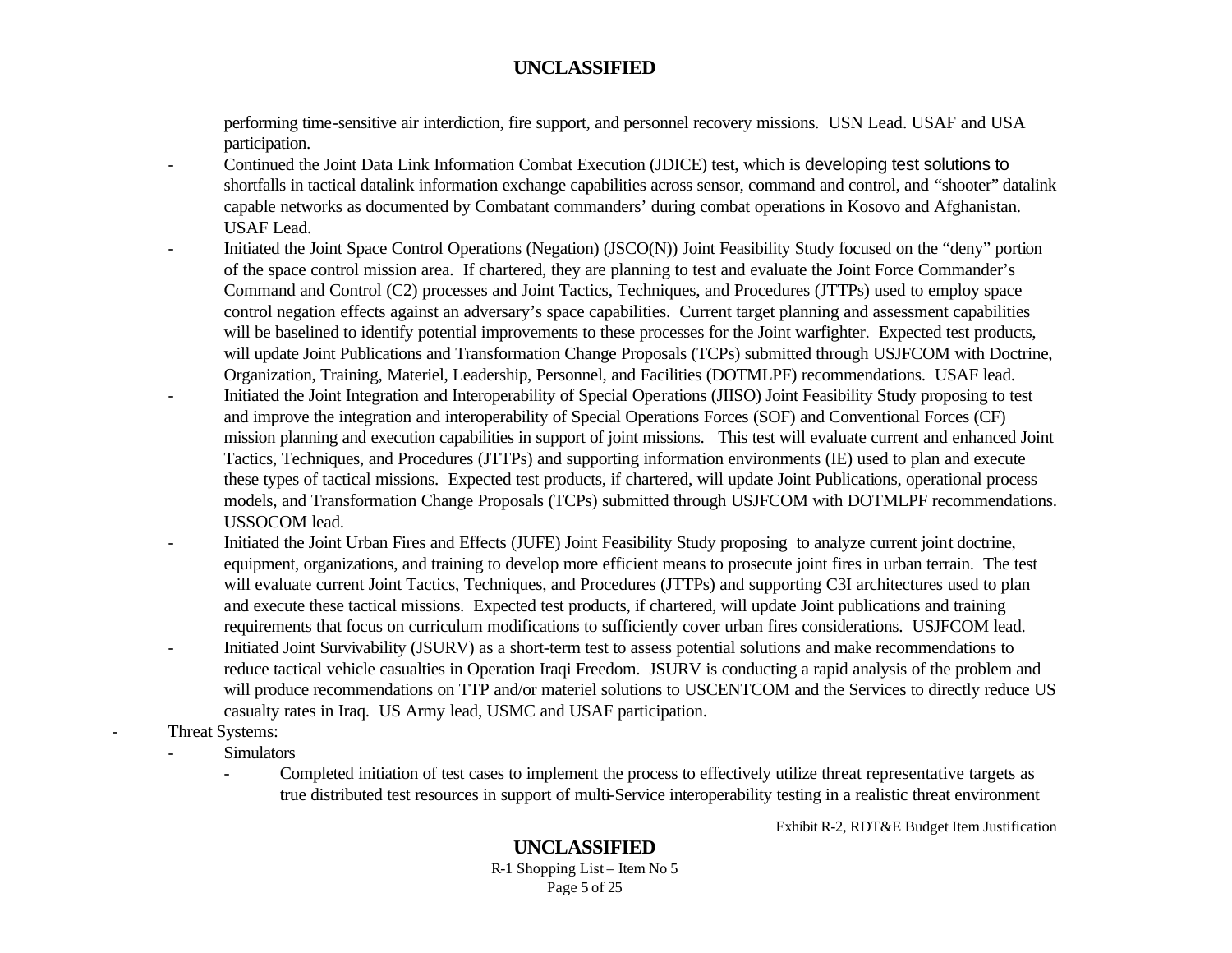- Completed the design of tool sets, creation of methodologies, and production operational standards for measures of effectiveness and interoperability testing of the test cases
- Completed collaborative efforts to provide support for interoperability testing in a realistic threat environment
- Continued the cooperative technical research and test bed projects to ensure threat representation (e.g., UV Calibration and Verification System Distribution Study, IR MANPADS Endgame Methodology, Dynamic Clutter Modeling for Radar Environment Simulator, and End-to-End Requirements Study (E2E)) adequacy for T&E
- Continued threat support to T&E through investigations of current scientific and technical intelligence information for insertion in Service threat representation modeling programs (e.g., Laser Beam Rider Simulator Integration, IR SAM Design of Experiments, High Fidelity Early Warning Sensor Modeling, and Infrared Missile Plume Signature)
- Continued oversight of Service threat simulators and threat digital models
- Continued to provide the tools to exchange the latest scientific and technological information between T&E and intelligence communities (e.g., Project Lusty - MiG Live Fire Evaluation, and Tests Event Model (TEM))
- Executed the DoD validation program for threat simulators and threat digital models
- Initiated technical investigations to identify solutions for effectively representing asymmetric threats to include Chemical, Biological, Radiological, and Nuclear (CBRN); Information Warfare (IW); and terrorism-related threats to Homeland Defense in testing of U.S. weapons systems
- Provided oversight of Service activities in support of the DoD validation program for Service threat simulators and threat digital models
- Provided threat assessment for DOT&E planning and evaluation
- Updated the Automated Threat Systems Handbook to maintain inventory of threat representative assets available for the T&E community
- **Targets** 
	- Completed initiation of test cases to implement the process to effectively utilize threat representative targets as true distributed test resources in support of multi-Service interoperability testing in a realistic threat environment
	- Completed the design of tool sets, creation of methodologies, and production operational standards for measures of effectiveness and interoperability testing of the test cases
	- Completed collaborative efforts to provide support for interoperability testing in a realistic threat environment
	- Continued oversight of Service threat representative target programs
	- Provided OSD seed funds to prototype solutions to highest priority deficiencies in current target systems (e.g., Threat 'D' Study, Interferometric Inverse Synthetic Aperture Radar (IFISAR) --3-D Radar, Low Earth Orbit Satellite Target Control System (LEOS TCS)), and Rocket Assisted Take Off (RATO) Technology

Exhibit R-2, RDT&E Budget Item Justification

#### **UNCLASSIFIED** R-1 Shopping List – Item No 5 Page 6 of 25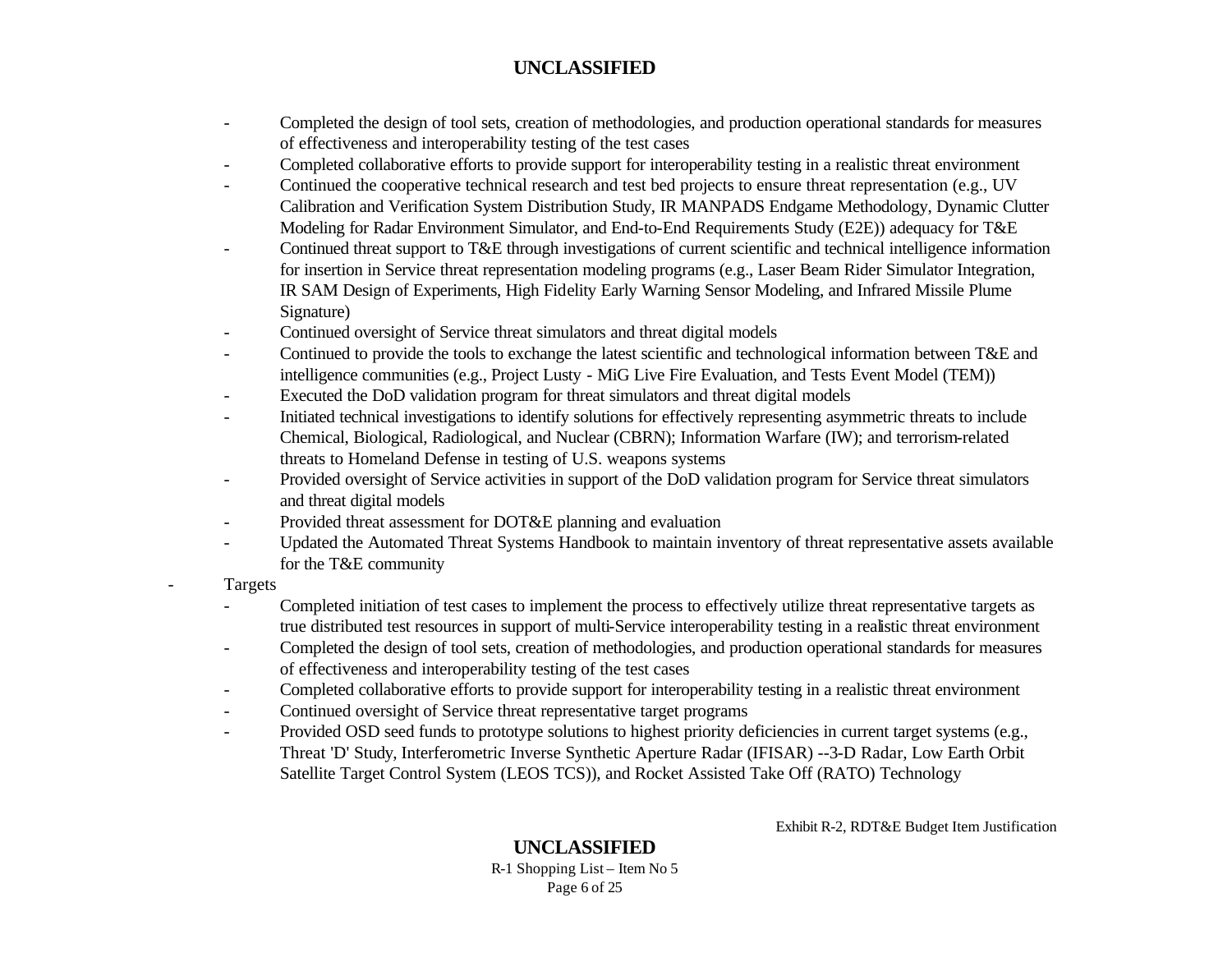- Provided oversight of the Service activities in support of the DoD validation program for Service threat representative targets
- Supported the implementation of new target modeling and simulation capabilities /tools that meet multi-Service T&E needs within common/DoD standard architectures (e.g., Subscale Aerial Target (SSAT) IR Countermeasures, Mobile Acoustic Source, Advanced Off Board Countermeasures, Subscale Aerial Target (SSAT) IR Signature Augmentation, Derived Radar Altitude Penetration Enhancement (DRAPE), and Decoy and Countermeasures)
- Center for Countermeasures:
	- CCM tested, analyzed, reported, and assessed over 40 US and foreign PGW systems/components, countermeasures, and threat-warning systems and other activities and programs, as listed below:
	- Air Force:
		- HH-60G Self Protection System (SPS), Air National Guard Air Force Reserve Test Center (AATC) Comet, Advanced Strategic and Tactical Expendables (ASTE), A-10/F-16 Force Development Evaluation (FDE), CV-22, LAZARUS, BLADES, and Joint Precision Autonomous Landing System (JPALS)
	- Army:
		- Comanche Defensive Suite, XM-982 Excalibur, Joint Common Missile, Hellfire and Hellfire II, Longbow Apache, and VVR-3 and AVR-2B warning receivers
	- Navy/Marines:
		- Vertical Take-Off Unmanned Aerial Vehicle (VTUAV), Advanced Targeting Forward Looking Infrared (ATFLIR), SHIELDS/IEWS, ERGM, Kinematic Flare development, MV-22, Advanced 6" Expendable (A6E), Shipboard Laser Acquisition System (SBLAS), and Joint Standoff Weapon (JSOW)
	- Foreign:
		- Foreign Rangefinder Exploitation Evaluation (FREE) G series, Night Attack Vision Exploitation(NAVE) G series, Foreign Laser Beamrider (FLBR), Foreign Laser Guided Projectiles(FLGP), WHEAT SPEAR, Foreign Active Protection System (FAPS) II, and Foreign Global Positioning System (FGPS)
	- $M&S$ :
		- MV and CV-22
			- Airborne Laser (ABL) platform study
		- Laser beamrider digital simulation development
		- US and Foreign additions to flare simulation data base
	- Other:
		- Operation Iraqi Freedom support to multiple Services
		- The Technical Cooperation Program (TTCP), NATO Trial EMBOW

Exhibit R-2, RDT&E Budget Item Justification

## **UNCLASSIFIED**

R-1 Shopping List – Item No 5 Page 7 of 25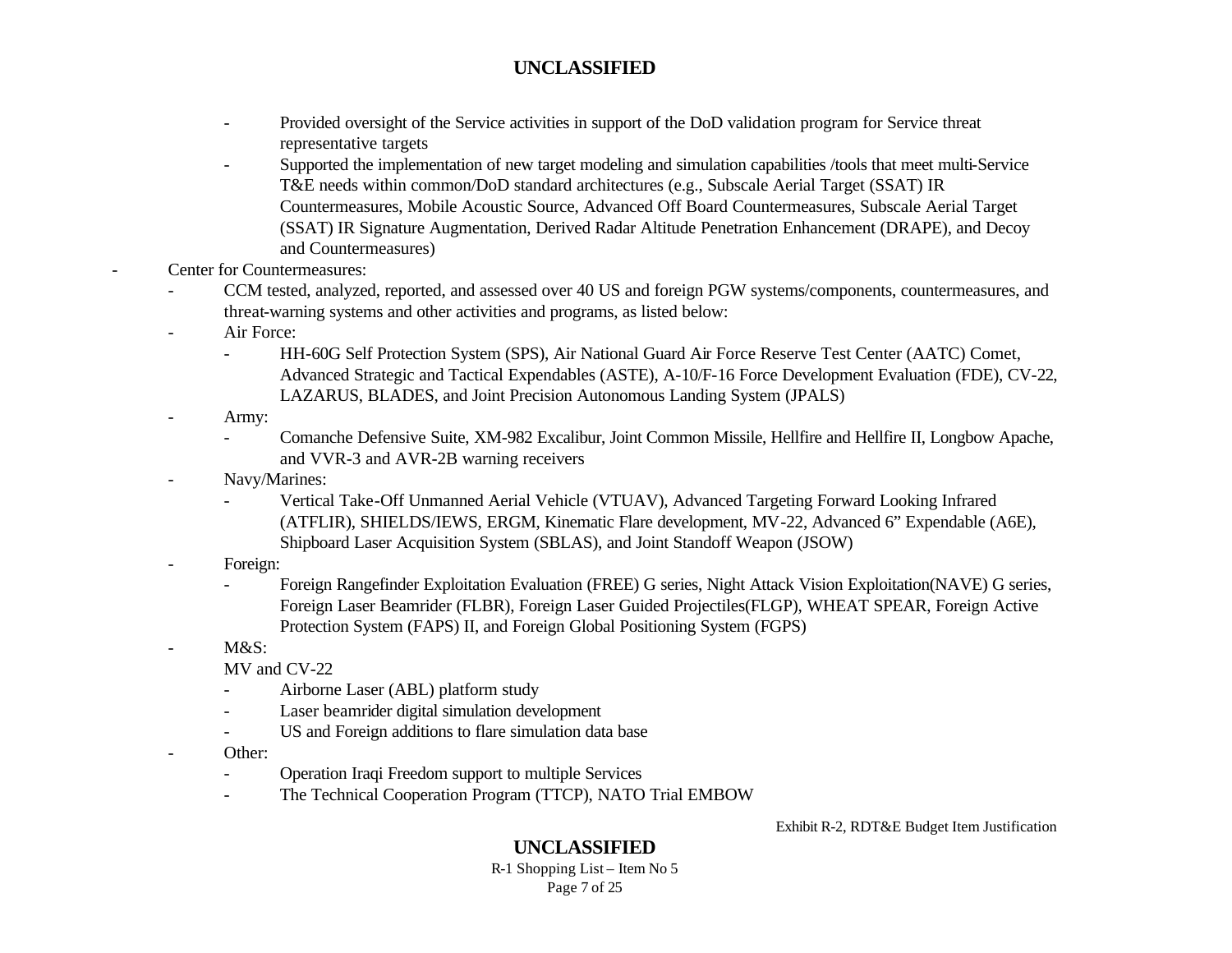- Provided CM inputs for evolving programs, identified by the Service Acquisition PEOs/PMs
- CM Warfare Initiative:
	- Coordinated CM Warfare support at the Combatant Command and MAJCOM levels
	- Marine Aviation Weapons and Tactics (MAWTS)-1 training support
	- Provided inputs on EO/IR CM training and equipment and Joint Interoperability Tasks to establish requirements and objectives for operational exercises and simulations
	- Developed software modifications to simulations to reflect EO/IR countermeasures scenarios at the Joint and Component Service level (JCATS, JSIMS, and CASTFOREM)
	- Participated in operational warfighting exercise of the STRYKER Brigade
- Continued to provide technical and analytical expertise in support of DOT&E
- Provided significant contributions to the Joint Man Portable Air Defense Systems (MANPADS) study
- Began measurement and assessment support of the Navy-led Joint Air Transport Measurement (ATM)
- JTCG/ME:
	- Completed conversion/updates of existing JMEMs to CD-ROM format for JMEM Air-to-Surface Weaponeering System (JAWS) v.2.2.3 and v.2.3, Joint Antiair Combat Effectiveness – Air Superiority (J-ACE: AS) v2.1, and JMEM/Surfaceto-Surface Weapons Effectiveness System (JWES), v.2.1
	- Developed JMEM data for the most critical Combatant Command identified systems
	- Continued conversion/updates of existing JMEMs to CD-ROM format for Joint Antiair Combat Effectiveness Air Defense (J-ACE: AD) v2.0
	- Reduced CD-ROM update cycles to a maximum of 14 months, and continued development of a strategy for targetoriented JMEMs
	- Distributed products and incremental updates via the classified internet with the Joint Product and Information Access System (JPIAS) (Books-on-line, Automated products, Models, Tri-Service Data, and Support service)
	- Reduced major methodology shortcomings (vulnerability/lethality, lethal areas/effectiveness indices, etc.)
	- Continued the development of standardized models and methodology for Air-to-Surface, Surface-to-Surface and Anti-air effectiveness calculations (i.e., collateral damage, hardened targets, bridges, buildings, multiple weapon types, real time delivery accuracy/Target Location Error (TLE), and dual stage warheads, helicopter-delivered munitions, and small boat weaponeering)
	- Conducted Configuration Management/Validation, Verification & Accreditation (VV&A) efforts on specific JTCG/ME models (i.e., Joint Services Endgame Model (JSEM), Advanced Joint Effectiveness Model (AJEM), Modular Effectiveness Vulnerability Assessments-Ground Fixed ( MEVA-GF), Joint Mean Area Effects (JMAE), Operational Requirements-Based Casualty Assessment (ORCA), Modular UNIX TM-Based Vulnerability Estimation Suite (MUVES), and Advanced Survivability Assessment Program (ASAP)

Exhibit R-2, RDT&E Budget Item Justification

# **UNCLASSIFIED**

R-1 Shopping List – Item No 5 Page 8 of 25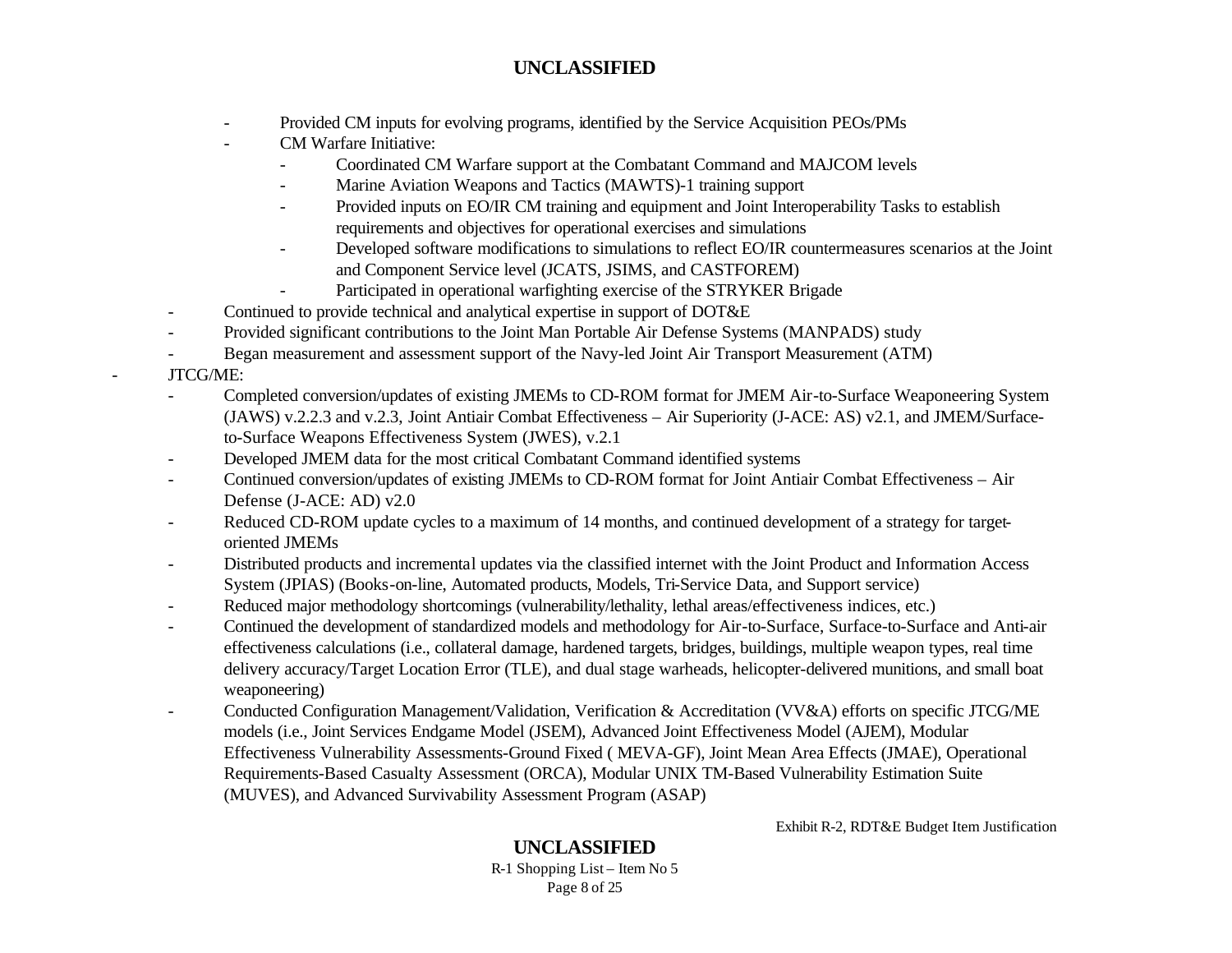- Released the Advanced Joint Effectiveness Model (AJEM) v2.1 (BRL-CAD 6.0, Updated GUI, improved penetration equations, New Encounter-V/L Interface, Improved Man-Portable Air Defense Systems (MANPADS), and LINUX port, ground-mobile documentation
- Conducted an Ad-hoc Working Group to develop a JMEM strategy/plan in support of the DoD High Energy Laser (HEL) program and the Joint Technology Office (JTO)
- Continued to work on red-on-blue effectiveness data and methodology with focus on STRATCOM requirements
- Continued to develop/sanitize JMEM products for foreign customers and coalition operations
- Continued execution and technical coordination efforts to address Target Vulnerability data generation (e.g., Special Operations) and methodology improvements (e.g., counter proliferation, fragment penetration, information operations, nonlethal weapons, blast effects, personnel casualty/ORCA extension, and target model generation)
- Continued Combatant Command data calls in support of FY 2004 program build requirements
- Continued to expand pilot programs for compliance with near-term acquisition programs to support JMEM production at system Initial Operational Capability (IOC)
- Maintained JTCG/ME intelligence requirements account through Defense Intelligence Agency COLISEUM system
- Assessed ability of JTCG/ME Program to support training requirements of operational users for weaponeering applications
- Initiated conversion/updates of existing JMEMs to CD-ROM format for Joint Antiair Combat Effectiveness Air Superiority (J-ACE: AS) v3.0, and initiated configuration management for Target Vulnerability Data Management System (TVDMS) v2.3
- JASP:
	- Completed the bonded wing survivability project
	- Completed the dynamic loading methodology project
	- Completed the Improved Air Countermeasure with Ultra-fine Aluminum project
	- Completed the Man Portable Air Defense Weapon System (MANPADS) Impact Point assessment project
	- Completed the Advanced Low Altitude Radar Model (ALARM) Maintenance Project
	- Completed the Engine Damage Detection project
	- Completed the proof of concept for weapons bay protection process
	- Completed the Instant Firewalls project
	- Completed the Joint Service Surrogate seeker project
	- Completed the miniaturized countermeasures for Unmanned Air Vehicles (UAVs)
	- Completed the Tier II/III laser susceptibility project
	- Completed the Solid State Laser Pointer project
	- Completed the Susceptibility/Vulnerability to anti-helicopter mines project

Exhibit R-2, RDT&E Budget Item Justification

# **UNCLASSIFIED**

R-1 Shopping List – Item No 5 Page 9 of 25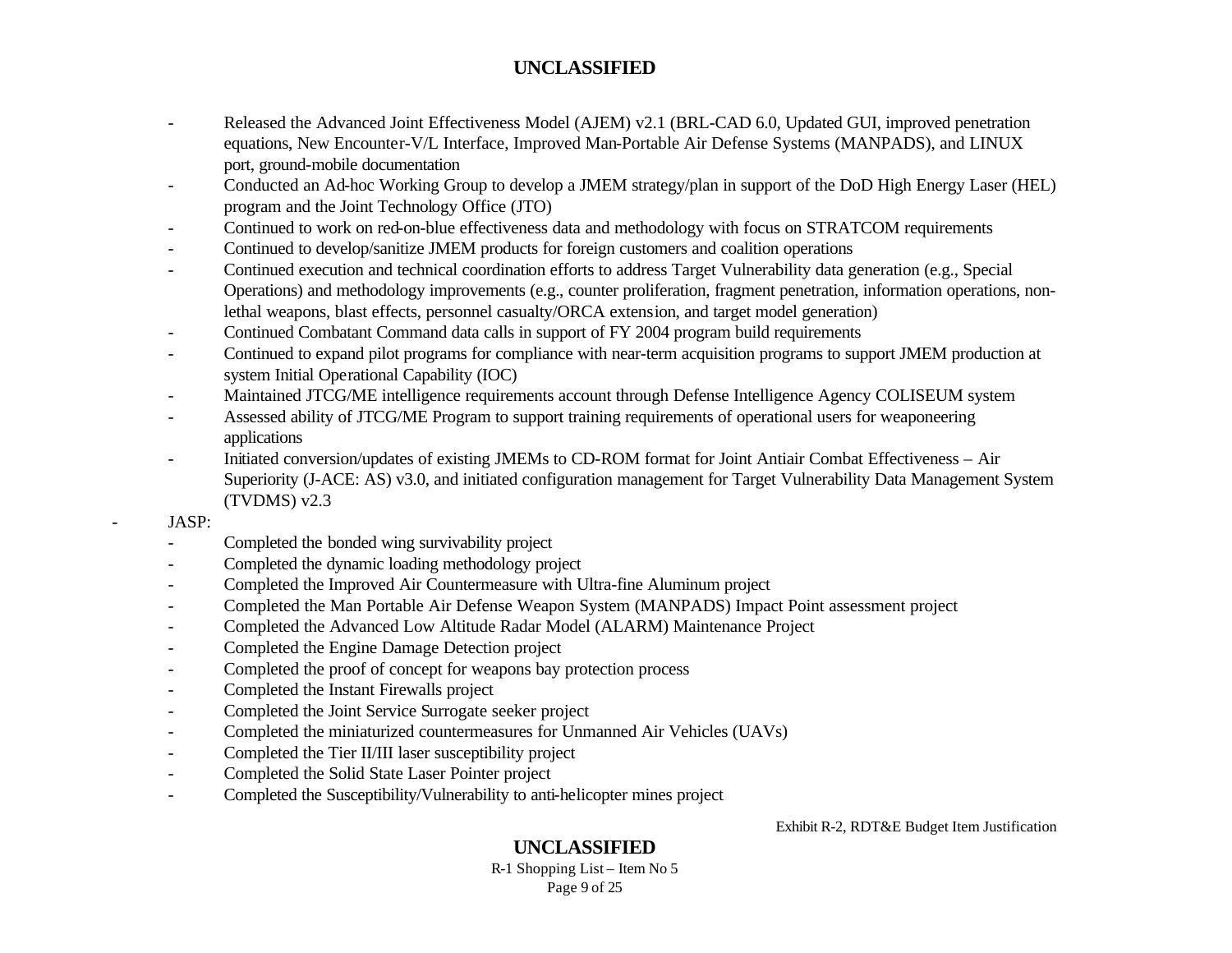- Completed the WINFIRE/ULLEX project
- Completed Advanced Joint Effectiveness Model (AJEM) Model Maintenance
- Completed the Component Vulnerability AnalysisArchive Project
- Completed the Aerogels for retrofitted increases in aircraft survivability project
- Completed the Extended Survivable Engine Control Demonstration (SECAD) Project
- Continued to support the SURVIAC Model Manager and Model Accreditation activities
- Continued to participate on the COVART/FASTGEN and air-to-air (BRAWLER) Configuration Control Boards (CCBs)
- Continued projects to advance and promote aircraft survivability within the Services
- Continued projects to gather and maintain survivability test data and actual combat damage data
- Continued the Ionomer Fuel Containment project
- Continued the Unmanned Air Vehicle (UAV) Active Acoustic Cancellation project
- Continued the Imaging Seeker Aim Point project
- Continued the Dry Bay Fire Model (DBFM) Ignition Phase Validation Data Assessment
- Continued the advanced survivable Rotorcraft Validation project
- Initiated and completed Armor Attachment Techniques Project
- Initiated and completed Simple Passive Extinguisher (SPEX) Project
- Initiated and completed Simulink Air Defense Artillery (ADA) Model Requirements Identification
- Initiated and completed Surface-to-Air Counter Tactics effort
- Initiated and completed the Fire & Explosion Calibration Project
- Initiated and completed Vulnerability Predator Analysis
- Initiated Aircraft Battle Damage Repair (ABDR) Effectiveness & Durability project
- Initiated Directed Energy Assessment Model (DREAM) V & V activity
- Initiated High Power Wideband Array Project
- Initiated Laser-Focal Plane Array Effects Modeling for Laser Countermeasures Optimization
- Initiated Man Portable Air Defense Systems (MANPADS) Damage Effects Modeling
- Initiated Special Material Urban Decoy
- Initiated the Imaging Infrared (IIR) Sensor and Laser Effects Model Development
- Initiated the Integrated Survivability Analysis project

#### T&E Independent Activities

- Analysis and oversight of the Department's Test and Evaluation policy, resources and infrastructure, including the Major Range and Test Facility Base (MRTFB) and other key T&E centers, ranges, and capabilities:
	- Developed an OSD twenty-year plan for modernization of test infrastructure and integrated it with existing Component plans

Exhibit R-2, RDT&E Budget Item Justification

# **UNCLASSIFIED**

R-1 Shopping List – Item No 5 Page 10 of 25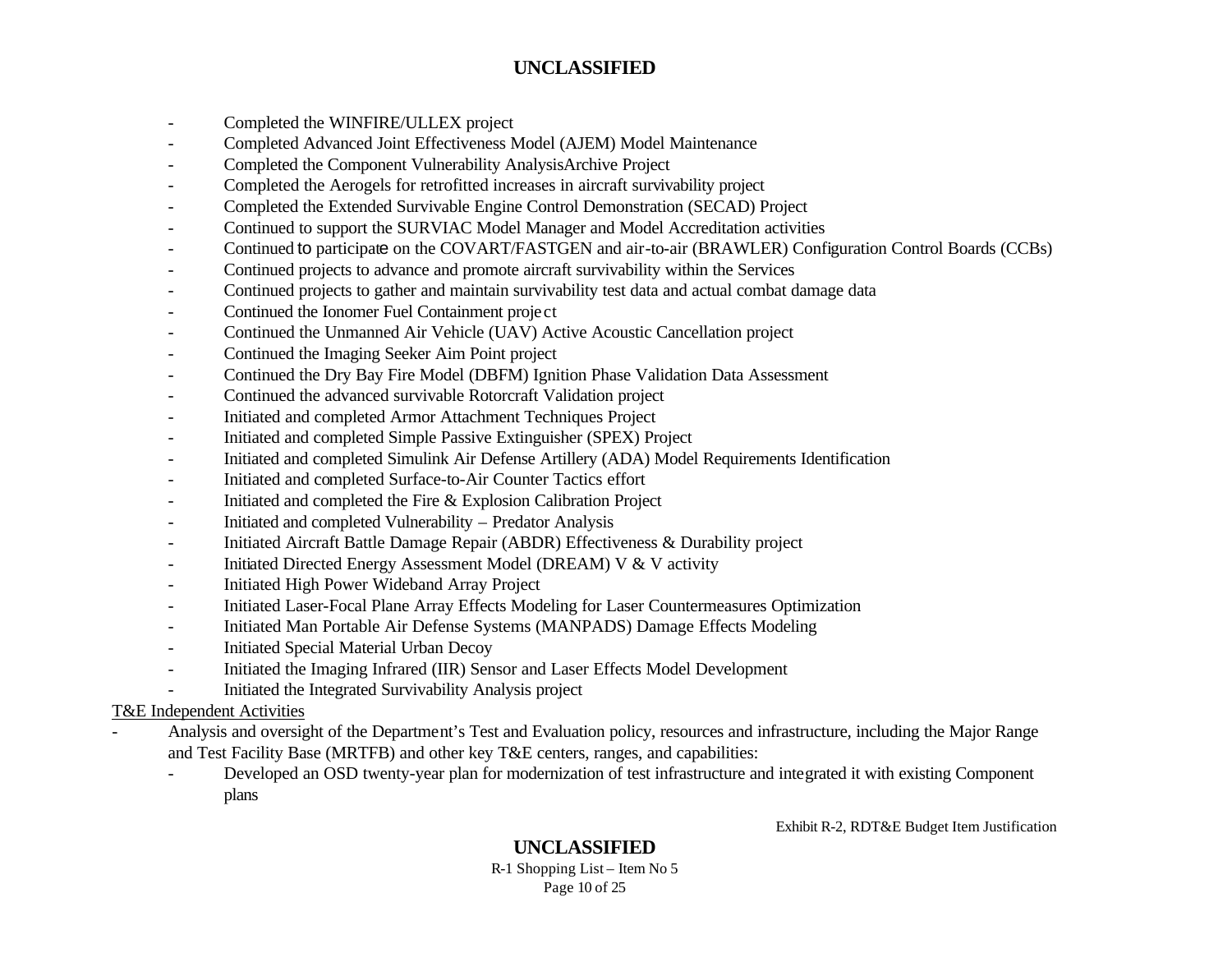- Analyzed T&E institutional and customer data in support of policy decisions regarding the composition and management of the MRTFBs
- Monitored and evaluated T&E infrastructure capacity and capability to ensure adequacy to meet requirements for both developmental testing and operational testing
- Developed and issued a summary and database of MRTFB capabilities in coordination with the Military Departments for use in assessing future test capability requirements
- Analyzed MRTFB operations and investment data and proposed issues for the Annual MRTFB Review
- Prepared a Summary Report of financial trends for MRTFB installations and evaluated the results for consistency with current policy and directives
- Analyzed T&E PPBE information for identification and resolution of potential shortfalls during Program and Budget Reviews
- Performed analyses to support budget issue resolution, Congressional responses, etc
- Spectrum Support:
	- Analyzed and reported on alternative options for telemetry operations in higher frequency bands
	- Developed technical alternatives on issues affecting T&E infrastructure
	- Provided technical support to Range Spectrum Requirements Working Group on spectrum issues
- Telemetry Support:
	- Continued to support DOT&E participation in International Consortium for Telemetry Secretary
	- Continued to develop technical approach for Integrated Network Enhanced Telemetry (INET)
	- Performed and conducted special studies on MRTFB radio spectrum issues
- Support to the Test Resource Management Center (TRMC)
	- Assisted in development of policies and organizational structures to implement the TRMC
	- Assisted in the initial operations of the Congressionally-directed Defense Test Resource Management Center
	- Participated in the development of the initial Strategic Plan
	- Developed analytic methodology for certification of the adequacy of T&E budgets
- Special Studies (Examples):
	- Developed a demographic profile of the T&E workforce as part of a Workforce Improvement Plan
	- Performed analyses of the cost and schedule implications of testing
	- Performed a study of the impact of early programmatic decisions on the ultimate execution of long-term test programs
	- Analyzed the effectiveness of selected inter-agency T&E facility agreements to determine whether the agreements provided DoD with necessary access to needed test capabilities

Exhibit R-2, RDT&E Budget Item Justification

# **UNCLASSIFIED**

R-1 Shopping List – Item No 5 Page 11 of 25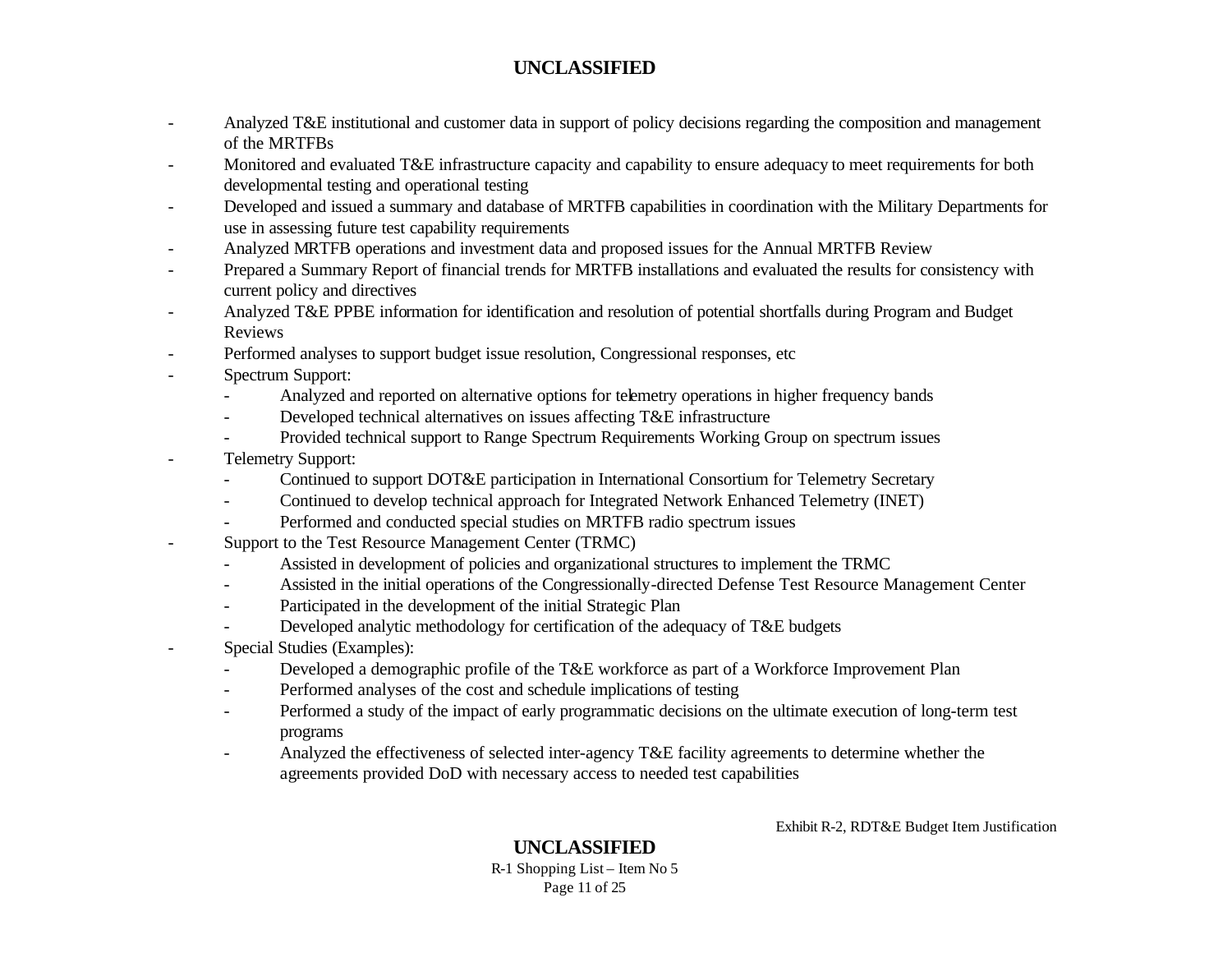- Participated in the analyses of the National Aerospace Initiative (NAI) and in the NASA-DoD strategic planning activity for range instrumentation and space launch capabilities

#### - DTEPI:

- Completed Live Fire Video Narrative for Defense Acquisition University Course TST-202's Update of Live Fire Block
- Supported T&E Functional Integrated Product Team
- Supported Army T&E Basic Course Front End
- Updated Probability & Statistics Course to insure TST-202 Equivalence
- Updated Security and reformatted the look of the DTEPI Website
- Initiated the T&E Primer Course with the Stanford Research Institute
- Official Travel and Administrative Support:
	- Performed official travel in support of the DOT&E oversight of T&E infrastructure
	- Procured administrative support to carry out oversight of DOT&E programs
- Accounting and Financial Management Support:
	- Provided accounting and financial management support to the DOT&E

### **FY 2004 Plans:**

### **T & E Programs:**

JT&E:

- Complete the JGPSCE test, conduct out briefings, distribute the final reports, and transition test products
- Continue the JCMD test
- Continue the JBDA test
- Continue the JC2ISR test
- Continue the JUAV-TSO test
- Continue the JMACA test
- Continue the JLOG-PE test
- Continue the JDICE test
- Continue the JSCO (N), JIISO, and JUFE Joint Feasibility Studies
- Charter one to three DoD Representative Committee-prioritized FY 2004 Joint Feasibility Studies as Joint Tests and commences testing activities
- Conduct JT&E annual review of nominations for potential feasibility studies for conduct in FY 2005
- Determine through DoD Representative Committee prioritization the three or four FY 2004 Feasibility Studies

Exhibit R-2, RDT&E Budget Item Justification

## **UNCLASSIFIED**

R-1 Shopping List – Item No 5 Page 12 of 25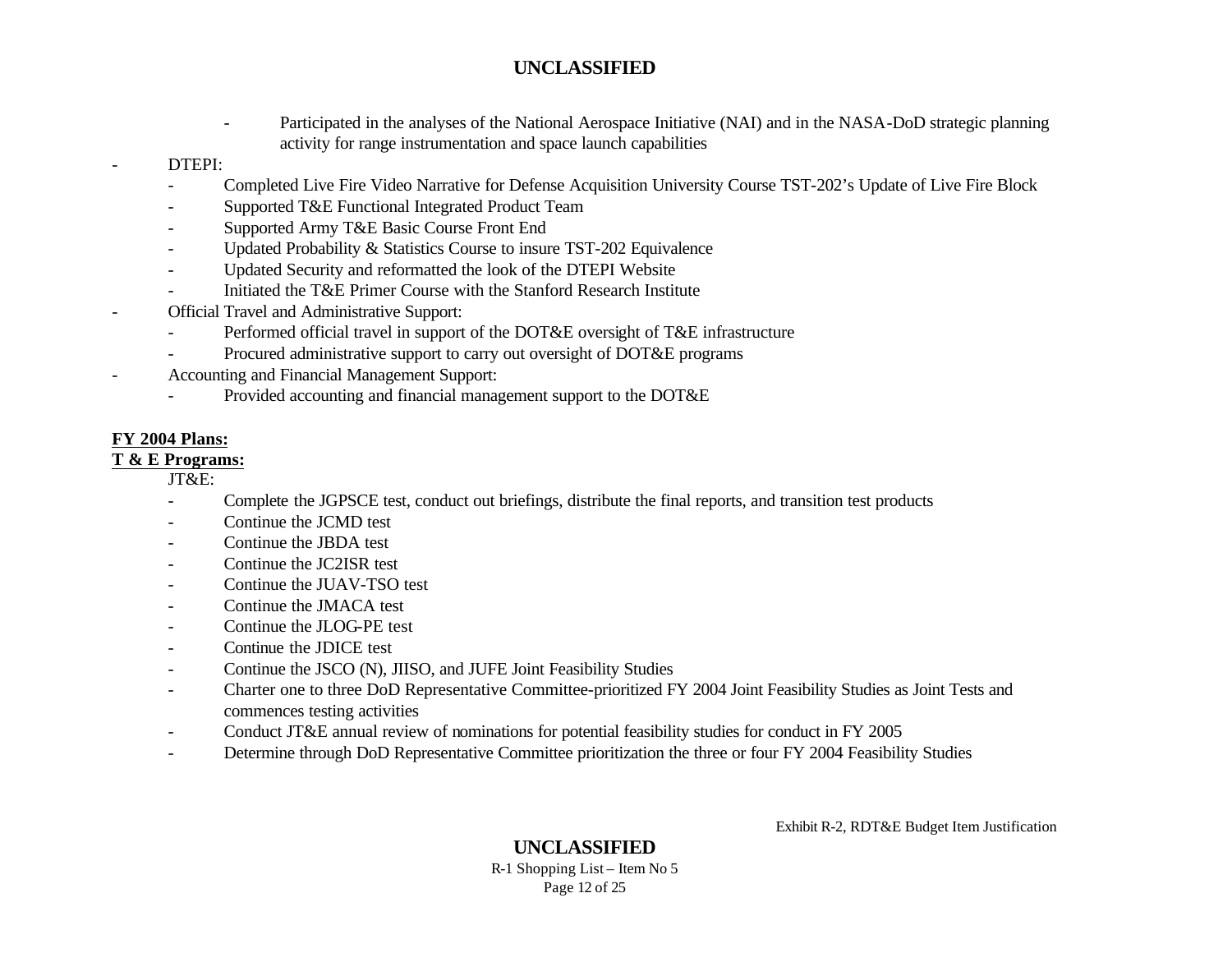#### Threat Systems:

- **Simulators** 
	- Continue to provide the tools to exchange the latest scientific and technological information between T&E and intelligence communities (e.g., Joint Service Surrogate, and IR SAM MATLAB/Simulink)
	- Continue oversight of Service threat simulators and threat digital models
	- Continue technical investigations to identify solutions for effectively representing asymmetric threats to include Chemical, Biological, Radiological, and Nuclear (CBRN); Information Warfare (IW); and terrorism-related threats to Homeland Defense in testing of U.S. weapons systems
	- Continue threat support to T&E through investigations of current scientific and technical intelligence information for insertion in Service threat representation modeling programs (e.g., IR SAM Design of Experiments, IR Air-to-Air Missile Engineering Analysis, Infrared Missile Plume Signature, Hybrid Simulator and Threat 3D Assessment Tool)
	- Continue the cooperative technical research and test bed projects to ensure threat representation (e.g., Seeker Aided Ground Guidance (SAGG) SAM ECM Operational Testing Capability, End-to-End Requirements Study (E2E), Multi-Camera Systems, Threat IR Imagery Commutative Multiplex and Test Events Model Analysis) adequacy for T&E
	- Update the Automated Threat Systems Handbook to maintain inventory of threat representative assets available for the T&E community
	- Provide threat assessment for DOT&E planning and evaluation
	- Provide oversight of Service activities in support of the DoD validation program for Service threat simulators and threat digital models
	- Execute the DoD validation program for threat simulators and threat digital models
	- **Targets** 
		- Provide oversight of the Service activities in support of the DoD validation program for Service threat representative targets
		- Provide OSD seed funds to prototype solution to highest priority deficiencies in current target systems (e.g., Low Earth Orbit Satellite Target Control System Test Report, Underwater NBC Sensor Scoring System, ECM Miniaturization, Air Superiority Target Design Effort and UAV Threat Test Report )

Exhibit R-2, RDT&E Budget Item Justification

**UNCLASSIFIED** R-1 Shopping List – Item No 5 Page 13 of 25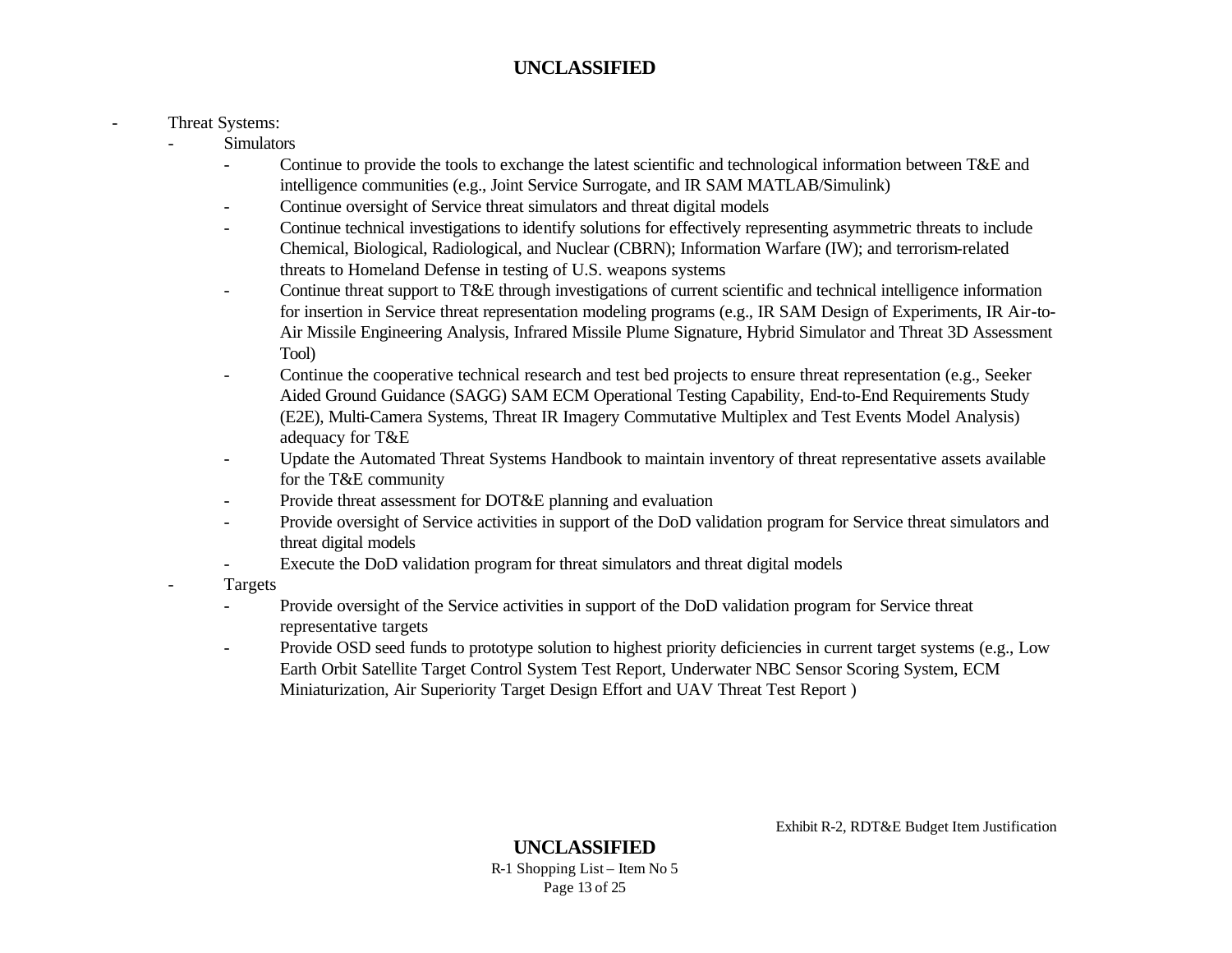- Support the implementation of new target modeling and simulation capabilities/tools that meet multi-Service T&E needs within common/DoD standard architectures (e.g., Subscale IR Countermeasures, Torpedo Threat Emulation Target, Subscale IR Signature Augmentation, Advanced Threat Receiver, Airborne Electronically Steered Antenna (AESA), IR Signature Validation Study, Subscale IR Hardbody Coating, BQM-167A CDA Implementation, Matrix Round Locator, and Advanced Offboard Countermeasures)
- Continue oversight of Service threat representative targets
- Center for Countermeasures:
	- CCM will test, analyze, report, assess and/or otherwise support over 30 US and foreign PGW systems/components, countermeasures, and threat-warning systems and other activities and programs, as listed below:
	- Air Force:
		- JPALS, AATC Comet, ASTE, Small Diameter Bomb, CV-22, BLADES, LITENING II Pod, and the KC-130J
	- Army:
		- Future Combat Systems, Tactical UAV, Comanche Defensive Suite, XM-982 Excalibur, Joint Common Missile, Longbow Hellfire, Longbow Apache, and Precision Guided Mortar Munition (PGMM)
	- Navy/Marines:
		- VTUAV, ATFLIR, SHIELDS/IEWS, TADIRCM, Kinematic Flare development, Advanced Amphibious Assault Vehicle, AN/AAR-47 Upgrade Missile/Laser Warning, MV-22, JSOW, SBLAS, and Starlight
	- Foreign:
		- Foreign Hand-Held Thermal Sight, and Foreign Laser Adjunct Program B series, FAPS-II, NAVE-G, FREE-G, FGPS, and GD-1 grenade
	- M&S:
		- MV and CV-22, Incorporated IR flare and IR threat missiles and M&S support of several countermeasures field tests
	- Other:
		- Continue TTCP (Trials KANTO and Blackbear), NATO Trial EMBOW
		- Continue providing technical and analytical expertise in support of DOT&E assessment tasks Provide CM inputs for evolving programs, identified by the Service Acquisition PEOs/PMs
			- Air Transport Measurements
			- CM Warfare Initiative:
				- Coordinate CM Warfare support at the Combatant Command and MAJCOM levels
				- Plan for participation in operational warfighting exercises and simulations (NTC, JRTC Rotations,), Desert Talon-1, and JTFEX 2004

Exhibit R-2, RDT&E Budget Item Justification

### **UNCLASSIFIED**

R-1 Shopping List – Item No 5 Page 14 of 25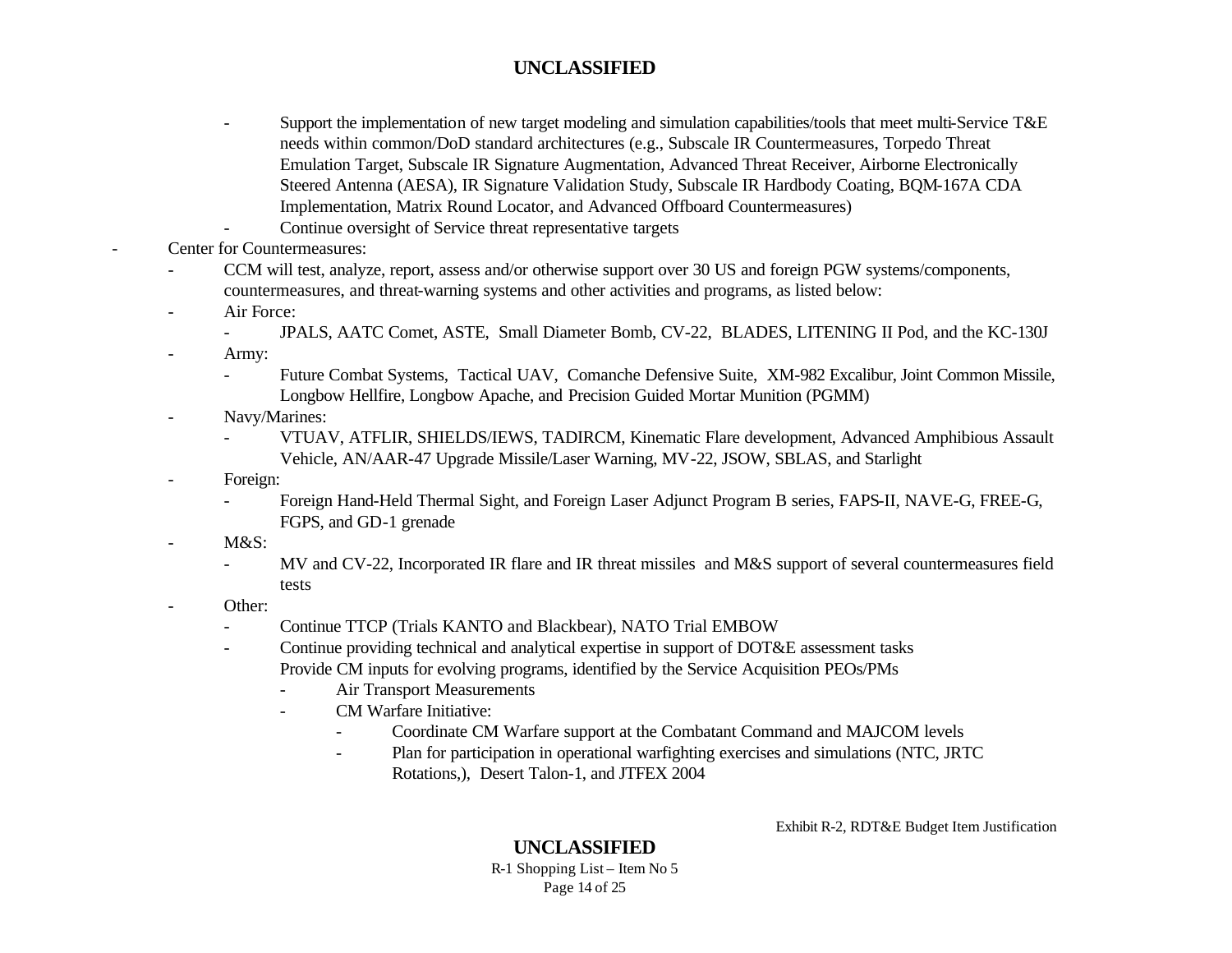- Continue to provide inputs to Joint Interoperability Tasks and operational exercises and simulations
- Continue development of software modifications to warfighting models and simulations to reflect EO/IR countermeasures scenarios at the Joint and Component Service level (JCATS, JSIMS, and CASTFOREM)
- Provide DARPA test, analysis, and assessment support
- JTCG/ME:
	- Conduct Configuration Management/VV&A efforts on specific JTCG/ME models (i.e., JSEM, AJEM, MEVA, MUVES, and ASAP)
	- Continue Combatant Commander data calls in support of FY 2005 program build requirements
	- Continue conversion/updates of existing JMEMs to CD-ROM format for JMEM Air-to-Surface Weaponeering System (JAWS) v2.4, Joint Anti-air Combat Effectiveness – Air Defense (J-ACE-AD) v2.0, Joint Anti-Air Combat Effectiveness - Air Superiority (J-ACE: AS) v3.0, JMEM/Surface-to-Surface Weaponeering Effectiveness System (JWES) v3.0, and continue configuration management for Target Vulnerability Data Management System (TVDMS) v2.3)
	- Continue execution and technical coordination efforts to address Target Vulnerability data generation (e.g., Special Operations) and methodology improvements (e.g., counter proliferation, fragment penetration, ORCA extension, and target model generation)
	- Continue expansion of existing databases to incorporate data for newly fielded weapons
	- Continue the development of standardized models and methodology for Air-to-Surface, Surface-to-Surface and Anti-air effectiveness calculations (i.e., collateral damage, hardened targets, mean area of effectiveness (MAE) and dual stage warheads)
	- Continue to develop/sanitize JMEM products for foreign customers and coalition operations
	- Continue to expand pilot programs for compliance with near-term acquisition programs to support JMEM production at system IOC
	- Continue to reduce CD-ROM update cycles
	- Continue to work National Disclosure Policy issues relative to JMEM product release for foreign customers and coalition operations
	- Develop JMEM data for the most critical Combatant Commander identified systems Begin to ramp up to support the increased rate of data production that will be possible as a result of increased FY 2005 funding
	- Distribute products via the classified internet with the Joint Product and Information Access System (JPIAS) (Books-online, Automated products, Models, Tri-Service Data, and Support service)

Exhibit R-2, RDT&E Budget Item Justification

#### **UNCLASSIFIED** R-1 Shopping List – Item No 5 Page 15 of 25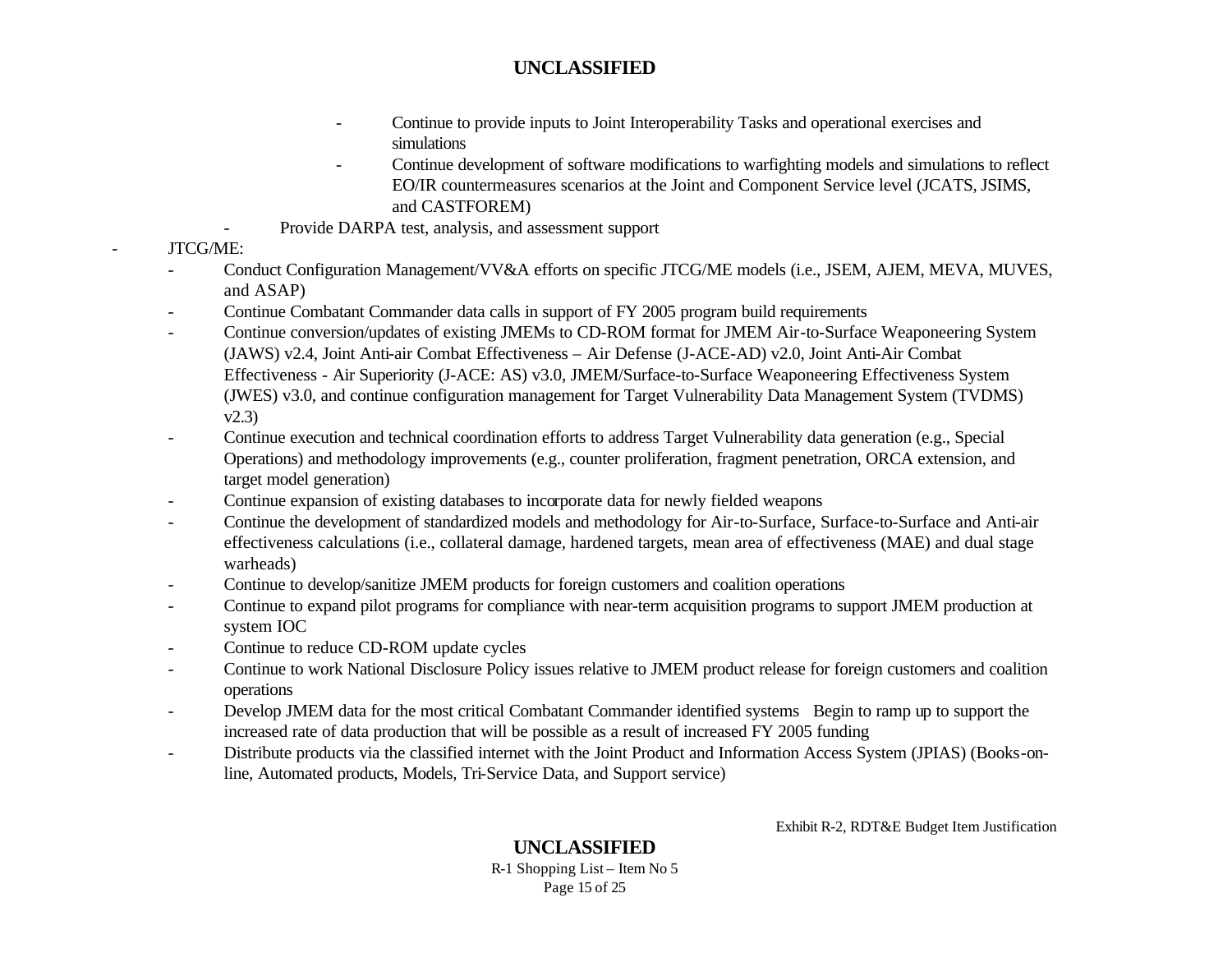- Investigate tri-service data, methodology and evaluate standards required to assess Information Operations/Computer Network Attack (IO/CNA)
- Plan development of tri-service vulnerability/lethality methodology for the HEL program
- Reduce major methodology shortcomings
- Release AJEM v2.2 (Integration of improved FATEPEN, Supporting ASP documentation on CD, Common AJEM/MUVES GUI)
- Convene the Model Review Committee to make a recommendation of AJEM accreditation

#### - JASP:

- Complete Advanced Survivable Rotorcraft Validation Project
- Complete UAV Active Acoustic Cancellation Project
- Complete Imaging Seeker Aim Point Project
- Complete the MANPADS Impact Point Assessment Project
- Complete the Bonded Wing Survivability Demonstration
- Complete ALARM Model Maintenance and Upgrades
- Complete the Imaging Seeker Countermeasures Susceptibility Study
- Complete the DBFM Ignition Phase Validation Data Assessment Project
- Complete the Advanced Survivable Rotorcraft Validation Project
- Complete the Special Material Urban Decoy Project
- Complete the DREAM V&V into SURVIAC Project
- Complete the Imaging Infrared (IIR) Sensor and Laser Effects Model
- Continue projects to advance and promote aircraft survivability within the Services
- Continue projects to gather and maintain survivability test data and actual combat damage data
- Continue the DBFM/WINFIRE Enhancements Project
- Continue the IIR Sensor and Laser Effects Model Development Project
- Continue ALARM Model Upgrades
- Continue participation on COVART/FASTGEN CCB
- Continue SURVIAC Model Verification and Validation and Model Accreditation
- Continue projects to advance and promote aircraft survivability within the Services
- Continue projects to gather and maintain survivability test data and actual combat damage data
- Continue SURVIAC Model Manager Support
- Continue the COVART/FASTGEN CCB Project
- Continue Support for Air to Air Simulations
- Continue Laser-Focal Plane Array Effects Modeling for Laser Countermeasures Optimization

Exhibit R-2, RDT&E Budget Item Justification

# **UNCLASSIFIED**

R-1 Shopping List – Item No 5 Page 16 of 25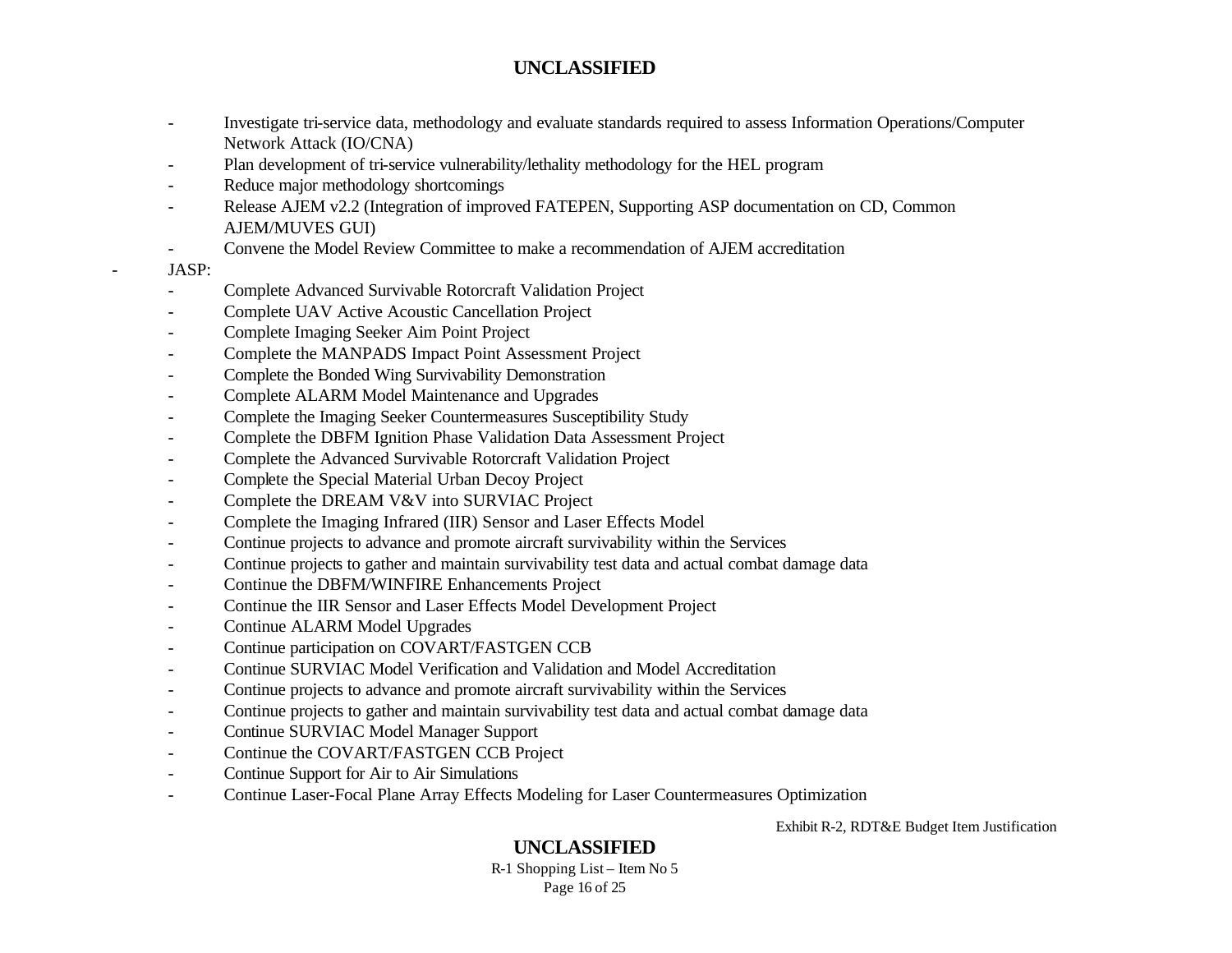- Continue MANPADS Damage Effects Modeling
- Continue High Power Wideband Array Project
- Continue Integrated Survivability Analysis Project
- Continue the Rotary Wing (Battle Damage and Repair (BDAR) Project
- Conduct an Integrated Survivability Assessment demonstration for the Multi-Mission Aircraft
- Initiate Simulink Environment And Tools for Advanced IR Seeker Susceptibility Analysis
- Initiate and complete the Update and Pedigree Gun and Missile Books Project
- Initiate and complete the COVART modularization Project
- Initiate the Common Service Exciter Project
- Initiate the Countermeasure Susceptibility of New Foreign Threat IR Seekers Project
- Initiate the Reactive IR Suppressor Project
- Initiate the impact of electronic limiting on imaging seeker countermeasures project
- Initiate the Low Cost Helo IRCM components for advanced threats project
- Initiate the affordable visible missile warning system project
- Initiate the derivative Soviet MANPADS IRCM project
- Initiate the high resolution IRCM measurements project
- Initiate the MMW EW receiver for stand-in jammer project
- Initiate the miniaturized countermeasures for UAVs project
- Initiate the susceptibility reduction strategic planning project
- Initiate the RPG M&S Dytran/LS DYNA 3D hydrocode modeling using JLF RPG testing results project
- Initiate the joint resistance to RAM project
- Initiate the MANPADS Damage Effects on a large aircraft engine project
- Initiate the SECAD TS/HBR project
- Initiate the complex comp0osite rotorcraft structures survivability project
- Initiate the aircraft structure/flare buckets project
- Initiate the UAV survivability enhancement techniques project
- Initiate and complete the Intumescent "Instant Firewall" project
- Initiate and complete the assessment of tank wall pressures for ERAM validation project
- Initiate and complete the follow-on issues for weapons bays project

#### T&E Independent Activities

- Continue analysis and oversight of the Department's Test and Evaluation policy, resources and infrastructure, including the Major Range and Test Facility Base (MRTFB) and other key T&E centers, ranges, and capabilities:

Exhibit R-2, RDT&E Budget Item Justification

## **UNCLASSIFIED**

R-1 Shopping List – Item No 5 Page 17 of 25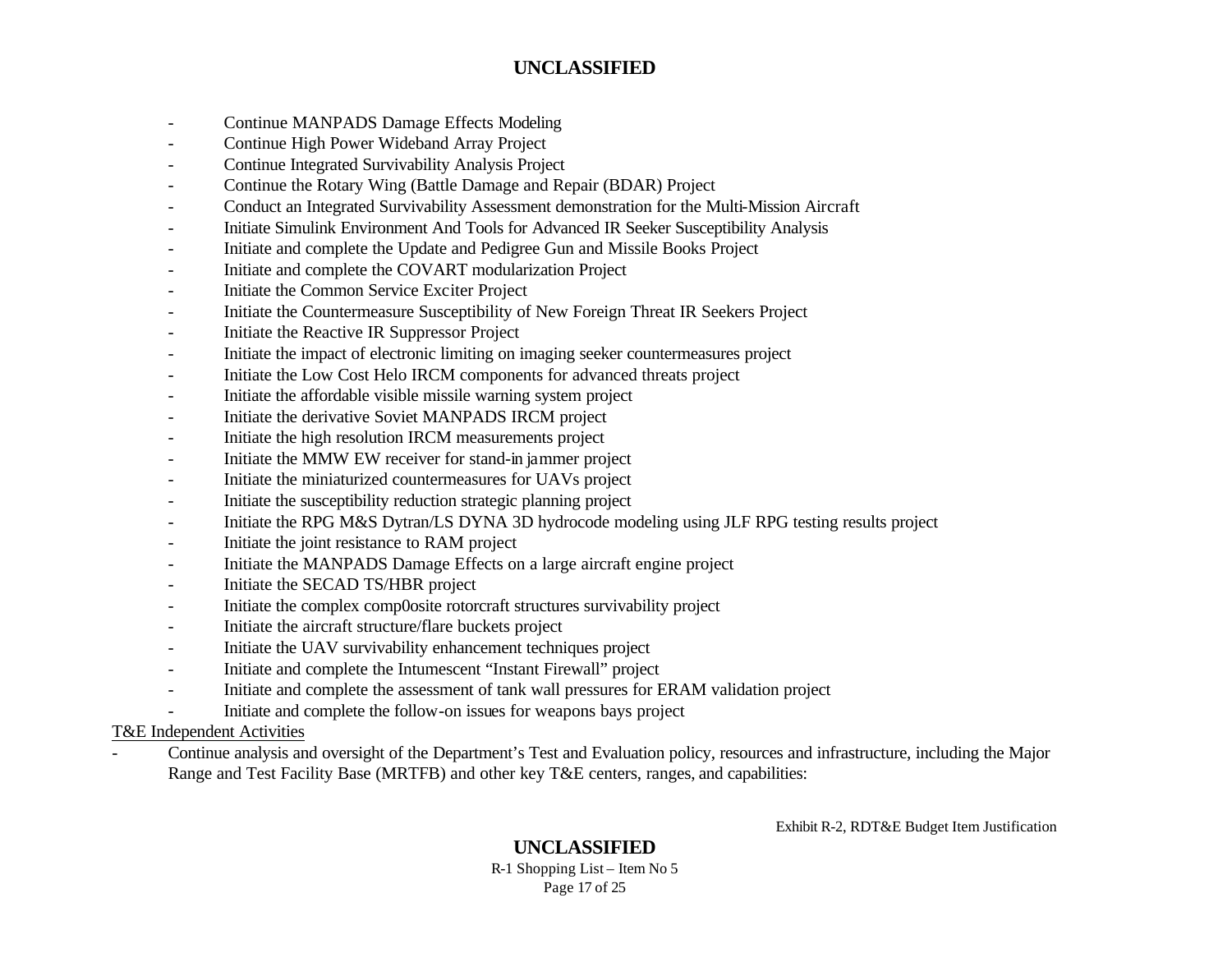- Analyze the T&E infrastructure capabilities needed to support force transformation and provide data to support policy decisions regarding the composition and management of the MRTFB
- Analyze T&E financial operations and investment data and propose issues for the Annual Test and Evaluation Review Prepare a Summary Report and follow-up to ensure implementation of DOT&E solutions to issues
- Analyze test facility and range user cost practices and provide data and policy recommendations to support the Congressionally directed development of a single financial management and accounting system for T&E ranges
- Analyze T&E PPBE information for identification and resolution of potential shortfalls during FY2006-2011 POM and budget reviews
- Spectrum Support:
	- Analyze and report on alternative options for telemetry operations in higher frequency bands
	- Develop technical alternatives on issues affecting T&E infrastructure
	- Provide technical support to Range Spectrum Requirements Working Group on spectrum issues
- Telemetry Support:
	- Develop technical approach for Real Time Telemetry Network (RTTN)
	- Perform and conduct special studies on MRTFB radio spectrum issues
	- Continue to support DOT&E participation in International Consortium for Telemetry Secretary
- Special Studies (Examples):
	- Review and revise MRTFB composition and funding policy directives
	- Refine Hypersonics and Directed Energy test capabilities modernization plans
	- Develop Roadmaps to implement testing in a Joint Force environment
- DTEPI:
- Develop and update T&E course and training materials for the DoD T&E community to include computer based and WEB based training. Following are examples of projects:
	- Develop computer based training course for the following topics:
		- Range Safety Training Course
		- T&E Overview
- Official Travel and Administrative Support:
	- Perform official travel in support of the DOT&E oversight of T&E infrastructure
	- Procure administrative support to carry out oversight of DOT&E programs
- Accounting and Financial Management Support:
	- Provide accounting and financial management support to the DOT&E

Exhibit R-2, RDT&E Budget Item Justification

**UNCLASSIFIED** R-1 Shopping List – Item No 5 Page 18 of 25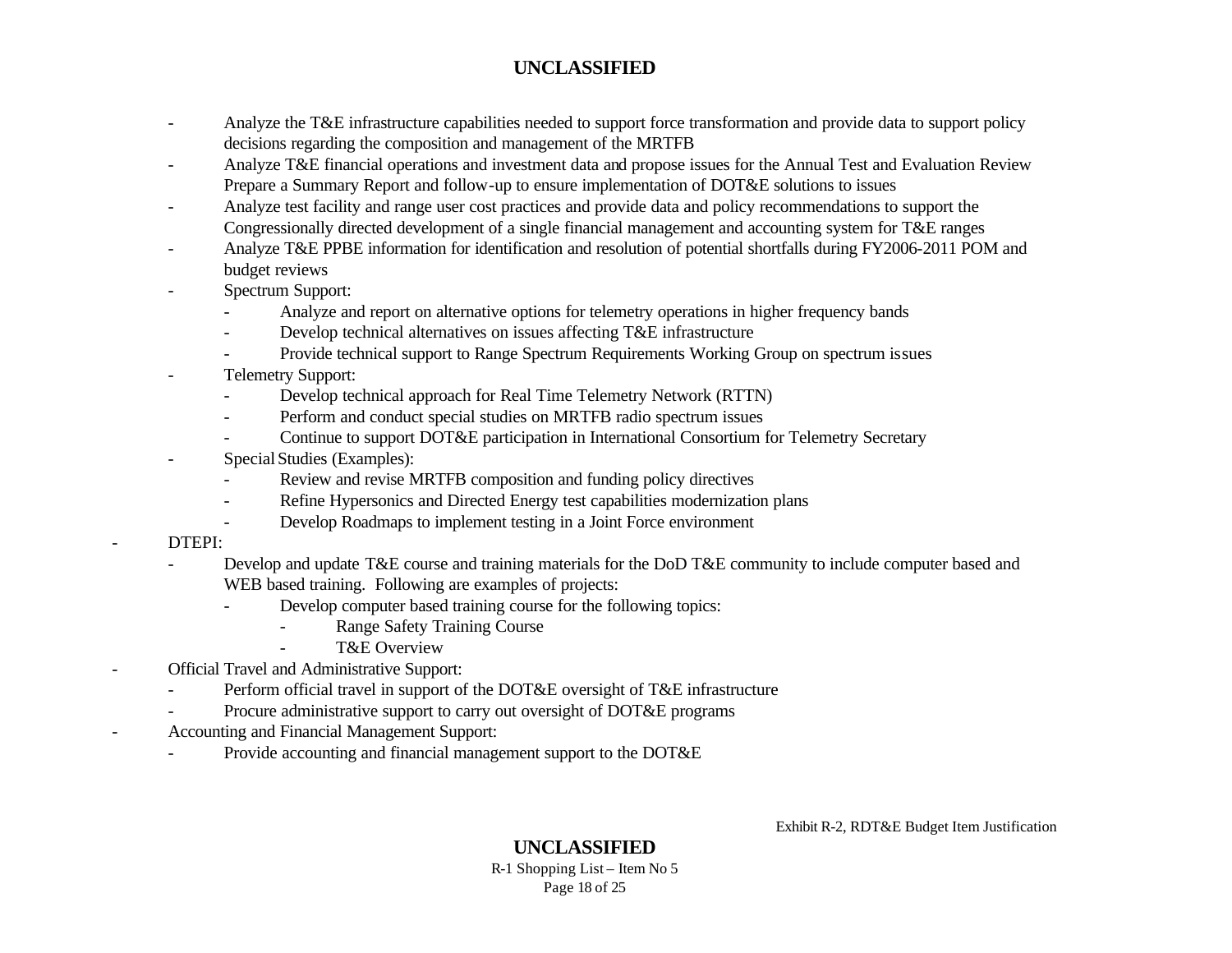#### **FY 2005 Plans:**

#### **T & E Programs:**

- JT&E

- Complete JCMD, JBDA, JC2ISR, JUAV-TSO, and JMACA Tests. Conduct out briefings, distribute the final reports, and transition test products
- Continue JLOG-PE, JDICE, and DoD Representative Committee-prioritized FY 2004 joint tests
- Charter the one to three DoD Representative Committee-prioritized FY 2005 Joint Feasibility Studies as Joint Tests and commence testing activities
- Conduct JT&E annual review of nominations for potential feasibility studies for conduct in FY 2006
- Determine through DoD Representative Committee prioritization the three or four FY 2005 Feasibility Studies
- Threat Systems:
	- Simulators
		- Provide oversight of Service activities in support of the DoD validation program for Service threat simulators and threat digital models
		- Execute the DoD validation program for threat simulators and threat digital models
		- Provide threat assessment for DOT&E planning and evaluation
		- Update the Automated Threat Systems Handbook to maintain inventory of threat representative assets available for the T&E community
		- Implement common threat missile fly-out models used for test and evaluation
		- Conduct technical investigations and identify improvements to threat representations to ensure threat adequacy for multi-spectral sensor fusion T&E environments
		- Continue improvements to threat missile representations used in end-to-end testing of missile warning and countermeasures effectiveness
		- Continue oversight of Service threat simulators and threat digital models
		- Continue technical investigations to identify solutions for effectively representing asymmetric threats to include Chemical, Biological, Radiological, and Nuclear (CBRN); Information Warfare (IW); and terrorism-related threats to Homeland Defense in testing of U.S. weapons systems
		- Continue threat support to T&E through investigations of current scientific and technical intelligence information for insertion in Service threat representation modeling programs (e.g., IR Air-to-Air Missile Engineering Analysis, Hybrid Simulator and Threat 3D Assessment Tool)
		- Continue the cooperative technical research and test bed projects to ensure threat representation adequacy in T&E

Exhibit R-2, RDT&E Budget Item Justification

**UNCLASSIFIED** R-1 Shopping List – Item No 5 Page 19 of 25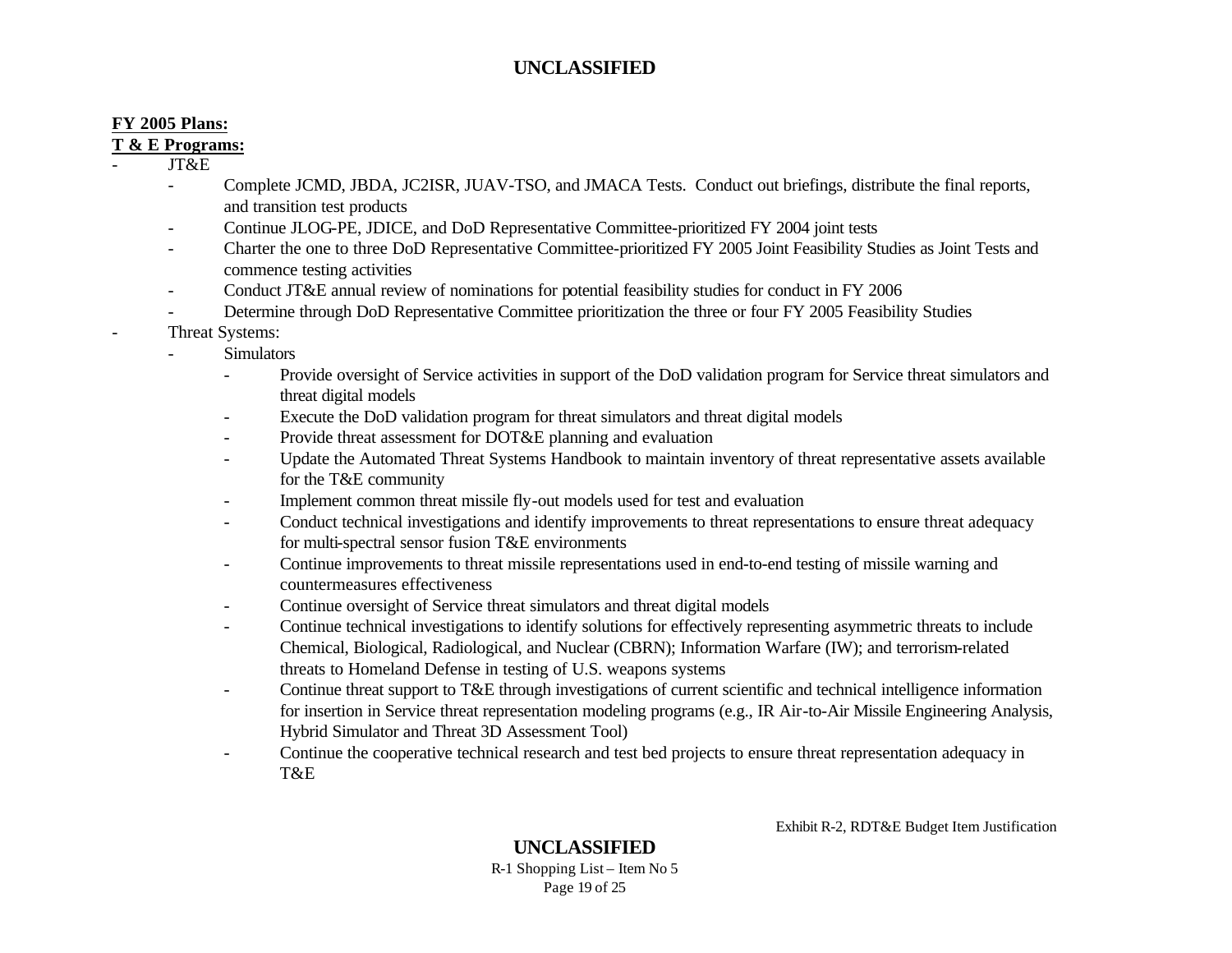- Continue to provide the tools to exchange the latest scientific and technological information between T&E and intelligence communities (e.g., IR SAM MATLAB/Simulink)
- **Targets** 
	- Provide oversight of the Service activities in support of the DoD validation program for Service threat representative targets
	- Provide OSD seed funds to prototype solution to highest priority deficiencies in current target systems (e.g., Underwater Tracking System, Subscale Target Electronic Countermeasures (ECM) / Infrared (IR) Threat Realism, and Electronic Control Countermeasures (ECM) Miniaturization)
	- Support the implementation of new target modeling and simulation capabilities/tools that meet multi-Service T&E needs within common/DoD standard architectures (e.g., Subscale IR Countermeasures, and Advanced Off-Board Countermeasures)
	- Continue oversight of Service threat representative targets
- Center for Countermeasures:
	- CCM will test, analyze, report, and otherwise support over 30 US and foreign PGW systems/components in a countermeasure environment, as well as CM and threat-warning systems and other activities and programs, as listed below:
	- Air Force:
		- F-22 Raptor, JASSM, HH-60G SPS, AATC Comet, ASTE, A-10/F-16 FDE, Small Diameter Bomb, CV-22, LITENING-II Pod, and Powered-Low Cost Autonomous Acquisition System (P-LOCAAS)

Army:

- Comanche, Future Combat Systems, Tactical UAV, Wide Area Munition, Comanche Defensive Suite, Excalibur XM-982, Joint Common Missile, FCS, Longbow Hellfire, Longbow Apache, and AN/AVR-2B
- Navy/Marines:
	- VTUAV, ATFLIR, SHIELDS/IEWS, ERGM, TADIRCM, Kinematic Flare development, Advanced Amphibious Assault Vehicle, Advanced Land Attack Missile, AN/AAR-47 Upgrade Missile/Laser Warning, Starlight, SBLAS, and MV-22
- Foreign:
	- WHEAT SPEAR, Foreign Hand-Held Thermal Sight, FAPS-II, FLBR Live-Fire, FGPS Munition B series, Foreign False Target Generator, Foreign Laser Guided Projectile, and FGPS
- M&S:
	- MV and CV-22
		- Incorporate IR flare and IR threat missiles

Exhibit R-2, RDT&E Budget Item Justification

## **UNCLASSIFIED**

R-1 Shopping List – Item No 5 Page 20 of 25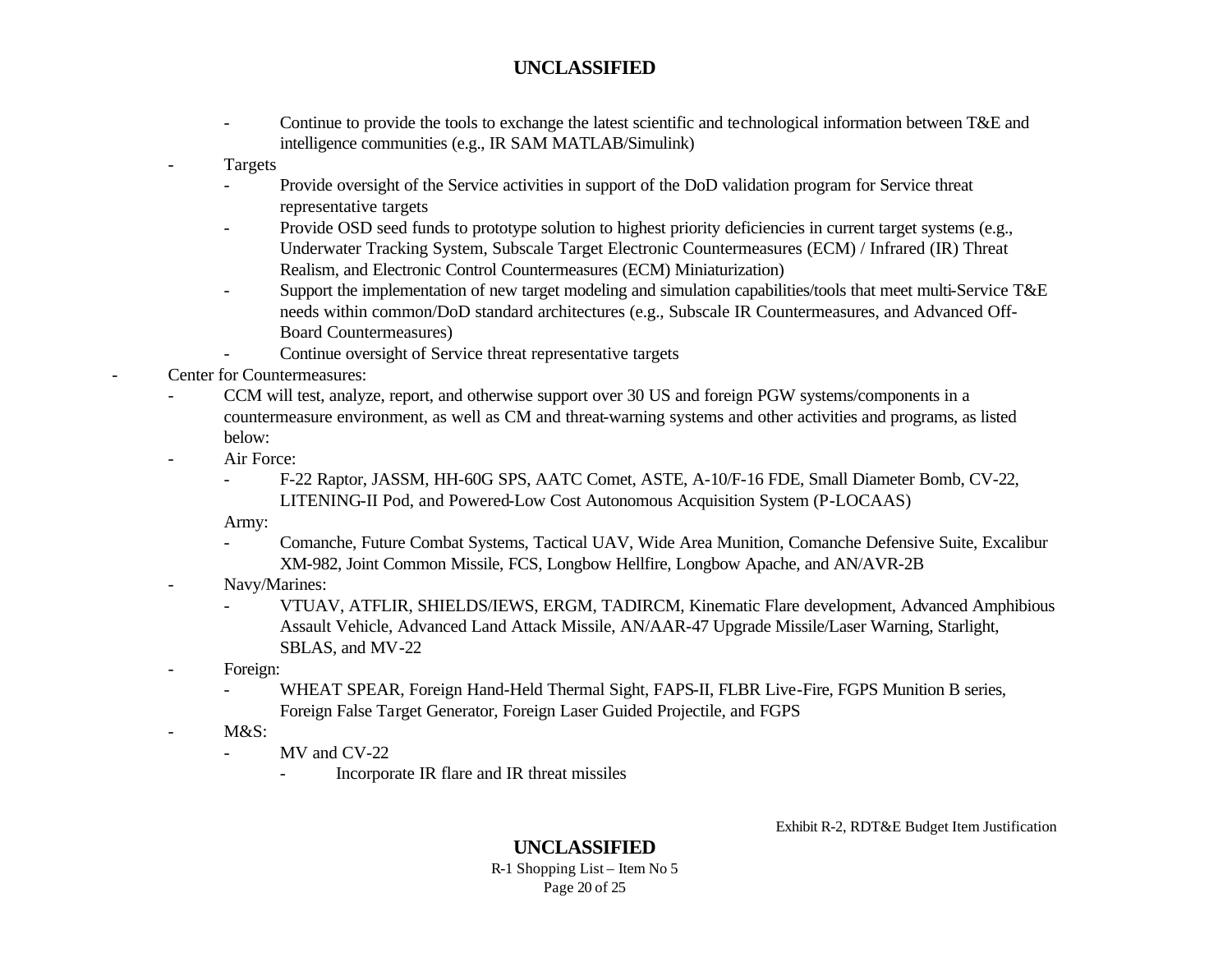- Other:

**TTCP** 

- Air Transport Measurements continuing measurement and assessment
- Provide CM inputs for evolving programs, identified by the Service Acquisition PEOs/PMs
- CM Warfare Initiative:
	- Coordinate CM Warfare support at the Combatant Command and MAJCOM levels
	- Plan for participation in operational warfighting exercises and simulations
	- Continue to provide inputs for EO/IR CM training and equipment and Joint Interoperability
	- Continue to develop software modifications to Joint and Component Service level simulations (JCATS, JSIMS, and CASTFOREM)
- Continue to provide technical and analytical expertise to DOT&E assessment tasks

#### - JTCG/ME:

- Release AJEM v2.x
- Develop JMEM data for most critical Combatant Commander identified systems. Continue updates of existing JMEMs CD-ROMs (i.e., JMEM Air-to-Surface Weaponeering System (JAWS) v3.x, Joint Anti-air Combat Effectiveness – Air Defense (J-ACE-AD) v3.x, Joint Anti-Air Combat Effectiveness - Air Superiority (J-ACE: AS) v4.0, JMEM/Surface-to-Surface Weaponeering Effectiveness System (JWES) v4.0, and Target Vulnerability Data Management System (TVDMS) v3.0). Continue to reduce CD-ROM update cycles through incremental updates. Continue transition to a Target Oriented JMEM
- Develop tri-service vulnerability/lethality methodology for the IO/CNA program
- Develop tri-service vulnerability/lethality methodology for the Directed Energy Weapons (DEW) program
- Distribute products via the classified internet with the Joint Product and Information Access System (JPIAS) (Books-online, Automated products, Models, Tri-Service Data, and Support service)
- Conduct Configuration Management/VV&A efforts on specific JTCG/ME models
- Continue the development of standardized models and methodology for Air-to-Surface, Surface-to-Surface and Anti-Air effectiveness calculations
- Continue expansion of existing databases to incorporate data for newly fielded weapons (i.e., Air-to-Surface, Surface-to-Surface Direct/Indirect Fire and Anti-Air)
- Continue execution and technical coordination efforts to address Target Vulnerability data generation and methodology improvements)
- Continue Combatant Commander data calls in support of FY 2006 program build requirements
- Continue to engage near-term acquisition programs to support JMEM production at system IOC (i.e., bring critical developmental systems into the JMEM process)

Exhibit R-2, RDT&E Budget Item Justification

# **UNCLASSIFIED**

R-1 Shopping List – Item No 5 Page 21 of 25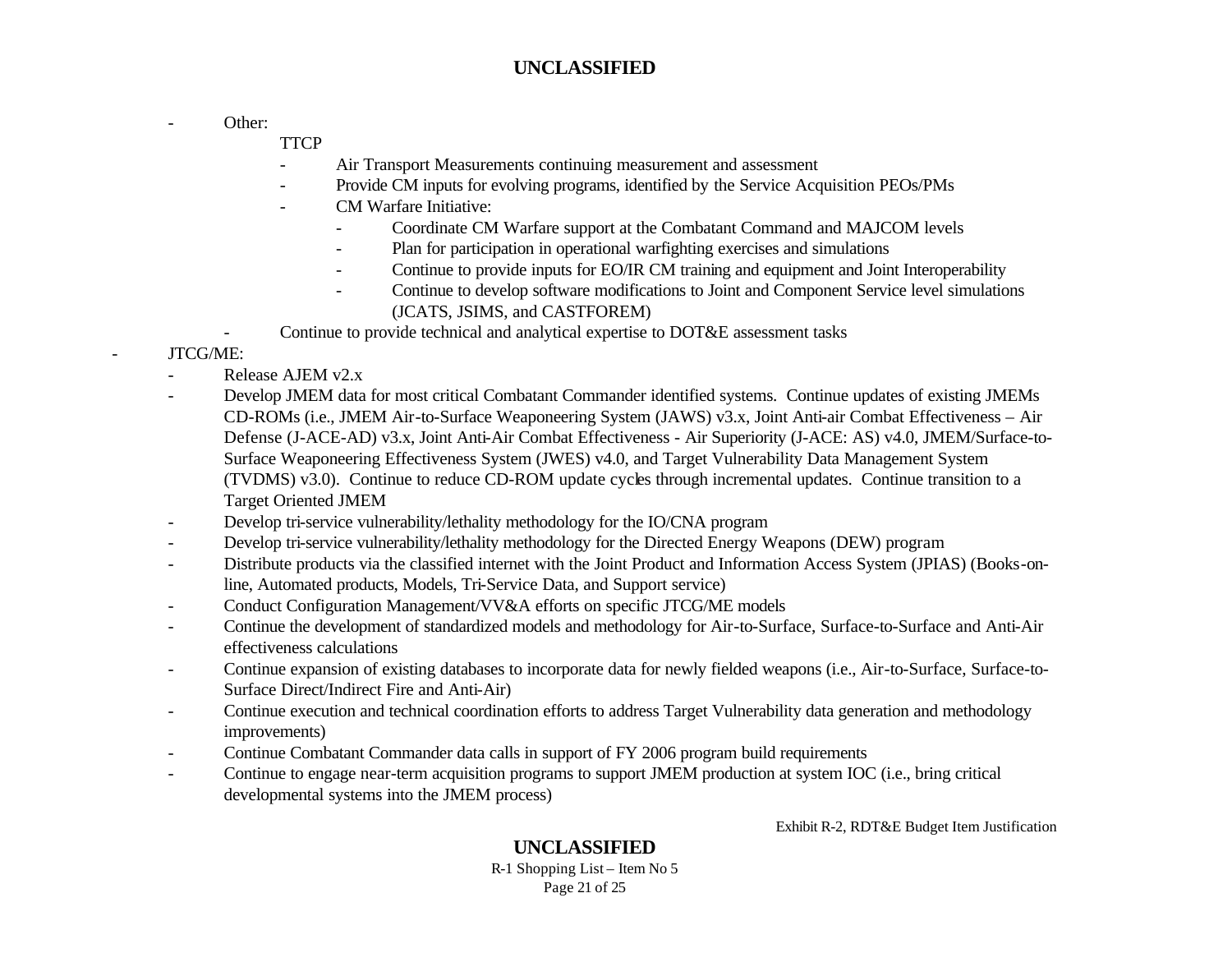- Continue to work National Disclosure Policy issues relative to JMEM product release for foreign customers and coalition operations

With the additional DoD funding plus up the following projects will be initiated to address critical COCOM and Service requirements:

- Develop the target geometry model (TGM), generate vulnerability data, and produce JMEM data for approximately 50 high-priority Combatant Command targets (e.g., surface mobile/fixed, air, hard/deeply buried and ship targets) producing approximately 3000 weapon-target pairings
- Enhance collateral damage and hardened target methodologies (Fast Assessment Strike Tool-Collateral Damage (FAST-CD) and Integrated Munitions Effectiveness Assessment (IMEA))
- Accelerate the move to a capabilities based JMEM, accounting for newly fielded systems employing other than traditional kinetic damage mechanisms
- Advance efforts to provide connectivity to real time planning systems assessing time sensitive targets
- JASP:
- Complete Laser-Focal Plane Array (FPA) Effects Modeling for Laser Countermeasures Optimization
- Complete High Power Wideband Array Project
- Complete Integrated Survivability Analysis Project
- Continue projects to advance and promote aircraft survivability within the Services
- Continue projects to gather and maintain survivability test data and actual combat damage data
- Continue SURVIAC Model Verification and Validation and Model Accreditation
- Continue SURVIAC Model Manager Support
- Continue ALARM Model Maintenance
- Continue the Common Service Exciter Project
- Continue the Countermeasure Susceptibility of New Foreign Threat IR Seekers Project
- Continue the Reactive IR Suppressor Project
- Continue the impact of electronic limiting on imaging seeker countermeasures project
- Continue the Low Cost Helo IRCM components for advanced threats project
- Continue the affordable visible missile warning system project
- Continue and complete the derivative Soviet MANPADS IRCM project
- Continue the high resolution IRCM measurements project
- Continue the MMW EW receiver for stand-in jammer project
- Continue and complete the miniaturized countermeasures for UAVs project
- Continue the susceptibility reduction strategic planning project
- Continue the RPG M&S Dytran/LS DYNA 3D hydrocode modeling using JLF RPG testing results project

Exhibit R-2, RDT&E Budget Item Justification

# **UNCLASSIFIED**

R-1 Shopping List – Item No 5 Page 22 of 25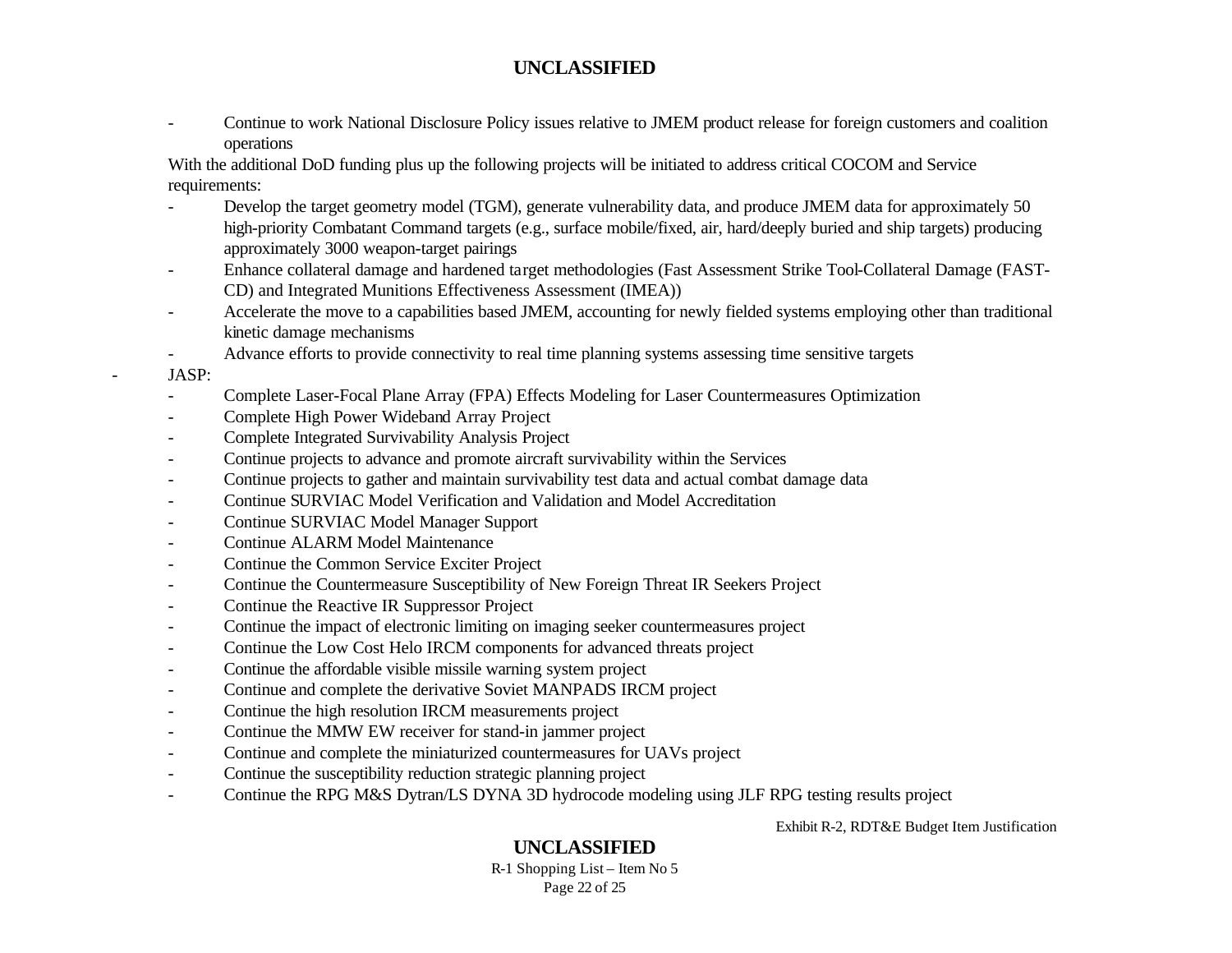- Continue and complete the joint resistance to RAM project
- Continue the MANPADS Damage Effects on a large aircraft engine project
- Continue the SECAD TS/HBR project
- Continue and complete the complex composite rotorcraft structures survivability project
- Continue and complete the aircraft structure/flare buckets project
- Continue the UAV survivability enhancement techniques project
- Continue Simulink Env. And Tools for Advanced IR Seeker Susceptibility Analysis
- Continue Air to Air CCB for ASPEM and BRAWLER
- Continue MANPADS Damage Effects Modeling
- Initiate projects to counter advanced threats
- Initiate projects to develop survivability enhancements in fire & explosion protection
- Initiate projects to develop survivability enhancements in flight systems
- Initiate projects to develop survivability enhancements in platform & crew protection
- Initiate projects to develop survivability enhancements in propulsion systems
- Initiate projects to develop survivability enhancements in structural design
- Initiate projects to improve survivability analysis and design tools for Model management
- Initiate projects to improve survivability analysis and design tools for M&S credibility
- Initiate projects to reduce the MANPADS threat to aircraft

#### T&E Independent Activities

- Continue analysis and oversight of the Department's Test and Evaluation policy, resources and infrastructure, including the Major Range and Test Facility Base (MRTFB) and other key T&E centers, ranges, and capabilities:
	- Monitor and evaluate the T&E infrastructure and resources to ensure adequacy to provide capabilities associated with Test transformation to provide testing in a joint force environment
	- Develop and issue a summary and database of test and evaluation capabilities in coordination with the Military Departments for use in assessing future capability requirements
	- Analyze T&E institutional and customer data in support of policy decisions regarding the composition and management of the MRTFBs
	- Analyze T&E financial and manpower data and propose issues for the Annual T&E Review. Prepare a Summary Report and follow-up to ensure implementation of DOT&E solutions to issues
	- Analyze T&E PPBE information for identification and resolution of potential shortfalls during FY2007-11 combined (offyear) program/budget review
	- Spectrum Support:
		- Analyze and report on alternative options for telemetry operations in higher frequency bands

Exhibit R-2, RDT&E Budget Item Justification

# **UNCLASSIFIED**

R-1 Shopping List – Item No 5 Page 23 of 25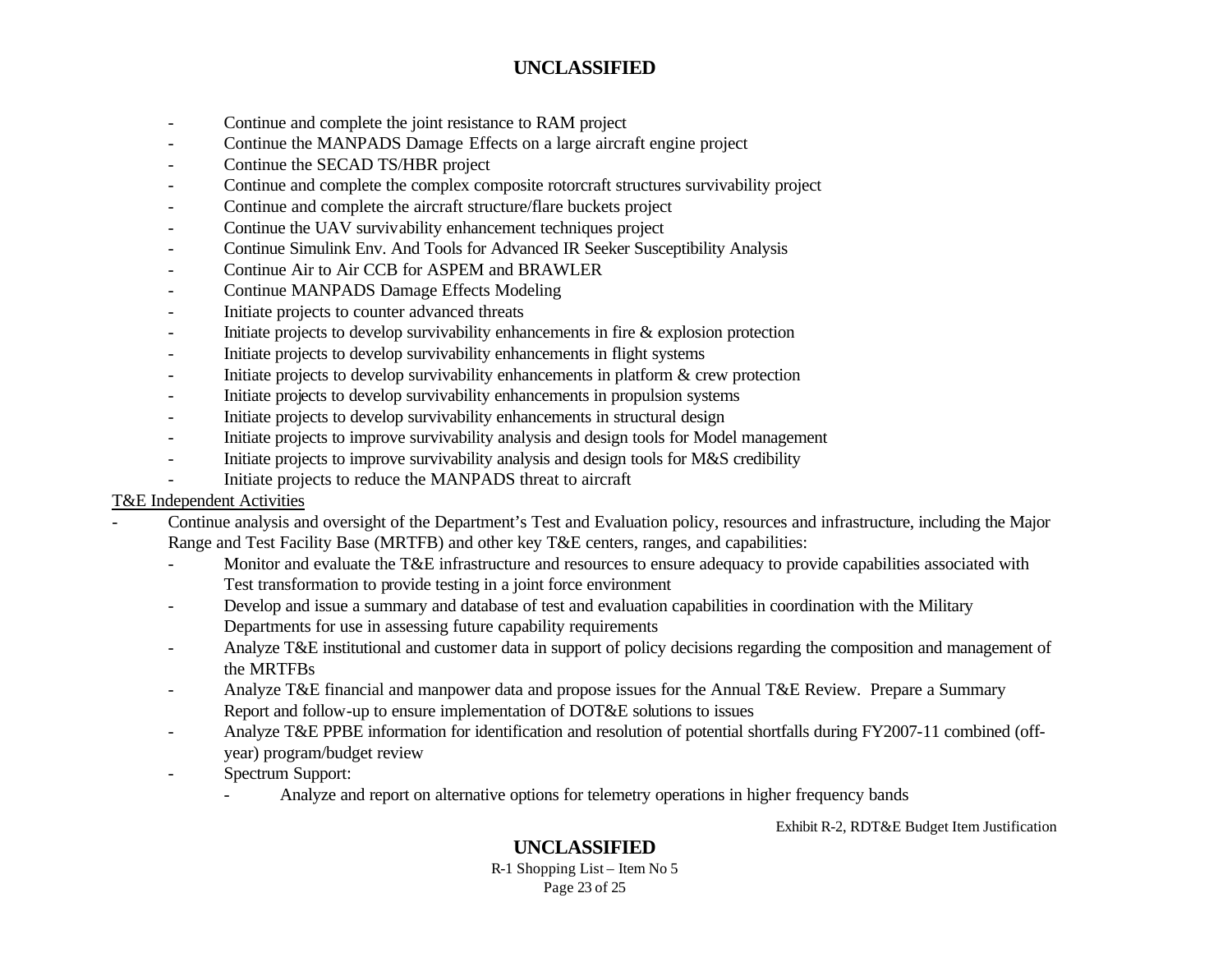- Develop technical alternatives on issues affecting T&E infrastructure
- Provide technical support to Range Spectrum Requirements Working Group on spectrum issues
- Telemetry Support:
	- Continue to support DOT&E participation in International Consortium for Telemetry Secretary
	- Develop technical approach for Real Time Telemetry Network (RTTN)
	- Perform and conduct special studies on MRTFB radio spectrum issues
- Special Studies (Examples):
	- Develop process for and initiate T&E infrastructure modernization planning with industry
	- Conduct T&E shortfalls survey to support revision of the 15 to 20 year modernization plan
	- Develop integrated test and training range plan and develop methodologies to better integrate testing in the training process
	- DTEPI:
		- Develop and update T&E course and training materials for the DoD T&E community to include computer based and WEB based training. Following are examples of projects:
			- Develop computer based training course for the following topics:
				- A Guide to Targets and their Capabilities
- Official Travel and Administrative Support:
	- Perform official travel in support of the DOT&E oversight of T&E infrastructure
	- Procure administrative support to carry out oversight of DOT&E programs
- Accounting and Financial Management Support:
	- Provide accounting and financial management support to the DOT&E

Exhibit R-2, RDT&E Budget Item Justification

**UNCLASSIFIED** R-1 Shopping List – Item No 5 Page 24 of 25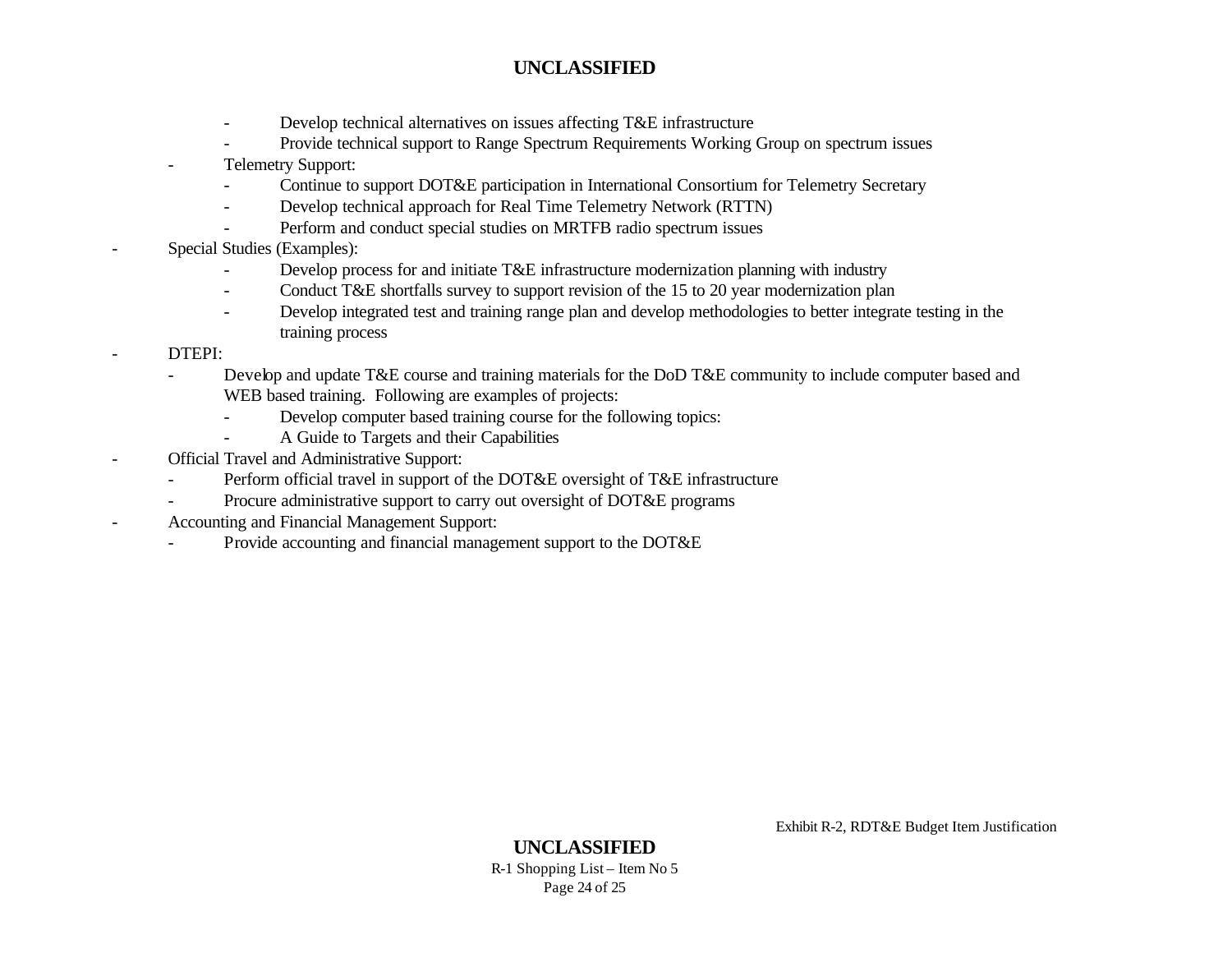#### **(U) PROGRAM CHANGE SUMMARY**

| (\$ in Millions)                          | FY 2003     | FY 2004              | FY 2005              |
|-------------------------------------------|-------------|----------------------|----------------------|
| FY 2004 President's Budget                | 64.140      | 103.245 <sup>1</sup> | 104.679 <sup>1</sup> |
| <b>Current Budget Submit</b>              | 63.426      | 104.381              | 112.679              |
| <b>Total Adjustments</b>                  | (0.714)     | 1.136                | 8.000                |
| <b>Congressional Program Reductions</b>   |             | (1.364)              |                      |
| <b>Congressional Rescissions</b>          |             |                      |                      |
| Congressional Increases                   |             | 2.500                |                      |
| GYPSY DELTA Program Transfer <sup>2</sup> |             | 2.500                |                      |
| Reprogramming                             | $(0.714)^3$ |                      |                      |
| Program Adjustment                        |             |                      | 8.000                |

#### **Notes:**

**1. Reflects the transfer of the JT&E program from USD(AT&L) Appropriation 0400 to DOT&E and Appropriation 0460**

**2. Reflects the Congressionally mandated transfer of the GYPSY DELTA program from USD(AT&L) Appropriation 0400 to DOT&E and Appropriation 0460**

**3. Reprogramming from PE 0605804D to PE 0605118D**

#### **C. (U) OTHER PROGRAM FUNDING SUMMARY:** NA

Exhibit R-2, RDT&E Budget Item Justification

**UNCLASSIFIED** R-1 Shopping List – Item No 5 Page 25 of 25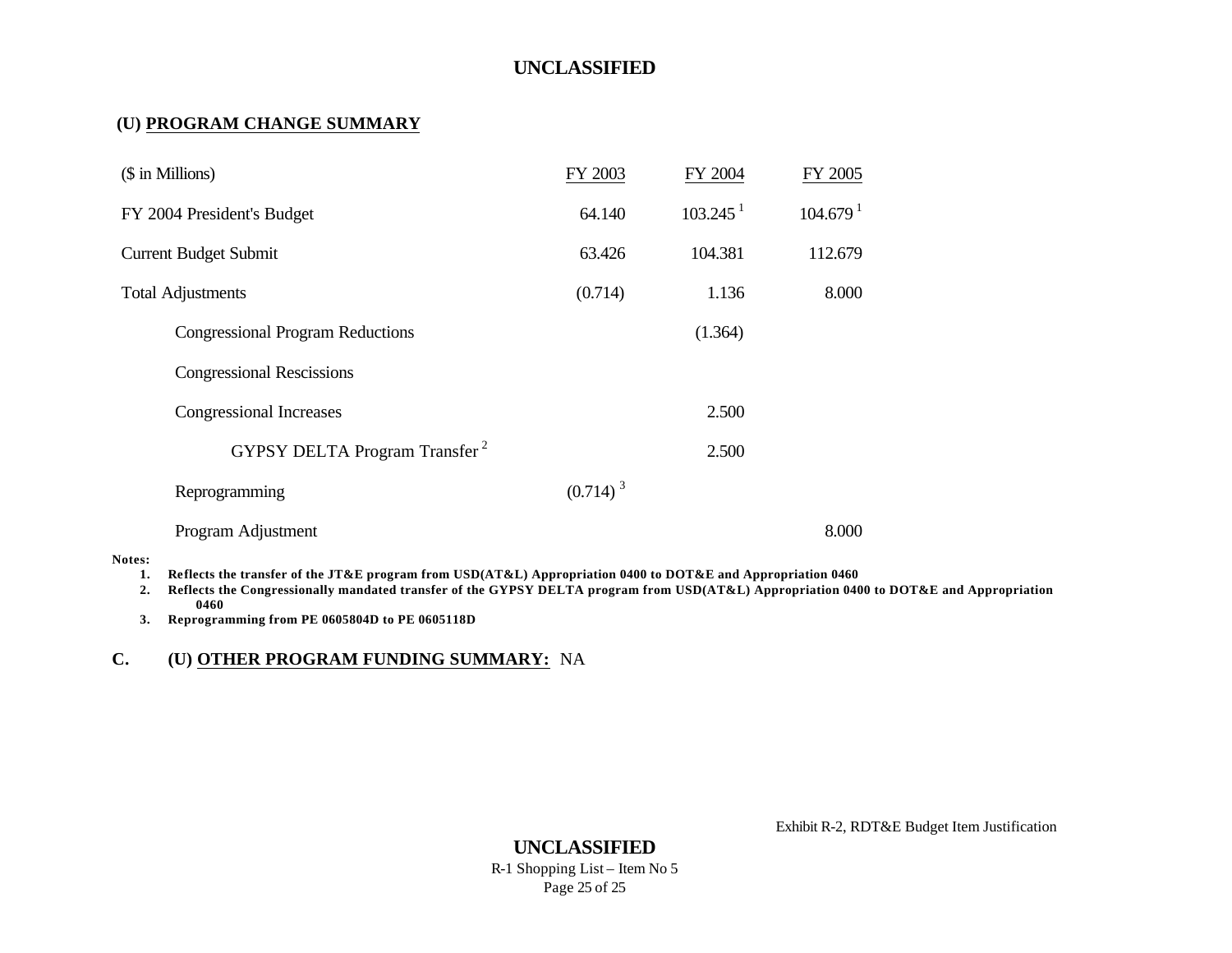#### OFFICE OF THE SECRETARY OF DEFENSE

#### OEPRATIONAL TEST AND EVALUATION, DEFENSE (0460)

#### SUMMARY OF FY 2005 BUDGET ESTIMATES (In Thousands of Dollars)

| Appropriation<br><b>Account Title</b> | Direct Budget Plan (TOA) |                     | <b>Budget Authority</b> |                   | Outlays             |                     |                   |                     |                     |
|---------------------------------------|--------------------------|---------------------|-------------------------|-------------------|---------------------|---------------------|-------------------|---------------------|---------------------|
|                                       |                          |                     |                         |                   |                     |                     |                   |                     |                     |
| CIS Account Title                     | FY 2003<br>Actual        | FY 2004<br>Estimate | FY 2005<br>Estimate     | FY 2003<br>Actual | FY 2004<br>Estimate | FY 2005<br>Estimate | FY 2003<br>Actual | FY 2004<br>Estimate | FY 2005<br>Estimate |
| RDT&E (DoD):<br>0460                  | 239.579                  | 302.080             | 305.135                 | 239.579           | 302.080             | 305.135             | 243.083           | 299.091             | 304.922             |

Operational Test and Evaluation, Defense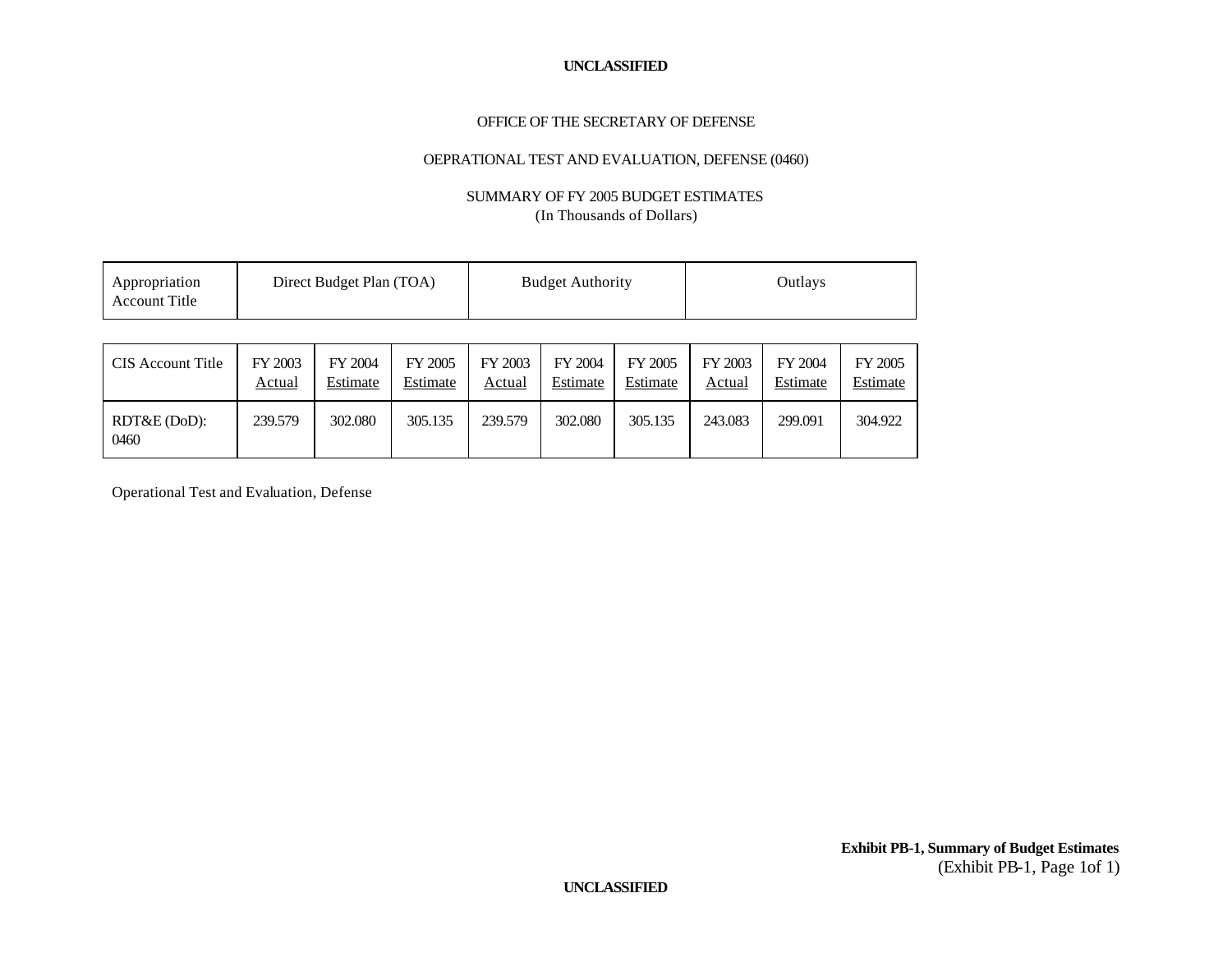#### OFFICE OF THE SECRETARY OF DEFENSE

#### OPERATIONAL TEST AND EVALUATION, DEFENSE (0460)

#### ADVISORY AND ASSISTANCE SERVICES

| (Dollars In Thousands)    |                     |                     |  |
|---------------------------|---------------------|---------------------|--|
| FY 2003<br><b>Actuals</b> | FY 2004<br>Estimate | FY 2005<br>Estimate |  |
|                           |                     |                     |  |
| $\theta$                  | $\theta$            |                     |  |
| 2,354                     | 2,799               | 2,550               |  |
| 2,354                     | 2,799               | 2,550               |  |
|                           |                     |                     |  |
| 5,554                     | 7,133               | 7,839               |  |
| $\Omega$                  | $\Omega$            |                     |  |
| 5,554                     | 7,133               | 7,839               |  |
|                           |                     |                     |  |
| 23,331                    | 23,331              | 24,078              |  |
| 9,510                     | 8,130               | 8,664               |  |
| 32,841                    | 31,461              |                     |  |
| 40,749                    | 41,393              | 43,111              |  |
| 28,885                    | 30,464              | 31,917              |  |
| 11,864                    | 10,930              | 11,194              |  |
|                           |                     |                     |  |

**Exhibit PB-15, Advisory and Assistance Services** (Exhibit PB-15, Page 1 of 1)

### **UNCLASSIFIED**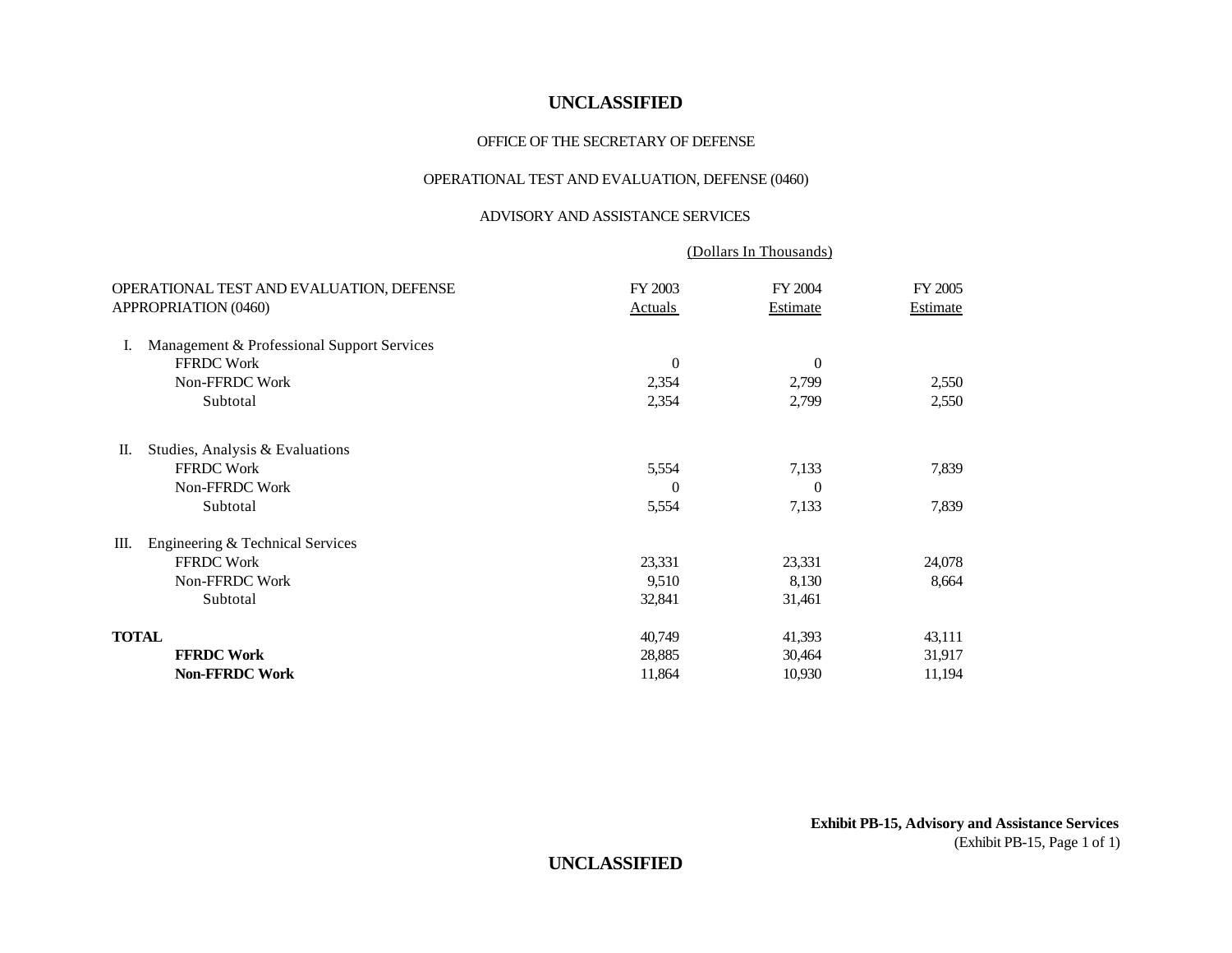#### OFFICE OF THE SECRETARY OF DEFENSE

OPERATIONAL TEST AND EVALUATION, DEFENSE (0460)

COMPETITIVE AND STRATEGIC SOURCING

Negative Report

**Exhibit PB-42, Competitive and Strategic Sourcing** (Exhibit PB-42, Page 1 of 1)

**UNCLASSIFIED**